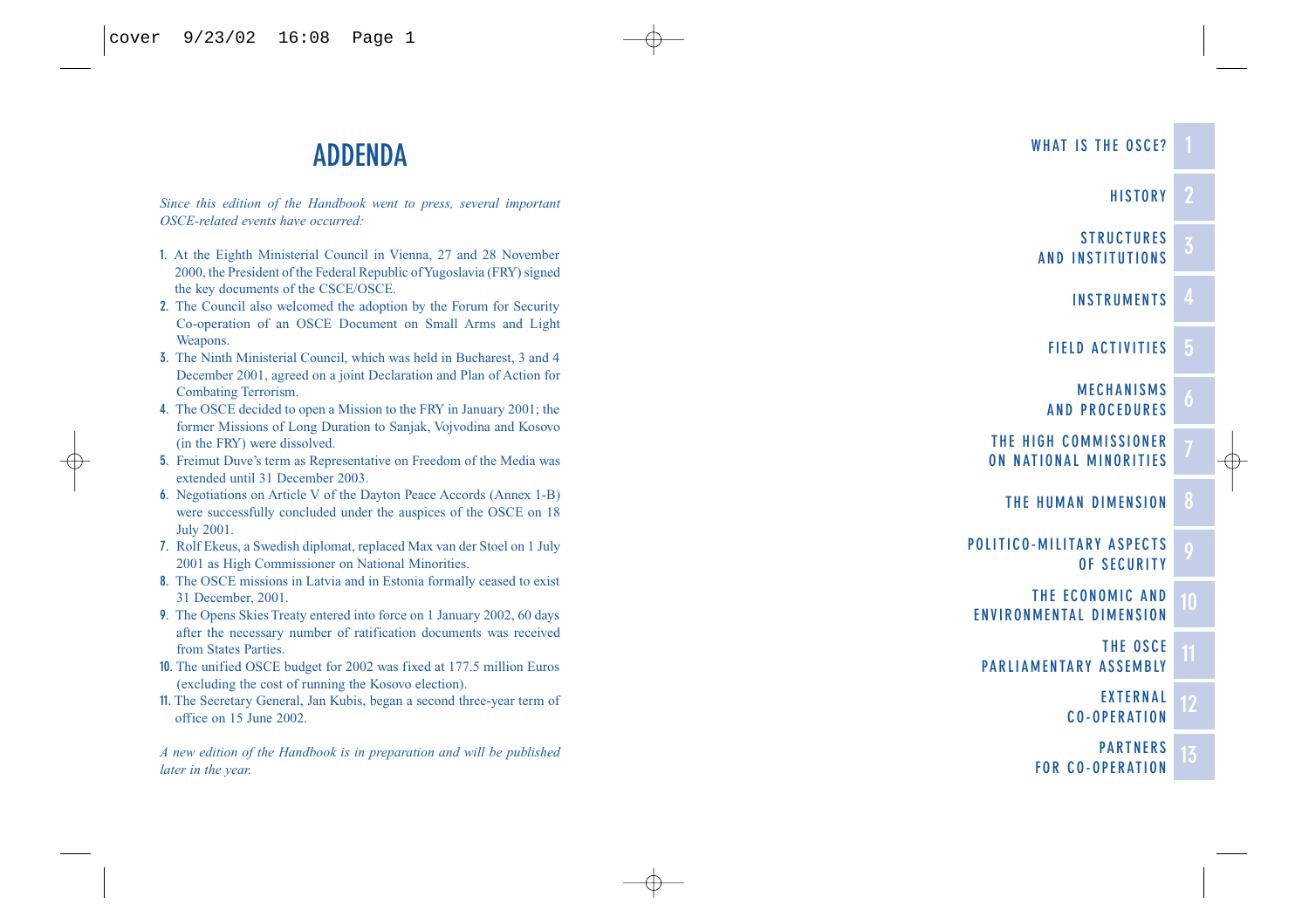#### **TABLE OF CONTENTS**

## **List of OSCE [participating States](#page-3-0) VII**

| Introduction         | VIII |
|----------------------|------|
| 1. What is the OSCE? | -1   |
|                      |      |
|                      |      |
|                      |      |

## **Part I: OSCE – An Overview**

| 2. History |  |
|------------|--|
|            |  |
|            |  |
|            |  |

#### **3. Structures and Institutions 20**

|                                                            | .23 |
|------------------------------------------------------------|-----|
|                                                            |     |
|                                                            |     |
|                                                            |     |
|                                                            |     |
|                                                            |     |
|                                                            |     |
|                                                            |     |
|                                                            |     |
|                                                            |     |
| The Office for Democratic Institutions and Human Rights 35 |     |
|                                                            |     |
|                                                            |     |
|                                                            |     |
|                                                            |     |

## **Part II: [The OSCE's Comprehensive Approach to Security](#page-25-0)**

| 42     |
|--------|
| $\sim$ |

| 5. Field Activities                                                  | 44 |
|----------------------------------------------------------------------|----|
|                                                                      |    |
|                                                                      |    |
|                                                                      |    |
|                                                                      |    |
|                                                                      |    |
|                                                                      |    |
| The OSCE Missions of Long Duration in Kosovo,                        |    |
|                                                                      |    |
|                                                                      |    |
|                                                                      |    |
| The Conflict Dealt with by the Minsk Conference (Nagorno-Karabakh)62 |    |
|                                                                      |    |
|                                                                      |    |
|                                                                      |    |
|                                                                      |    |
|                                                                      |    |
|                                                                      |    |
|                                                                      |    |
|                                                                      |    |
|                                                                      |    |
|                                                                      |    |
|                                                                      |    |
|                                                                      |    |

#### **6. Mechanisms and Procedures 86**

**[4. Instruments](#page-26-0) 42**

| Mechanism for Consultation and Co-operation                        |  |
|--------------------------------------------------------------------|--|
|                                                                    |  |
| Co-operation as regards Hazardous Incidents of a Military Nature88 |  |
|                                                                    |  |

II III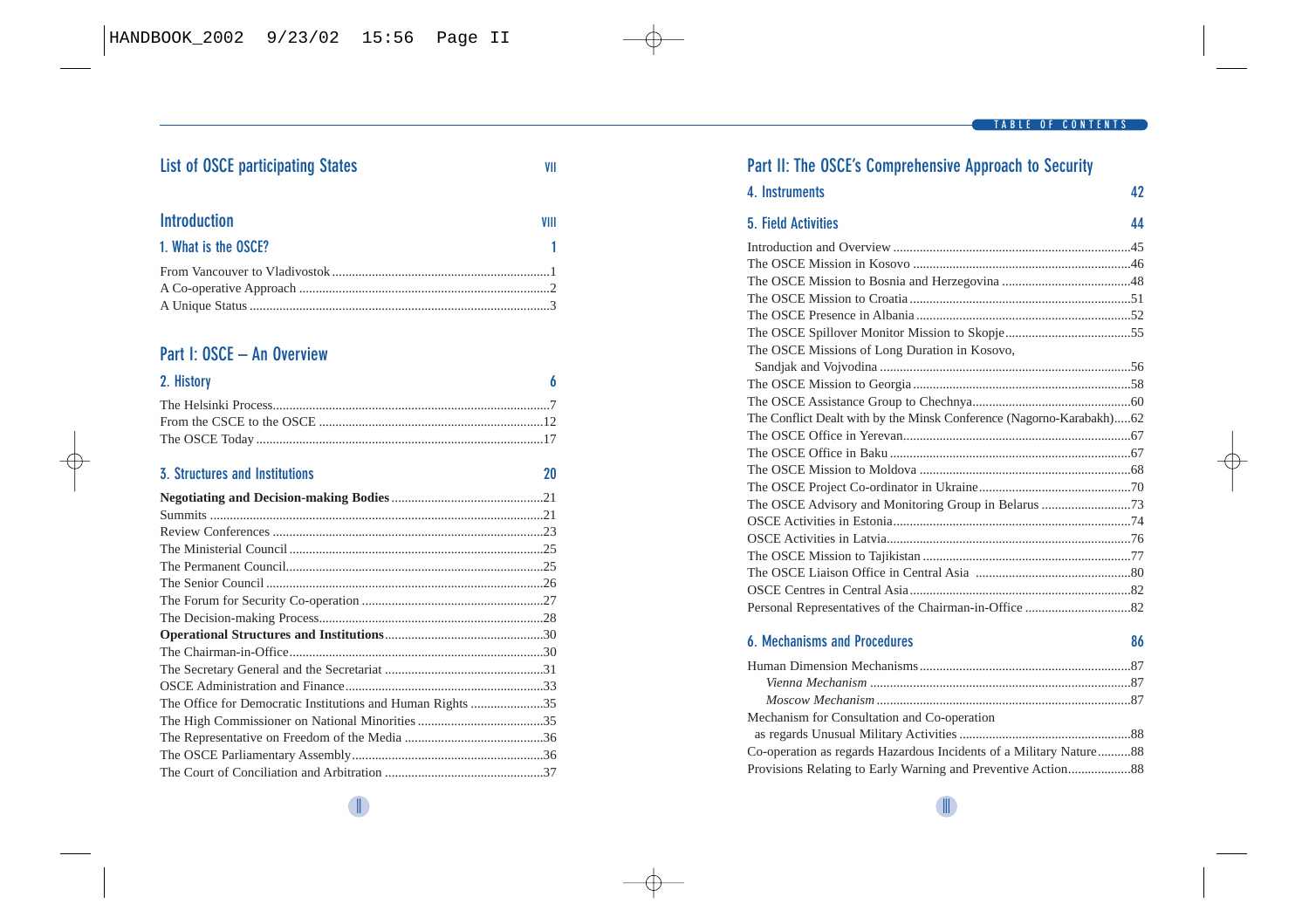| Mechanism for Consultation and Co-operation                  |     |
|--------------------------------------------------------------|-----|
|                                                              |     |
|                                                              |     |
|                                                              |     |
| Convention on Conciliation and Arbitration within the OSCE90 |     |
| Provisions for an OSCE Conciliation Commission 90            |     |
|                                                              |     |
| 7. The High Commissioner on National Minorities              | 92  |
|                                                              |     |
|                                                              |     |
|                                                              |     |
| 8. The Human Dimension                                       | 100 |
|                                                              |     |
| The Office for Democratic Institutions and Human Rights 105  |     |

#### **[9. Politico-Military Aspects of Security](#page-63-0)**

| The Code of Conduct on Politico-Military Aspects of Security 122 |  |
|------------------------------------------------------------------|--|
| Regional Arms Control Agreements -                               |  |
|                                                                  |  |
|                                                                  |  |
| Treaty on Conventional Armed Forces in Europe128                 |  |
|                                                                  |  |
|                                                                  |  |

|  |  |  | 10. The Economic and Environmental Dimension |  | 132 |
|--|--|--|----------------------------------------------|--|-----|
|--|--|--|----------------------------------------------|--|-----|

| The Co-ordinator of OSCE Economic and Environmental Activities 135 |  |
|--------------------------------------------------------------------|--|

| 11. The OSCE Parliamentary Assembly                                    | 138 |
|------------------------------------------------------------------------|-----|
|                                                                        |     |
|                                                                        |     |
|                                                                        |     |
| Relations with other Institutions and Organizations147                 |     |
| 12. External Co-operation                                              | 148 |
|                                                                        |     |
|                                                                        |     |
| Contacts with Non-Governmental Organizations (NGOs)160                 |     |
| 13. Partners for Co-operation                                          | 162 |
|                                                                        |     |
|                                                                        |     |
| <b>Annexes</b>                                                         | 168 |
| • Dates of Signature by participating States of the Helsinki Final Act |     |
|                                                                        |     |
|                                                                        |     |
|                                                                        |     |
|                                                                        |     |
|                                                                        |     |
|                                                                        |     |
|                                                                        |     |
|                                                                        |     |
| <b>Maps</b>                                                            |     |
|                                                                        |     |
|                                                                        |     |
|                                                                        |     |
|                                                                        |     |
| <b>List of Abbreviations</b>                                           | 194 |
| <b>Photo Credits</b>                                                   | 195 |
| Where to look for additional information                               | 197 |
|                                                                        |     |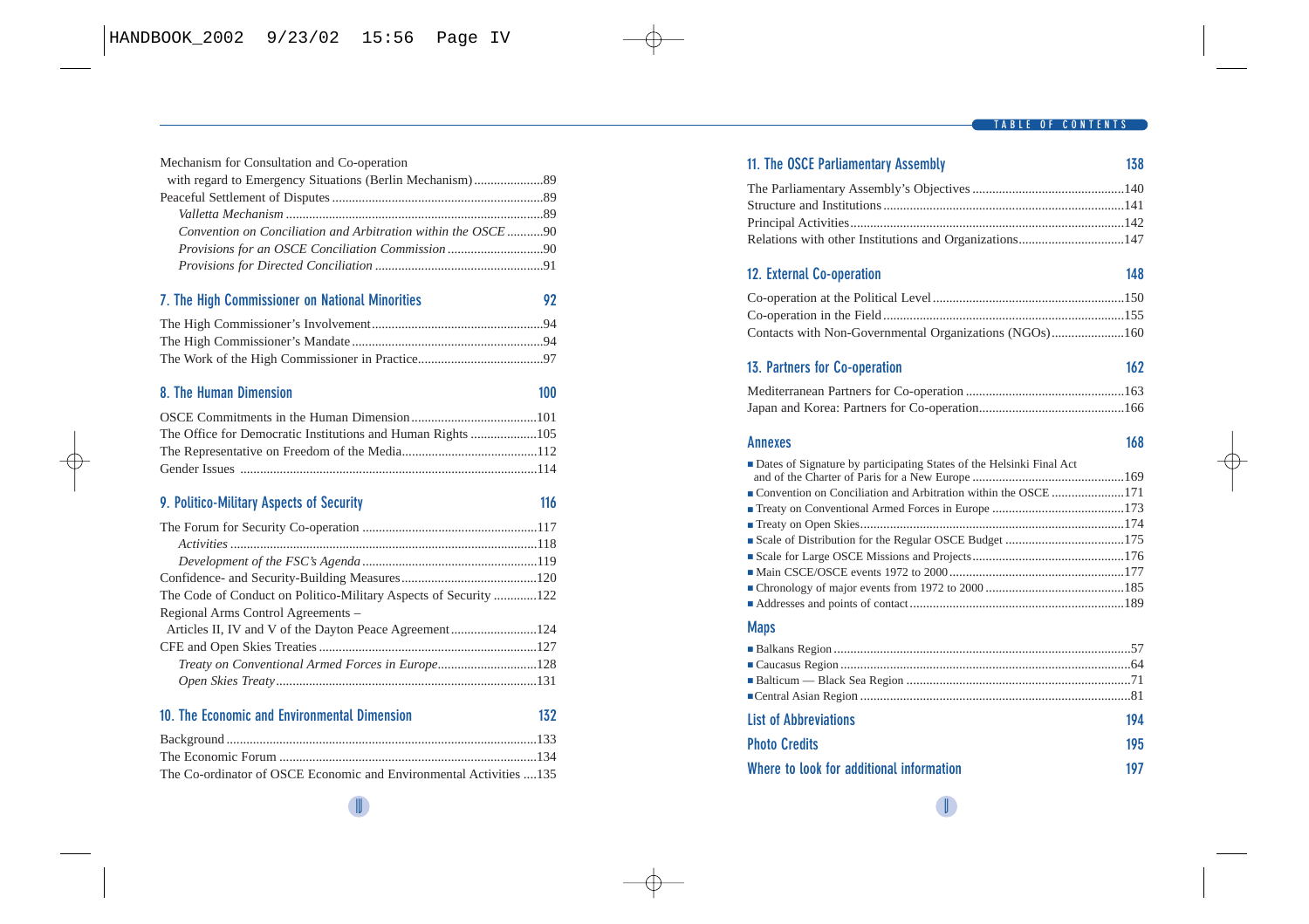<span id="page-3-0"></span>Like all reference publications, the activities covered by the OSCE Handbook are subject to continual revision. Anyone needing to learn about latest status of these activities should take full advantage of the Organization's recently expanded presence on the Internet. In addition to a regularly updated online version of the handbook, this website incorporates downloadable versions of many other OSCE publications, including the monthly Newsletter and a library of key CSCE/OSCE documents. However, it contains much more including comprehensive general information on the Organization, the latest news releases, details of the main OSCE field activities and Institutions, employment and research opportunities, tenders for goods and services, contact information, etc. You are invited to bookmark the site and visit it on a regular basis. The address is:

#### **http://www.osce.org**

#### **OSCE participating States**

- Albania
- Andorra
- Armenia
- Austria
- Azerbaijan
- Belarus
- Belgium
- **Bosnia** and Herzegovina
- Bulgaria
- Canada
- Croatia
- Cyprus
- Czech Republic
- Denmark
- Estonia
- Finland
- France
- Georgia
- Germany
- Greece
- Holy See
- Hungary
- Iceland
- Ireland
- Italy
- Kazakhstan
- Kyrgyzstan
- Latvia
- Liechtenstein
- Lithuania
- Luxembourg
- Malta
- Moldova
- Monaco
- Netherlands
- Norway
- Poland
- Portugal
- Romania
- Russian Federation
- San Marino
- Slovak Republic
- Slovenia
- Spain
- Sweden
- Switzerland
- Tajikistan
- the former Yugoslav Republic
- of Macedonia
- Turkey
- Turkmenistan
- Ukraine
- United Kingdom
- United States of America
- Uzbekistan
- Yugoslavia (suspended 1992)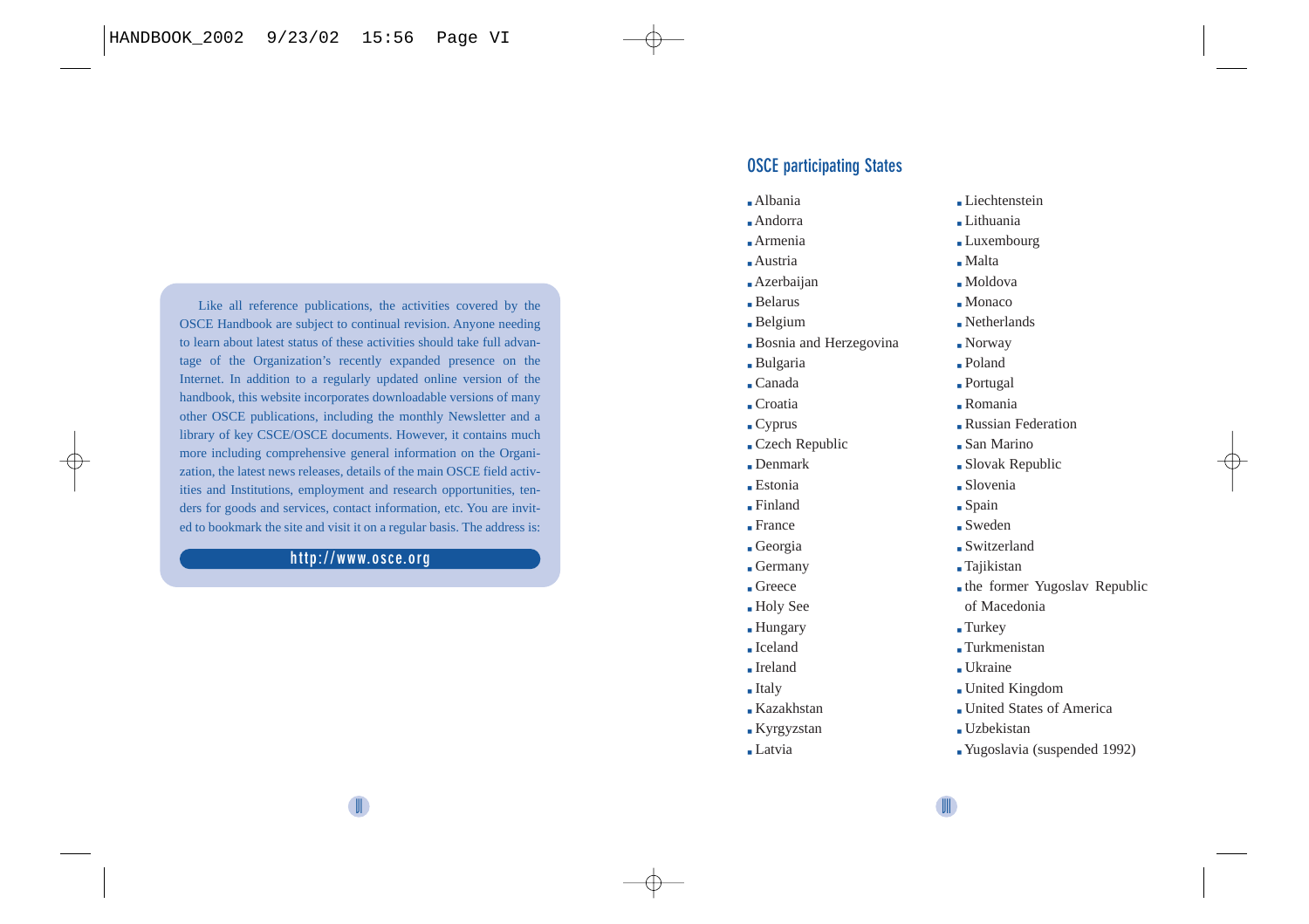<span id="page-4-0"></span>**W**elcome to the handbook of the Organization for Security and Co-operation in Europe (OSCE), updated to reflect significant events and developments since publication in March 1999. While recent post-conflict missions, such as those in Kosovo and Bosnia and Herzegovina, have made the initials – OSCE – more familiar, the Organization behind them is still not widely known, partly because of its origins as a low-profile diplomatic process. However, it is also the case that its strong emphasis on early warning and conflict prevention does not usually make headline news. Moreover its broad range of activities and core competences, as well as its unique concept of security, are not easy to grasp. This handbook, aimed at providing a user-friendly reference for a broad range of readers, should help to reduce this information deficit and, at the same time, provide a comprehensive guide to all aspects of the OSCE.

After a brief introduction to the OSCE's role and unique status, Part I looks at how the earlier Conference on Security and Co-operation in Europe (CSCE) came about and explains why this body was transformed into the OSCE in 1994/95. It briefly describes the OSCE's negotiating and decision-making bodies, its structures and the Institutions that help the Organization perform its role.

In more depth, Part II explains what is meant by the OSCE's unique, co-operative approach to security, describing the instruments at its disposal, and focusing on the comparative advantage of its network of field activities. The role of the OSCE is reviewed from the perspective of three dimensions of security: human, politico-military and economic/environmental, with reference to the mandates of its Institutions, the politico-military aspects of the OSCE and its economic activities. Finally, this section examines the OSCE's co-operation with its partner States and other international organizations. A set of appendices lists some key facts and events in the history of the Organization.

## **INTRODUCTION**

Finally, a word about the cover of this issue which reflects the significance of the year 2000 for the OSCE. A special logo design symbolizes the quarter of a century since the Final Act of the CSCE was signed in Helsinki on 1 August 1975 (see Part I: Overview). This agreement, which forms the cornerstone of the CSCE/OSCE, initiated the so-called 'Helsinki process', paving the way for an eventual end to the division of Europe that had lasted since World War II. The 25th Anniversary provides an opportunity to reflect on the achievements in security, democratization and human rights which have flowed from the Helsinki process, developed through the work of the CSCE/OSCE.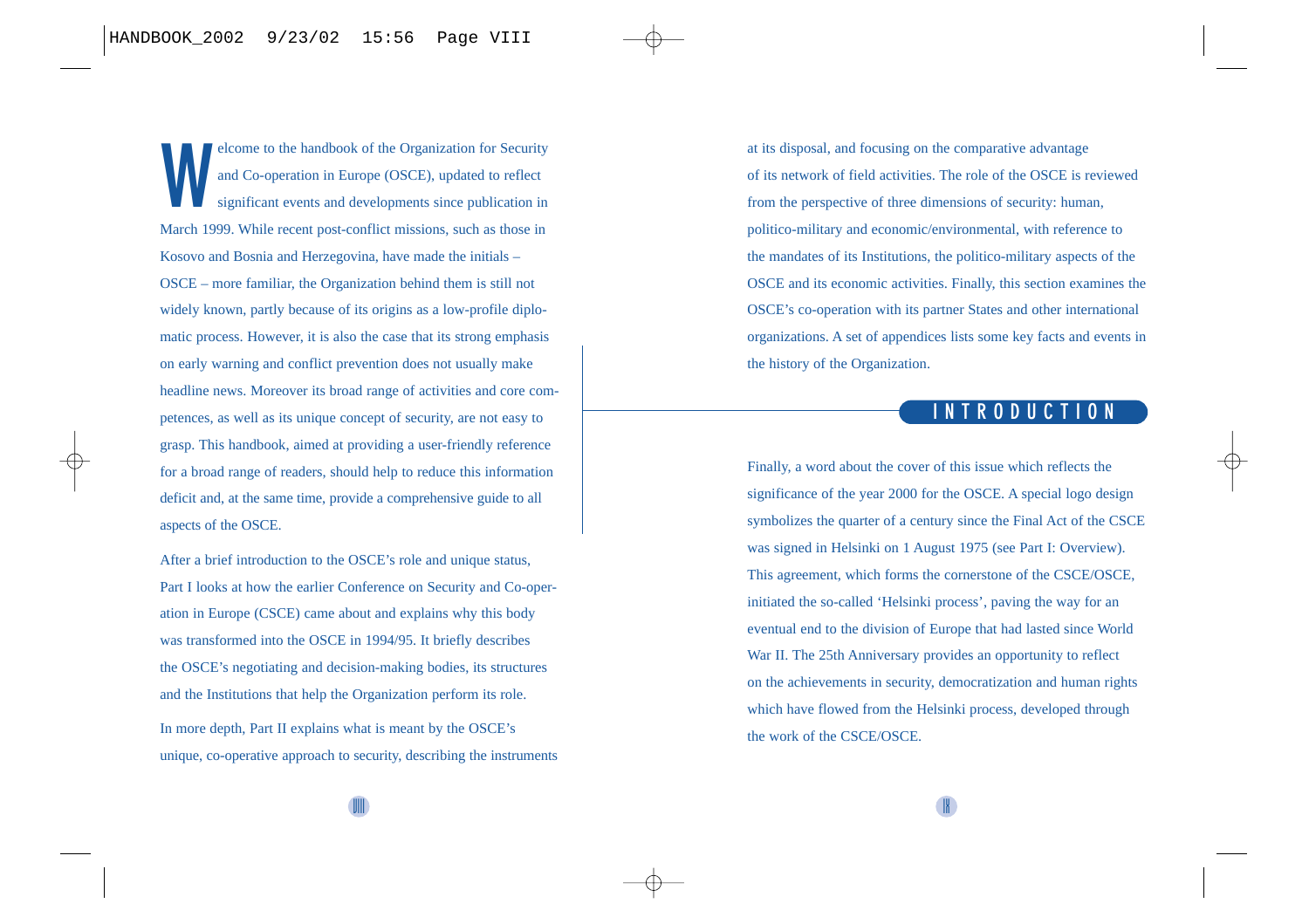#### <span id="page-5-0"></span>**From Vancouver to Vladivostok**

♦

**A Comprehensive View of Security**

♦

## **A Co-operative Approach**

♦

**A Unique Status**

**T**he Organization for Security and Co-operation in Europe (OSCE) is a security organization whose 55 participating States span the geographical area from Vancouver to Vladivostok. In its region it is the primary instrument for early warning, conflict prevention, crisis management and post-conflict rehabilitation.

The OSCE approach to security is comprehensive and co-operative. It deals with a wide range of security issues, including arms control, preventive diplomacy, confidence- and security-building measures, human rights, election monitoring and economic and environmental security. Because decisions are made on the basis of consensus all states participating in OSCE activities have an equal status.

These attributes make the OSCE a unique organization and set it apart from other organizations and institutions in Europe.

#### **From Vancouver to Vladivostok**

With 55 participating States the OSCE can claim to be the largest existing regional security organization. Its area includes continental Europe, the Caucasus, Central Asia and North America, and it cooperates with Mediterranean and Asian partners. The OSCE thus brings together the Euro-Atlantic and the Euro-Asian communities, "from Vancouver to Vladivostok."

#### **A Comprehensive View of Security**

Since the beginning of the Helsinki process in 1973, the CSCE and now the OSCE, has taken a broad and comprehensive view of security. The protection and promotion of human rights and fundamental freedoms, along with economic and environmental co-operation, are considered to be just as important for the maintenance of peace and stability as politico-military issues, and as such are an integral component of OSCE activities.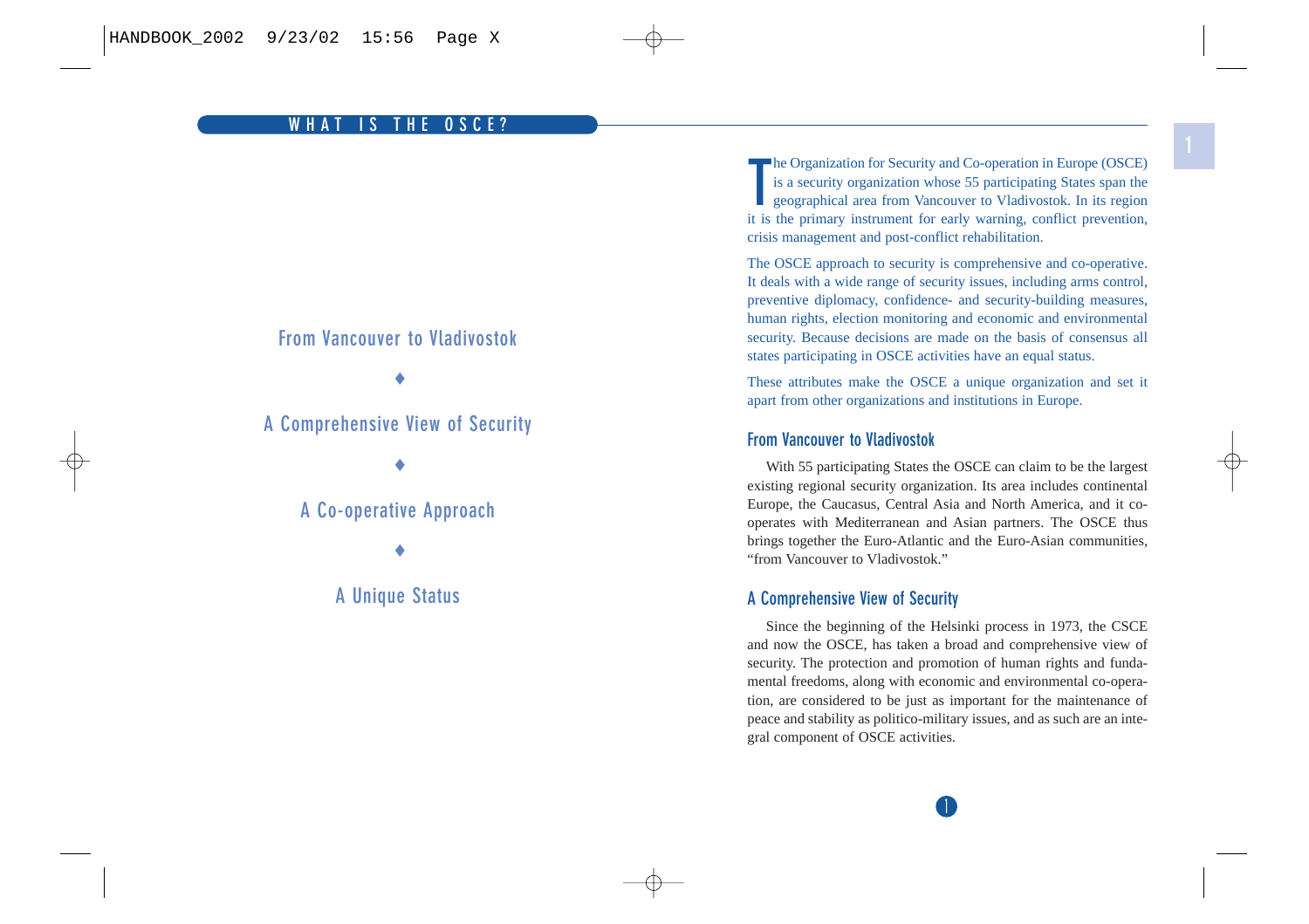**1**

<span id="page-6-0"></span>Furthermore, the various aspects of security are seen as interconnected and interdependent – security is regarded as indivisible. A continuous effort is being made by the OSCE participating States to enhance the complementarity of the various dimensions of security (politico-military, economic, human).

Another example of the comprehensive nature of security in the OSCE context is to be seen in the fact that the Organization is active in all phases of the conflict cycle, from early warning and conflict prevention to conflict management and post-conflict rehabilitation.

#### **A Co-operative Approach**

The comprehensive nature of security in the OSCE context is closely related to the Organization's co-operative approach to solving problems. Starting from the premise that security is indivisible, participating States have a common stake in the security of Europe and should therefore co-operate to prevent crises from happening and/or to reduce the risk of already existing crises getting worse. The underlying assumption is that co-operation can bring benefits to all participating States, while insecurity in one State or region can affect the well-being of all. The key is to work together, achieving security together with others, not against them.

**"We are determined to learn from the tragedies of the past and to translate our vision of a co-operative future into reality by creating a common security space free of dividing lines in which all States are equal partners. We face serious challenges, but we face them together." Lisbon Declaration on a Common and Comprehensive Security Model for Europe for the twenty-first century (December 1996).**

This sentiment is particularly evident in OSCE commitments relating to politico-military security, like the guidelines for a Document-Charter on European Security, the Code of Conduct on politico-military aspects of security or documents referring to confidence- and security-building measures (like the Vienna Document) which confirm that mutual security relations should be based on a cooperative approach and that no State should strengthen its security at the expense of other participating States.

Co-operative security presupposes non-hegemonic behaviour on the part of participating States; it requires a true partnership based on mutual accountability, transparency and confidence at both the domestic and the foreign policy level.

This principle of co-operative security is reflected in the fact that all States participating in OSCE activities have equal status and that decisions are made on the basis of consensus.

#### **A Unique Status**

The OSCE has a unique status. On the one hand, it has no legal status under international law and all its decisions are politically but not legally binding. Nevertheless, it possesses most of the normal attributes of an international organization: standing decision-making bodies, permanent headquarters and institutions, permanent staff, regular financial resources and field offices. Most of its instruments, decisions and commitments are framed in legal language and their interpretation requires an understanding of the principles of international law and of the standard techniques of the law of treaties. Furthermore, the fact that OSCE commitments are not legally binding does not detract from their efficacy. Having been signed at the highest political level, they have an authority that is arguably as strong as any legal statute under international law.

Moreover, the OSCE is the only security institution or organization in Europe that is considered a regional arrangement in the sense of Chapter VIII of the United Nations Charter, and is therefore the primary instrument for early warning, conflict prevention, crisis management and post-conflict rehabilitation in its region.

 $2$  3  $3$  3  $3$  3  $3$  3  $3$  3  $3$  3  $3$  3  $3$  3  $3$  3  $3$  3  $3$  3  $3$  3  $3$  3  $3$  3  $3$  3  $3$  3  $3$  3  $3$  3  $3$  3  $3$  3  $3$  3  $3$  3  $3$  3  $3$  3  $3$  3  $3$  3  $3$  3  $3$  3  $3$  3  $3$  3  $3$  3  $3$  3  $3$  3  $3$  3  $3$  3  $3$  3  $3$  3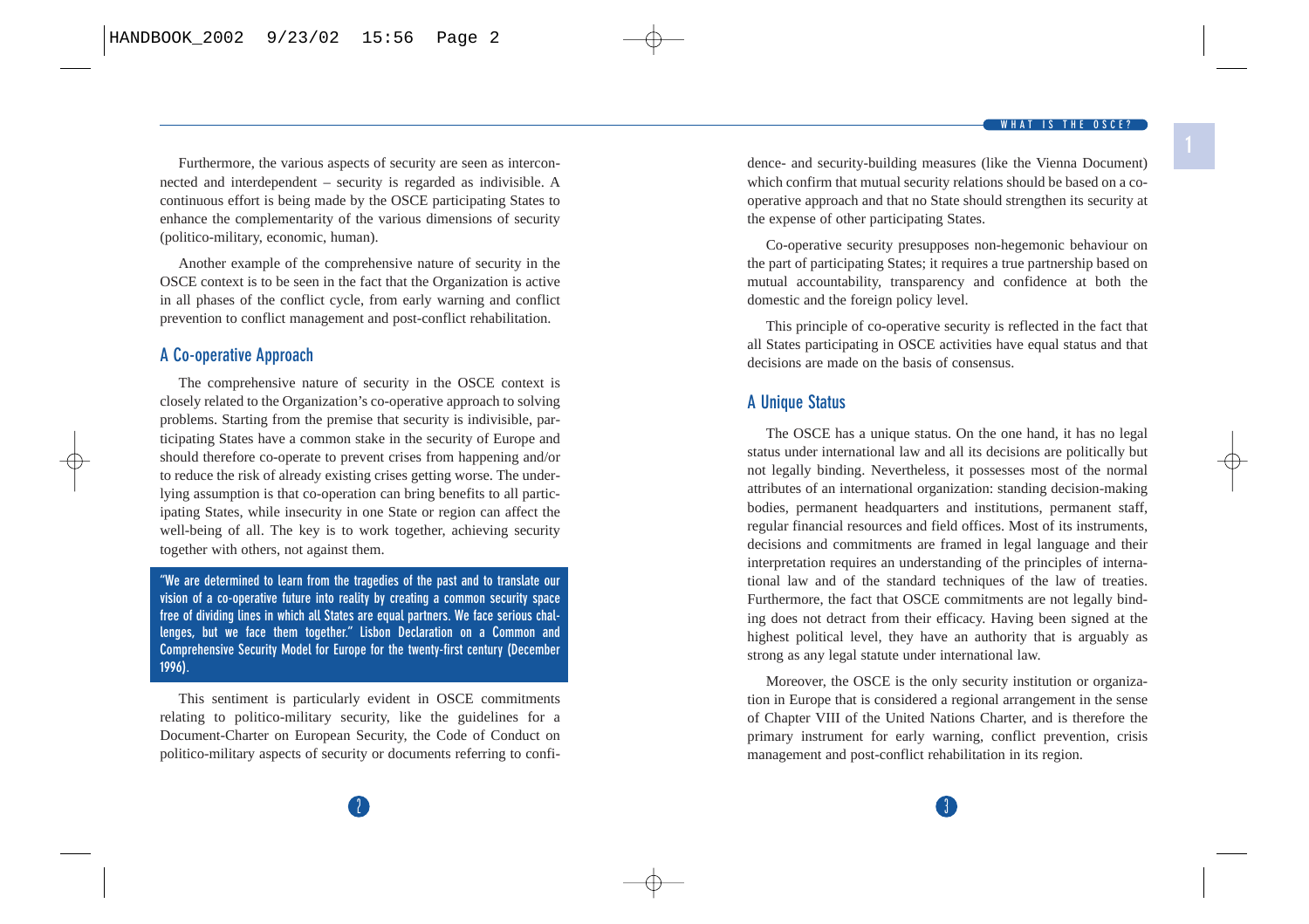

5

4

part I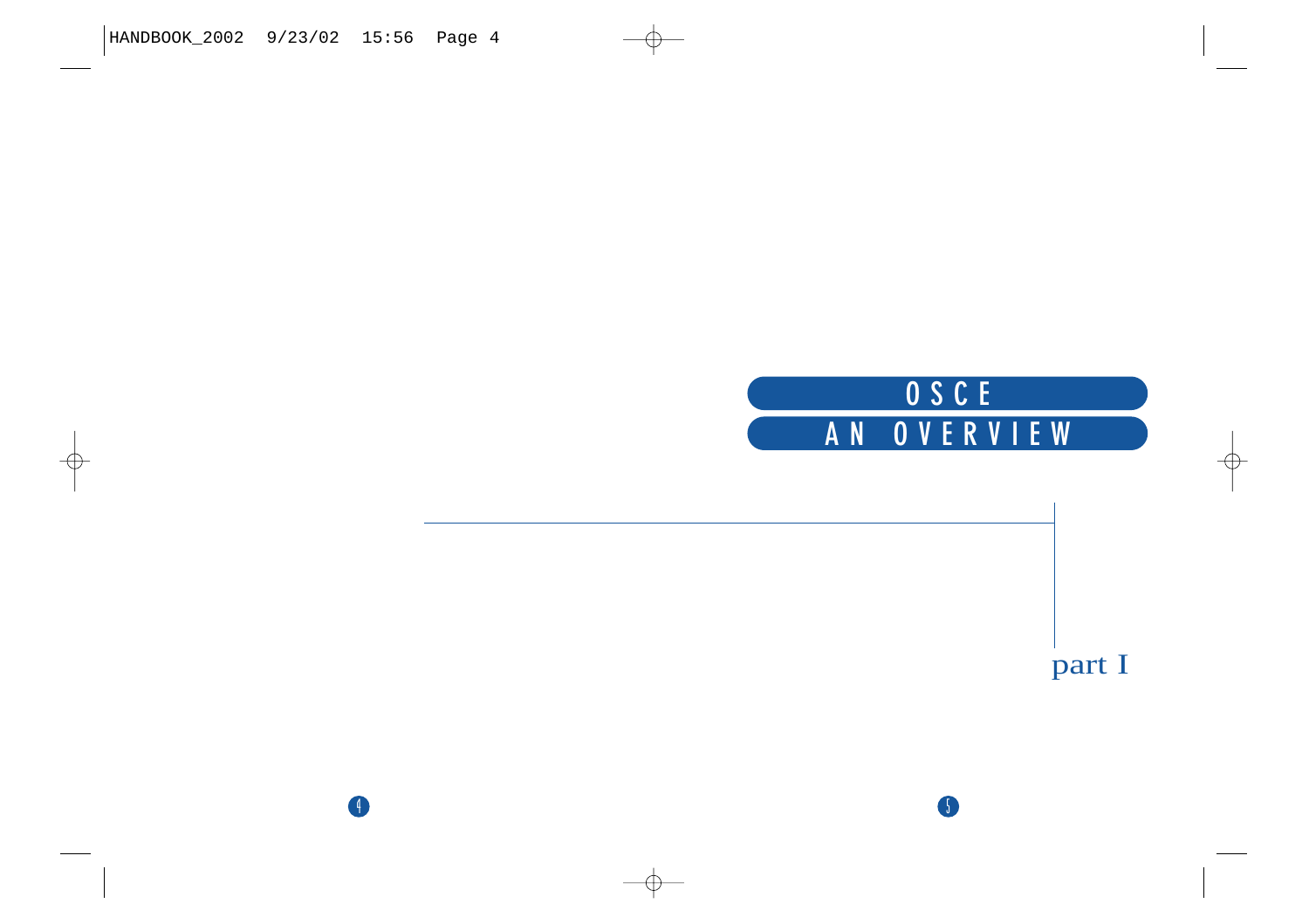#### <span id="page-8-0"></span>**HISTORY**

## **The Helsinki Process**

♦

## **From the CSCE to the OSCE**

♦

**The OSCE Today**

# **HISTORY**

#### **The Helsinki Process**

**T** he idea of a pan-European security conference was raised by the Soviet Union in the 1950s. The first concrete proposal came in 1954 when the USSR suggested that a 50-year treaty should be drawn up for signature by all European States and supported by permanent institutional machinery. Given that the proposal implied recognizing the German Democratic Republic, precluding the Federal Republic of Germany's accession to the North Atlantic Treaty Organization (NATO) and de-linking European and American security interests, the Western powers considered it unacceptable. The idea was shelved for several years and was eclipsed by developments like the invasion of Hungary, the crackdown in Poland and the construction of the Berlin wall.

In the mid 1960s, taking advantage of détente and more frequent exchanges between East and West, the Soviet Union, under the multilateral umbrella of the Warsaw Treaty Organization (WTO), proposed the convening of a European security conference which would adopt a solemn text (preferably of a legal nature) confirming the existing borders in Europe and laying down the framework for largescale East-West economic co-operation.

The idea, which was welcomed by most European neutral and non-aligned States, was given a cautious reception by NATO. In 1969 the Alliance indicated its readiness to participate in such a conference provided certain conditions were met. These included full participation of the United States and Canada, reconfirmation of the legal status of Berlin, a discussion of conventional disarmament in Europe and the inclusion of human rights issues on the agenda of the conference. These obstacles were overcome in the early 1970s by Soviet acceptance of American and Canadian participation in the confer-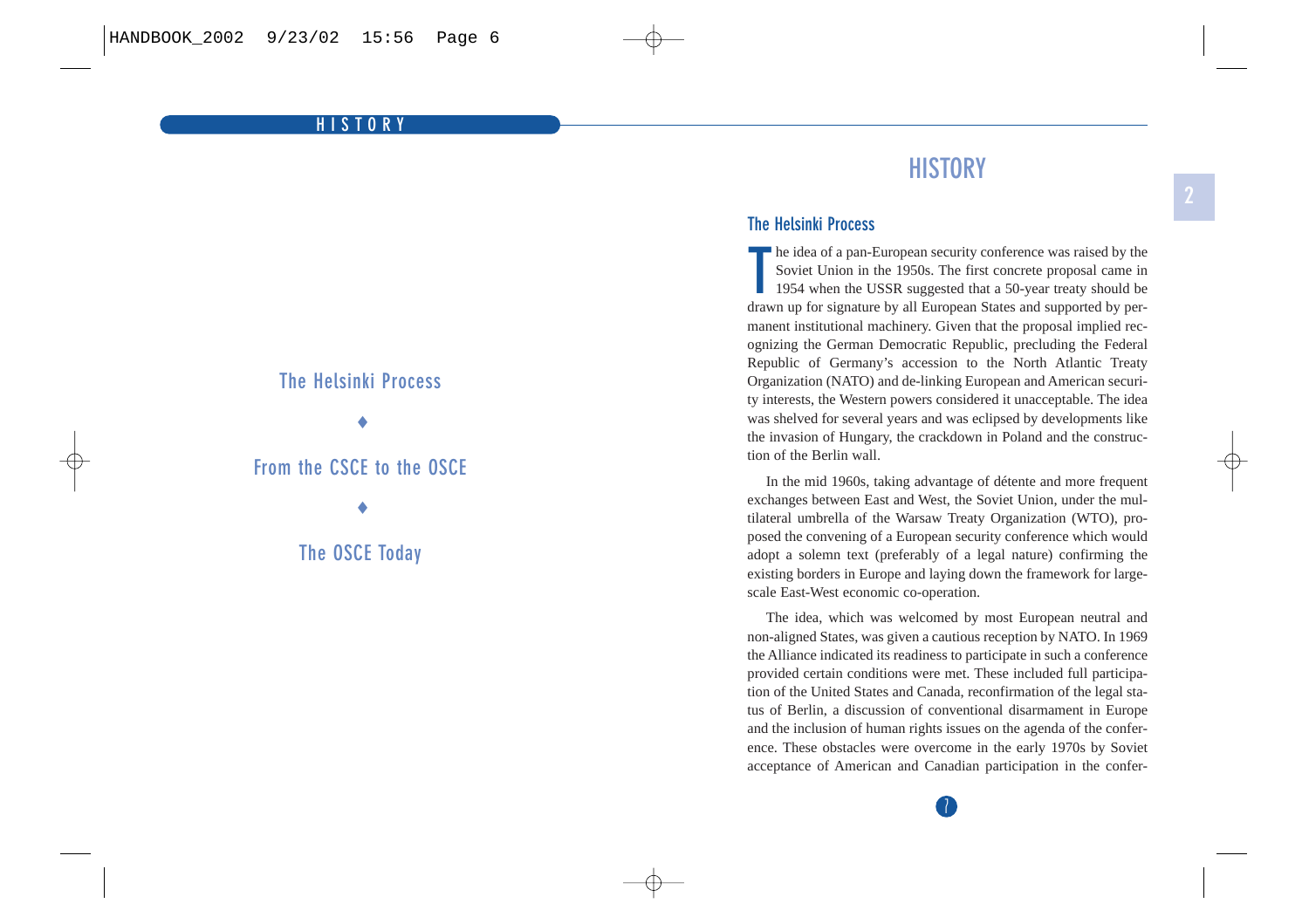**HISTORY**

ence, the Quadripartite Agreement on the reconfirmation of the status of Berlin, the West German treaties with the Soviet Union, Poland and East Germany, an agreement to begin Mutual and Balanced Force Reduction (MBFR) talks as well as the goodwill generated by Willy Brandt's Ostpolitik, the opening of talks on the Strategic Arms Limitation Treaty (SALT 1) and the Nixon-Brezhnev Summit in May 1972. The time was ripe for a Conference on Security and Co-operation in Europe (CSCE). Finland offered to host the informal preparatory talks.

These talks began on the outskirts of Helsinki on 22 November 1972 and lasted until 8 June 1973 (the name of the site, Dipoli, became an informal way of referring to the talks themselves). They concluded with the Final Recommendations of the Helsinki Consultations (also known as "The Blue Book") which outlined in detail the practical arrangements for a three-stage conference: its agenda, participants, date, place, rules of procedure and financial arrangements.

The CSCE formally opened in Helsinki on 3 July 1973. In this first stage, which lasted until 9 July, Foreign Ministers from 35 States – encompassing the whole of Europe (with the exception of Albania) plus the USA and Canada – adopted the Blue Book and stated the views of their Governments relating to security and co-operation in Europe, and on the further work of the Conference. The "Helsinki process" had been launched.

Stage II took place in Geneva from 18 September 1973 to 21 July 1975 and constituted the substantive working phase. Experts from the 35 participating States engaged in what amounted to the first ever multilateral East-West negotiation process; the end result was the CSCE Final Act. The Act was signed by 35 Heads of State or Government in Stage III, which took place in Helsinki from 30 July to 1 August 1975.



**Secretary General of the Communist Party of the Soviet Union Leonid Brezhnev signing the Helsinki Final Act**

In the Final Act, the participating States agreed to continue the multilateral process initiated by the Conference by proceeding periodically to a thorough exchange of views on the implementation of the provisions of the Act and the tasks defined by the Conference, as well as on the deepening of their mutual relations, the improvement of security and the process of co-operation. This was achieved through a series of "follow-up meetings" which took place in Belgrade (4 October 1977 – 8 March 1978), Madrid (11 November 1980 – 9 September 1983) and Vienna (4 November 1986 – 19 January 1989). Intersessional meetings were also held with the aim of maintaining momentum between follow-up meetings. In addition, a Conference on Confidence- and Security-Building Measures and Disarmament in Europe was held in Stockholm from 17 January 1984 to 19 September 1986. This broke ground on an important element of military security.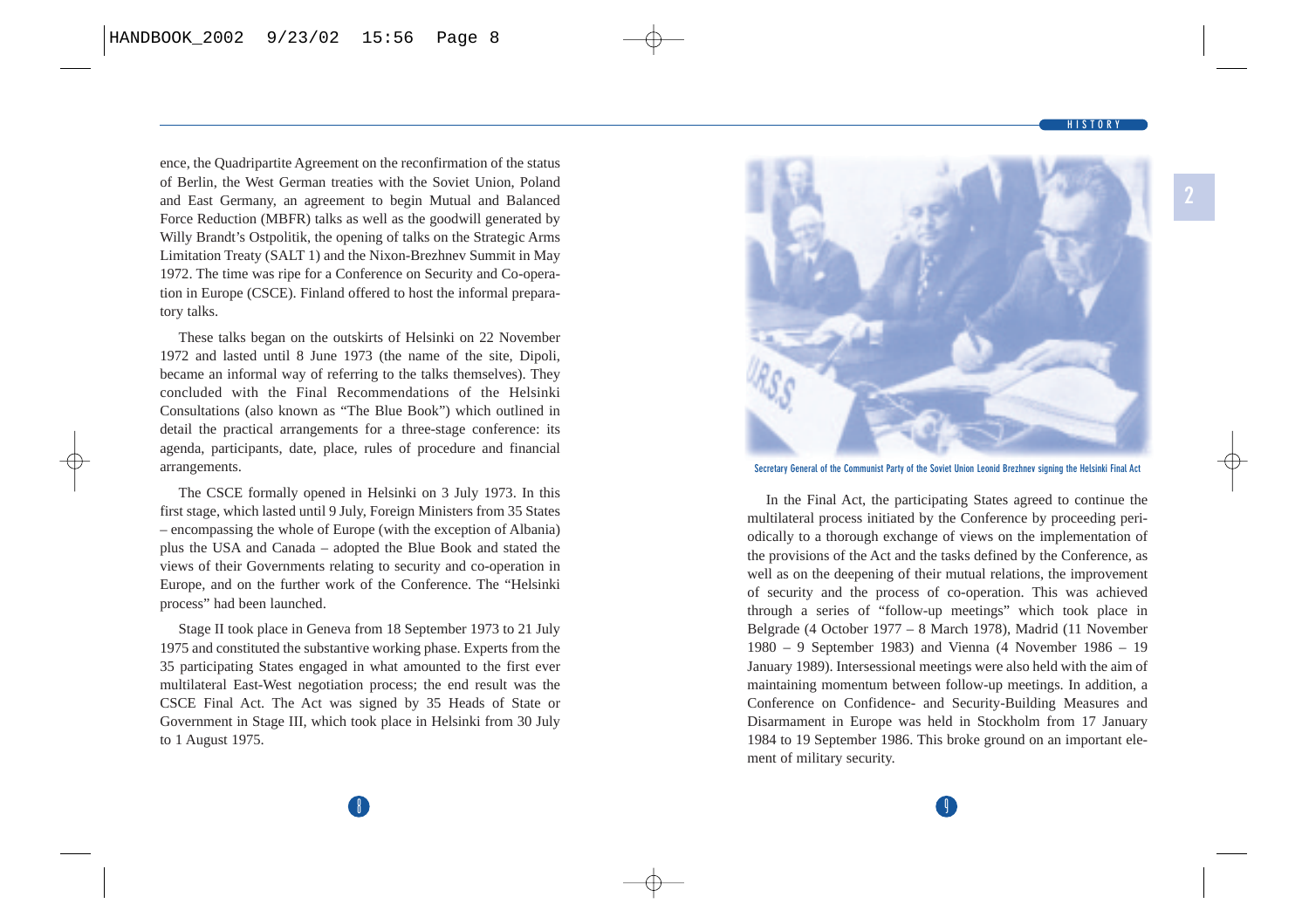# **The Helsinki Final Act**

**The Helsinki Final Act encompassed three main sets of recommendations, commonly referred to as "baskets".** 

**The first set (or basket I) was related to politico-military aspects of security: principles guiding relations between and among participating States (the "Decalogue", see below) and military confidence-building measures.**

**The second set (or basket II) concerned co-operation in a number of fields including economics, science and technology and the environment.** 

**The third set (or basket III) dealt with "co-operation in humanitarian and other fields" – a formula covering human rights issues under the headings of "human contacts", "information", "co-operation in the field of culture" and "co-operation in the field of education". It also included a specific set of recommendations related to Mediterranean issues.**

## **HELSINKI DECALOGUE**

- **1. Sovereign equality, respect for the rights inherent in sovereignty**
- **2. Refraining from the threat or use of force**
- **3. Inviolability of frontiers**
- **4. Territorial integrity of States**
- **5. Peaceful settlement of disputes**
- **6. Non-intervention in internal affairs**
- **7. Respect for human rights and fundamental freedoms including the freedom of thought, conscience, religion or belief**
- **8. Equal rights and self-determination of peoples**
- **9. Co-operation among States**

**10. Fulfilment in good faith of obligations under international law**

The CSCE was unique and innovative in several respects. Firstly, in an era characterized by bloc-to-bloc confrontation, the CSCE had a wide membership and all States participating in the Conference did so as "sovereign and independent states and in conditions of full equality". Secondly, at a time when most negotiations and security organizations adopted a piecemeal approach to security, the CSCE endorsed a comprehensive view. The linkage between different elements of security would prove to be one of the CSCE's greatest assets. Thirdly, decisions of the Conference were taken by consensus thus often making the decision-making process as important as the decisions themselves. Fourthly, CSCE decisions were politically rather than legally binding, giving the Conference considerable flexibility. Finally, the CSCE had no institutional structures, the result being that the very impetus needed to keep the process going was an end in itself.

The Helsinki process offered the participating States a permanent channel of communication, a normative code of conduct (for inter-State and intra-State relations) as well as a long-term programme of co-operation. It thus promoted both stabilization and peaceful change in Europe. As a result, during the Cold War the CSCE introduced real qualitative changes in East-West relations at a time when most contacts were characterized by alternating phases of tension and ambiguous détente. It mutilateralized or, more correctly, "Europeanized" the bipolar climate by bringing the neutral and non-aligned countries into the European security system on an equal basis with the members of the military alliances. It broadened the scope of inter-State relations by introducing new fields of co-operation, among which human rights and the protection of the environment were the most significant.

Human rights, a long-standing taboo in East-West relations, became by virtue of the Final Act a legitimate subject of dialogue. Proceeding from the premise that international relations had to include a "human dimension" directly beneficial to the individual, commitments in this field became matters of legitimate concern to all

 $\mathbf{0}$  11  $\mathbf{1}$  11  $\mathbf{1}$  11  $\mathbf{1}$  11  $\mathbf{1}$  11  $\mathbf{1}$  11  $\mathbf{1}$  11  $\mathbf{1}$  11  $\mathbf{1}$  11  $\mathbf{1}$  11  $\mathbf{1}$  11  $\mathbf{1}$  11  $\mathbf{1}$  11  $\mathbf{1}$  11  $\mathbf{1}$  11  $\mathbf{1}$  11  $\mathbf{1}$  11  $\mathbf{1}$  11  $\mathbf{$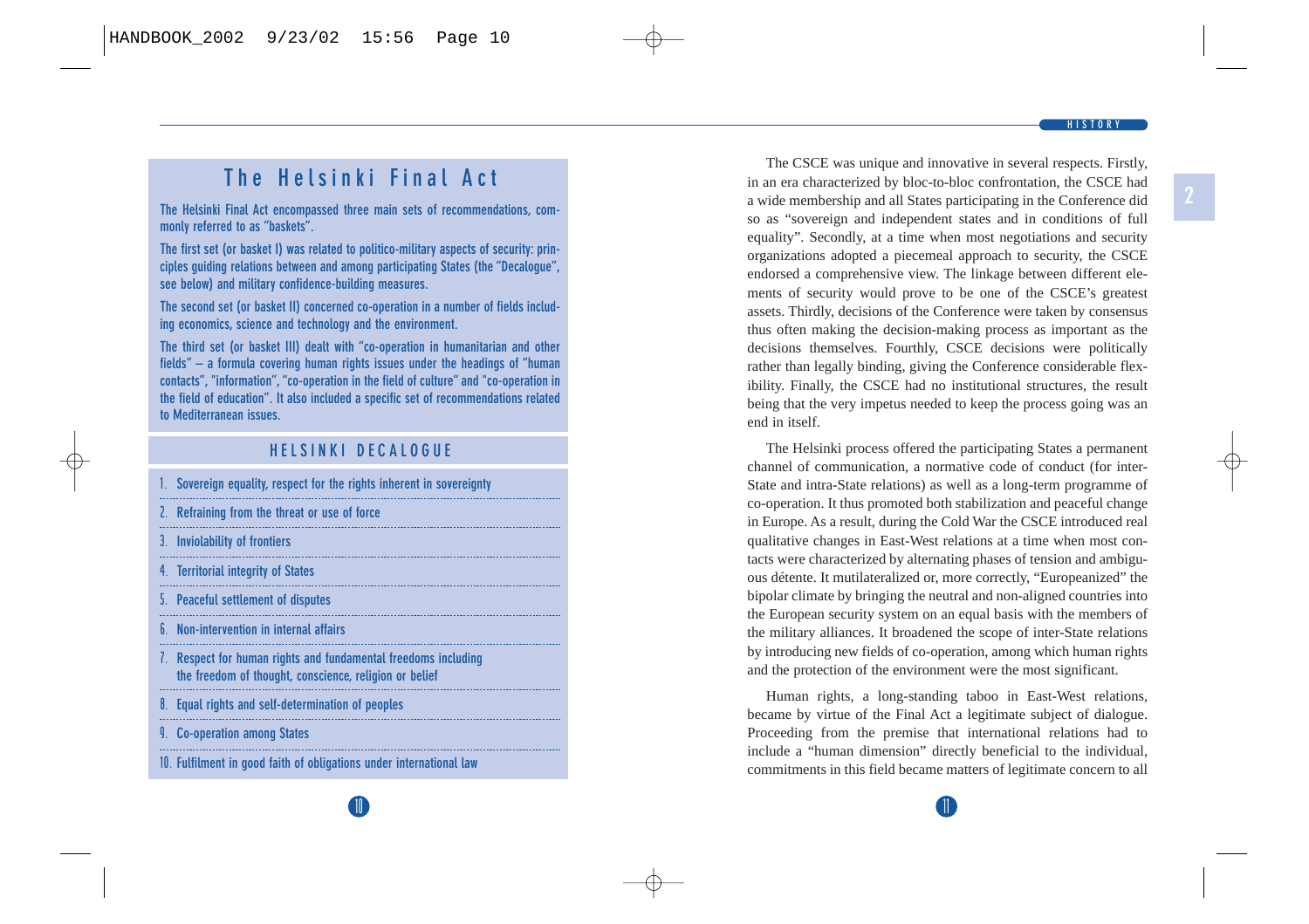**HISTORY**

**2**

<span id="page-11-0"></span>participating States and did not belong exclusively to the internal affairs of any given State.

Thanks to the CSCE, a large number of humanitarian cases related to family contacts, family reunification, binational marriage and so on were positively solved. The peoples of Europe were therefore directly affected by the Helsinki process. Hundreds of citizens in the USSR and Eastern Europe formed groups to monitor implementation of the Final Act and took their leaders to task for falling short of the commitments they had made. The CSCE was thus instrumental in keeping the spotlight on human rights and linking progress in that sphere with co-operation on other more traditional security questions.

One of the most important of these was military security. The CSCE can be credited with reducing military tensions through its implementation of confidence-building measures which enhanced military transparency and introduced arms inspections and military activities in Europe at a time when many threats to security stemmed from mistrust.

In these respects, the CSCE was a catalyst for fostering security and co-operation in Europe and overcoming the ideological division of Europe in the 1970s and 1980s.

#### **From the CSCE to the OSCE**

The collapse of Communism, symbolized by the removal of the Berlin wall, dramatically transformed European security and with it the CSCE. Having opened a new era of democracy, peace and unity in Europe, CSCE participating States could look forward to a brighter future, but still had to overcome the legacy of the past. The CSCE took on new responsibilities and challenges in this period of transition characterized by institutionalization, strengthening of operational capabilities, development of field activities and further elaboration of commitments and principles (particularly in the human dimension).



**The opening of the Berlin Wall, 9 November 1989**

The Paris Charter for a New Europe, signed on 21 November 1990 at the closure of the three-day Paris Summit Meeting of the Heads of State or Government of participating States, announced the first steps in that direction. A landmark in the Helsinki process, the Charter of Paris represented the first multilateral instrument to take stock of the end of the Cold War and the opening of a new era. Starting from the premise that "Europe whole and free is calling for a new beginning", it decided that it was necessary to institutionalize the CSCE through a mechanism for political consultations as well as a set of permanent institutions.

It was decided that political consultations would be held at the level of Heads of State or Government every two years, that Ministers for Foreign Affairs would meet at least once a year as a formal Council and that high officials of foreign ministries would meet occasionally as a Committee of Senior Officials. In order to support these bodies, a permanent administrative infrastructure was established. It included a Secretariat (under the leadership of a Director), a Conflict

 $\sim$  13  $\sim$  13  $\sim$  13  $\sim$  13  $\sim$  13  $\sim$  13  $\sim$  13  $\sim$  13  $\sim$  13  $\sim$  13  $\sim$  13  $\sim$  13  $\sim$  13  $\sim$  13  $\sim$  13  $\sim$  13  $\sim$  13  $\sim$  13  $\sim$  13  $\sim$  13  $\sim$  13  $\sim$  13  $\sim$  13  $\sim$  13  $\sim$  13  $\sim$  13  $\sim$  13  $\sim$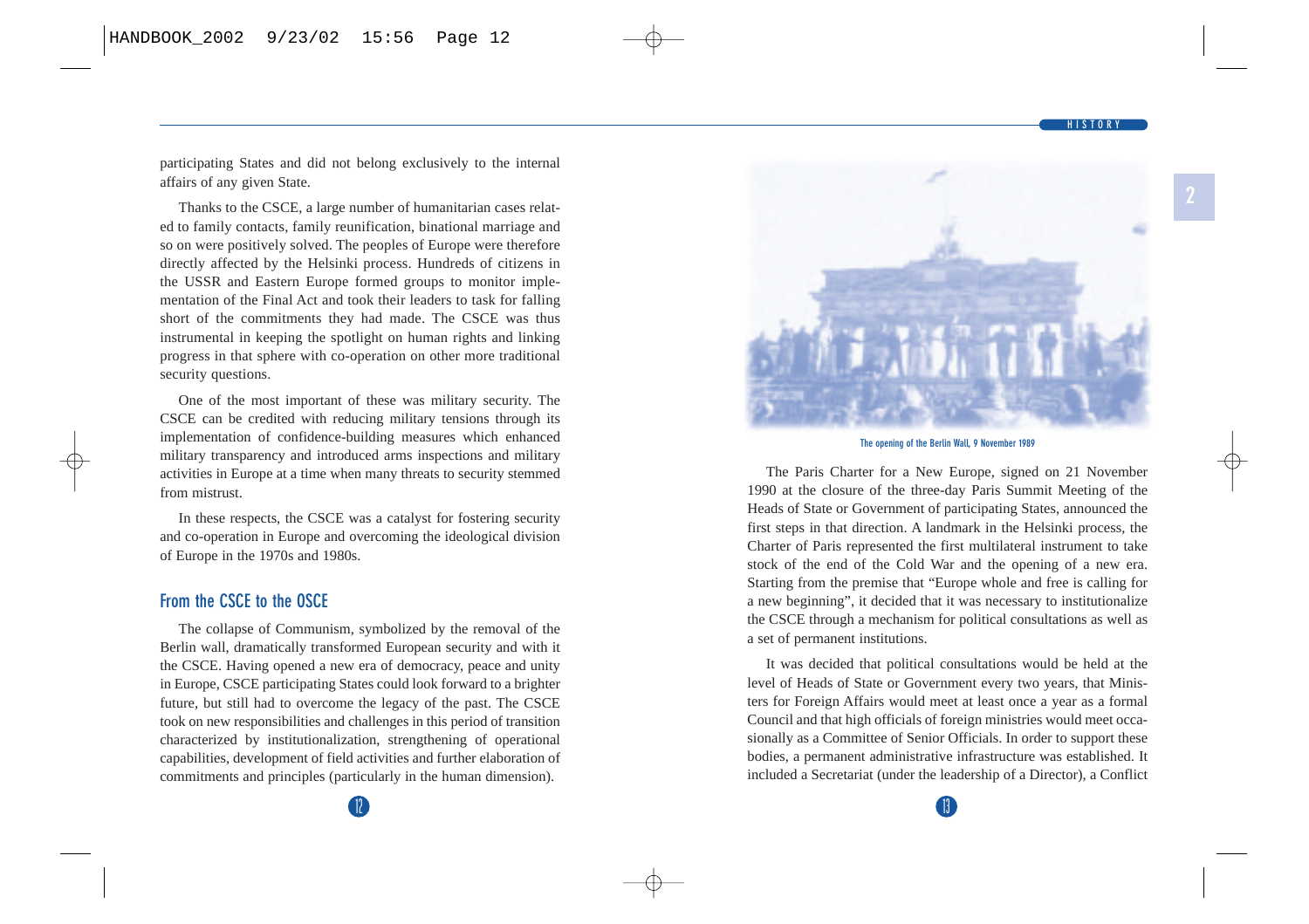Prevention Centre and an Office for Free Elections. In order to avoid creating a large, centralized bureaucracy these offices were small (each with a skeleton staff of three or four officers seconded from national administrations) and decentralized (their headquarters being respectively in Prague, Vienna and Warsaw). Moreover, their functions were framed in predominantly administrative terms. In April 1991, high-level parliamentary leaders from the CSCE participating States established the CSCE Parliamentary Assembly.

Although the Paris Charter spoke in glowing terms about the end of "the era of confrontation in Europe", the disintegration of Yugoslavia and the Soviet Union presented a potentially destabilizing new set of risks and challenges to European security. In order to cope with these challenges of change, the process of institutionalization was accelerated and expanded. New mechanisms were created and operational capabilities were enhanced.

Some of the most significant developments came in the human dimension. Major meetings in Vienna, Paris, Copenhagen and Moscow between 1989 and 1991 set down specific provisions on a broad spectrum of commitments in the human dimension, including free elections, freedom of the media and the protection of persons belonging to national minorities.

Implementation of commitments was also strengthened. At the first Council meeting in Berlin on 19 and 20 June 1991 a special mechanism for emergency consultations was established. The socalled "Berlin mechanism" was used almost immediately in confronting the crisis in Yugoslavia. At the next Council meeting, which took place in Prague on 30 and 31 January 1992, a substantive "Prague Document on Further Development of CSCE Institutions and Structures" was endorsed which strengthened the functions of the Committee of Senior Officials (CSO), enlarged the role of the Warsaw Office for Free Elections and instituted an exception to the rule of consensus, which provided that decisions could be taken in the absence of the consent of the State concerned, in cases of clear, gross and uncorrected violations of CSCE commitments relating to the human rights and fundamental freedoms ("consensus minus one"). It was invoked in July 1992 to suspend Yugoslavia from the CSCE.

The Helsinki Follow-Up Meeting, which took place between 24 March and 8 July 1992, was a watershed in the institutionalization of the CSCE. Decisions taken at the meeting established new institutions, including the Forum for Security Co-operation, the High Commissioner on National Minorities, the Economic Forum (held in the context of a CSO meeting) as well as an informal Financial Committee of Experts of the CSO. The function of Chairman-in-Office (CiO) which had already been developed on the basis of the Charter of Paris, was formally regulated in the Helsinki decisions. The CiO's mandate made him responsible for "the co-ordination of and consultation on current CSCE business". The roles of a number of other bodies and institutions were further specified and enhanced.

The post of Secretary General was created at the Stockholm Ministerial Council on 14 and 15 December 1992. Meetings of representatives of participating States became more regular in Vienna, first in the context of the CSO Vienna Group and later the Permanent Committee.

Such permanent structures were increasingly necessary as the CSCE was carrying out a growing number and range of tasks, many of which needed daily support. The first OSCE Mission of Long Duration was dispatched to Kosovo, Sandjak and Vojvodina in the autumn of 1992 and by the end of 1994 there were eight missions in the field. In 1992 the CSCE declared itself to be a regional arrangement in the sense of Chapter VIII of the UN Charter.

With all these institutional developments, the CSCE had, *de facto*, evolved from being a process into being an organization. As a result, it was a logical step to re-christen the CSCE as the Organization for Security and Co-operation in Europe (OSCE). This decision was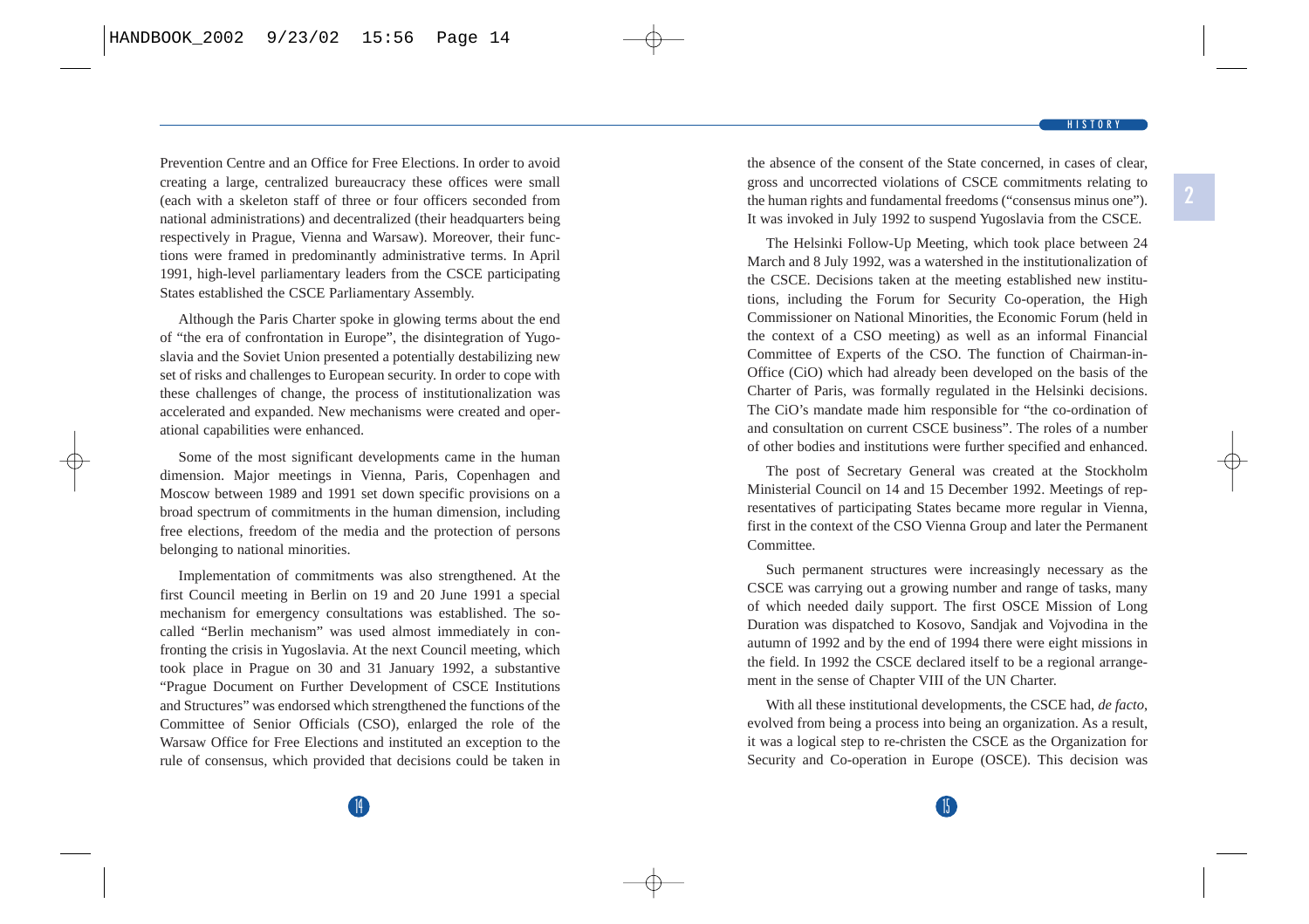taken at the Budapest Summit on 5 and 6 December 1994 and took effect on 1 January 1995. As part of the same decision, the Organization's decision-making bodies were also renamed Ministerial Council (instead of CSCE Council), Senior Council (formerly the CSO) and Permanent Council (instead of Permanent Committee). This altered neither the character of the CSCE's commitments nor its status and institutions, but it reflected the CSCE's new identity and gave an impetus for its further development.



**The "family photo" of the Budapest Summit 1994**

With its proven institutions, field activities and active political bodies, the OSCE was recognized by its participating States as being "a primary instrument for early warning, conflict prevention and crisis management" from Vancouver to Vladivostok. However, crises in Bosnia and Herzegovina and Chechnya, among others, showed that the Organization could still do more to foster security and co-operation in Europe. The Budapest Summit therefore called for strengthening the competencies of the Chairman-in-Office as well as those of the Secretary General and the Secretariat, the High Commissioner on National Minorities and the Office for Democratic Institutions and Human Rights. It formally endorsed a Code of Conduct on politicomilitary aspects of security which laid down principles guiding the role of armed forces in democratic societies, and welcomed the expansion of the CSBMs regime laid out in the Vienna Document 1994.

The "New Europe" of the early 1990s was not the one the participating States had envisioned at Paris in 1990. As the Budapest Summit Declaration noted, "the spread of freedoms has been accompanied by new conflicts and the revival of old ones". In order to deal with many of the risks and challenges to security and cope with rapid change, the participating States decided at Budapest to start a discussion on a model for common and comprehensive security for Europe for the twenty-first century.

#### **The OSCE Today**

The OSCE today occupies a unique place in the world of international organizations in general and in the realm of European security institutions in particular. This stems from its broad membership, comprehensive approach to security, conflict prevention instruments, the deeply established tradition of open dialogue and consensus building, shared norms and values among its participating States, and well-developed patterns of contacts and co-operation with other organizations and institutions.

The basic priorities of the OSCE at present are:

- to consolidate the participating States' common values and help in building fully democratic civil societies based on the rule of law;
- to prevent local conflicts, restore stability and bring peace to wartorn areas;
- to overcome real and perceived security deficits and to avoid the

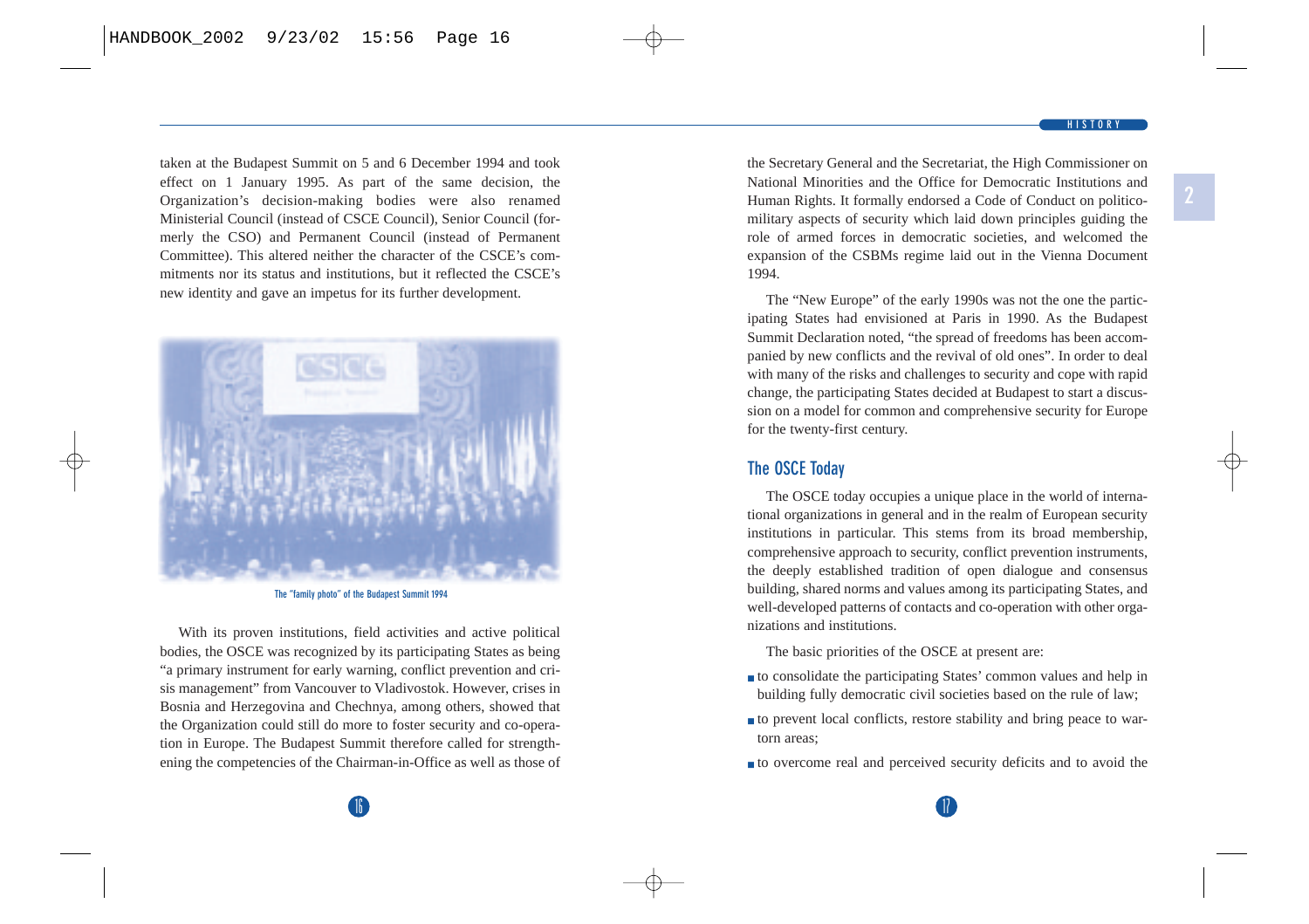#### **HISTORY**

**2**

creation of new political, economic or social divisions by promoting a co-operative system of security.

High-profile operations in Bosnia and Herzegovina, Albania, Croatia, Chechnya and Kosovo have thrust the OSCE into the spotlight and raised expectations about the Organization's potential. With an ever increasing range and number of field operations, the OSCE is now judged as much for its operational effectiveness as for its political role and commitments. This is particularly the case in the OSCE's largest and most challenging operation, the Mission in Kosovo.

The OSCE continues to provide active support where needed for promoting democracy, the rule of law and respect for human rights throughout the OSCE area. Building on its status as a regional arrangement in the sense of Chapter VIII of the United Nations Charter, the OSCE has increased its activities in all phases of the conflict cycle and now has over twenty missions and other field activities in the OSCE area.

**"...we have increased dramatically the number and size of our field operations. Our common institutions have grown in number and in the level of their activities. The OSCE has expanded the scale and substance of its efforts. This has greatly strengthened the OSCE's contribution to security and co-operation across the OSCE area." Istanbul Declaration, OSCE Summit, 19 November 1999**

In many of its activities, the OSCE comes into contact with other international and non-governmental organizations. Increased priority is therefore being given to inter-institutional co-operation and coordination. The OSCE's work in countries like Bosnia, Albania and Croatia has demonstrated that the Organization can complement, and in some cases provide the co-ordinating framework for, the efforts of other European and international institutions and organizations.



#### **The OSCE arriving in Pristina, 17 October 1998**

Despite significant growth since the early 1990s, the OSCE has remained flexible and innovative. In 1997 participating States established the position of OSCE Representative on Freedom of the Media and strengthened the OSCE's economic dimension. In 1998, the Organization began police monitoring.

In November 1999, at the Istanbul Summit, the OSCE Heads of State and Government signed the Charter for European Security, in order to define better the role of the OSCE as it enters the next century. The Charter aims at strengthening the Organization's ability to prevent conflicts, to settle them and to rehabilitate societies ravaged by war and destruction.

 $\mathbf{a}$  19  $\mathbf{b}$  19  $\mathbf{b}$  19  $\mathbf{b}$  19  $\mathbf{b}$  19  $\mathbf{b}$  19  $\mathbf{b}$  19  $\mathbf{b}$  19  $\mathbf{b}$  19  $\mathbf{b}$  19  $\mathbf{b}$  19  $\mathbf{b}$  19  $\mathbf{b}$  19  $\mathbf{b}$  19  $\mathbf{b}$  19  $\mathbf{b}$  19  $\mathbf{b}$  19  $\mathbf{b}$  19  $\mathbf{$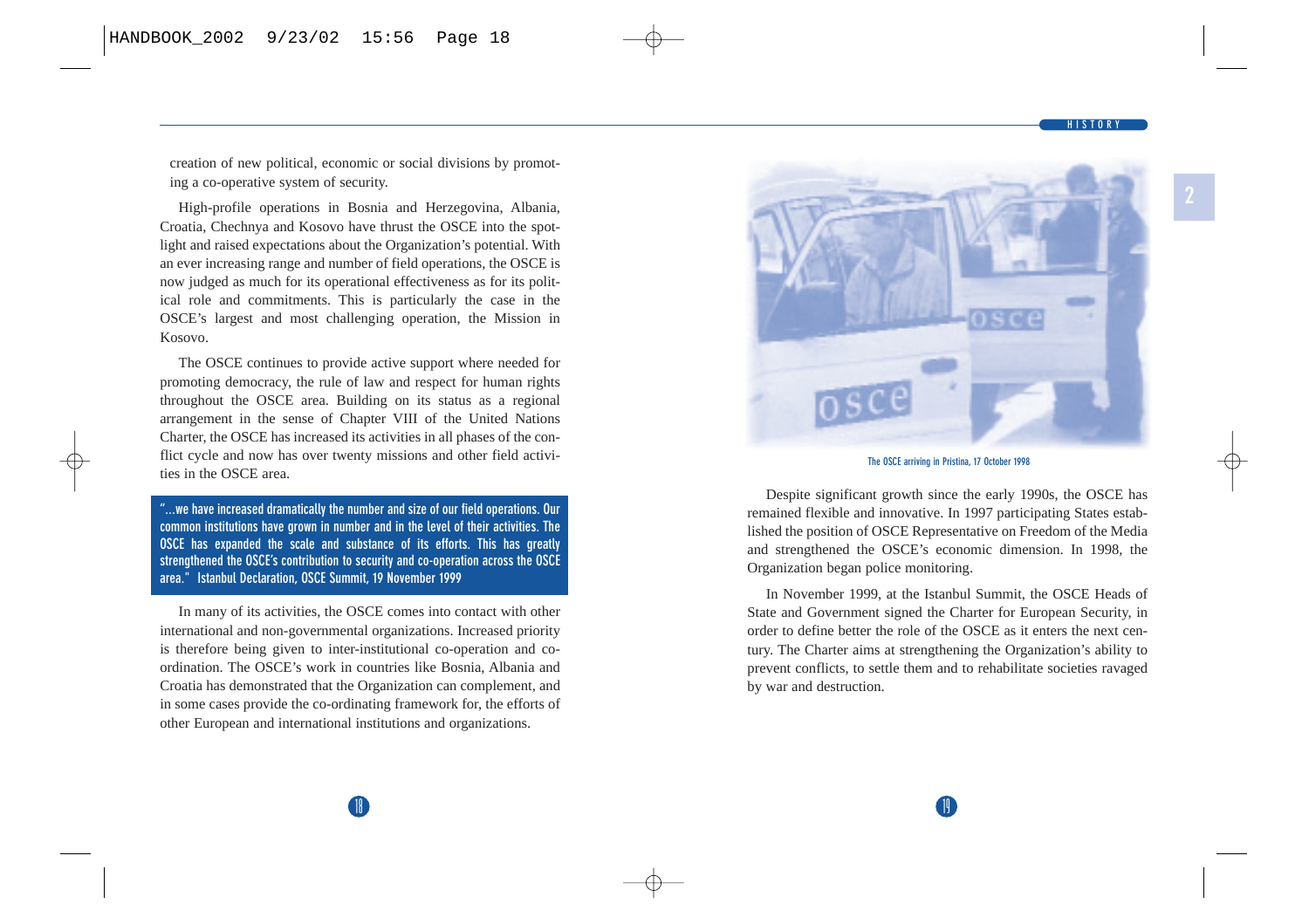#### <span id="page-15-0"></span>**Negotiating and Decision-making Bodies**

♦

## **Operational Structures and Institutions**

♦

#### **Related Bodies**

# **Negotiating and Decision-making Bodies**

**T**he OSCE has traditionally been a forum for consultation and negotiation among the participating States. It has several bodies which negotiate decisions and commitments that are politically binding on the participating States.

#### **Summits**

Summits are periodic meetings of Heads of State or Government of OSCE participating States that set priorities and provide orientation at the highest political level. The Heads of State or Government assess the situation in the OSCE area and provide guidelines for the functioning of the Organization.

Between 1975 and 2000, a total of six CSCE/OSCE summits has been held:

- The Helsinki Summit (30 July 1 August 1975), at which the par-**I** ticipating States adopted the *Helsinki Final Act*. The document was divided into three main parts, or "baskets", concerning:
	- 1. Questions relating to security in Europe;
	- 2. Co-operation in the fields of economics, science and technology, and the environment;
	- 3. Co-operation in humanitarian and other fields.

The Helsinki Final Act laid out the fundamental principles that guide the relations between participating States (the "Decalogue"), introduced military confidence-building measures, stated the resolve of the participating States to pursue the examination and elaboration of a generally acceptable method for the peaceful settlement of disputes, and provided the basis for co-operation in the fields of economics, science and technology, environment, and humanitarian issues.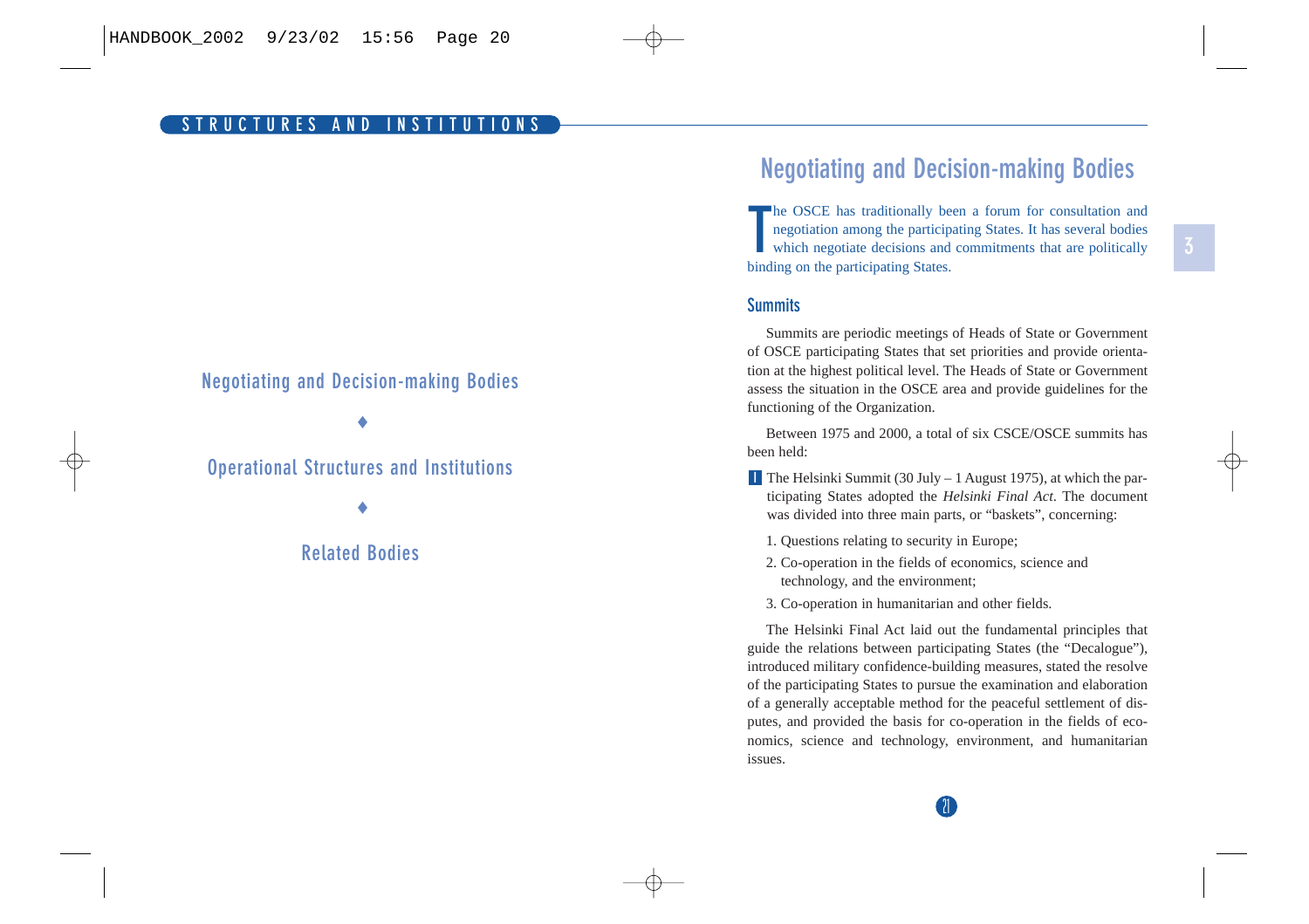<span id="page-16-0"></span>The Paris Summit (19-21 November 1990) with its *Charter of* **II** *Paris for a New Europe* marked the formal end of the Cold War, and began the institutionalization of the CSCE. At the summit the participating States also welcomed the signature of the Treaty on Conventional Armed Forces in Europe (CFE) by 22 participating States and established the Office for Free Elections in Warsaw (which later became the Office for Democratic Institutions and Human Rights).

The Helsinki Summit (9-10 July 1992) ended with the *CSCE* **III** *Helsinki Document 1992,* entitled *The Challenges of Change.* During the summit the Heads of State and Government declared the CSCE to be a regional arrangement in the sense of Chapter VIII of the United Nations Charter, created the institution of the High Commissioner on National Minorities, and established the Forum for Security Co-operation and the Economic Forum. A statement on the withdrawal of foreign troops from the Baltic States was issued, and – in response to the Yugoslav crisis – the participating States confirmed the suspension of the Federal Republic of Yugoslavia as a participating State.

The Budapest Summit (5-6 December 1994) adopted the *CSCE* **IV** *Budapest Document 1994,* entitled *Towards a Genuine Partnership in a New Era.* It changed the name of the CSCE to the OSCE, reflecting the fact the CSCE was no longer simply a Conference. The discussion on a Common and Comprehensive Security Model for Europe for the twenty-first century was launched, the Code of Conduct on politico-military aspects of security was formally adopted, and two declarations were issued: one celebrating the 50th anniversary of the end of World War II, and the other welcoming the withdrawal of foreign troops from the Baltic States.

**The Lisbon Summit (2-3 December 1996) as well as adopting a** general political Declaration also endorsed the *Lisbon Declaration on a Common and Comprehensive Security Model for Europe for*

*the twenty-first century,* which outlined the security challenges facing the participating States and the possibilities for cooperative approaches in meeting them; approved a *Framework for Arms Control* and *the Development of the Agenda of the Forum for Security Co-operation;* called on the Permanent Council to elaborate a mandate for the appointment of an OSCE representative on freedom of the media; and included statements on the Nagorno-Karabakh conflict.

The Istanbul Summit (18-19 November 1999) ended in the sign-**VI** ing of the *Charter for European Security* and the adoption of the *Istanbul Summit Declaration.* While the Declaration focused on current issues of concern to the OSCE, the Charter aims to strengthen the Organization by: a) adopting a Platform for Cooperative Security to enhance co-operation between the OSCE and other international organizations and institutions; b) developing the OSCE's role in peacekeeping operations; c) creating Rapid Expert Assistance and Co-operation Teams (REACT) to speed up staff deployment; d) expanding the OSCE's ability to carry out police-related activities; e) establishing an Operations Centre at the Secretariat to facilitate the effective preparation and planning of rapid deployment of OSCE field operations; f) establishing a Preparatory Committee under the direction of the OSCE Permanent Council, to improve the consultation process within the OSCE. In addition, 30 OSCE participating States also signed the Agreement on Adaptation of the Treaty on Conventional Armed Forces in Europe, adjusting the 1990 CFE Treaty to reflect the changes brought about by the ending of the Cold War.

#### **Review Conferences (formerly: Follow-Up Meetings and Review Meetings)**

Review conferences precede and prepare for summits. At review meetings the entire range of activities within the OSCE is examined, and steps that might be required to strengthen the OSCE are dis-

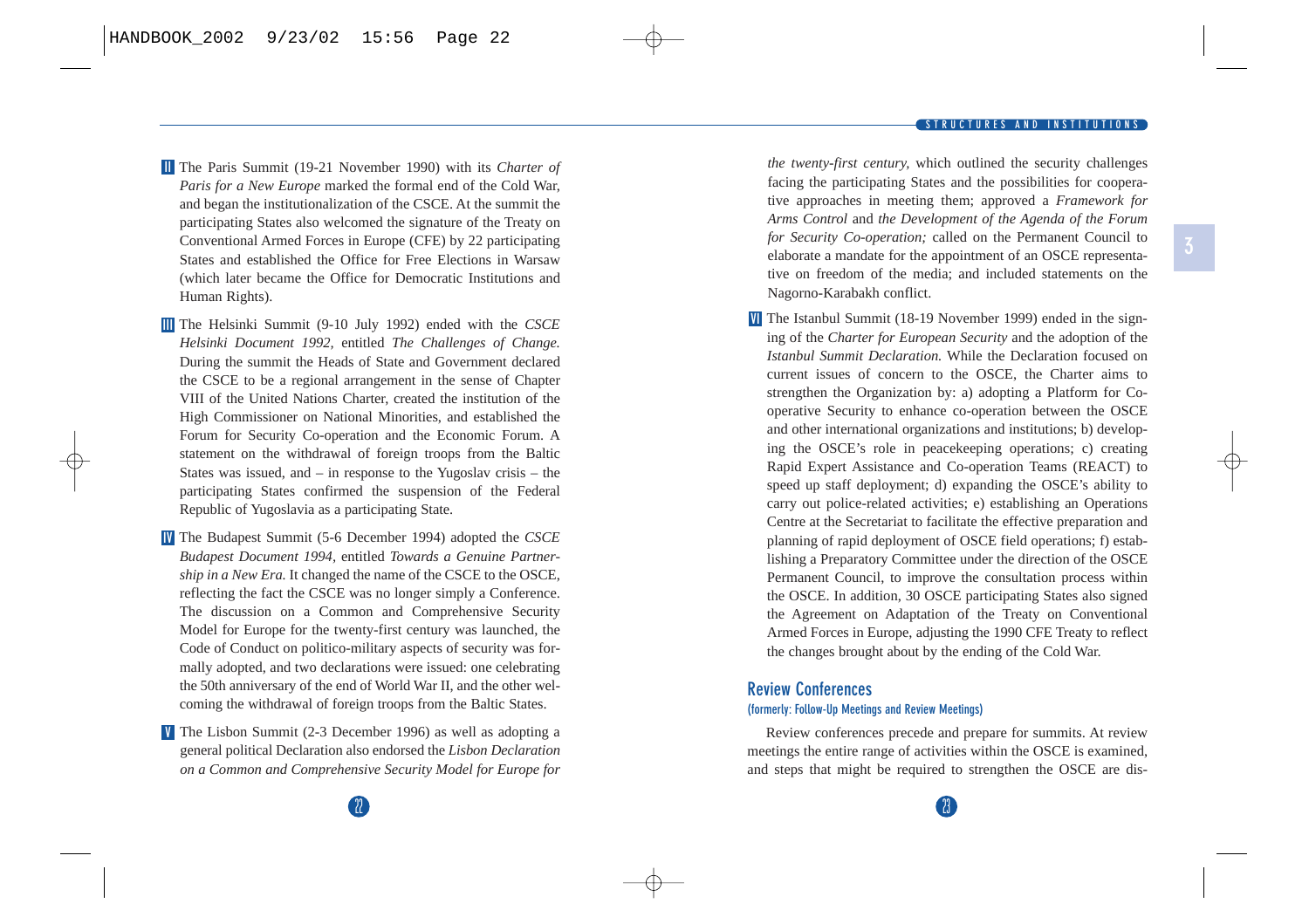<span id="page-17-0"></span>cussed. Review conferences are also used to monitor the implementation of previously adopted commitments as well as to finalize the negotiation of the documents, decisions and statements that are then adopted at the summits.

The origin of the review conferences lies in the "Follow-up Meetings" that were held after the Helsinki Summit of 1975. These were *ad hoc* meetings at which the CSCE participating States reviewed the implementation of the whole range of CSCE commitments. The conclusions of these meetings were recorded in "concluding documents" which also provided for new commitments. In the absence of permanent CSCE bodies or structures the follow-up meetings represented the backbone of the Helsinki process. Because of their comprehensive agenda and the fact that consensus-building was often a protracted process during the Cold War, the meetings were of long duration:

| <b>Belgrade Follow-Up Meeting</b> | 4 October 1977 - 9 March 1978         |
|-----------------------------------|---------------------------------------|
| <b>Madrid Follow-Up Meeting</b>   | 11 November 1980 $-$ 9 September 1983 |
| Vienna Follow-Up Meeting          | 4 November 1986 - 19 January 1989     |

In the Charter of Paris for a New Europe (1990), it was decided that the follow-up meetings would take place every two years and would last a maximum of three months. Two years later, the Helsinki Summit decided that the follow-up meetings would precede the summits, and in 1994 the Budapest Document changed the name of the follow-up meetings to "review conferences". The 1999 Review Conference was convened in Vienna in September and concluded in Istanbul in November.

Specialized implementation reviews are also held on confidenceand security-building measures as well as the human and economic and environmental dimensions.

#### **The Ministerial Council (formerly: CSCE Council)**

During periods between summits, decision-making and governing power lies with the Ministerial Council, which is made up of the Foreign Ministers of the OSCE participating States. The Council meets at least once a year (but not on years when there is a summit) in order to:

- consider issues relevant to the OSCE
- review and assess the activities of the OSCE in order to ensure that they relate closely to the Organization's central political goals,
- take appropriate decisions.

These meetings help to maintain a link between the political decisions taken at the summits and the day-to-day functioning of the Organization, thus providing a point of reference for its other institutions.

The Ministerial Council was established by the Charter of Paris for a New Europe (1990), under the original name of "Council of Ministers for Foreign Affairs". The Helsinki Document 1992 reaffirmed its role as the central decision-making and governing body of the OSCE and gave it more extensive powers in the field of conflict prevention and crisis management. The Budapest Document 1994 renamed it "Ministerial Council" and fully confirmed its pivotal political role.

#### **The Permanent Council (PC) (formerly: Permanent Committee)**

Based in Vienna, the Permanent Council is the regular body for political consultation and decision-making on all issues pertinent to the OSCE and is responsible for the day-to-day business of the Organization.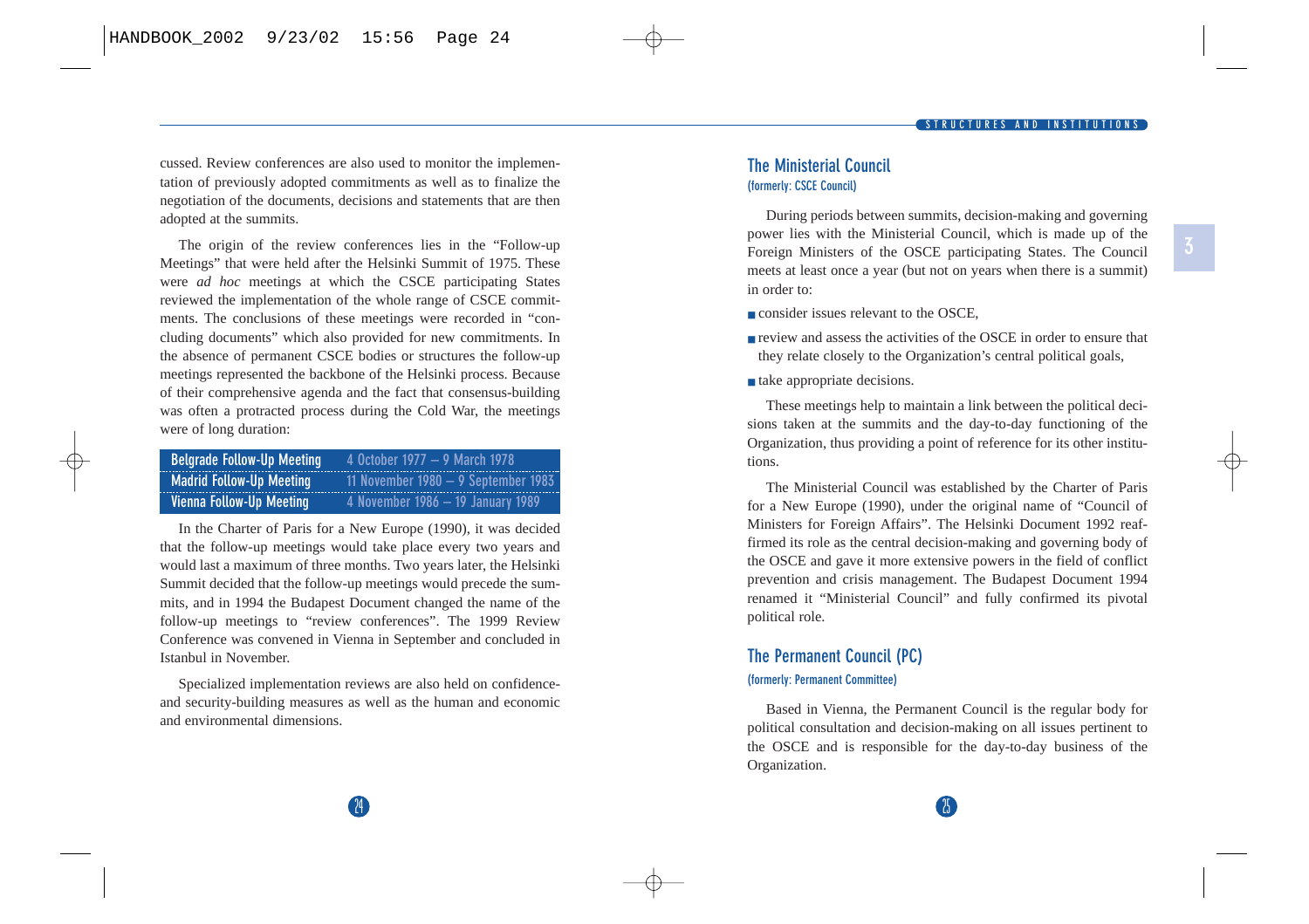<span id="page-18-0"></span>Its members, permanent representatives of the OSCE participating States, meet weekly at the Hofburg Congress Centre. In addition to the PC's formal sessions, a variety of informal and committee meetings are held, enabling the representatives of the OSCE participating States to exchange views on various issues pertaining to the OSCE, and to raise concerns regarding developments in the OSCE area.

Unlike the other decision-making institutions of the Organization, the PC did not emanate from the Charter of Paris for a New Europe (1990) but from a decision taken in 1993 at the Rome Meeting of the Ministerial Council, where a "Permanent Committee" was established to manage the day-to-day operational tasks of the OSCE. The Permanent Committee represented an institutionalization of the "CSO Vienna Group", which had been established by the 1992 Stockholm Ministerial Council Meeting. At the Stockholm meeting the Foreign Ministers of the participating States instructed their representatives "to meet regularly in Vienna in periods between sessions of the CSO" in order to conduct consultations on all issues pertinent to the CSCE. The meetings of the Vienna Group (38 plenary meetings from 18 January to 25 November 1993) led the participating States to readjust the frequency of the regular CSO meetings. The Permanent Committee took over from the CSO Vienna Group in December 1993.

The Budapest Document 1994 renamed the Permanent Committee the "Permanent Council" and at the Istanbul Summit in 1999, it was agreed to establish a Preparatory Committee, under the Permanent Council's direction, to strengthen the process of political consultation and transparency within the Organization.

#### **The Senior Council (SC) (formerly: Committee of Senior Officials)**

The Senior Council, meeting at the level of political directors from the various foreign ministries, was established to prepare the work and implement the decisions of the Ministerial Council, and – between sessions of the Ministerial Council – to oversee, manage and co-ordinate OSCE affairs.

Like the Ministerial Council, the Senior Council – originally called the "Committee of Senior Officials (CSO)" – was one of the institutions established by the Charter of Paris and was meant to meet in Prague at least twice a year and – additionally – once a year as the Economic Forum.

The ongoing process of institutionalization has, however, shifted the greater part of the Senior Council's work to the Permanent Council (which periodically also meets at the level of political directors as the "Reinforced Permanent Council"); since 1997 the Senior Council has met only as the Economic Forum.

In addition to its regular meetings, the Senior Council has – on the basis of an explicit provision contained in the Charter of Paris – a mechanism for convening meetings in the event of emergency situations. This is the so-called "Berlin mechanism" (from the 1991 inaugural session of the SC in Berlin, at which this was decided). Between 1991 and 1994 the SC (then Committee of Senior Officials) held four emergency meetings under this mechanism, devoted mainly to the Yugoslav conflict, and in one instance to the situation in Nagorno-Karabakh.

#### **The Forum for Security Co-operation (FSC)**

The Forum for Security Co-operation, consisting of representatives of the OSCE participating States, meets weekly at the Vienna Hofburg Congress Centre to negotiate and consult on measures aimed at strengthening security and stability throughout Europe. Its main objectives are: a) negotiations on arms control, disarmament and confidence- and security-building; b) regular consultations and intensive co-operation on matters relating to security; c) further reduction of the risks of conflicts; and d) implementation of agreed measures.

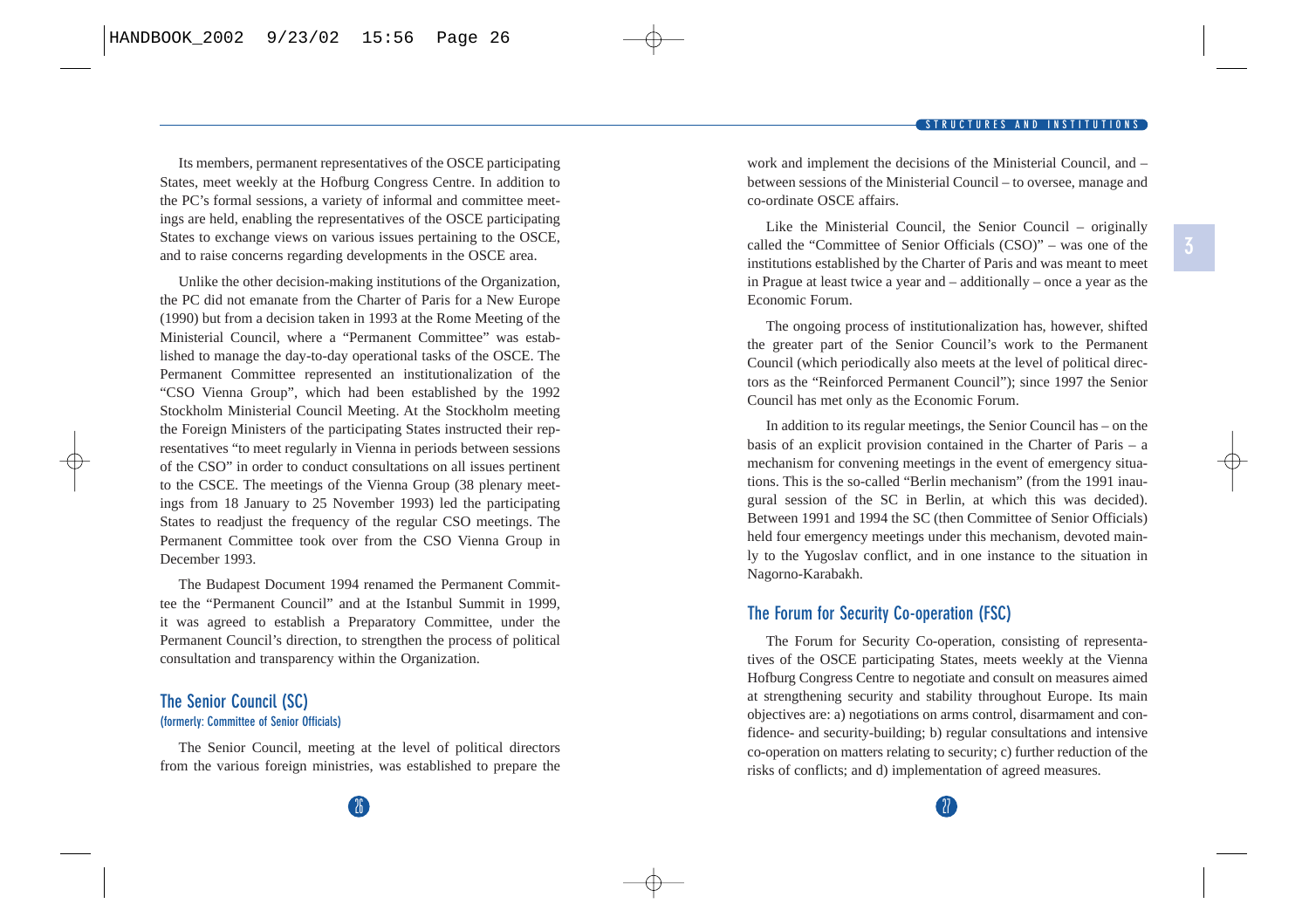<span id="page-19-0"></span>The Forum is also responsible for the implementation of confidence- and security-building measures (CSBMs), the holding of Annual Implementation Assessment Meetings, the provision of a forum for discussing and clarifying information exchanged under agreed upon CSBMs, and the preparation of seminars on military doctrine.

The establishment of the FSC by the Helsinki Document of 1992 enlarged the competence of the OSCE to arms control and disarmament on the basis of a comprehensive "Programme for Immediate Action" (an annex to Chapter V of the Helsinki Document 1992 calling for "early attention" to the question of arms control, disarmament and confidence- and security-building, security enhancement and cooperation, and conflict prevention). The initial structure of the FSC included a Special Committee and the Consultative Committee of the Conflict Prevention Centre (CPC). In 1993 the Consultative Committee was dissolved, and two years later the Special Committee was renamed the Forum for Security Cooperation. Although not totally implemented the 1992 "Programme for Immediate Action" was supplemented, in 1996, by guidelines for a new general agenda and a fresh Framework for Arms Control, formally adopted at the Lisbon Summit.

The FSC is dealt with in more detail in the section on politicomilitary aspects of security.

#### **The Decision-making Process**

The OSCE's decision-making and negotiating bodies make their decisions by consensus. Consensus is understood to mean the absence of any objection expressed by a participating State to the taking of the decision in question. This principle reflects the Organization's co-operative approach to security, and the fact that all States participating in OSCE activities have equal status.

OSCE decisions are politically and not legally binding on the par-

ticipating States. This is due to the fact that the Organization itself is based on the political commitment of the participating States rather than on an international treaty.

The decision-making process takes place at three levels. The summits represent the highest level of decision-making and political orientation for the Organization. Between the summits, the central decision-making powers lie with the Ministerial Council, which takes the decisions necessary to ensure that the activities of the Organization correspond to its central political goals. The Permanent Council is the forum for regular consultation and decision-making regarding the Organization's day-to-day activities. This three-tier structure is supplemented by periodic, specialized meetings such as those of the Economic Forum or review and implementation meetings.

The decision-making process is co-ordinated by the Chairman-in-Office (CiO), who is responsible for setting the agenda and organizing the work of the OSCE's negotiating and decision-making bodies. The CiO also organizes informal meetings of representatives of the participating States in order to facilitate the discussion and negotiation of decisions, statements and documents that are then formally adopted by the appropriate decision-making body.

In very specific instances, decisions can be made without consensus. The Prague Ministerial Council in January 1992 decided that appropriate action could be taken without the consent of the State concerned in "cases of clear, gross and uncorrected violation" of OSCE commitments. This is the so-called "consensus minus one" principle. This option was first used in 1992, in regard to the conflict in the former Yugoslavia, resulting in the suspension of that country. Another exception to the principle of consensus is the "consensus minus two" rule. Under this rule, adopted in Stockholm in 1992, the Ministerial Council can instruct two participating States that are in dispute to seek conciliation, regardless of whether or not the participating States object to the decision. So far, this option has not been used.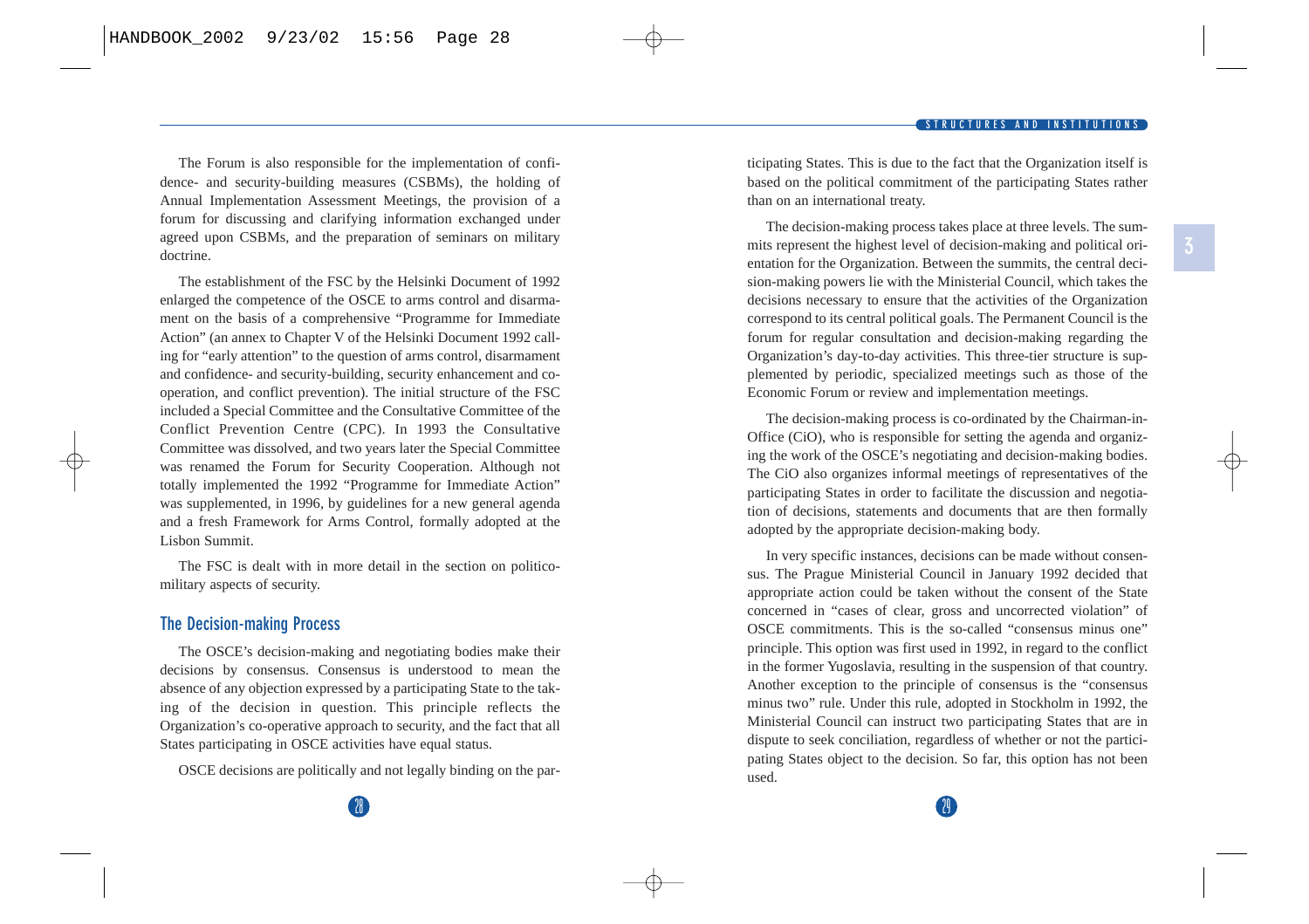## <span id="page-20-0"></span>**Operational Structures and Institutions**

As it has evolved from Conference to Organization the OSCE has developed several institutions and structures that allow it to follow-up the political decisions that are negotiated by the participating States.

#### **The Chairman-in-Office (CiO)**

The Chairman-in-Office is vested with overall responsibility for executive action and the co-ordination of current OSCE activities. This includes: co-ordination of the work of OSCE Institutions, representing the Organization, and supervising activities related to conflict prevention, crisis management and post-conflict rehabilitation.

The Chairmanship rotates annually, and the post of Chairman-in-Office is held by the Foreign Minister of a participating State. The CiO is assisted by the previous and succeeding Chairmen; the three of them together constitute the **Troika**.

#### A chronological listing of the Chairmen-in-Office:

| $\Rightarrow$ | June 1991 - January 1992      |
|---------------|-------------------------------|
| ×.            | January 1992 - December 1992  |
| ×.            | December 1992 - December 1993 |
| s.            | December 1993 - December 1994 |
| ÷.            | December 1994 - December 1995 |
| ÷.            | January 1996 - December 1996  |
| ÷.            | January 1997 - December 1997  |
| ь             | January 1998 - December 1998  |
| ÷.            | January 1999 - December 1999  |
| ÷             | January 2000 - December 2000  |
| ÷.            | January 2001 - December 2001  |
|               |                               |

The CiO may also form *ad hoc* steering groups and appoint personal representatives to deal with specific crisis or conflict situations.

The origin of the institution lies with the Charter of Paris for a New Europe (1990), which provided that the Foreign Minister of the host country would chair the meeting of the Council of Ministers. The Helsinki Document 1992 formally institutionalized this function.

#### **The Secretary General and the Secretariat**

The Secretary General acts as the representative of the Chairmanin-Office (CiO) and supports him in all activities aimed at attaining the goals of the OSCE. The Secretary General's duties include:

- the management of OSCE structures and operations, including the Secretariat;
- working closely with the CiO in the preparation and guidance of OSCE meetings;
- ensuring the implementation of the decisions of the OSCE;
- publicizing OSCE policy and practices internationally;
- maintaining contacts with international organizations;
- as the OSCE's Chief Administrative Officer, advising on the financial implications of proposals and ensuring economy in the staff and support services of the institutions;
- ensuring that OSCE Missions and Institutions act in conformity with the rules and regulations of the Organization;
- reporting regularly to the OSCE political bodies on the activities of the Secretariat and of the Missions, and preparing an annual report on the activities of the Organization.

The post of Secretary General was established in 1992 at the Stockholm Meeting of the CSCE Council. The Secretary General is

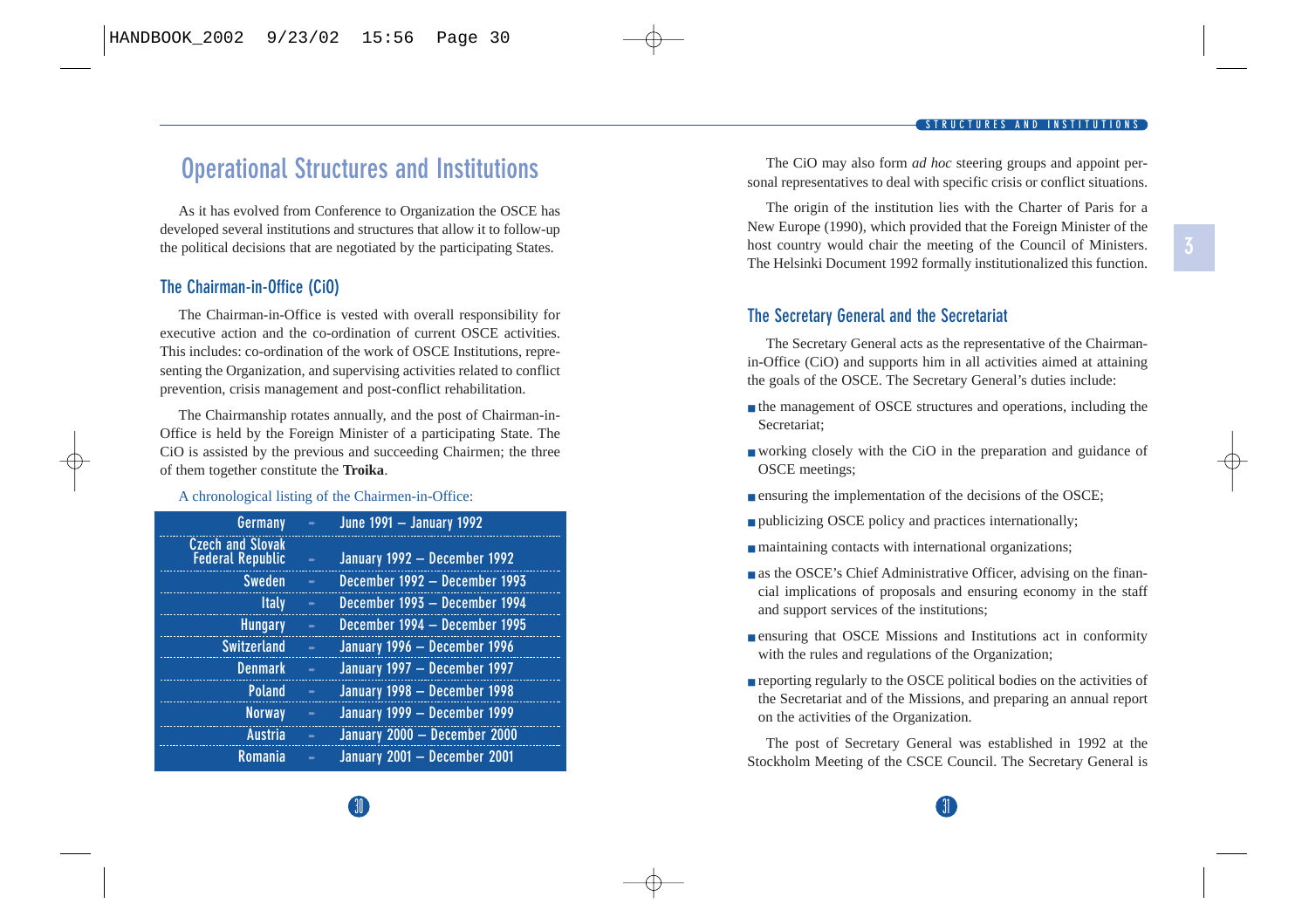<span id="page-21-0"></span>appointed by the Ministerial Council for a term of three years. The first Secretary General, Dr. Wilhelm Höynck of Germany, took up his duties in June 1993, and was succeeded in June 1996 by Ambassador Giancarlo Aragona of Italy. In June 1999, Ambassador Ján Kubiš of Slovakia became the third Secretary General of the OSCE.

The **Secretariat**, under the direction of the Secretary General, provides operational support to the Organization. Based in Vienna, it is assisted by an office in Prague. The Secretariat's mandate involves: support of OSCE field activities; maintaining contacts with international and non-governmental organizations; conference and language services; and administrative, financial, personnel and information technology services. The Secretariat was first established in Prague in 1991, and then moved to Vienna in 1993. Following a decision of the Permanent Council on 29 June 2000, the Secretariat now encompasses the following structures:

The **Office of the Secretary General**: supports the tasks of the Secretary General as the OSCE chief manager and administrator. The role of the Office includes executive support, diplomatic liaison, press and public information, legal services, internal auditing, responsibility for headquarters contacts with international and non-governmental organizations, working with Mediterranean and other Partners for Co-operation, and providing support for seminars;

The **Conflict Prevention Centre (CPC**): responsible for overall support for the CiO in the implementation of OSCE tasks in the fields of early warning, conflict prevention, crisis management, and postconflict rehabilitation, and for daily follow-up and liaison for the execution of the OSCE's decisions. Under the guidance of the Secretary General, the CPC provides support for the CiO and other OSCE negotiating and decision-making bodies; to assist in this, it maintains an Operations Centre to identify potential crisis areas and plan for future missions and operations; it keeps and updates a survey of all OSCE missions; it provides support for the implementation of CSBMs; it keeps all documentation on the exchange of military information, assists in the organization of Annual Implementation Assessment Meetings; and it maintains a computer network specially designed to facilitate direct communication between capitals;

The **Department for Support Services and Budget**: responsible for all administrative and administrative-related general services, including conference and language services, documentation and protocol, the Prague Office and the OSCE archives; all budgetary and finance issues; information technology; and for all operation support functions for the OSCE field missions;

The **Department of Human Resources**: responsible for personnel policies, mission staffing, training and capacity building, and gender issues, as well as the implementation of the REACT (Rapid

#### **OSCE ADMINISTRATION AND FINANCE**

**Regular OSCE activities and institutions are financed by contributions made by OSCE participating States, according to a scale of distribution (see Annex V). That funding does not include contributions made on a voluntary basis. The OSCE employs close to 270 people in its various Institutions, of which the Secretariat accounts for about 180 staff. In the field, the Organization has some 1,100 international and 3,300 local staff. The staffing of field operations is based on secondments, where the responsibility for the salaries of personnel remains that of the seconding national administrations.** 

**The greater part of the OSCE budget goes towards missions and field activities. In 1999, for example, they accounted for 86 per cent of a budget of some 168 million euros. As the OSCE has developed its operational capabilities, the Organization's budget has grown – from approximately 21 million euros in 1994 to 208 million euros in 2000. In 1997, a second scale of distribution was introduced for large OSCE missions and projects (i.e. the OSCE Missions to Bosnia and Herzegovina, Croatia and in Kosovo, see Annex VI). Since 1 January 1999, the euro has been used as the OSCE's bookkeeping currency.** 

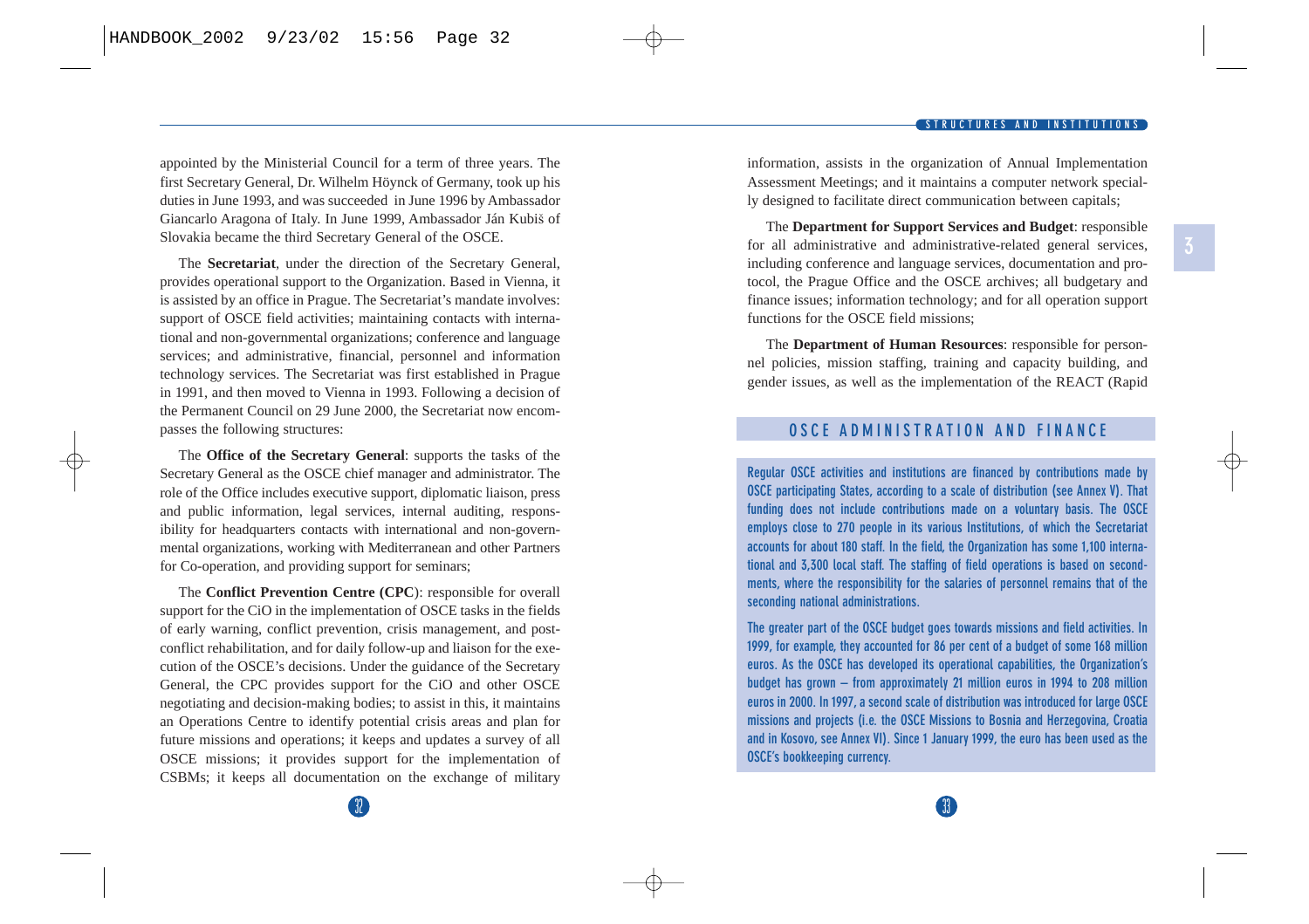<span id="page-22-0"></span>

| <b>BUDGET 1994</b><br>0 S C E<br>2000<br>÷<br>(in million euros) |      |      |      |                |              |      |       |  |
|------------------------------------------------------------------|------|------|------|----------------|--------------|------|-------|--|
| <b>Category</b>                                                  | 1994 | 1995 | 1996 | 1997           | 1998         | 1999 | 2000  |  |
| <b>General Fund</b>                                              | 8.8  | 9.2  | 9    | 9.6            | 11.2         | 14   | 16.7  |  |
| <b>ODIHR</b>                                                     | 1.6  | 2.9  | 2.3  | 3.7            | 4.3          | 5    | 5.9   |  |
| <b>HCNM</b>                                                      | 0.4  | 0.65 | 0.9  | 0.9            | $\mathbf{1}$ | 1    | 1.5   |  |
| <b>Representative</b><br>on Freedom<br>of the Media              | na   | na   | na   | na             | 0.4          | 0.4  | 0.5   |  |
| <b>Minsk Conference</b>                                          | 2.3  | 1.7  | 1.7  | $\overline{2}$ | 1            | 2.2  | 2.3   |  |
| <b>Sanction Assistance</b><br><b>Missions</b>                    | 3.2  | 3.12 | 0.7  | na             | na           | na   | na    |  |
| <b>OSCE Missions</b><br>and field activities                     | 4.7  | 6    | 24.1 | 31.3           | 9.9          | 12   | 17.5  |  |
| <b>Large OSCE Missions</b><br>and Projects                       | na   | na   | na   | na             | 115          | 132  | 163.5 |  |
| <b>Total</b>                                                     | 21   | 23.5 | 38.8 | 47.5           | 143          | 168  | 207.9 |  |

Expert Assistance and Co-operation Teams) programme, adopted at the OSCE's Istanbul Summit;

The **Co-ordinator of OSCE Economic and Environmental Activities:**acting within the OSCE Secretariat, and in support of the Chairman-in-Office, he/she is entrusted with strengthening the OSCE's ability to address economic, social and environmental issues with security implications for the OSCE region (see Section 10).

The **Prague Office of the Secretariat** assists with public information projects and houses the OSCE archives, open to visiting researchers; it also helps to organize meetings held in Prague (e.g. the Economic Forum).

#### **STRUCTURES AND INSTITUTIONS**

## **The Office for Democratic Institutions and Human Rights (ODIHR)**

The Office for Democratic Institutions and Human Rights works to:

- Promote democratic elections, particularly by monitoring election processes;
- Provide practical support in consolidating democratic institutions and human rights and strengthening civil society and the rule of law;
- Contribute to early warning and conflict prevention, in particular by monitoring the implementation of human dimension commitments.
- Serve as the OSCE Contact Point for Roma and Sinti issues.

The ODIHR's roots lie in the Charter of Paris for a New Europe (1990), which established an Office for Free Elections (OFE) in Warsaw. The 1992 Ministerial Council decided to expand the functions of the OFE and transformed it into the Office for Democratic Institutions and Human Rights. The activities of the Office are described in greater detail in the section on the human dimension.

#### **The High Commissioner on National Minorities (HCNM)**

The OSCE created the post of High Commissioner on National Minorities in 1992 (Helsinki Document) to respond, at the earliest possible stage, to ethnic tensions that have the potential to develop into a conflict within the OSCE region. The HCNM functions as an instrument of preventive diplomacy: he aims to identify – and promote the early resolution of – ethnic tensions that might endanger peace, stability or relations between OSCE participating States.

The Office of the High Commissioner is located in The Hague, the Netherlands. The Former Foreign Minister of the Netherlands, Max van der Stoel, was appointed the first HCNM in December 1992. At the Budapest Ministerial Council in December 1995 his mandate was extended for another three years. In Oslo, at the Ministerial Council in December 1998, he received a 12-month extension, which was

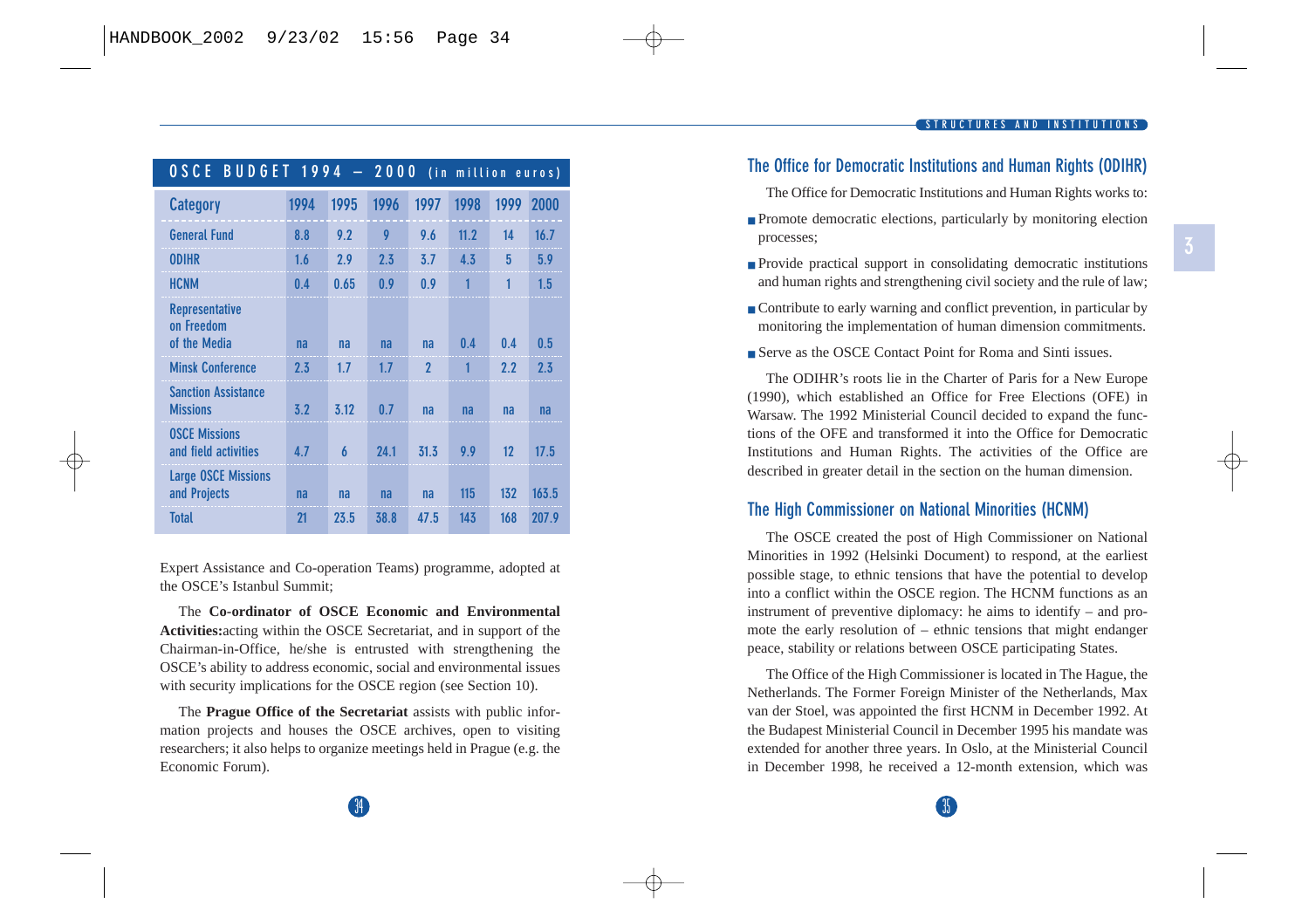<span id="page-23-0"></span>renewed for a further year at the Istanbul Summit in November 1999.

The activities of the HCNM are described in greater detail in the section beginning on page 93.

#### **The Representative on Freedom of the Media**

The task of the Representative on Freedom of the Media is to assist governments in the furthering of free, independent and pluralistic media, which are crucial to a free and open society and accountable systems of government. To this end, he is authorized to observe media development in all participating States and advocate and promote full compliance with relevant OSCE principles and commitments.

The post of the Representative on Freedom of the Media was called for by the 1996 Lisbon Summit, and was formally established by a decision taken by the Permanent Council on 5 November 1997. Freimut Duve of Germany took up the post on 1 January 1998, for a term of three years. The role and activities of the Representative are dealt with in more detail later *(see page 112).*

#### **The OSCE Parliamentary Assembly (PA)**

The OSCE Parliamentary Assembly gathers over 300 parliamentarians from the participating States, with the aim of promoting parliamentary involvement in the activities of the OSCE, and facilitating inter-parliamentary dialogue and co-operation.

The idea of a parliamentary wing to the OSCE was suggested by the Charter of Paris for a New Europe (1990), which called for "greater parliamentary involvement" in the pan-European process and urged discussions at parliamentary level with a view to an OSCE inter-parliamentary structure. The Parliamentary Assembly is based in Copenhagen.

For more information on the activities of the PA please refer to the section on the Parliamentary Assembly.

#### **The Court of Conciliation and Arbitration**

The Court was established by the Convention on Conciliation and Arbitration within the OSCE (signed December 1992), which entered into force in December 1994 after the deposition of the twelfth instrument of ratification or accession. It is intended to settle disputes submitted to it by the OSCE States signatories to the convention through conciliation and, where appropriate, arbitration. Sweden is the depository. *(For a list of signatory States please refer to Annex II).*

The Court of Conciliation and Arbitration has several unique features: first, it is an OSCE-related body rather than an OSCE institution *per se* as the convention on which it is based binds only those participating States that have legally accepted to become parties to it, and who also pay the Court's expenses. Second, contrary to standard practice within the OSCE (but like all other international courts), it is based on a legally-binding statute in the form of a full-fledged international treaty. Finally, the Court is not a permanent body but a roster of conciliators and arbitrators – only when a dispute is submitted to it is an *ad hoc* Conciliation Commission or an *ad hoc* Arbitral Tribunal established.

The Conciliation Commission hears cases brought before it by the common consent of two or more States. Following the conclusion of its hearings, the Commission presents a report to the parties after which time the parties have thirty days to decide whether they are willing to accept its conclusions. If no agreement is reached within this period, the report is forwarded to the Arbitral Tribunal whose ruling is binding on the parties to the dispute.

Members of the Court are eminent personalities with wide experience in international affairs and international law. Parties to disputes may select arbitrators and conciliators from a register compiled and maintained by the Court Registrar.

The Court is based in Geneva. However, so far its services have not been used.

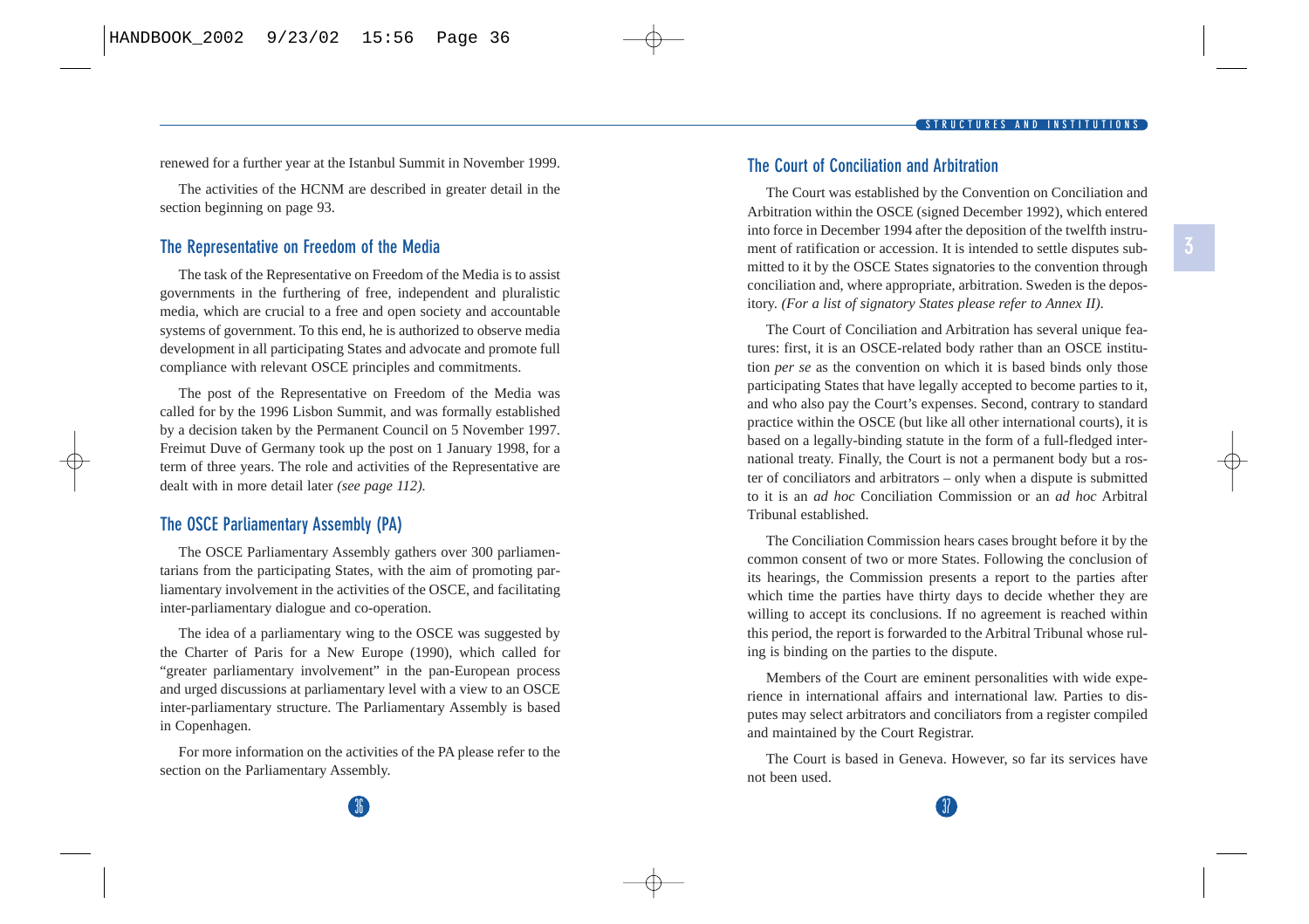

**STRUCTURES AND INSTITUTIONS**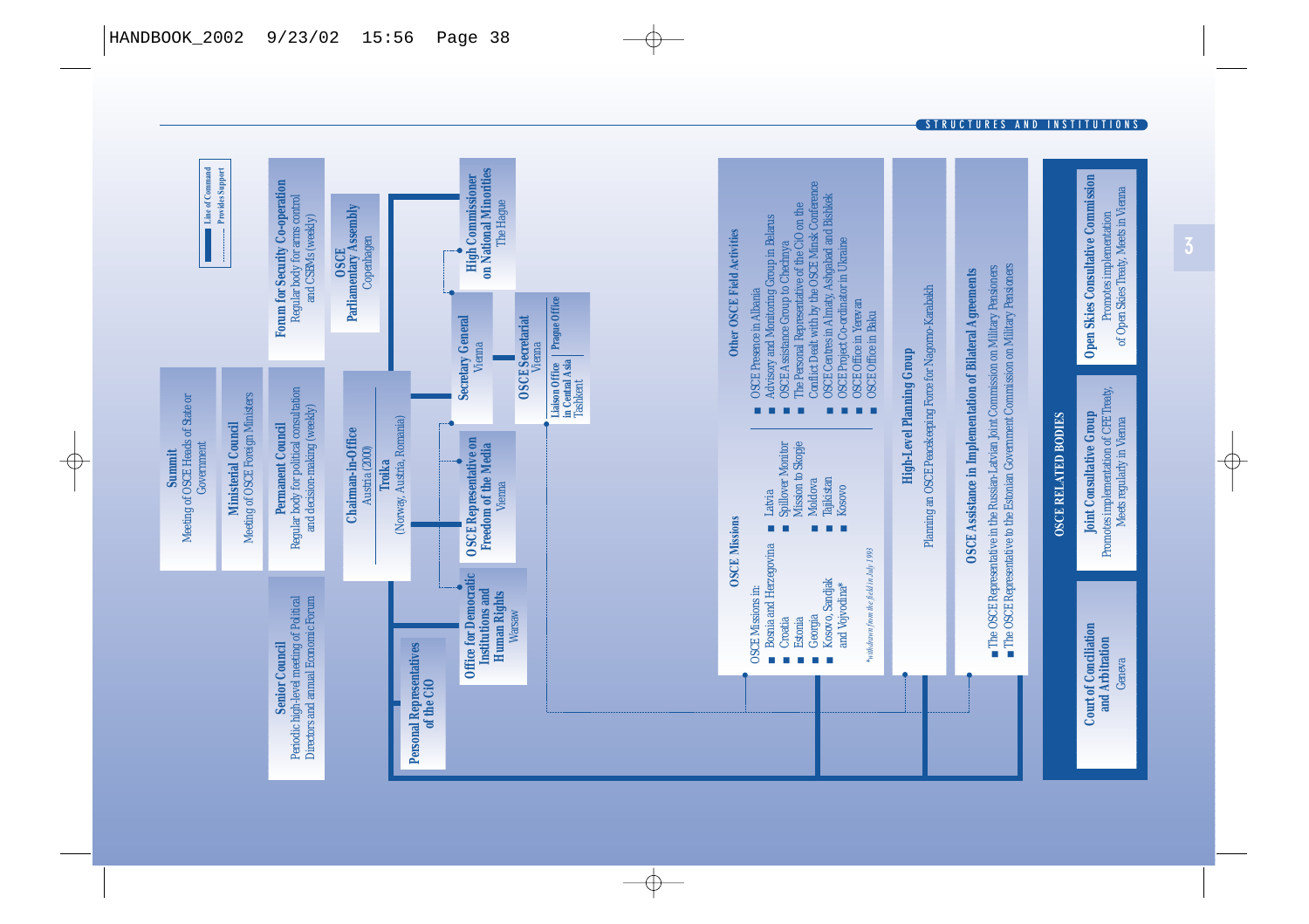<span id="page-25-0"></span>**As explained in part I, the OSCE's comprehensive view of security includes a broad range of dimensions, instruments and activities. In this section of the Handbook, the OSCE's work in the human, economic and environmental and the politico-military dimensions of security are explained in detail. So too are the Organization's instruments, mechanisms, and field activities. The Institutions described briefly in part one are analyzed in greater depth in this second part. Part II also contains information about the OSCE's external relations, including its links with partners for cooperation.**

40

# **THE OSCE'S COMPREHENSIVE APPROACH TO SECURITY**

41

part II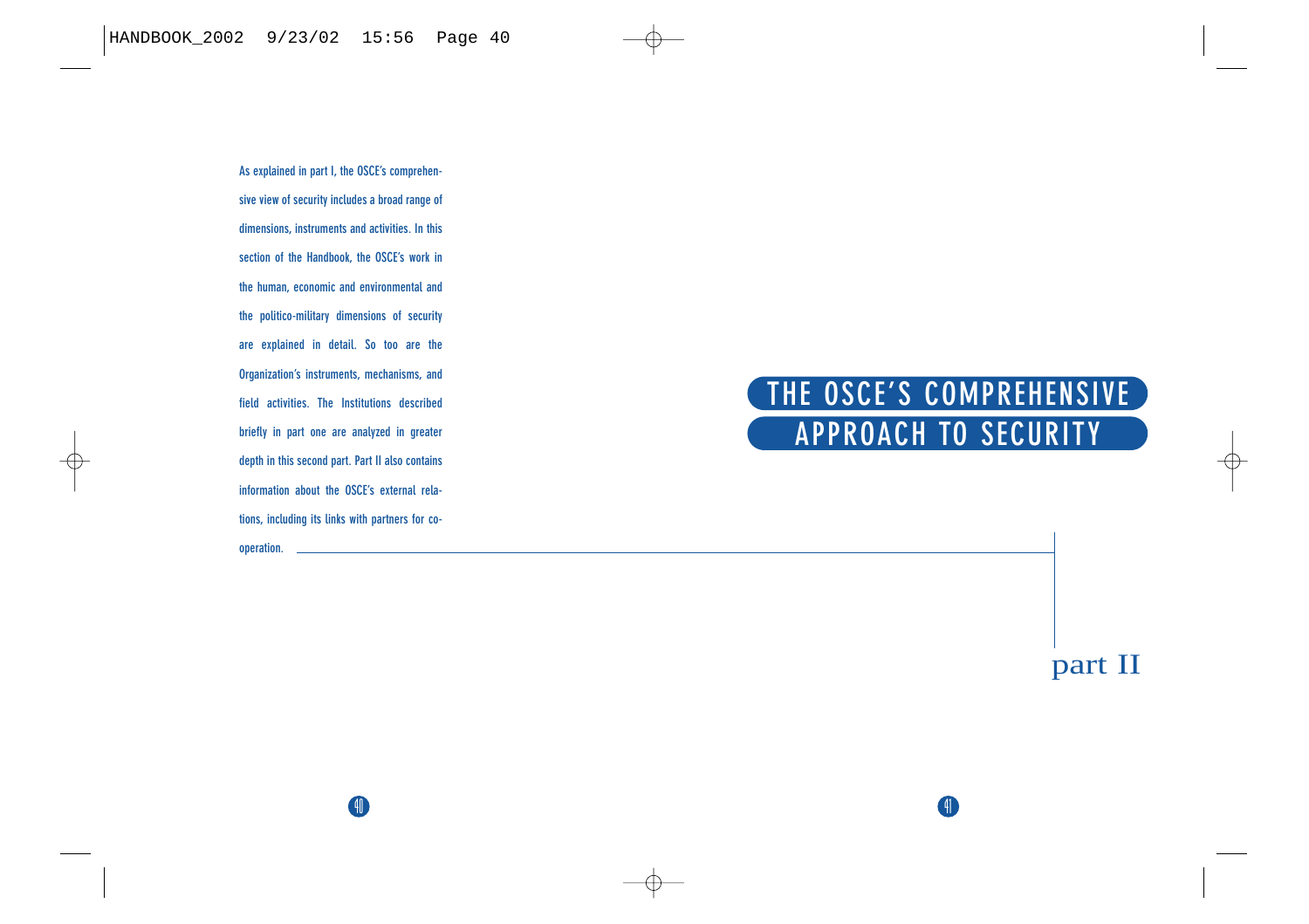#### **HISTORY INSTRUMENTS**

<span id="page-26-0"></span>**W**hen confronted with a conflict, or a situation that has the potential of developing into one, the OSCE has an array of tools which it can use to attempt to resolve the problem. This "toolbox" consists of:

- **Fact-finding and rapporteur missions**
- **Missions and other field activities**
- **Personal representatives of the Chairman-in-Office**
- **Ad hoc steering groups**
- **Mechanisms for peaceful settlement of disputes**
- **Peacekeeping operations**

**Fact-finding** and **rapporteur missions** are *short-term visits by experts and personalities from OSCE participating States with the task of establishing facts, reporting on their findings, and in certain cases making recommendations to OSCE decision-making bodies*. Fact-finding and rapporteur missions have been used to ascertain how recently-admitted participating States are progressing with the implementation of OSCE commitments, investigate allegations of non-compliance with OSCE commitments, assess the situation in States that wish to be admitted to the OSCE, and investigate areas of conflict. Fact-finding and rapporteur missions have also been used to make recommendations regarding the establishment of missions and other field activities. *(For more information see: Helsinki Document 1992, chapter III, paragraphs 12-16)*.

**Missions**, or field activities, are the OSCE's principal instrument for long-term conflict prevention, crisis management, conflict resolution and post-conflict rehabilitation in its region. The mandates, size and activities of the various missions vary greatly, reflecting the flexibility of this instrument. This flexibility, combined with the large number of the missions, give the OSCE a unique opportunity to address conflicts and crisis situations throughout its region. *(see Section 5)*.

**Personal representatives of the Chairman-in-Office** *are personalities from OSCE participating States designated by the CiO to assist him/her in dealing with a crisis or conflict*. They have a clear and precise mandate, which outlines the tasks they are expected to undertake, most often in relation to conflict prevention and crisis management, but also such diverse tasks as the implementation of arms control provisions or fund-raising. The various Chairmen-in-Office have drawn on both distinguished diplomats and prominent political personalities as their personal representatives. *(see pg. 82)*

**Ad hoc steering groups** are, like personal representatives, established on a case-by-case basis in order to assist the Chairman-in-Office on specific tasks, in particular in the field of conflict prevention, crisis management and dispute resolution. The groups are composed of a restricted number of participating States, including the Troika. The size of the group is decided taking into account the need for impartiality and efficiency. *(For more information see: Helsinki Document 1992, chapter I, paragraphs 16-21).*

The OSCE has also developed several **mechanisms for peaceful settlement of disputes**. These are p*rocedures that facilitate prompt and direct contact between the parties to the conflict* and help to mobilize concerted action by the OSCE. The advantage of these mechanisms is that they do not require consensus, and thus can be activated by a limited number of participating States, allowing for rapid reaction. *(see Section 6)*.

The Helsinki Document 1992 made provision for OSCE **peacekeeping activities**, stating that peacekeeping constitutes an important operational element of the overall capability of the OSCE for conflict prevention and crisis management, and that OSCE *peacekeeping activities may be undertaken in cases of conflict within or among participating States* to help maintain peace and stability in support of an ongoing effort at a political solution. So far, however, this option has not been made use of *(For more information see: Helsinki Document 1992, chapter III, paragraphs 17-20).*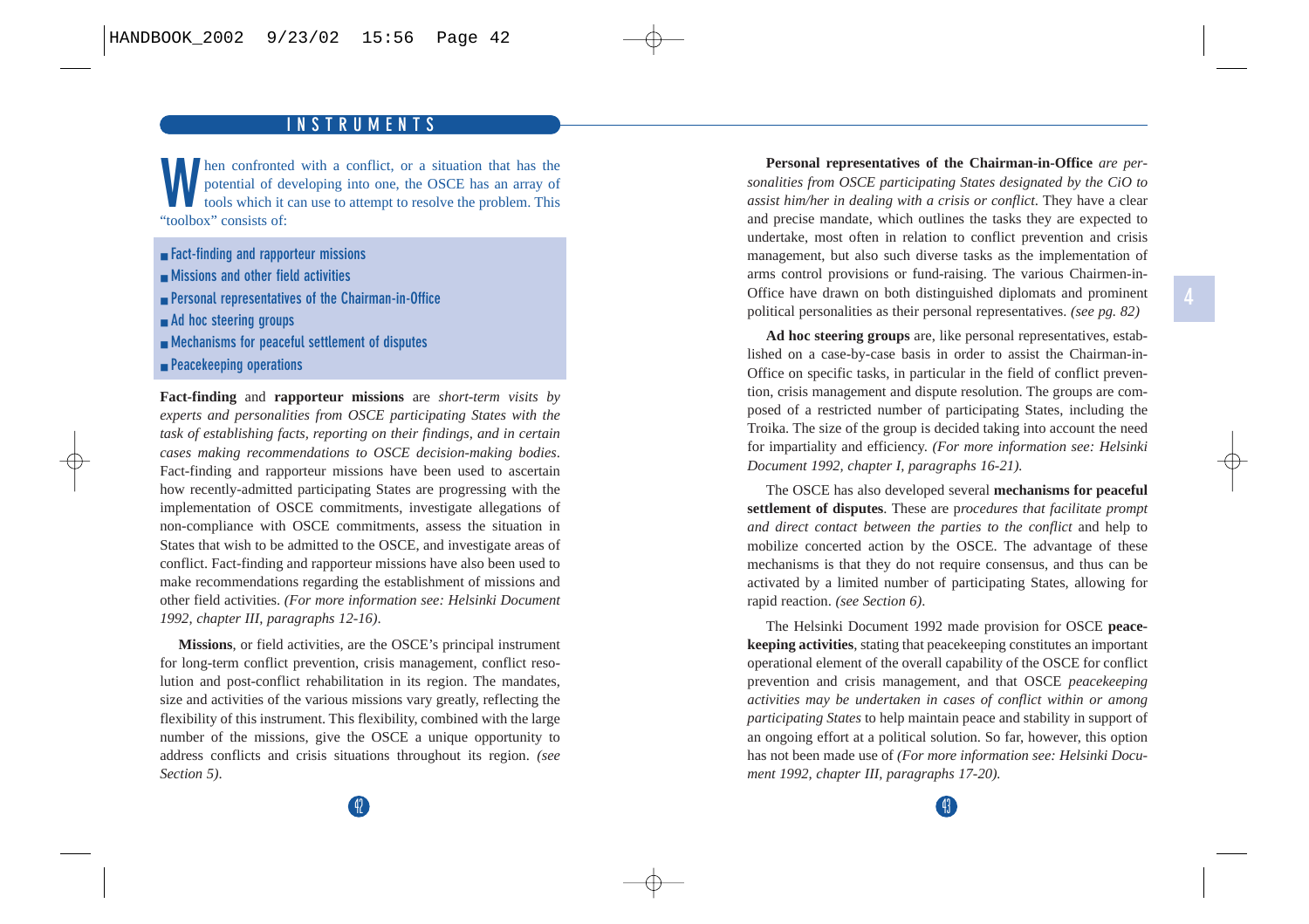#### **FIELD ACTIVITIES**

<span id="page-27-0"></span>

**The number and nature of OSCE field activities are continually evolving in response to the security situation in the OSCE area. This chapter provides a general overview of OSCE Missions and field activities correct at the time the handbook was prepared. For up-to-date information regarding OSCE Missions and field activities, their mandates, location and structure, please refer to the OSCE website at: www.osce.org**

# **Introduction and Overview**

**SCE** missions and field activities are the front line of the OSCE's work. They give the Organization an active presence in countries that require assistance and are the vehicle through which political decisions are translated into action. Their work addresses all phases of the conflict cycle: early warning, preventive diplomacy, conflict management, and post-conflict rehabilitation.

Although no two mandates are the same, generally speaking the missions' purposes are twofold: to facilitate the political processes that are intended to prevent or settle conflicts, and to ensure that the OSCE community is kept informed of developments in the countries where missions are present.

The mandates, composition and operation of missions and other field activities are increasingly varied, underlining the flexibility of this instrument. However, for all missions, human dimension issues, democracy and building the rule of law are a central task. OSCE missions and field activities vary enormously in size; they range from some 600 international staff (e.g. the OSCE Mission in Kosovo), to as few as three (e.g. the OSCE Project Co-ordinator in Ukraine), in addition to local staff (e.g. in the case of Kosovo, around 1,400).

Currently the OSCE has Missions or other field activities in Albania, Armenia, Belarus, Bosnia and Herzegovina, Croatia, Estonia, Georgia, Kazakhstan, Kyrgyzstan, Kosovo (Federal Republic of Yugoslavia), Latvia, the former Yugoslav Republic of Macedonia, Moldova, the Russian Federation, Tajikistan, Turkmenistan and Uzbekistan. An office in Azerbaijan is due to open in July 2000.

All missions co-operate with international and non-governmental organizations in their areas of work.

Missions and other field activities are usually established by a decision of the Permanent Council, with the agreement of the host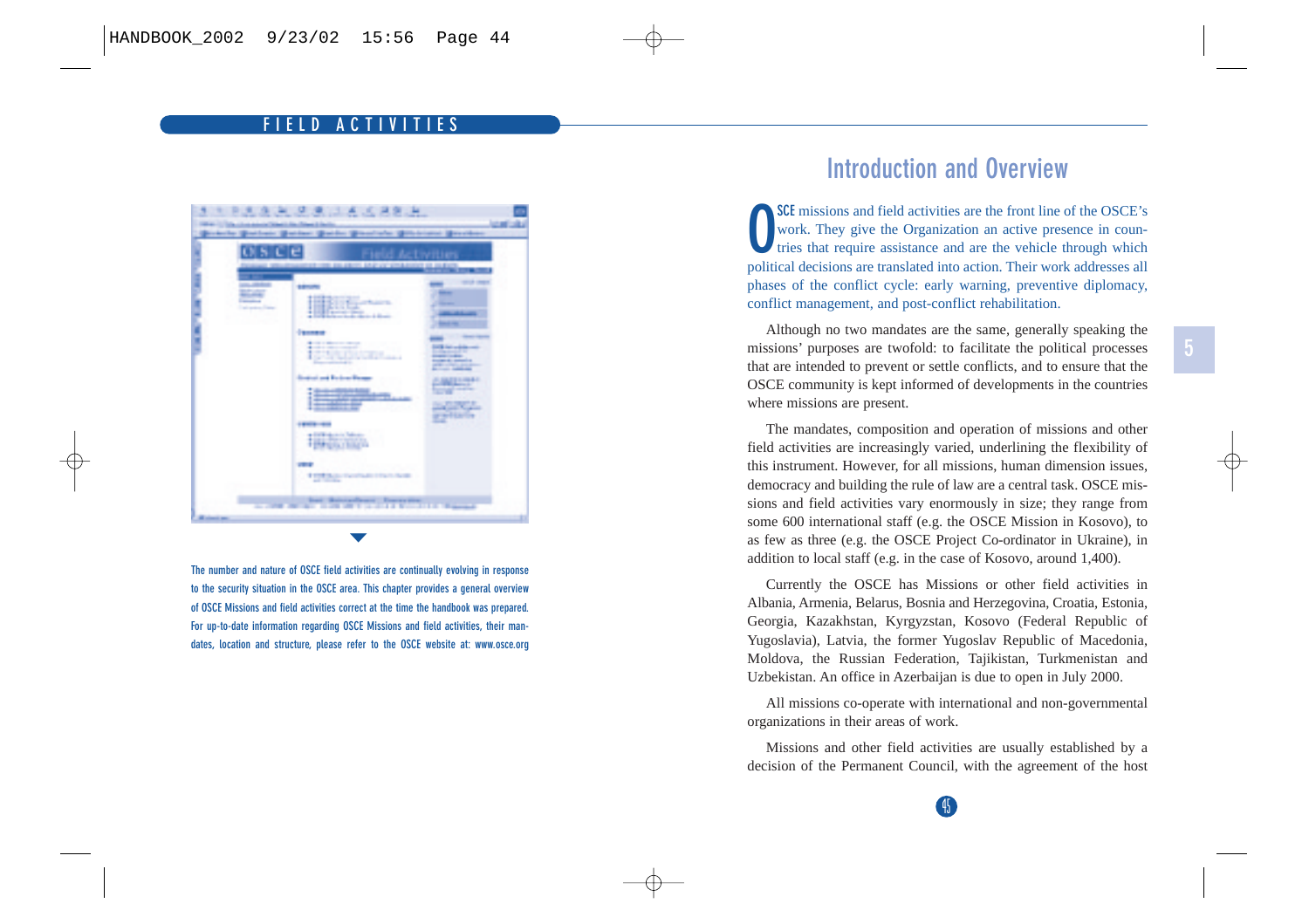<span id="page-28-0"></span>country. They are usually deployed for an initial period of six months to a year and renewed if necessary. Most mission members are seconded by participating States and come from a civilian or military background. Missions are led by a Head of Mission who is from an OSCE participating State, and appointed by the Chairman-in-Office. Mission activities are supervised and supported by the Secretariat's Conflict Prevention Centre, the Department for Administration and Operations, and the Chairmanship.

The mission concept dates from the early 1990s. It grew out of the need to deal with intra-State conflicts in the period of post-Communist transition.

South-Eastern Europe is the area with the highest concentration of OSCE field activity. Among the five OSCE field activities in the region are the four largest: the OSCE Mission in Kosovo, the OSCE Mission to Croatia, the OSCE Mission to Bosnia and Herzegovina, and the OSCE Presence in Albania. The fifth is the Spillover Monitor Mission to Skopje. The Balkans is also the region to which the OSCE dispatched its first missions to Kosovo, Sandjak and Vojvodina in September 1992, and to Skopje (former Yugoslav Republic of Macedonia), also in the fall of that year.

Missions and other field activities can also be found in the Caucasus, Eastern Europe, two of the Baltic States and Central Asia.

The work of these missions is described in greater detail below.

#### **The OSCE Mission in Kosovo**

The OSCE Mission in Kosovo has taken the lead role in matters relating to institution- and democracy-building, rule of law, and human rights in the region. The Mission forms a distinct component of the United Nations Interim Administration Mission in Kosovo (UNMIK) and is responsible for, *inter alia,* training police, judicial and civil administrators; furthering the development of a civil society; supporting media development; organizing and supervising of elections; and monitoring, protecting and promoting human rights.

The Mission was established by the OSCE Permanent Council on 1 July 1999 (Permanent Council Decision no. 305). Referring to United Nations Security Council Resolution 1244 (1999), the Council decided that the OSCE would, within the overall framework of UNMIK, "take the lead role in matters relating to institution- and democracy-building and human rights." According to its mandate, the Mission co-operates with other relevant organizations – intergovernmental and, as appropriate, non-governmental – in planning and implementing its tasks.

The OSCE Mission in Kosovo is the third OSCE Mission to be deployed in the Federal Republic of Yugoslavia (FRY). In 1992, the then CSCE deployed the first Mission to Kosovo, Sandjak and Vojvodina, but the Mission mandate was not renewed the following year. From October 1998 to March 1999, the Kosovo Verification Mission (KVM), the largest and most challenging OSCE operation up to that date, was deployed to verify FRY compliance with United Nations Security Council Resolutions 1160 and 1199; to verify the cease-fire, monitor movement of forces, and promote human rights and democracy-building. Following a deterioration in the security situation, the KVM was withdrawn from Kosovo in March 1999.

With a ceiling of 700 international and 1,400 local staff, the OSCE Mission in Kosovo is currently the largest OSCE field presence. The Mission is led by Ambassador Daan Everts of the Netherlands, who has also been appointed Deputy Special Representative of the United Nations Secretary-General for Institution-Building.

The day-to-day tasks of the mission involve:

■ Human Resources Capacity-Building, including the training of a new Kosovo police service within a Kosovo Police Service School which it is operating; training judicial personnel and training civil administrators at various levels, in co-operation, *inter alia*, with the Council of Europe;

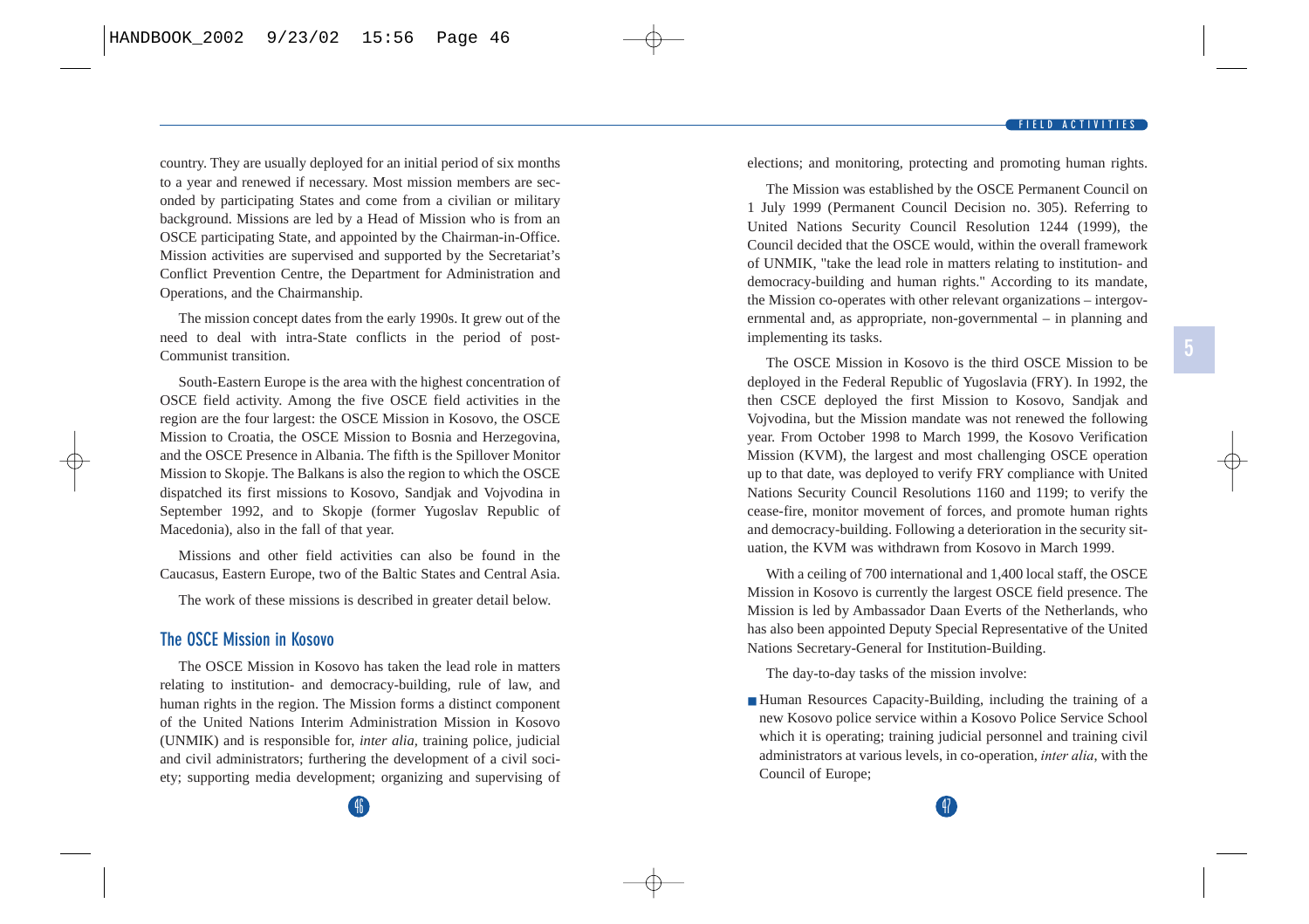- <span id="page-29-0"></span>■ Democratization and Governance, including the development of a civil society, non-governmental organizations and political parties;
- Election Organization and Supervision, including voter registration, political party services, training and education and elections operations.
- Media Affairs, including independent media support; regulations, laws and standards; media monitoring, and Radio-TV Kosovo.
- Human Rights Monitoring, protecting and promoting human rights, including, inter alia, the establishment of an Ombudsman institution, in co-operation, inter alia, with the United Nations High Commissioner on Human Rights.

The Mission in Kosovo represents for the OSCE a new step in fostering co-operation between international organizations. For the first time, the OSCE is an integral part of an operation led by the United Nations. The OSCE also closely interacts with its other major partners, the United Nations High Commissioner for Refugees, the United Nations High Commissioner for Human Rights, the Council of Europe and the European Union. This involves both co-operation on specific projects and mutual support in terms of logistics and access to office facilities. The Mission also maintains close links with the Kosovo Stabilization Force (KFOR), which provides a secure environment for OSCE activities in Kosovo.

Mission headquarters is located in Pristina with regional centres in Pec, Prizren, Kosovoska Mitrovica, Gnjilane and Pristina. Up to 21 field offices will be open throughout Kosovo by the end of 2000.

#### **The OSCE Mission to Bosnia and Herzegovina**

The OSCE Mission to Bosnia and Herzegovina was established at the Budapest Ministerial Council Meeting on 8 December 1995 in order to carry out the tasks delegated to the OSCE in the General Framework Agreement for Peace in Bosnia and Herzegovina (also known as the Dayton Peace Accords). It started its work on 29 December 1995, initially relying on an already existing but much more limited OSCE mission that had been operating in Sarajevo since October 1994.

The Mission to Bosnia and Herzegovina has its headquarters in Sarajevo and has four regional centres in Banja Luka, Mostar, Sarajevo and Tuzla, 23 smaller field offices and a centre in Brcko. The Mission has just over 200 international staff members, making it one of the OSCE's bigger missions.

The basic function of the Mission is to promote peace, democracy and stability in Bosnia and Herzegovina. This implies important responsibilities in regard to elections at all levels of government, democracy-building, judicial reform, human rights promotion and monitoring (in particular in support of the ombudspersons throughout the country), and also the implementation of regional stabilization measures concluded in the aftermath of the Dayton Peace Accords.

Beginning from scratch, the Mission successfully contributed to the conduct of general elections (September 1996 and September 1998), municipal elections (September 1997 and April 2000), and national assembly elections in Republika Srpska (November 1997).

This involved: establishing the Provisional Election Commission; adopting electoral rules and regulations; providing organizational, training and financial support for Local Election Committees; supervising the registration of voters (inside the country and around the world); certifying parties and candidates; providing voter education and assistance to political parties; training and deployment of international election supervisors; counting and certification of election returns; and implementing election results. These elections were an important part of the post-war rehabilitation process and the building of democratic institutions and civil society in Bosnia and Herzegovina.

From a human dimension perspective, the Mission devised and is implementing an overall strategy aimed at strengthening civil society,

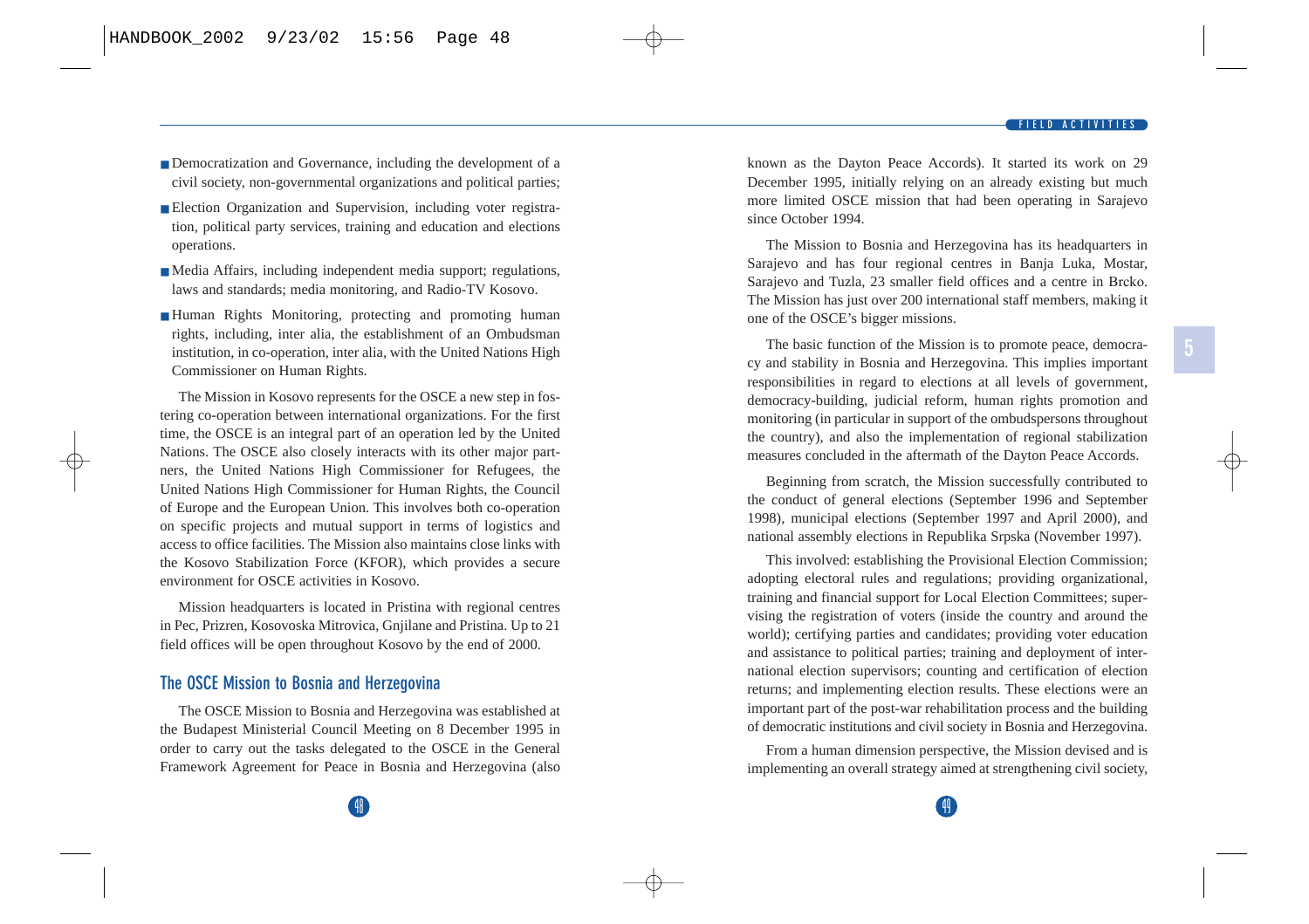**5**

<span id="page-30-0"></span>the democratization of public institutions, promotion of freedom of the media, and human rights monitoring.

Media development is also a major consideration and is being pursued through media monitoring (particularly during elections).

The Mission monitors the implementation of the two basic instruments for regional stabilization negotiated in the context of Articles II and IV of Annex 1-B of the Dayton Peace Accords: the 1996 Vienna Agreement on CSBMs and the 1996 Florence Agreement on subregional arms control. It also supports visiting inspection teams, verifies military information and provides assistance in arms reduction.



**An OSCE election supervisor monitors a polling station during the elections in Bosnia and Herzegovina, September 1997**

The satisfactory implementation of Articles II and IV has allowed for the commencement of negotiations on regional arms control as foreseen in Article V of the Dayton Peace Accords. The Copenhagen Ministerial Council Meeting appointed Ambassador Henry Jacolin as Special Representative of the Chairman-in-Office for the negotiations.

In carrying out its various activities, the Mission closely co-operates with the Office of the High Representative, SFOR, the European Community Monitoring Mission, the United Nations International Police Task Force, the United Nations Mission in Bosnia and Herzegovina, the United Nations High Commissioner for Refugees and a number of other international and non-governmental organizations.

#### **The OSCE Mission to Croatia**

Established by the Permanent Council on 18 April 1996, the Mission to Croatia began operations on 4 July 1996. Headquartered in Zagreb, it also carries out its work in three regional co-ordination centres (Knin, Vukovar, and Sisak) and a network of field offices. With its permitted upper limit of 225 personnel, the OSCE Mission to Croatia is the OSCE's second largest mission, after Kosovo.

The OSCE Mission to Croatia is instructed to assist with and to monitor implementation of Croatian legislation and agreements and commitments entered into by the Croatian Government on the twoway return of all refugees and displaced persons, on the protection of their rights, and on the protection of persons belonging to national minorities. The Mission's purpose is also to assist in the development of democratic institutions, processes and mechanisms. This involves a wide range of human dimension issues: human rights in general, minority rights, local democracy, respect for the rule of law, freedom of the media, and legislative reform.

The Mission is authorized to make specific recommendations to the Croatian authorities and refer, where appropriate, urgent issues to the Permanent Council.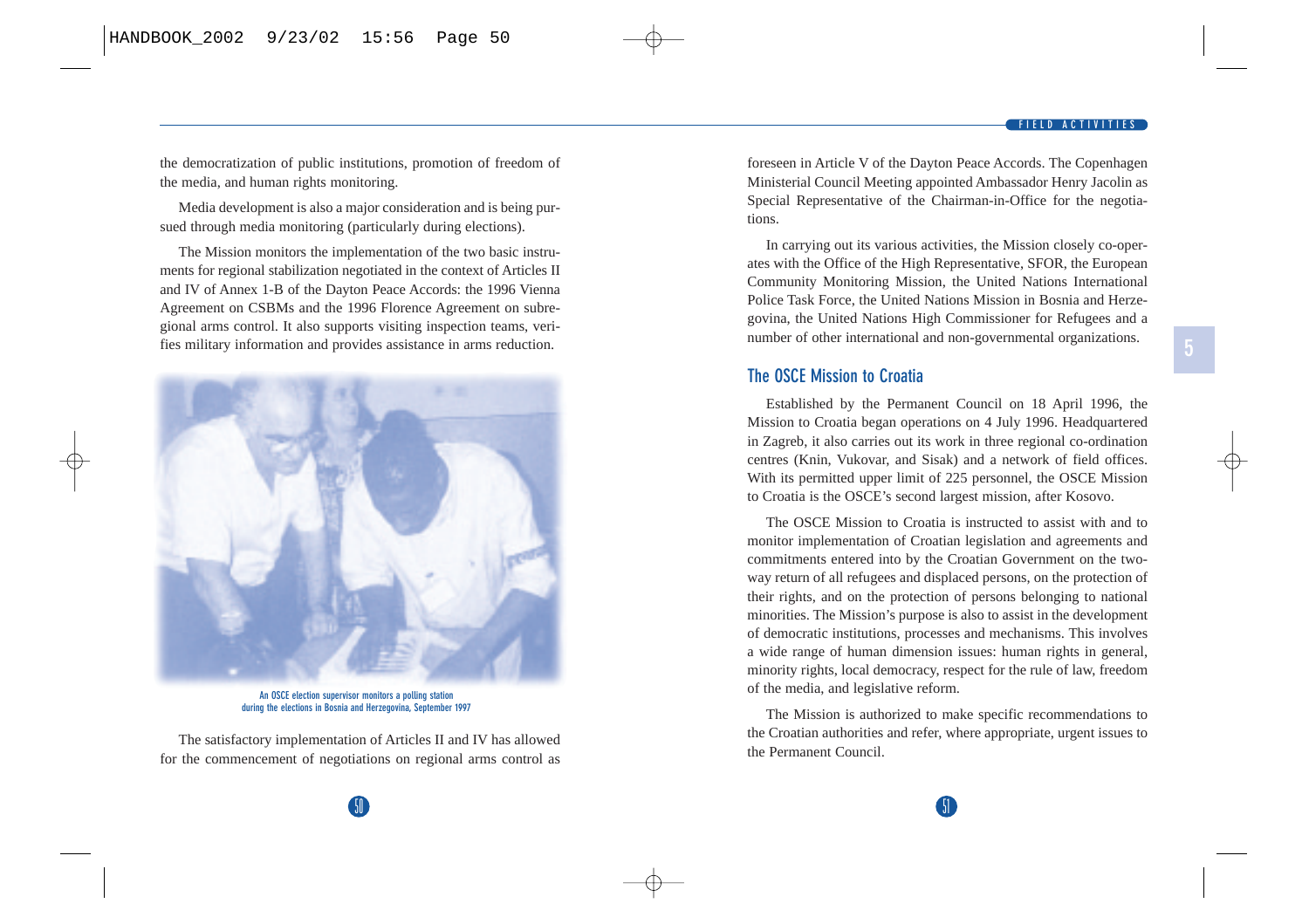<span id="page-31-0"></span>In implementing its mandate, the Mission co-operates with the High Commissioner on National Minorities and the ODIHR, and draws on their expertise. It also works closely with other international bodies or institutions active in Croatia such as the Council of Europe, the European Community Monitoring Mission (ECMM), the United Nations High Commissioner for Refugees (UNHCR), the International Committee of the Red Cross (ICRC) and NGOs.

The Mission is particularly active in places where there are unresolved problems involving refugees and displaced persons (property, housing, education, amnesty). This work took on particular importance in January 1998 when the Croatian Government recovered full sovereignty over the Danubian region following the expiry of the mandate of the United Nations Transitional Administration in Eastern Slavonia, Baranja and Western Sirmium (UNTAES). Previously, the OSCE had supported the work of UNTAES, in confidence-building and reconciliation as well as in the development of democratic institutions, processes and mechanisms at the municipal and district/ county levels.

With the withdrawal of UNTAES, the OSCE became the main international actor in Croatia and enlarged the scope of its activities to cover some of the work formerly carried out by the United Nations.

One of the most important tasks in this regard is police monitoring. On 15 October 1998, with the expiry of the mandate of the United Nations Police Support Group, the Mission took on the role of monitoring the work of the local police in the Croatian Danubian region. The force, which numbers approximately 90, is the first police monitoring operation carried out by the OSCE.

#### **The OSCE Presence in Albania**

In response to the breakdown of law and order throughout Albania at the beginning of 1997, and on the basis of emergency reports by the Personal Representative of the Chairman-in-Office, Dr. Franz Vranitzky, the Permanent Council established on 27 March 1997 an "OSCE Presence" in Albania. The Presence started working in Tirana on 3 April 1997.

The OSCE Presence was created in order to provide a flexible coordinating framework within which other concerned international organizations could play their part in their respective areas of competence in support of a coherent stabilization strategy. In addition, the Permanent Council specifically directed the OSCE (in co-operation, *inter alia*, with the Council of Europe) to advise the Albanian authorities and assist them with democratization, the development of free media, the promotion of respect for human rights and the preparation and monitoring of elections.

In conjunction with a Multinational Protection Force (established, on the basis of United Nations Security Council resolution 1101, to facilitate, under Italian command, the delivery of humanitarian assistance) and in co-operation with a cluster of intergovernmental and non-governmental organizations, the OSCE Presence contributed to stabilizing the situation. It helped to stop the breakdown of law and order and put the country on the path towards democratization, beginning with its efforts in assisting and in monitoring the parliamentary elections of June and July 1997.

The Presence later served as a "flexible co-ordinating framework" for international assistance to Albania in concert with the Albanian Government. This included humanitarian and economic assistance as well as monitoring of the parliamentary procedure and assistance in the drafting of a constitution, particularly through the OSCE-sponsored Administrative Centre for the Co-ordination of Assistance and Public Participation. Since September 1998 the OSCE together with the European Union has led a "Friends of Albania" Group, which brings together in an informal forum, those countries and international organizations that are active in providing Albania with financial support, technical assistance and other forms of aid.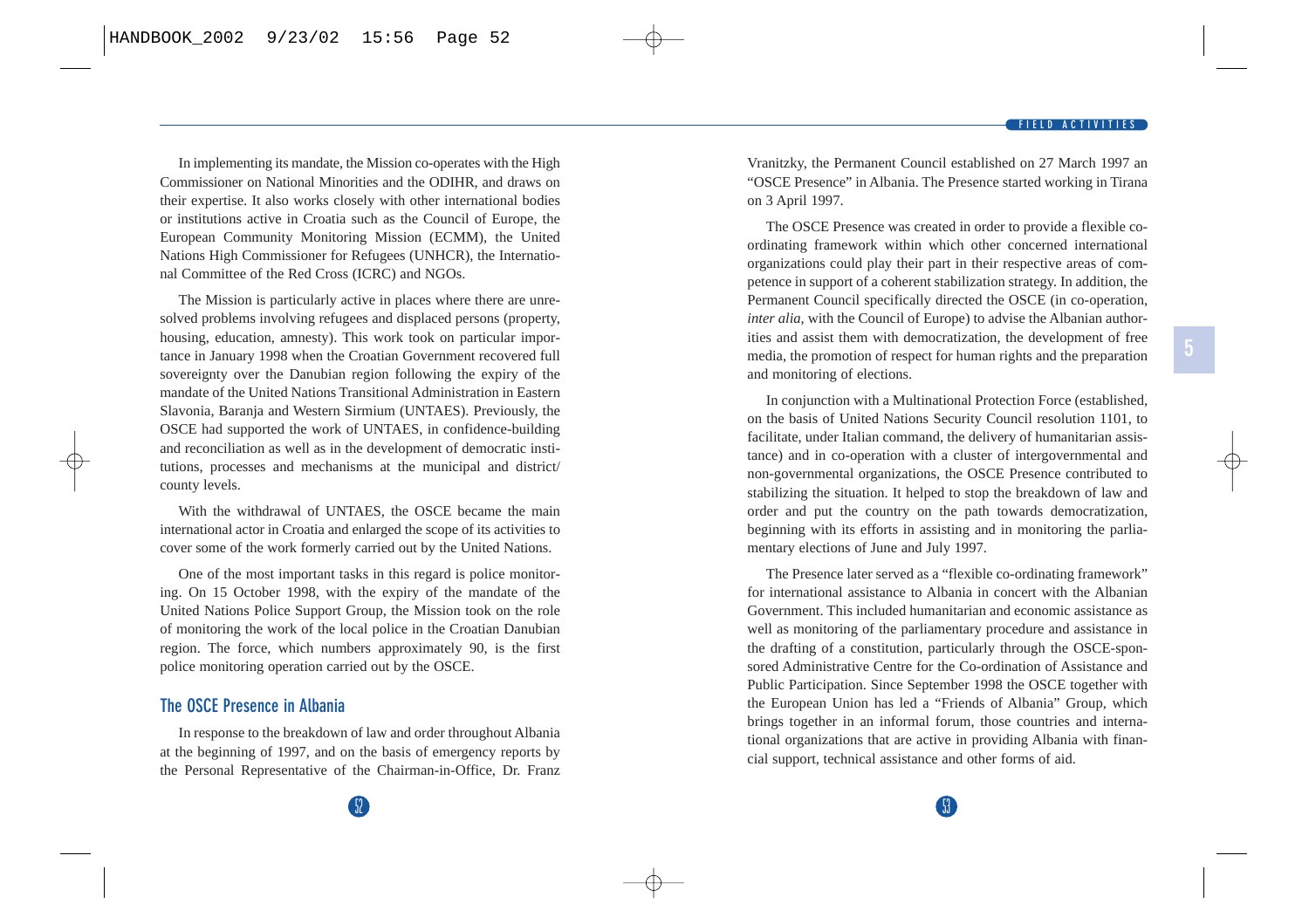#### **FIELD ACTIVITIES**

<span id="page-32-0"></span>

**Visiting a post on the Albanian/Kosovo province border**

The Presence has opened field offices in Durres, Elbasan, Fier, Gjirokastra, Korca, Kukes, Peshkopi, Shkodra and Vlora, to carry out work in the fields of human rights and the rule of law, democratization and civil rights, electoral assistance, media monitoring and institutionbuilding.

Faced with the deterioration of the crisis in neighbouring Kosovo (FRY) in early 1998, the participating States decided to give the Presence a border-monitoring role. A border-monitoring field office was opened in Bajram Curri in March 1998 and several other temporary offices were established by the end of 1998. The reports of these monitors (working closely with the European Community Monitoring Mission (ECMM) and the United Nations High Commissioner for Refugees (UNHCR) kept the international community informed about the deteriorating humanitarian and security situation along the Albania/Kosovo province border during the escalation of the crisis in the spring and summer of 1998.

#### **The OSCE Spillover Monitor Mission to Skopje**

The Spillover Monitor Mission to Skopje was deployed in September 1992. The decision to establish the Mission was taken in the context of the European Community's efforts to extend the ECMM to countries bordering on Serbia and Montenegro to help avoid the spread of tension to their territory. As the name implies, the main task of the Mission is to monitor developments along the border between the former Yugoslav Republic of Macedonia and Serbia and in other areas of the host country that might be affected by a spillover of the conflict in the former Yugoslavia. Since March 1998 the Mission has performed this role also by monitoring the Macedonian border with Kosovo (FRY).

It is worth noting that when the Mission was set up, the former Yugoslav Republic of Macedonia had only observer status in the OSCE but was not an OSCE participating State. The country became a full participating State in October 1995.

The Mission to Skopje performs preventive diplomacy functions. Under its initial monitoring responsibilities, it had both to alert the international community to external threats at the borders of the former Yugoslav Republic of Macedonia and to follow closely the evolution of inter-ethnic relations. Gradually, the Mission has shifted its priorities from the first objective to the second. In a complex political environment, it has succeeded, through its permanent presence and specific initiatives, in playing a constructive and stabilizing role in the country. It has, for example, provided assistance to the host country in conducting a Council of Europe-sponsored political census (1994); in 1995 it helped, with the support of the High Commissioner on National Minorities, to defuse ethnic tensions relating to the establishment of a private Albanian University in the Tetovo region; and in 1998 the Mission, working together with the ODIHR and the Government, contributed to the creation of a new body of electoral law. The Mission is also engaged in work relating to the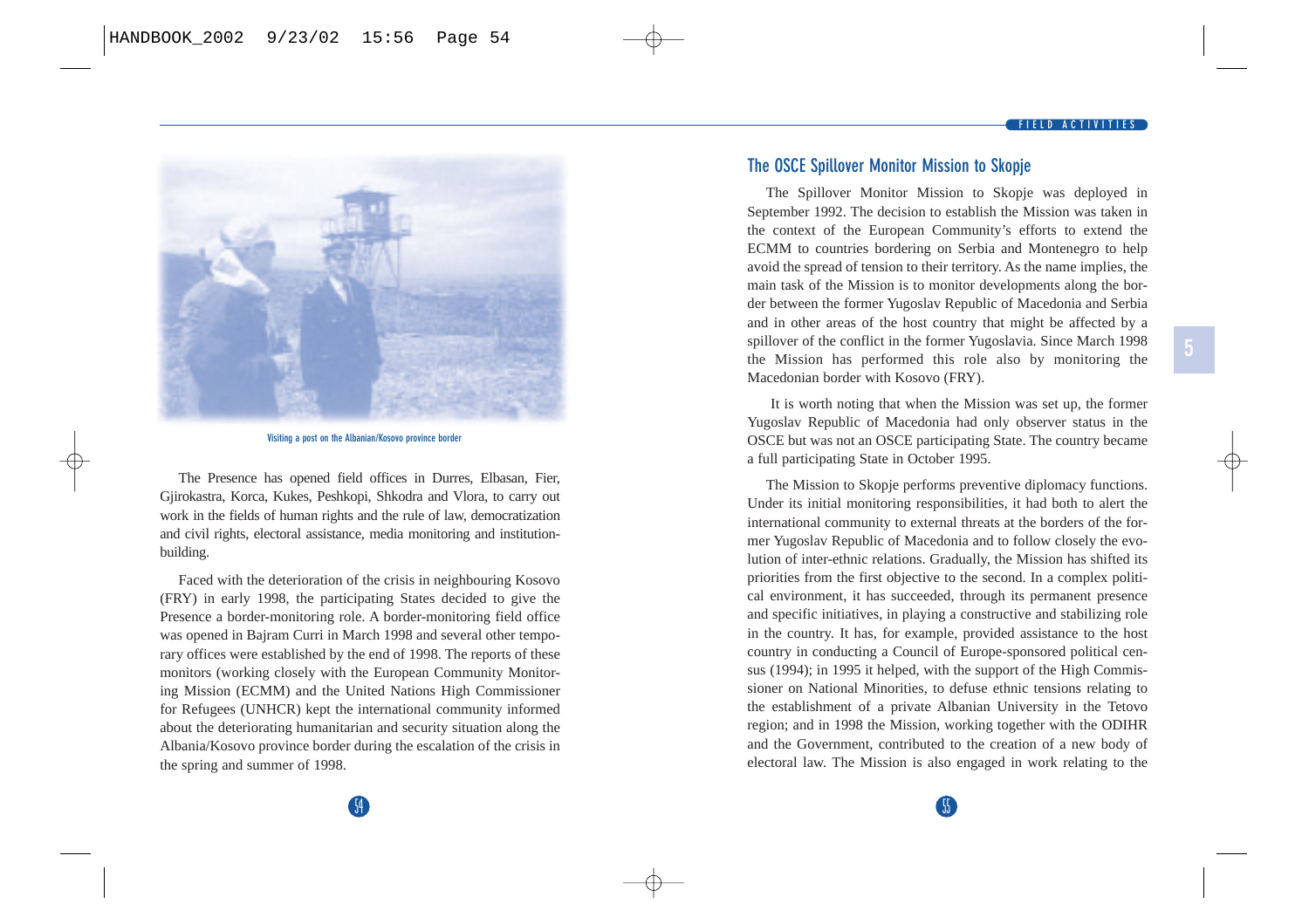

<span id="page-33-0"></span>OSCE's economic dimension in an effort to promote the economic growth that is crucial to general stability and security.

#### **The OSCE Missions of Long Duration in Kosovo, Sandjak and Vojvodina**

The Missions in Kosovo, Sandjak and Vojvodina were the first OSCE missions to be deployed. The missions started their work on 8 September 1992. The Mission to Kosovo was based in Priština (with offices in Peć and Prizren); the Mission to Sandjak was headquartered in Novi Pazar (with a permanent presence in Priepolje); and the Mission to Vojvodina was located in Subotica. All three of these missions shared an integrated office in Belgrade.

Under a preventive diplomacy mandate, the missions were called on to perform four main functions: promotion of dialogue between relevant authorities and representatives of the populations and communities of the regions concerned; collection of information on all aspects concerning violations of human rights and promotion of solutions to such problems; management of points of contact for solving problems identified; and provision of information on relevant legislation on human rights, protection of national minorities, free media and democratic elections. This was pioneering work in the field of reporting, information and good offices, and set a precedent for subsequent OSCE field activities.

The missions' mandate was not renewed after June 1993 since the Federal Republic of Yugoslavia (which had been suspended from the CSCE in 1992) took issue with its restricted participation in the activities of the CSCE and announced that it would co-operate only if it were given equal status with other CSCE participating States. The missions were withdrawn and their activities were taken up by a watch group in Vienna which, with the support of the Conflict Prevention Centre, tracked developments in those regions of the FRY and reported to the Permanent Council on a weekly basis.



# 57 **Balkans Region**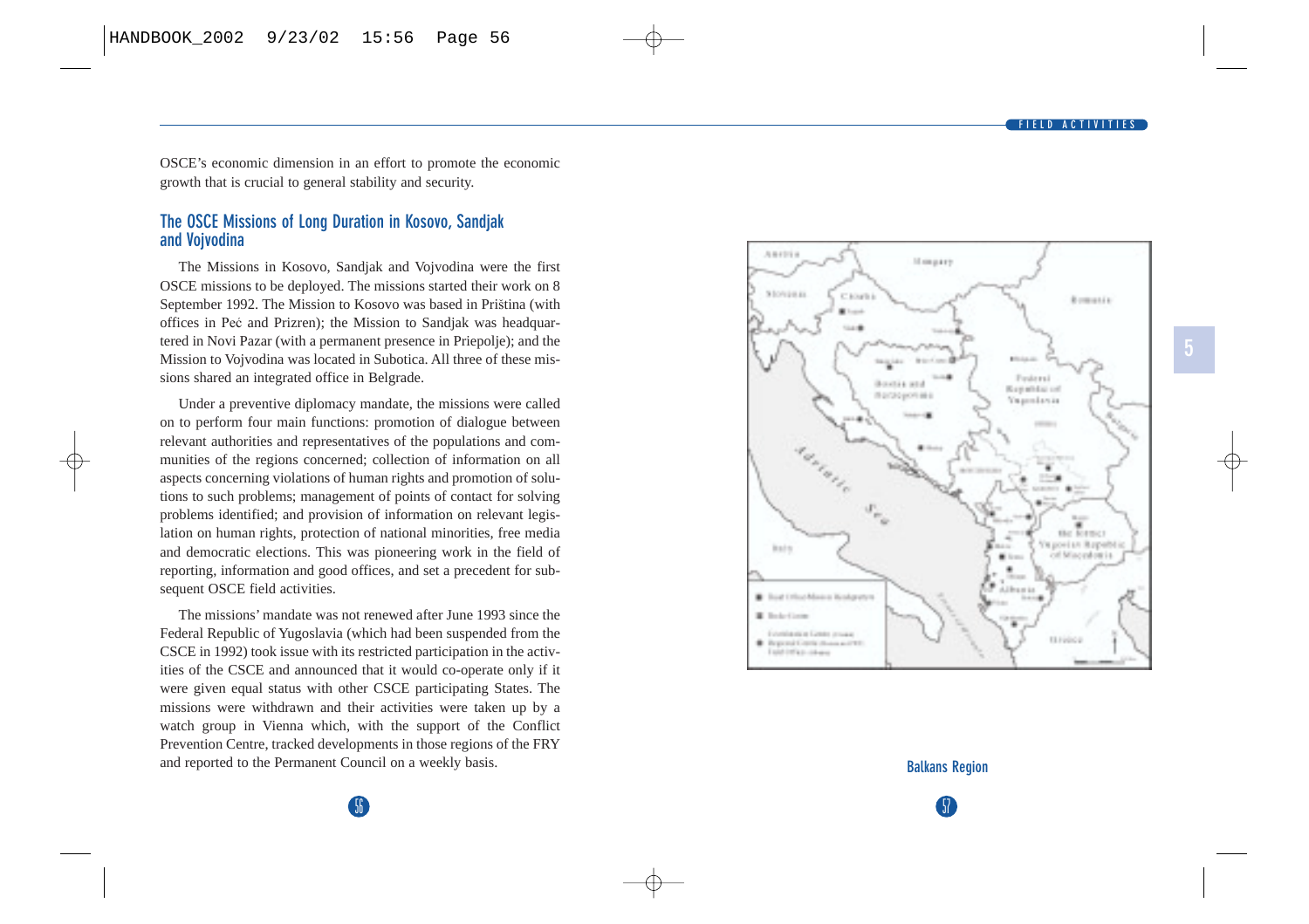<span id="page-34-0"></span>On several occasions (particularly in the spring and summer of 1998), the Permanent Council called on the authorities of the FRY to accept the immediate return of the missions. Thus far, this has not occurred, although the establishment of the OSCE Mission in Kosovo in 1999 gives the Organization an unprecedented presence and role in the region.

#### **The OSCE Mission to Georgia**

The OSCE Mission to Georgia was established in December 1992 with the objective of promoting negotiations between the parties to the conflict in Georgia in order to reach a peaceful political settlement. The Mission's headquarters are in Tbilisi, and since April 1997 there has been a branch office in Tskhinvali (in South Ossetia). Its authorized personnel strength is 18 members (excluding the members of the border monitoring operation, see below)

In relation to Georgia as a whole, the Mission's mandate is to promote respect for human rights and fundamental freedoms and assist in the development of legal and democratic institutions and processes by, among other things, monitoring elections and advising on the elaboration of a new constitution, the implementation of citizenship laws and the establishment of an independent judiciary. Many of these objectives have been achieved, often in co-operation with the Office for Democratic Institutions and Human Rights, the High Commissioner on National Minorities and the Council of Europe. There is also close co-operation with the United Nations and its agencies, as well as non-governmental organizations.

A great deal of the Mission's work relates to the South Ossetian region. The Mission has been working to facilitate a political settlement to the Georgian-Ossetian conflict, to eliminate sources of tensions among the parties and to promote political reconciliation. It has also worked with the parties and the international community on ways of defining the political status of South Ossetia within Georgia. The Mission also monitors the tripartite peacekeeping forces deployed in the region, liaises with the Joint Control Commission (the quadripartite body established to direct and control these peacekeeping forces), and collects information on the military situation.



**Members of the OSCE Mission to Georgia with Russian soldiers and an Ossetian officer in South Ossetia, Georgia**

In addition the Mission follows the conflict in Abkhazia. Its role in this connection is to support the United Nations peace-making efforts in the region. This involves looking at ways of accommodating the aspirations of the Abkhazians while maintaining the territorial integrity of Georgia. The OSCE Mission has also appointed an officer to the UN Human Rights Office in Sukhumi, in accordance with its mandate to monitor the human rights situation in Abkhazia.

On 15 December 1999, the Permanent Council expanded the mandate of the mission to include monitoring the border between Georgia and the Chechen Republic of the Russian Federation. The action was taken in response to a request from the Government of Georgia, which called upon the OSCE to observe and report movement across

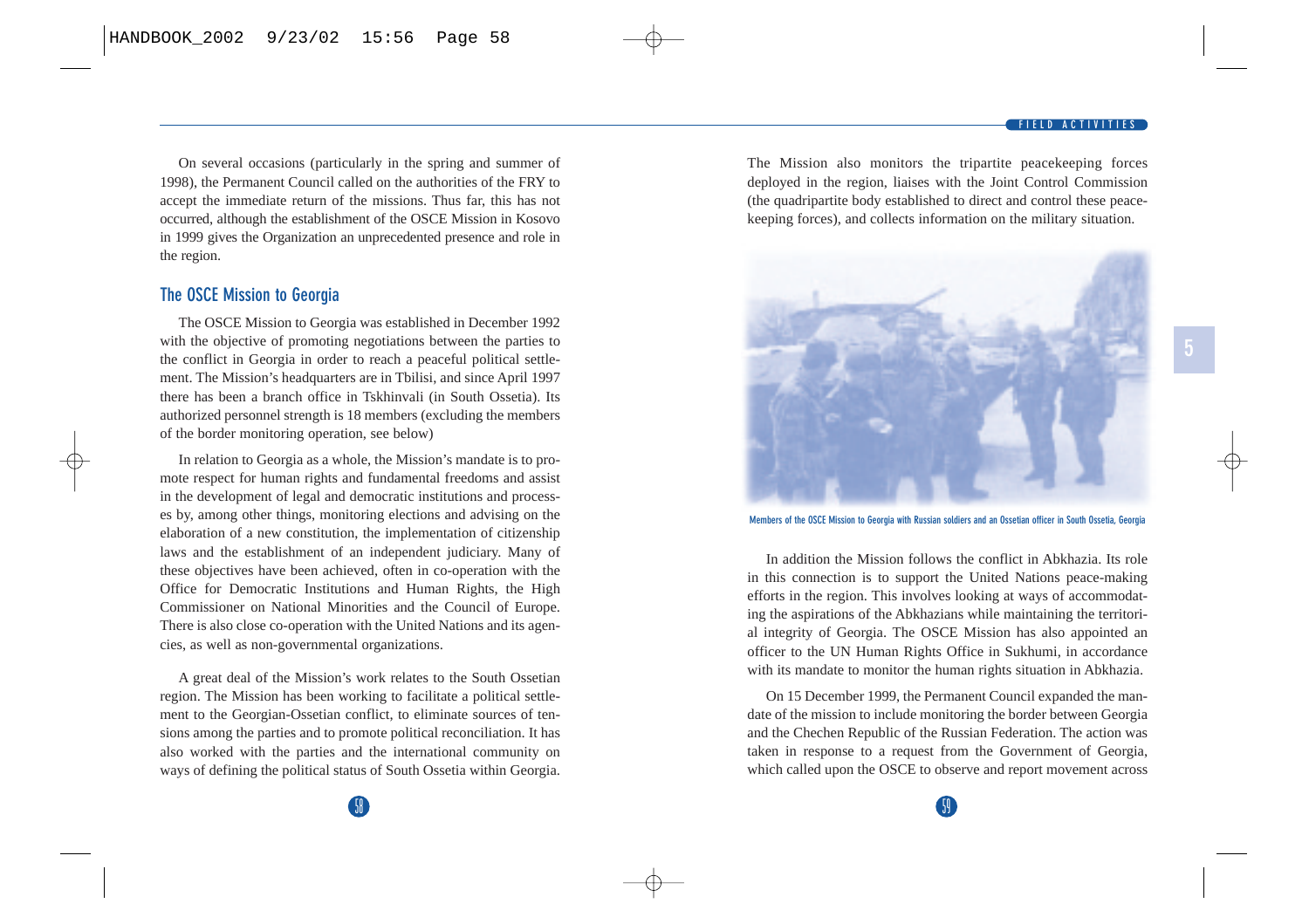#### **FIELD ACTIVITIES**

**5**

<span id="page-35-0"></span>the border to the Chechen Republic of the Russian Federation. Initially OSCE personnel were deployed on a permanent basis at one location on the border, but on 12 April 2000, the OSCE Permanent Council increased the size of the operation to 42 international personnel, in order to boost the OSCE presence to more locations along the 82-km border. The Georgian Government provides security for the border monitors, who are unarmed, and ensures their freedom of movement.

#### **The OSCE Assistance Group to Chechnya**

The decision to establish an OSCE Assistance Group (AG) to Chechnya (Russian Federation) was made by the Permanent Council on 11 April 1995 after intense consultations in the wake of visits to Grozny and Moscow by a personal representative of the Chairmanin-Office. The Group took up its duties on 26 April that year.

The Group has performed two basic functions: conflict resolution and post-conflict rehabilitation. During the conflict the Group was actively engaged in mediation activities. One of its main aims was to promote the peaceful resolution of the crisis and the stabilization of the situation in the Chechen Republic in conformity with the principle of the territorial integrity of the Russian Federation and in accordance with OSCE principles. It sought to do this by pursuing dialogue and negotiations, where appropriate through participation in round table discussions, with a view to putting in place a ceasefire and eliminating sources of tension. The Group was also instructed to promote respect for human rights and fundamental freedoms and establish the facts connected with their violation; help foster the development of democratic institutions and processes, including the restoration of local organs of authority; assist in the preparation of possible new constitutional agreements and in the holding and monitoring of elections; and support the creation of a mechanism guaranteeing the rule of law, public safety, and law and order.

To work towards these ends, the Group developed direct relations

with all parties concerned, reported on the evolution of the situation and advanced mediation proposals. Negotiations under the auspices of the OSCE led to the signature, on 30 July 1995, of an Agreement on Military Issues calling for an immediate cessation of military hostilities, the release of detained persons, and the withdrawal of troops. The implementation of the agreement was to be supervised by a Special Observer Commission made up of representatives of the OSCE and of the parties. However, the implementation of the agreement was overtaken by events and the Assistance Group found itself in the middle of violent hostilities. Nevertheless, the Group remained in Grozny, monitoring developments and assisting the parties in the search for a constructive solution capable of producing a peaceful settlement of the conflict.



**Brokering peace in Chechnya, Russian Federation, in 1996**

The Group undertook intensive diplomatic efforts which, in May 1996, led to direct talks between the parties to the conflict resulting in a ceasefire accord. Soon thereafter, the OSCE played a decisive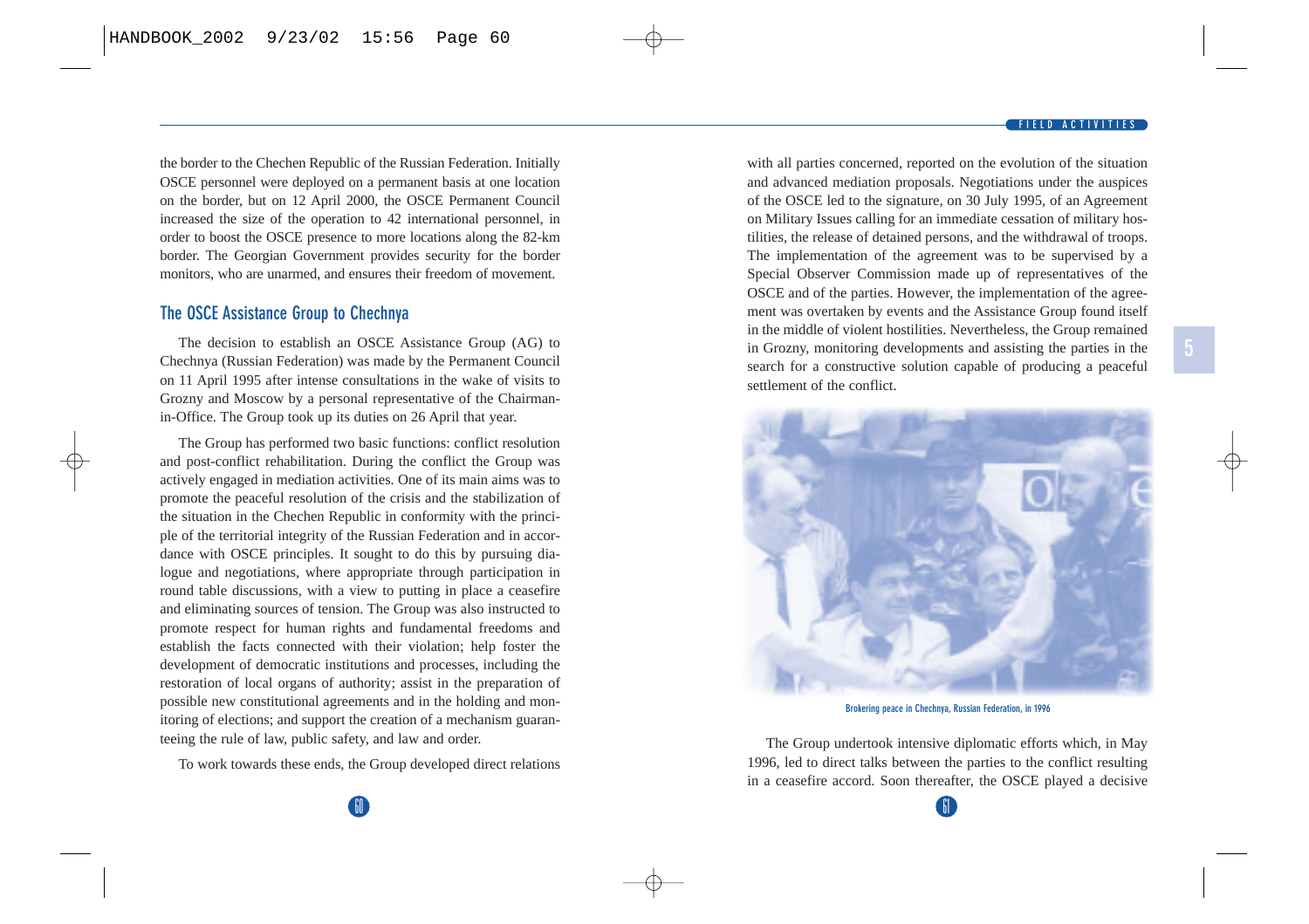**5**

role in the negotiation and signing, in Nazran, of two follow-up protocols concerning a ceasefire and cessation of hostilities, measures to settle the armed conflict, and the setting up of two commissions to locate missing persons and to free forcibly detained persons.

This work was interrupted by the battle for Grozny in August 1996. In the aftermath of the fighting, the Group was instrumental in getting the settlement process back on track, acting as a facilitator between Russian and Chechen officials.

The Group played a leading role in the organization of the presidential and parliamentary elections that were held in Chechnya on 27 January. The emphasis of the Group's work then changed to postconflict rehabilitation. This involved facilitating the return of humanitarian organizations, promoting contacts with regard to prisoner exchange and the exhumation of bodies, assisting with agreements on demining, and monitoring the human rights situation. They also assisted with the reconstruction of the Chechen economy and infrastructure and the training of public officials.

Due to the deteriorating internal security situation the Assistance Group was withdrawn to Moscow on 16 December 1998. The Chairman-in-Office has repeatedly prolonged the absence of the Group due to the security situation in Chechnya. The understanding has been that the Assistance Group would return to Chechnya only when the security situation has improved significantly. Until then, upon decision by the CiO, the Assistance Group will function from a temporary location in Moscow.

### **The Conflict Dealt with by the Minsk Conference (Nagorno-Karabakh)**

The OSCE became involved in the Nagorno-Karabakh conflict on 24 March 1992. On that date, the Ministerial Council (at an "Additional Meeting" in Helsinki) took the decision to convene, as soon as possible, a conference under the auspices of the CSCE to provide an ongoing forum for the negotiation of a peaceful settlement of the armed conflict that had been raging between Armenia and Azerbaijan since 1988 over the contested region of Nagorno-Karabakh. Scheduled to take place in Minsk, the conference was supposed to include 11 participants: Armenia and Azerbaijan, the CSCE Troika of the time (the Czech and Slovak Republic, Germany, Sweden), the host country (Belarus) and a limited number of interested States (France, Italy, Russian Federation, Turkey and the USA). The Minsk Conference was never held, owing to lack of agreement among the parties to the conflict. However, its designated participants have been meeting as the "Minsk Group" (but without Armenia and Azerbaijan) in an ongoing attempt to hammer out a political solution on the basis of United Nations Security Council resolutions 822, 853, 874 and 884 (1993).

In 1993, following intensive efforts, the Minsk Group proposed an "Adjusted Timetable" based on a step-by-step approach consisting of a series of measures including withdrawal of troops from occupied territories, restoration of all communications and transport, exchange of hostages and prisoners of war, unimpeded access for international humanitarian relief efforts to the region, establishment of a permanent and comprehensive ceasefire to be monitored by the OSCE, and the formal convening of the Minsk Conference. Those arrangements were not accepted. However, the parties to the conflict agreed on 12 May 1994 to observe an informal ceasefire brokered by the Russian Federation. Since then, apart from a few incidents, the ceasefire has held.

In September 1994, encouraged by the end of armed hostilities, participating States began to explore the possibility of organizing a peacekeeping force within the framework of Chapter III of the Helsinki Document 1992, which provided a general mandate for CSCE peacekeeping operations. No consensus was reached on the question of "third party" peacekeeping, but the December 1994 Budapest Summit Meeting intensified the CSCE's efforts in relation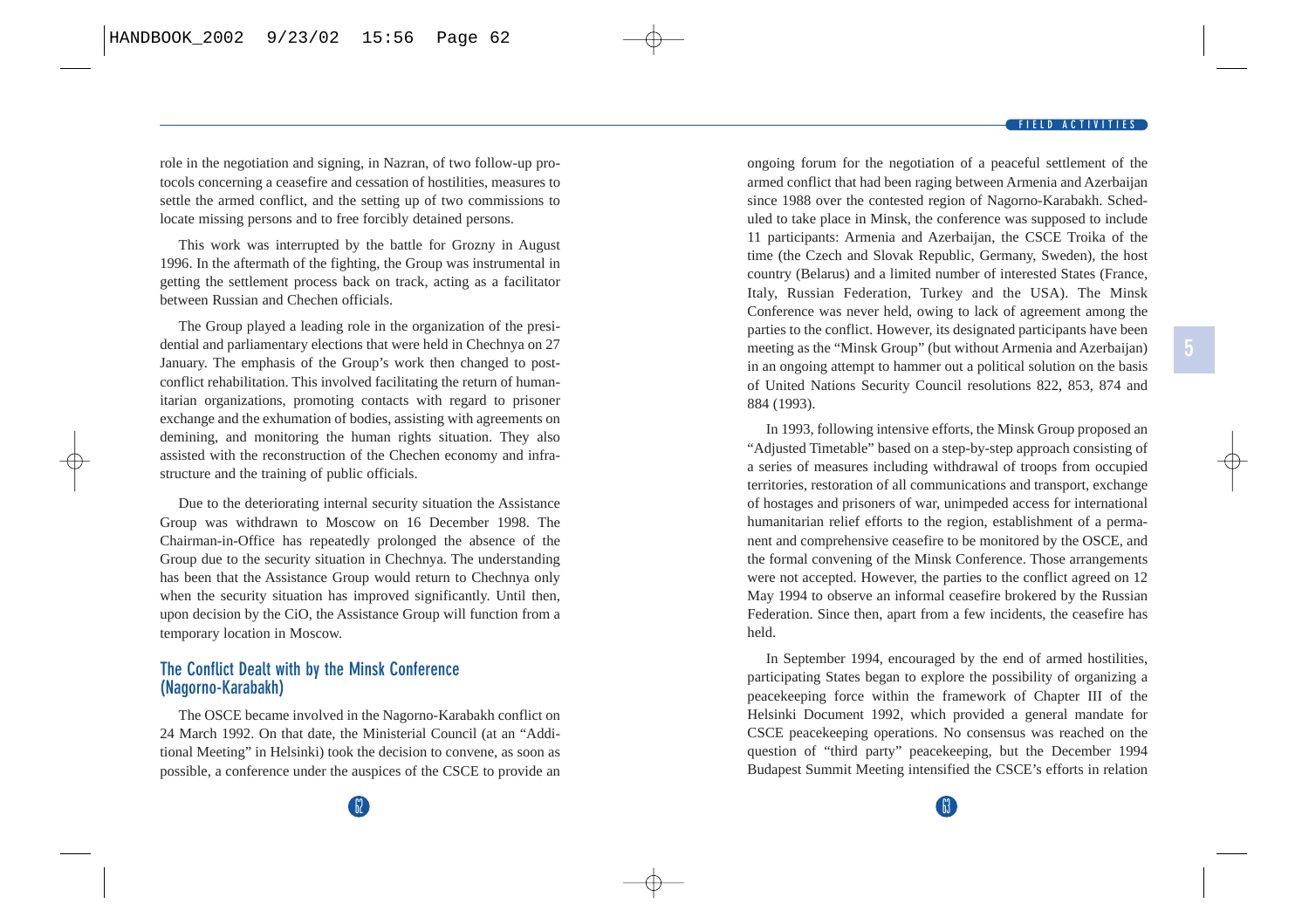



In order to invigorate peacemaking efforts in the region, the Chairman-in-Office decided, in August 1995, to appoint a "Personal Representative of the Chairman-in-Office on the Conflict Dealt with by the OSCE Minsk Conference". His task is to represent the Chairman-in-Office in matters relating to the Nagorno-Karabakh conflict (particularly in achieving an agreement on the cessation of the armed conflict and in creating conditions for the deployment of an OSCE peacekeeping operation); to assist the HLPG, to assist the parties in implementing and developing confidence-building, humanitarian and other measures facilitating the peace process, in particular by encouraging direct contacts; and to report on activities in the region and co-operate, as appropriate, with representatives of the United Nations and other international organizations operating in the area of conflict. The Personal Representative is based in Tbilisi (Georgia) and is assisted by five field assistants, who are deployed on a rotating basis in Baku, Yerevan and Stepanakert/Khankendi. Much of their time is spent monitoring the line of contact between the parties.

Efforts by the Co-Chairmen of the Minsk Conference (at that time Finland and the Russian Federation) to reconcile the views of the parties on the principles for a peaceful settlement of the conflict have so far been unsuccessful. However, at the 1996 Lisbon Summit the Chairman-in-Office made a statement that was supported by all participating States, with the exception of Armenia. The statement said that three principles should form part of the settlement of the Nagorno-Karabakh conflict: the territorial integrity of the Republic

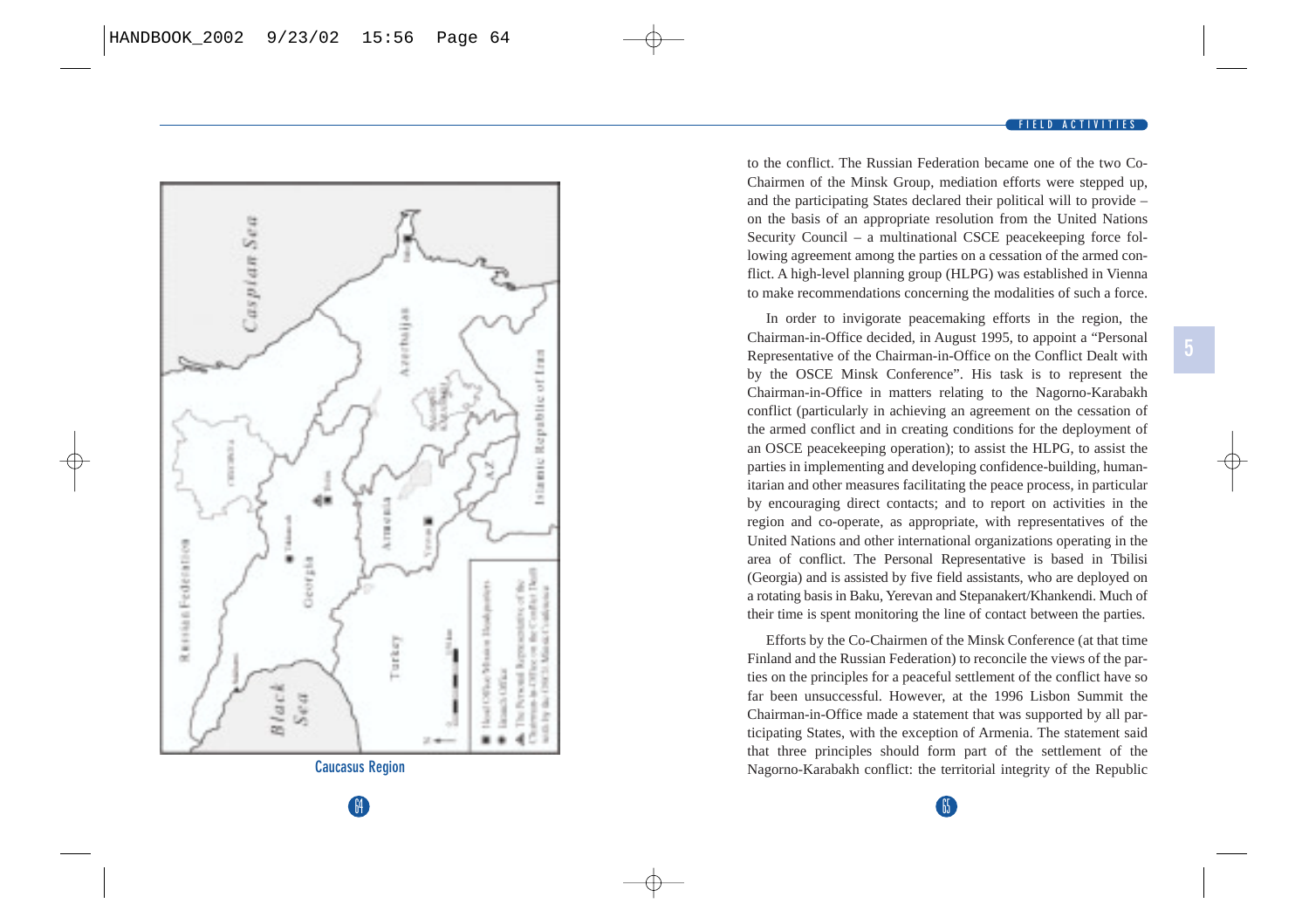of Armenia and the Azerbaijan Republic; the definition of the legal status of Nagorno-Karabakh in an agreement based on self-determination and conferring on Nagorno-Karabakh the highest degree of self-rule within Azerbaijan; and guaranteed security for Nagorno-Karabakh and its entire population, including mutual obligations to ensure compliance by all Parties with the provisions of the settlement.

**The OSCE's High-Level Planning Group (HLPG) was established on 20 December 1994. It is made up of military experts seconded by OSCE participating States and is mandated to:**

- **make recommendations for the Chairman-in-Office on developing a plan for the establishment, force structure requirements and operations of a multinational OSCE peacekeeping force for Nagorno-Karabakh;**
- **make recommendations on,** *inter alia***, the size and characteristics of the force, command and control, logistics, allocations of units and resources, rules of engagement and arrangements with contributing States.**

**The HLPG superseded an earlier Initial Operations Planning Group (IOPG), which was established in May 1993. After conducting fact-finding visits to the region, the HLPG began detailed conceptualization which resulted in the Concept for an OSCE Multinational Peacekeeping Mission for the Nagorno-Karabakh conflict, presented to the Chairman-in-Office on 14 July 1995. It included four options, of which three were a mixture of armed peacekeeping troops and unarmed military observers, their strength varying from 1,500 to 4,500 personnel, the fourth being an unarmed military observer mission.**

**Putting into place the peacekeeping force depends on the successful implementation of the political settlement process and on consensus among the OSCE participating States. At present, the HLPG is adapting the concept to the current stage of negotiations and updating the four options through fact-finding missions.**

In 1997 the Chairman-in-Office decided to enlarge the composition of the Co-Chairmanship to include three representatives: France, the Russian Federation, and the United States. These Co-Chairmen elaborated a new peace initiative based on a two-stage approach. The first stage included demilitarization of the line of contact and the return of refugees. The second stage included a proposal on the status of Nagorno-Karabakh. This initiative failed to find a consensus among the parties.

In 1998 the Co-Chairmen of the Minsk Conference intensified their efforts to draw up a proposal to which the parties could agree. So far, however, no consensus has been reached on a basis for formal negotiations.

## **The OSCE Office in Yerevan**

On 22 July 1999, the Permanent Council decided to establish an OSCE Office in Yerevan, Armenia, welcoming the willingness of the Government of the Republic of Armenia to intensify OSCE activities in the country. Following the ratification of the Memorandum of Understanding between Armenia and the OSCE, the Office began operations on 16 February 2000. According to its mandate, the Office will work to promote the implementation of OSCE principles and commitments and establish and maintain contact with local authorities, universities, research institutions and non-governmental organizations. It is led by a Head of Office, assisted by a team of five experts seconded by OSCE participating States.

### **The OSCE Office in Baku**

On 16 November 1999, the Permanent Council decided to establish an OSCE Office in Baku, Azerbaijan. The office is due to begin operations in July 2000, following the ratification of the Memorandum of Understanding between Azerbaijan and the OSCE. According to its mandate, the Office will work to promote the implementation of OSCE principles and commitments and establish and maintain contact with local authorities, universities, research institutions and non-governmental organizations. It is led by a Head of Office, assisted by a team of five experts seconded by OSCE participating States.

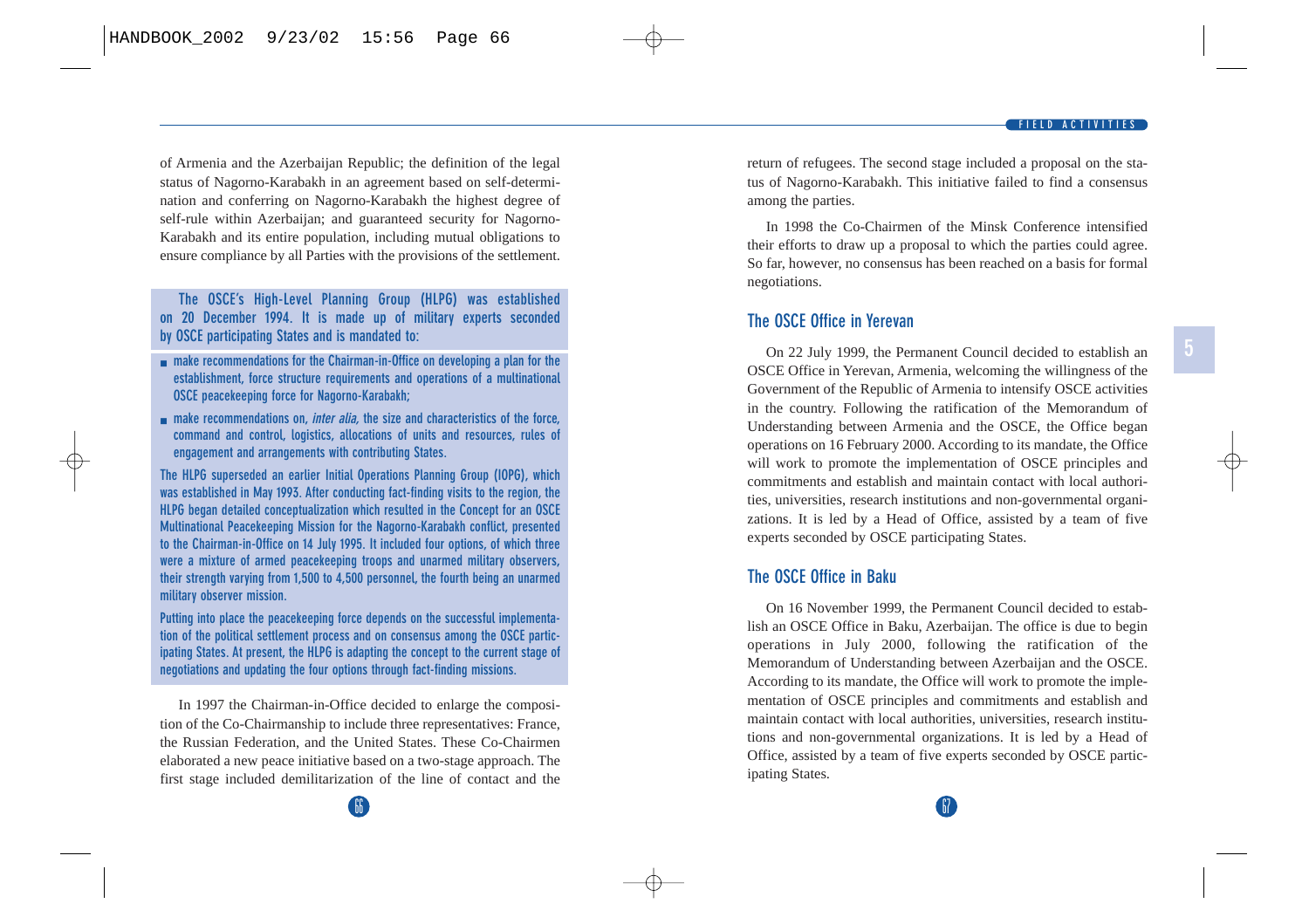### **The OSCE Mission to Moldova**

The Mission to Moldova was established on 4 February 1993, and started to work in Chisinau on 25 April 1993. It opened a branch office in Tiraspol on 13 February 1995. Its authorized strength is eight staff members.

The mandate of the Mission is to facilitate the establishment of a comprehensive political framework for dialogue and negotiations and assist the parties to the conflict in pursuing negotiations on a lasting political settlement of the conflict, consolidating the independence and sovereignty of the Republic of Moldova, and reaching an understanding on a special status for the Transdniestrian region. It gathers and provides information on the situation, including the military situation, in the region, investigates specific incidents and assesses their political implications. It has also been working to encourage the implementation of an agreement on the complete withdrawal of Russian troops from the country, and it monitors the activities of the Joint Tripartite peacekeeping force made up of Moldovan, Transdniestrian and Russian units.

On 20 July 1994 it reached an agreement with the Joint Control Commission (JCC – the body overseeing the security zone established between Transdniestria and Moldova) under which it was authorized to move freely within the security zone, so as to investigate specific incidents and to attend meetings of the Commission. The agreement was renewed in September 1997. On the basis of principles of co-operation with the JCC agreed upon in 1996 and endorsed periodically since then, the Mission has attempted to facilitate the peacekeeping operations supervised by the JCC. The Mission's contributions have included behind-the-scenes mediation when the work of the JCC became deadlocked, the development of new rules of procedure for JCC meetings, and consultations with the Joint Military Command and with peacekeeping units in the field.

In addition, the Mission provides advice and expertise as well as

a framework for other contributions in such areas of a political settlement as effective observance of international obligations and commitments regarding human rights and minority rights, democratic transformation and repatriation of refugees. For example, the Mission has advised the Government of Moldova on language legislation; it follows court proceedings; it has extended its mediation services in areas regarded as sensitive by both sides, such as education and transport; and, together with the ODIHR, it has contributed to monitoring parliamentary and presidential elections in Moldova.

One of the Mission's most important and challenging tasks is to provide advice and expertise on the definition of a special status of the Transdniestrian region. It has elaborated proposals on a special status for Transdniestria that have been considered by the parties concerned as a basis for the negotiating process. Although no final and comprehensive settlement has yet been reached, meetings between the President of Moldova and the leader of Transdniestria resulted, on 5 July 1995, in a confidence-building agreement on the non-use of force and economic pressure. The agreement was signed by the two parties as well as by the Russian mediator and the head of the OSCE mission. The OSCE Secretariat is the depository of the agreement.

On 8 May 1997 the presidents of Moldova, Russia and Ukraine along with the Transdniestrian leader and the OSCE Chairman-in-Office signed, in Moscow, a "Memorandum on the Basis for Normalization of Relations between the Republic of Moldova and Transdniestria", in which the two parties to the conflict stated that their aim was the consolidation and immediate definition of their relations, the definition of the status of Transdniestria, and the division and delegation of competencies.

In 1998 the work of the Mission received praise from all sides, who expressed the hope that the OSCE would continue its active involvement. The Mission was represented at the Odessa high-level meeting on Moldova (19-20 March 1998) during which the parties

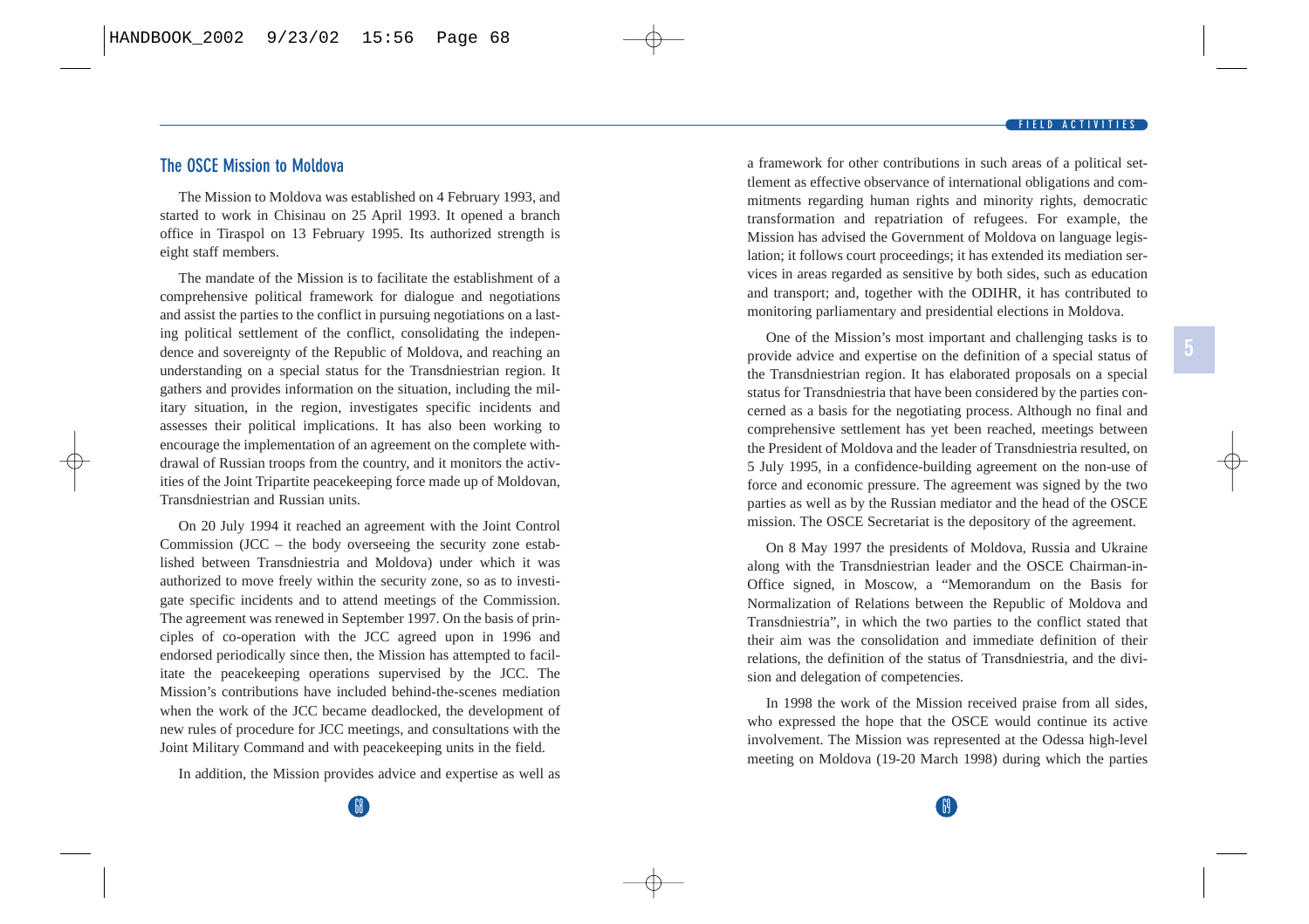negotiated a text on "Measures of Confidence and the Development of Contacts" and a "Protocol on Several Priority Steps to Activate the Political Settlement of the Transdniestrian Problem". An agreement on Russian military property in Eastern Moldova was also accepted.

At the 1999 Istanbul Summit, OSCE Heads of State and Government reiterated their expectation of an "early, orderly and complete withdrawal" of Russian forces from the territory of the Republic of Moldova, and set the end of 2002 as the deadline. They also asked the OSCE Permanent Council to consider expanding the mandate of the Mission, so that it may assist in the process.

The Mission continues to assist the parties at all stages of their negotiations.

### **The OSCE Project Co-ordinator in Ukraine**

Important changes occurred in 1999 with regard to OSCE cooperation with Ukraine. On 30 April, the OSCE Mission to Ukraine, established in 1994, ceased to exist following the successful completion of its mandate. A new form of co-operation was initiated between the OSCE and the Government of Ukraine through the establishment of the OSCE Project Co-ordinator in Ukraine. This followed the OSCE Permanent Council Decision No. 294, 1 June 1999 and the signing of a Memorandum of Understanding on 13 July. The initial duration of this new operation was set until 31 December 1999, and was then prolonged.

The Co-ordinator is based in Kyiv, with an office of both international and local expert and technical staff, the number of whom may vary as required by the projects. He or she is responsible for the planning, implementation and monitoring of projects between relevant authorities of Ukraine and the OSCE and its Institutions. Such projects may cover all aspects of OSCE activities and may involve governmental as well as non-governmental bodies.





 $\overline{\mathbf{0}}$  71  $\overline{\mathbf{0}}$  71  $\overline{\mathbf{0}}$  71  $\overline{\mathbf{0}}$  71  $\overline{\mathbf{0}}$  71  $\overline{\mathbf{0}}$  71  $\overline{\mathbf{0}}$  71  $\overline{\mathbf{0}}$  71  $\overline{\mathbf{0}}$  71  $\overline{\mathbf{0}}$  71  $\overline{\mathbf{0}}$  71  $\overline{\mathbf{0}}$  71  $\overline{\mathbf{0}}$  71  $\overline{\mathbf{0}}$  71  $\overline{\mathbf{0}}$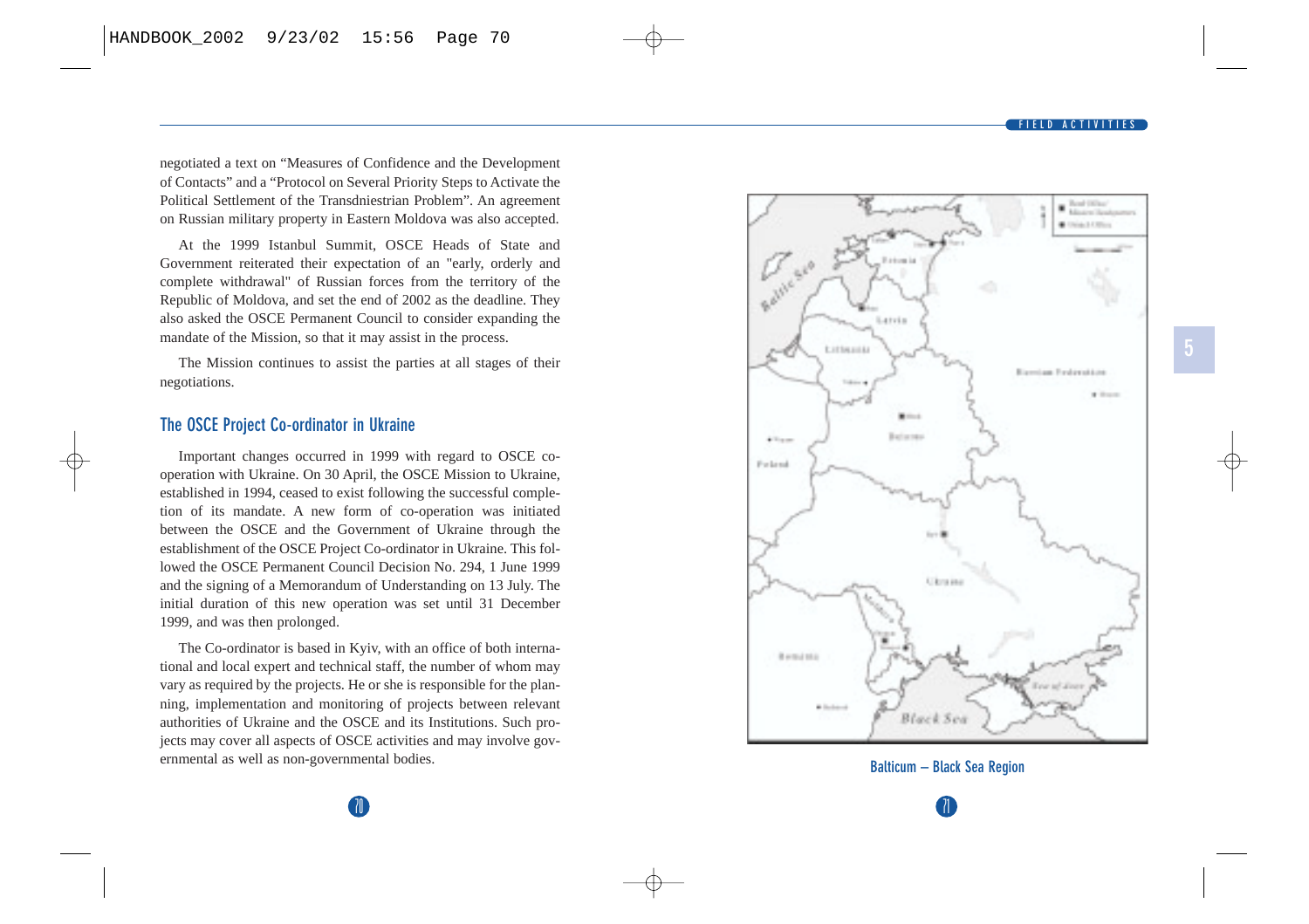The aim of all projects in which the Co-ordinator is involved is to support Ukraine in adapting legislation, institutions and processes to the requirements of a modern democracy, based on the rule of law. Most projects are financed by voluntary contributions of OSCE participating States. Among the most important current and planned projects are the following:

*A comprehensive review of human rights legislation.* The Ministry of Justice has proposed to undertake a comprehensive review of human rights legislation in Ukraine, aimed at harmonizing it and bringing it into line with European and international standards. This project is implemented by the ODIHR through the Project Co-ordinator in co-ordination with the Council of Europe. In carrying out this broad project, international and Ukrainian experts are actively working with all relevant actors in the legislative process.

*Strengthening of the judiciary*. The establishment of a strong and truly independent judicial system is of crucial importance for the promotion of the rule of law. Thus, a primary focus of the Project Coordinator's activities consists of assisting the judiciary to cope with the challenges of a state in transition. Several projects are carried out with the Supreme Court and the Constitutional Court. An important objective is to facilitate the access of judges on the regional and district level to the case law and expertise of the highest judicial bodies by using modern information technology.

*Technical and practical support to the Ukrainian Ombudsman.* The Office of the Ombudsman is a key instrument for the promotion and protection of human rights in Ukraine. The Project Co-ordinator supports the Ombudsman institution through several projects of technical and advisory assistance. Areas of particular attention are the office management and the administration of complaints, as well as the backup support with appropriate equipment.

*Combating trafficking in human beings.* In a joint project of the ODIHR and the International Organization for Migration, the Project Co-ordinator is actively involved in providing technical assistance to support the National Co-ordination Council against Trafficking, under the Office of the Ombudsman. The National Co-ordination Council serves as a focal point both for a national strategy and for international co-operation. A major objective of the project is to promote the adoption of legislation to hold the perpetrators of such acts accountable and also strengthen the protection of victims.

### **The OSCE Advisory and Monitoring Group in Belarus**

A decision was taken by the Permanent Council on 18 September 1997 to create an Advisory and Monitoring Group (AMG) in Belarus for the purpose of assisting the Belarusian authorities in promoting democratic institutions and in complying with other OSCE commitments. The Group began work in Minsk in early February 1998.

With its manifold activities, very often supported by specialists from international organizations and member countries, the Group serves as a point of orientation in general and on projects for legislation concerning democratic institutions and procedures, as well as monitoring compliance of the country with international commitments in the fields of human rights, the rule of law and democracy in particular.

The AMG has been assisting in the preparation of a new electoral law and new legislation relating to the penal code and to penal procedures. Other projects on which the AMG has given advice since its deployment include draft laws on local elections, training domestic observers, recommendations on the draft Ombudsman law, human rights training, analysis of mass media and recommendations for more pluralistic structures (including possible alternatives to the State- and Government-controlled television and radio monopoly), as well as an analysis of the economic situation.

The AMG has also created occasions for open dialogue in the context of seminars and conferences on issues important to the development of democracy and the rule of law in Belarus. Examples include

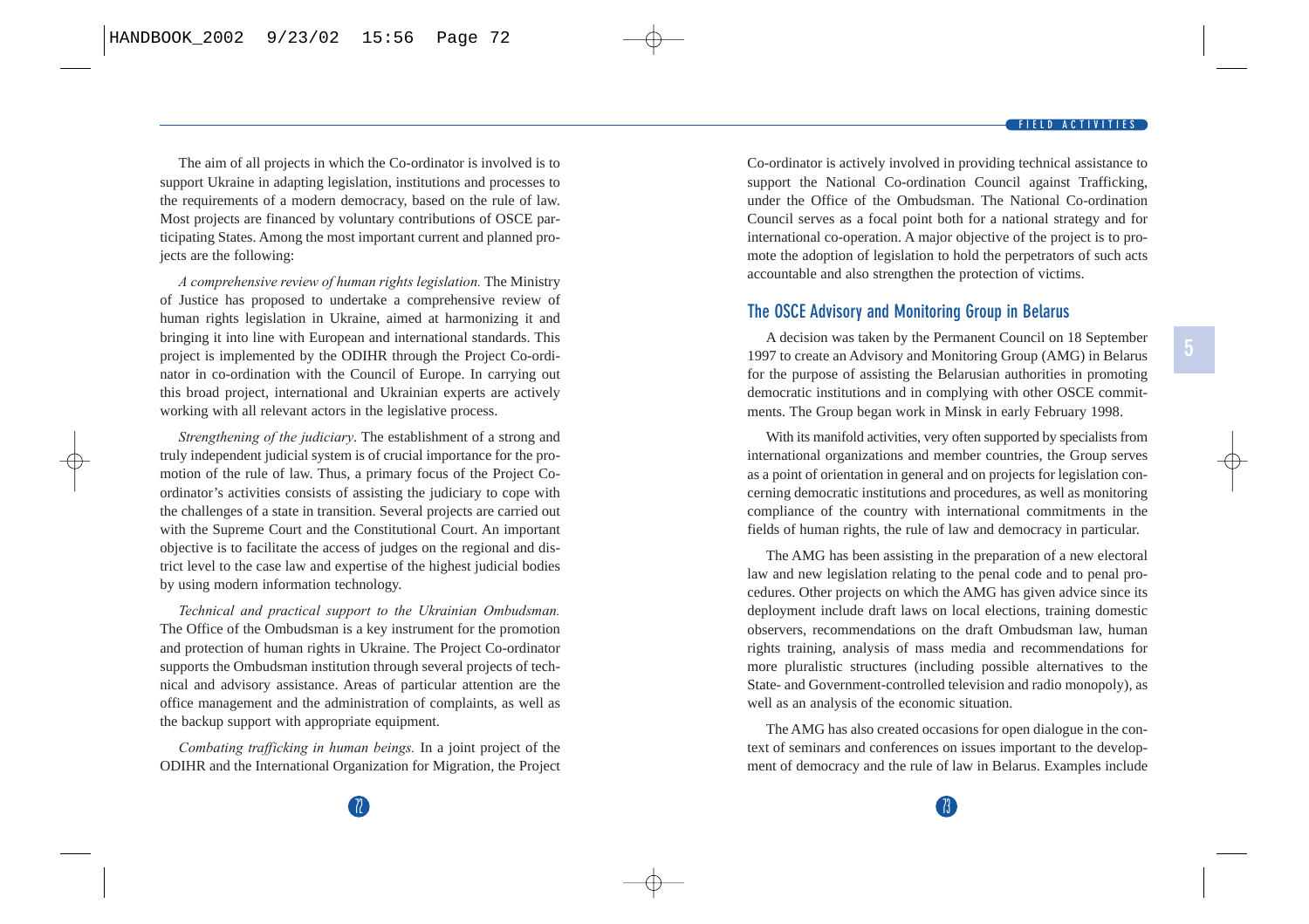a seminar on "Free and Fair Elections" in April 1998 and a seminar on "Democracy, Social Security and Market Economy" in September 1998.

The AMG maintains relations with representatives of civil society, political parties, NGOs and academic and other educational institutions with the purpose of activating consultations among all parties concerned on issues relating to democratization of the country, and the role of political opposition as well as of citizens and NGOs in the observance of the rule of law and human rights.

### **OSCE Activities in Estonia**

Established by the Committee of Senior Officials Meeting on 13 December 1992, the **OSCE Mission to Estonia** was deployed on 15 February 1993. Operating from Tallinn, with offices in Johvi and in Narva, its has an authorized strength of six staff members. Its goal is to further promote integration and better understanding between communities in Estonia.

According to the terms of its mandate, the Mission is specifically entrusted with maintaining contacts with competent authorities on both the national and the local level (in particular with those responsible for citizenship, migration, language questions, social services and employment) as well as with relevant NGOs, political parties, trade unions and mass media organizations. The Mission is also authorized to collect data and serve as a clearing-house for information, technical assistance and advice on matters relating to the status of communities in Estonia and the rights and duties of their members.

The Mission has been monitoring government policy and legislation relevant to the promotion of dialogue and understanding between the communities in Estonia. It has been following in particular developments related to citizenship issues, including amendments to the citizenship law which are intended to ease naturalization for children of stateless parents born in Estonia after 1991.

The Mission has been following and supporting the Estonian Government Integration Strategy which has been under way since the autumn of 1997 and which aims to: change attitudes related to persons who are not ethnic Estonians; reduce the number of persons with undetermined citizenship; develop the Estonian educational system as the central factor of integration; improve the knowledge of the Estonian language among persons who are not ethnic Estonians; reduce regional isolation of such persons; and promote the political integration of Estonian citizens who are not ethnic Estonians.

The Mission has contributed to the integration process in Estonia through practical influence, awareness programmes and a number of concrete projects, many of which have been supported by NGOs, national institutions, international organizations and foreign donors.

The Mission has encouraged the creation and functioning of NGOs and assisted them in obtaining and exchanging information with a view to achieving awareness of the potential of NGOs in civil society.

In Estonia, the OSCE also has a **Representative to the Estonian Government Commission on Military Pensioners**. Unrelated to the work of the Mission, the Representative participates in the work of the Estonian Government Commission on Military Pensioners which was established, through an "Agreement on Matters Related to Social Guarantees for Military Pensioners of the Russian Federation on the Territory of the Republic of Estonia" signed by Estonia and Russia in June 1994, for the purpose of making recommendations on the issuance of residence permits.

The Representative, who was also tasked with keeping the Chairman-in-Office informed of the work of the Commission, took up his position on 16 November 1994.

The bulk of the cases had been dealt with by mid-2000, and the OSCE Representative will continue to assist Estonian authorities until the remainder have been resolved.

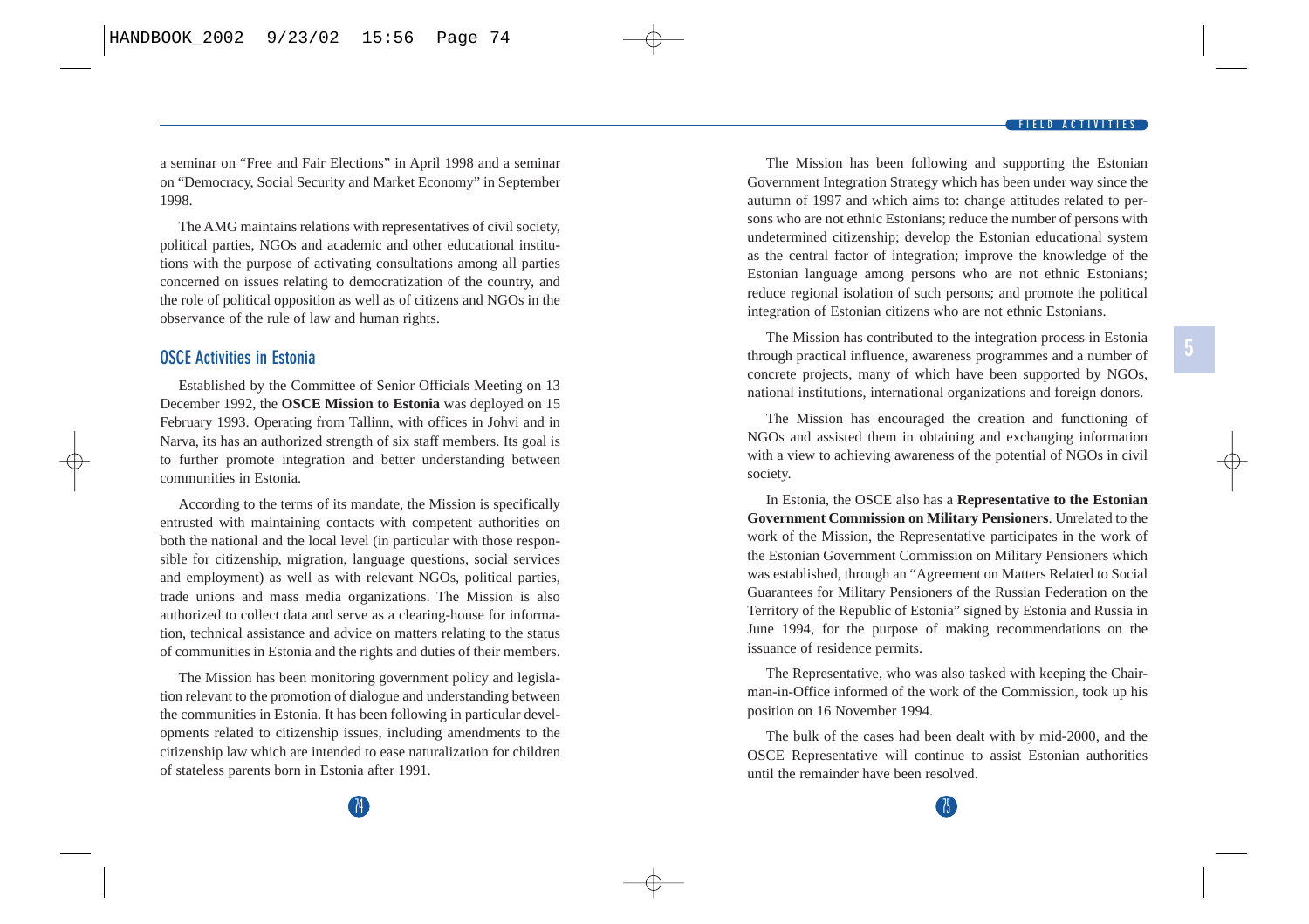**OSCE Activities in Latvia** 

The Mission's main focus has been on the process of integrating the substantial non-citizen population into the mainstream of Latvian society. This involves closely following and giving advice on the drafting of specific relevant legislation (citizenship issues, language, education, employment, stateless persons) and the monitoring of its implementation, for example the issuing of non-citizen passports and naturalization testing. The Mission also undertakes initiatives, often together with NGOs, to improve mutual understanding between communities in Latvia.

The **OSCE Mission to Latvia** has been operating in Riga since 19 November 1993. Its mandate is to address and give advice on citizenship issues and other related matters, to provide information and advice to institutions, organizations and individuals with an interest in a dialogue on these issues, and to gather information and report on developments relevant to the full realization of OSCE principles,

As the Mission works with the Latvian Government on ways of promoting peaceful integration in Latvia, it welcomed the outcome of the referendum of 3 October 1998 which was in favour of implementation of the amendments to the Citizenship Law adopted by the Saeima (Parliament) on 22 June 1998, aimed at facilitating the acquirement of Latvian citizenship by persons who are not ethnic Latvians.

Since the withdrawal of Russian military personnel from Latvia in 1994, the Head of the OSCE Mission to Latvia has acted as **OSCE Representative to the Latvian-Russian Joint Commission on Military Pensioners**. That Commission handles problems connected with the retired Russian military personnel who stayed in Latvia after the bulk of Russian forces was withdrawn in 1994.

Another case where the OSCE has given assistance in implementing of bilateral agreements in Latvia is through the **OSCE** 

#### **FIELD ACTIVITIES**

**5**

**Representative to the Joint Committee on the Skrunda Radar Station**. On 30 April 1994, Latvia and Russia signed an "Agreement on the Legal Status of the Skrunda Radar Station during its Temporary Operation and Dismantling". In June 1994, Latvia and Russia requested CSCE assistance in the implementation of the Agreement. A Joint Latvian-Russian Implementation Committee under the chairmanship of the OSCE was established in May 1995. The Agreement was monitored by international inspection teams twice a year, beginning with the baseline inspection in August 1995.

On 31 August 1998, the Russian Federation fulfilled its obligation to switch off the Skrunda radar station. The dismantling of the station commenced on 1 September 1998, and was completed on 19 October 1999, several months ahead of schedule. Consesequently, the mandate of the Representative ended on 1 February 2000.

### **The OSCE Mission to Tajikistan**

Established on the basis of a decision made on 1 December 1993 at the Rome Ministerial Council Meeting, the OSCE Mission to Tajikistan was deployed in Dushanbe on 19 February 1994. On 1 October 1995 the Mission opened three branch offices in Kurgan-Tube, Shartuz and Dusti. In April 1998 an OSCE presence was established in the Garm region. The Mission has also been authorized to open a field office in Leninabad province, in the north of Tajikistan.

The Mission was given a broad and flexible mandate to support political reconciliation, democracy-building and respect for human rights in Tajikistan. It was tasked with maintaining contact with and facilitating dialogue and confidence-building between the various regionalist and political forces in the country, actively promoting and monitoring adherence to OSCE norms and principles, promoting ways and means for the OSCE to assist in the development of legal and democratic institutions and processes and keeping the OSCE informed of developments.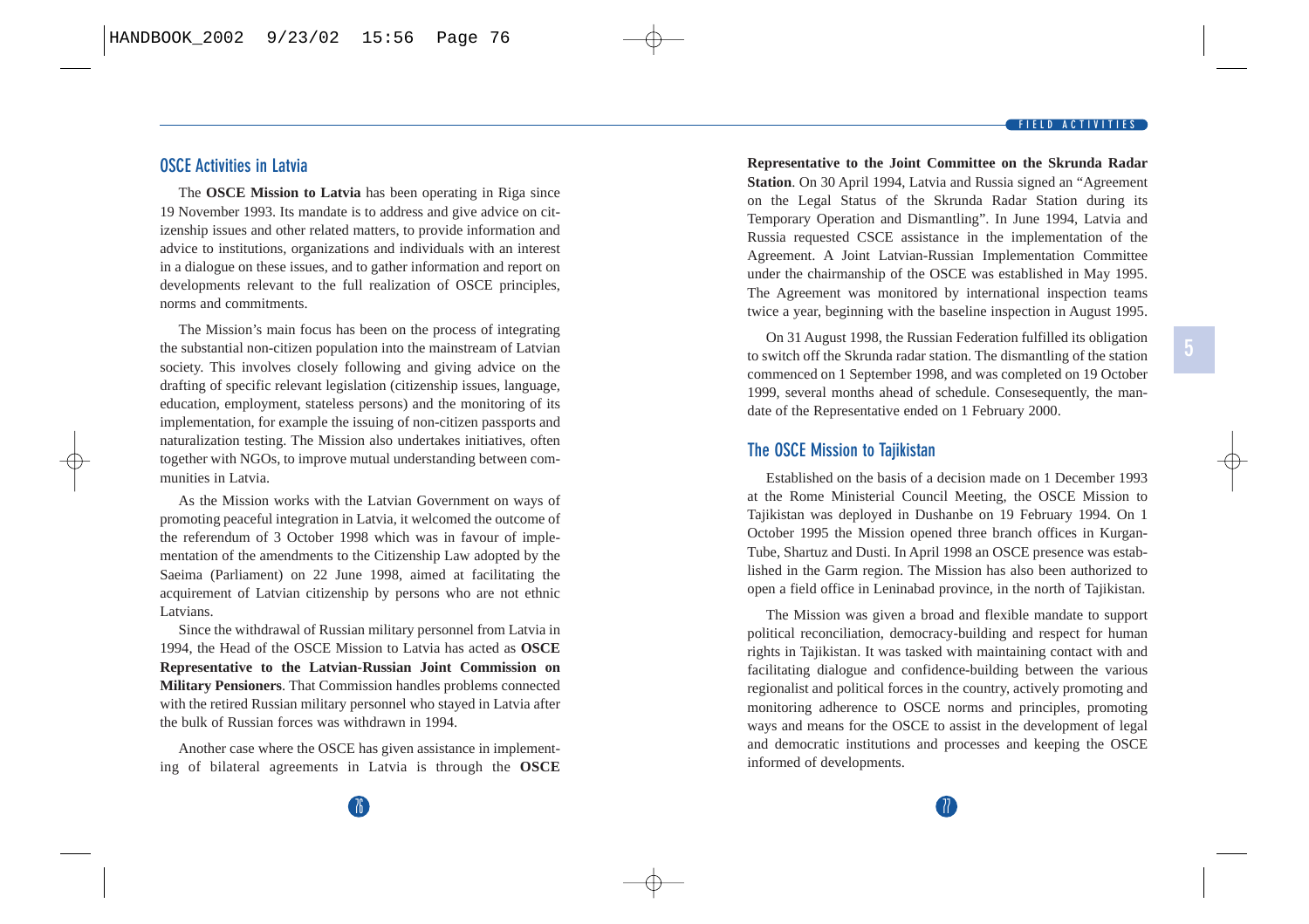With the establishment of the three regional offices in October 1995, the Mission was requested to follow the human rights situation of returning refugees and displaced persons in the country, to draw the attention of the authorities to problems affecting these groups of vulnerable persons (with a view to facilitating their reintegration into Tajik society) and to report regularly on this matter.

In the following year, on 29 February 1996, the Permanent Council further expanded the mandate of the Mission. It gave it the additional task of offering assistance and advice to the independent Ombudsman institution (including reporting on a regular basis on its activities) supporting the ODIHR in the conduct of a comprehensive review of the institution's first year of operation and the presentation of a written report to the Council. At present, discussions are still underway with local authorities as to the establishment of the Ombudsman institution.

Much of the Mission's work relates to the human dimension. It has been actively involved in the promotion of equal rights for all citizens and the improvement of the living conditions of jailed persons. Field offices tackle a number of issues such as ownership and occupation of homes and land, fair treatment of prisoners and army draftees (including the release of illegally detained persons), locating missing persons, assisting with the development of the local media, gender issues, human rights education, and equal distribution of humanitarian aid by local authorities. Together with the United Nations Mission of Observers in Tajikistan (UNMOT), the Mission is the focal point for election questions, on which the two Missions alternately host meetings attended by representatives of all the international organizations concerned with the issue of elections in Tajikistan.

The Mission is also involved in the process of national reconciliation. The Mission is a guarantor of the Tajik Peace Agreement reached in June 1997. In this capacity, it has been working to facilitate the implementation of the Agreement, and particularly the protocols dealing with political issues, the return of refugees, and military issues.



**A group of women outside the OSCE Mission premises in Tajikistan**

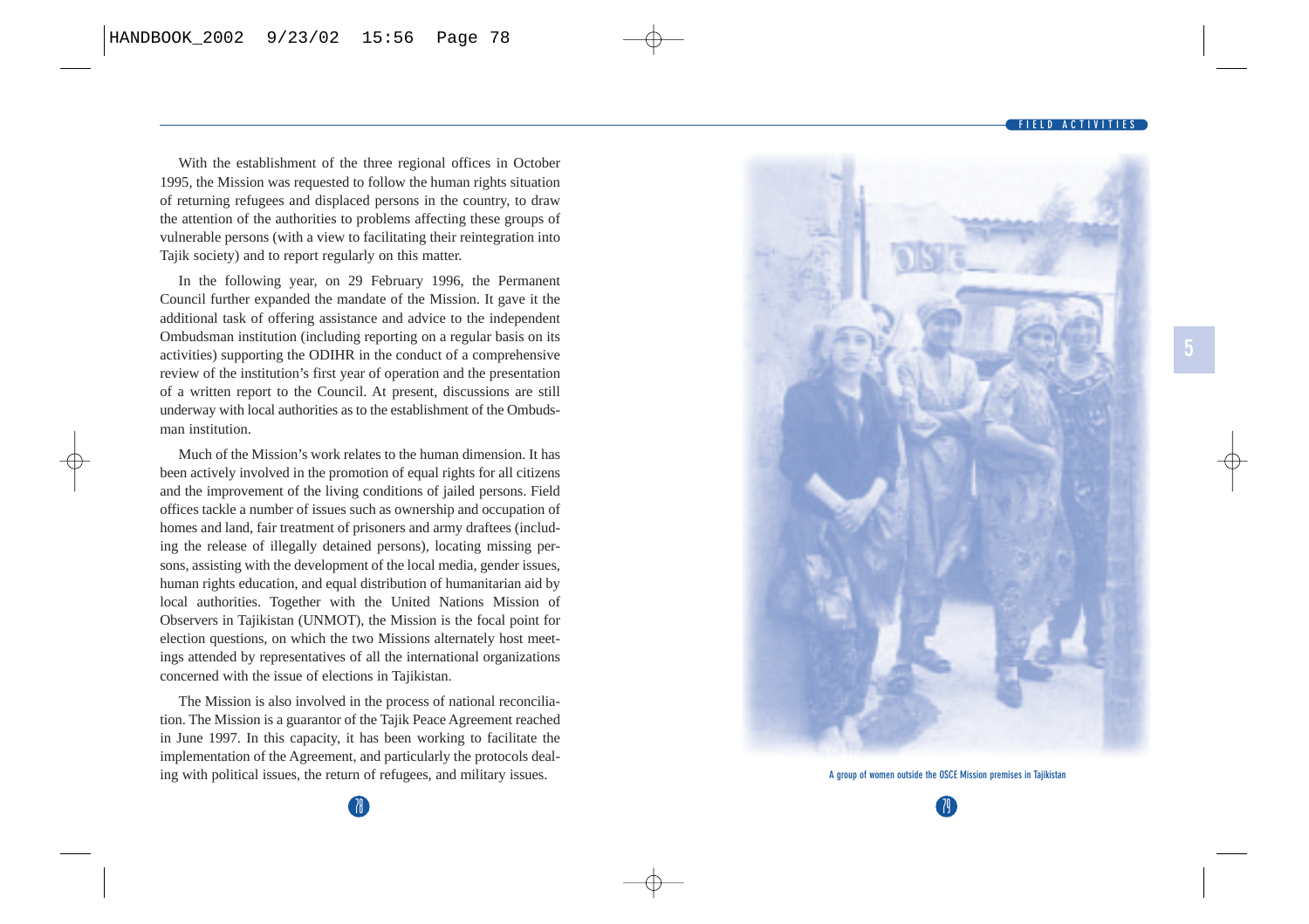The Mission also plays an active role in the meetings of the Contact Group that monitors the implementation of the General Agreement. It also supports the Commission for National Reconciliation through its involvement in the issues of constitutional amendment, legislation on political parties, elections and the mass media.

### **The OSCE Liaison Office in Central Asia**

Created on 16 March 1995 by the Permanent Council, the OSCE Liaison Office in Central Asia (CALO) started working in Tashkent, Uzbekistan, in June 1995. Besides a Head of Office, it currently includes two human dimension experts and one economic/environmental expert. The Office was established to link the five Central Asian participating States more closely with the OSCE as part of the strategy, initiated in 1992, for the integration of its "Recently Admitted Participating States". The Office now serves to implement the OSCE "Consolidated Programme of Activities in and towards Central Asia".

The tasks entrusted to the Liaison Office in Central Asia consist of facilitating contacts and promoting exchange of information with the Chairman-in-Office and with other OSCE institutions, establishing and maintaining contacts with local universities, research institutions and NGOs, promoting OSCE principles and commitments and co-operation between countries of the region within the OSCE framework, and helping in the organization of OSCE events such as regional seminars and visits to the area by high-level OSCE delegations. The CALO works in close co-operation with the ODIHR on a number of projects relating to the human dimension, particularly as concerns the development of civil society, gender issues, migration and election assistance.

The Liaison Office has helped to organize OSCE seminars *inter alia* on regional security and confidence-building, drug trafficking and crime prevention, stable and transparent economic legislation to



81 **Central Asia Region**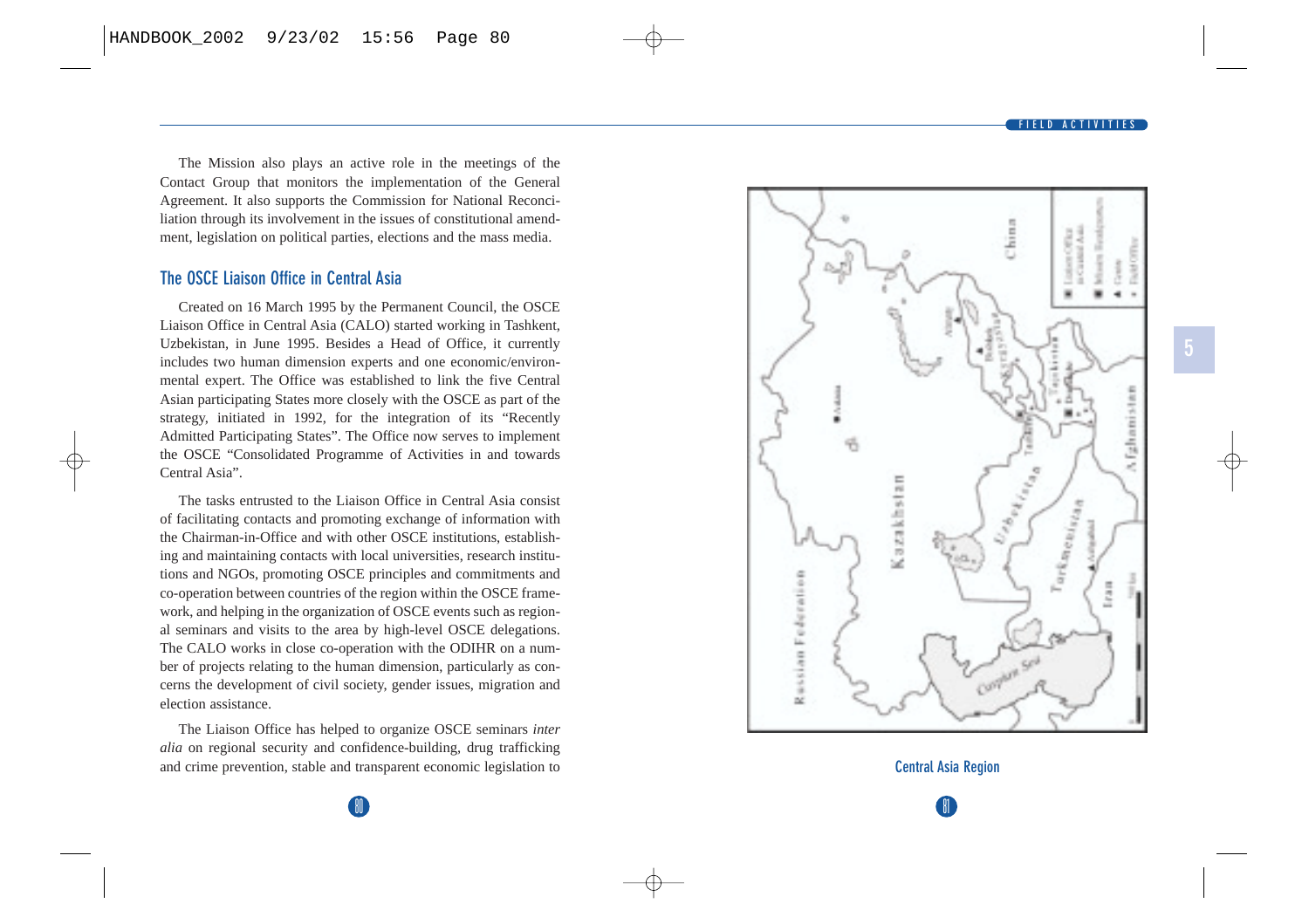**5**

facilitate economic and social transition, regional stability, regional environmental problems and co-operative approaches to solving them, implementation of human rights and sustainable development in the Aral Sea region. Other activities include the monitoring of the implementation of the human dimension commitments of the five Central Asian participating States and the maintenance of close ties with local human rights NGOs.

## **OSCE Centres in Central Asia**

On 23 July 1998, the Permanent Council decided to establish three new OSCE Centres in Almaty, Ashgabad and Bishkek. The Centres, opened in early 1999, are designed to promote the implementation of OSCE principles and commitments as well as the cooperation of Kazakhstan, Turkmenistan and the Kyrgyz Republic within the OSCE. In their work, special emphasis is placed on the regional context in all OSCE dimensions, including the economic, environmental, human and political aspects of security.

The Centres facilitate contacts and promote information exchange with the Chairman-in-Office, other OSCE institutions and the OSCE participating States in Central Asia, as well as co-operation with international organizations and institutions. They also maintain close links with local authorities, universities, research institutions and NGOs.

### **Personal Representatives of the Chairman-in-Office**

As part of the strengthening of OSCE institutions and structures, the Helsinki Document 1992 authorized the Chairman-in-Office to designate, on his or her own responsibility, a personal representative with a clear and precise short-term mandate in order to provide support. Since then successive Chairmen-in-Office of the OSCE have made extensive use of this provision in the field of conflict prevention and crisis management. They have been used for making shortterm fact-finding missions (often as a precursor to setting up a mission) and/or for acting as an envoy of the Chairman-in-Office to give the Organization a presence in an area where the Chairmanship seeks to play a more active and immediate role.



**Dr. Franz Vranitzky, then Personal Representative of the Chairman-in-Office, visiting Albania in March 1997**

There are several notable cases where a high-level personality has been able to act as the Organization's trouble-shooter in a fast-breaking crisis. In December 1996 the former Prime Minister of Spain, Felipe Gonzalez, was sent to the Federal Republic of Yugoslavia during opposition protests after the municipal elections. His mandate was "to seek information from all political forces and institutions, including the media, and from the judiciary on the facts and events relating to the municipal elections, including the annulment of their results". His report, referred to afterwards as the "Gonzalez report", made several observations and recommendations which became the basis for bringing pressure to bear on the Belgrade authorities to overturn their decision.

 $82$  833  $83$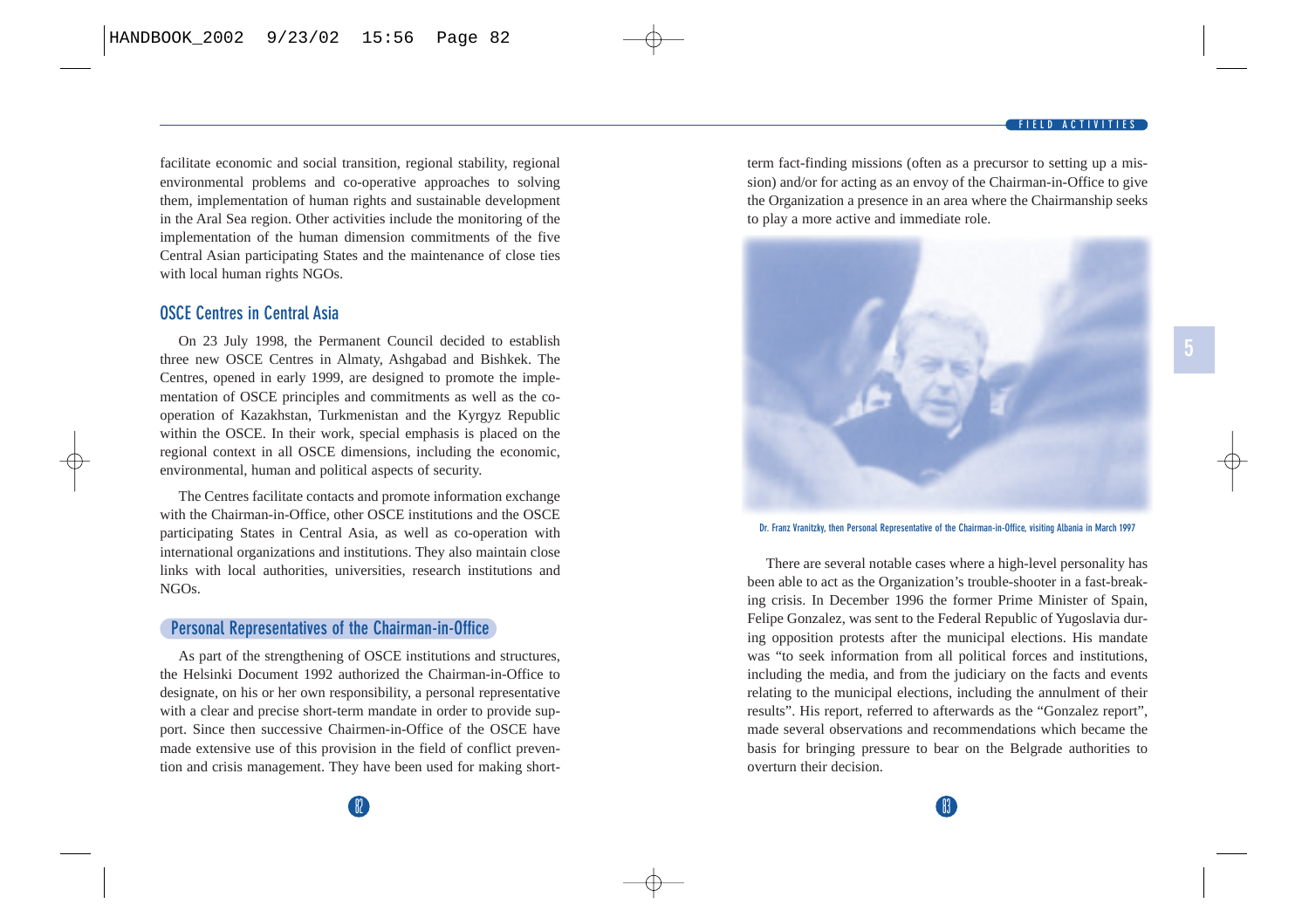Between March and November 1997 former Austrian Chancellor Franz Vranitzky played an instrumental role in brokering peace in and bringing stability to Albania. His mandate was to go to Albania during the height of instability in March 1997 and "propose immediate remedial action to be undertaken in the following areas: human rights and fundamental freedoms, upholding the rule of law, maintaining freedom of expression and freedom of information, avoiding recourse to force, dialogue between government and opposition as well as other social forces, and constitutional and legal conditions for establishing lasting stability in Albania." He carried out this mandate and was awarded the first OSCE medal for his distinguished service to the OSCE.

Other personal representatives of the Chairman-in-Office have been responsible for implementation of the CSBM and arms control provisions of the Dayton Peace Accords (Articles II, IV and V), fundraising for the voluntary financing of the 1996 elections in Bosnia and Herzegovina, and for leading election monitoring missions.



## **THE OSCE MEDAL**

**The OSCE Medal was minted in 1997 to be awarded to military or civilian personnel in recognition of distinguished service rendered to the OSCE, either as an official within the Organization or in the form of external support.** 

**The medal is of standard size, made of bronze, with a ribbon of blue/white/blue vertical stripes. The front of the medal has the letters** *OSCE, OSZE, OBCE* **in three rows, one on top of the other and framed by olive branches.** 

**On the back of the medal is the Latin inscription Bene Merenti ad OSCE (for distinguished service to the OSCE).**

**Recipients also receive a bar (blue/white/blue) which could be worn on a dress uniform.**

**Recommendations for the award of the medal can come from the Chairman-in-Office, the Secretary General, Heads of OSCE Institutions, Heads of OSCE Missions and, as appropriate, from participating States.**

**Two OSCE medals have been awarded to date.**

 $\mathsf{A}$  85  $\mathsf{B}$  85  $\mathsf{B}$  85  $\mathsf{B}$  85  $\mathsf{B}$  85  $\mathsf{B}$  85  $\mathsf{B}$  85  $\mathsf{B}$  85  $\mathsf{B}$  85  $\mathsf{B}$  85  $\mathsf{B}$  85  $\mathsf{B}$  85  $\mathsf{B}$  85  $\mathsf{B}$  85  $\mathsf{B}$  85  $\mathsf{B}$  85  $\mathsf{B}$  85  $\mathsf{B}$  85  $\mathsf{$ 

**The first OSCE medal was awarded to Dr. Franz Vranitzky (Austria) in recognition of his outstanding service in Albania as Personal Representative of the Chairman-in-Office between March and November 1997.**

The second was awarded to Ambassador Ján Kubiš (Slovakia) on 15 July 1998. **Ambassador Kubiˇs was Director of the Conflict Prevention Centre from July 1994 to July 1998 and Chairman of the CSCE Committee of Senior Officials when Czechoslovakia held the Chairmanship in 1992.**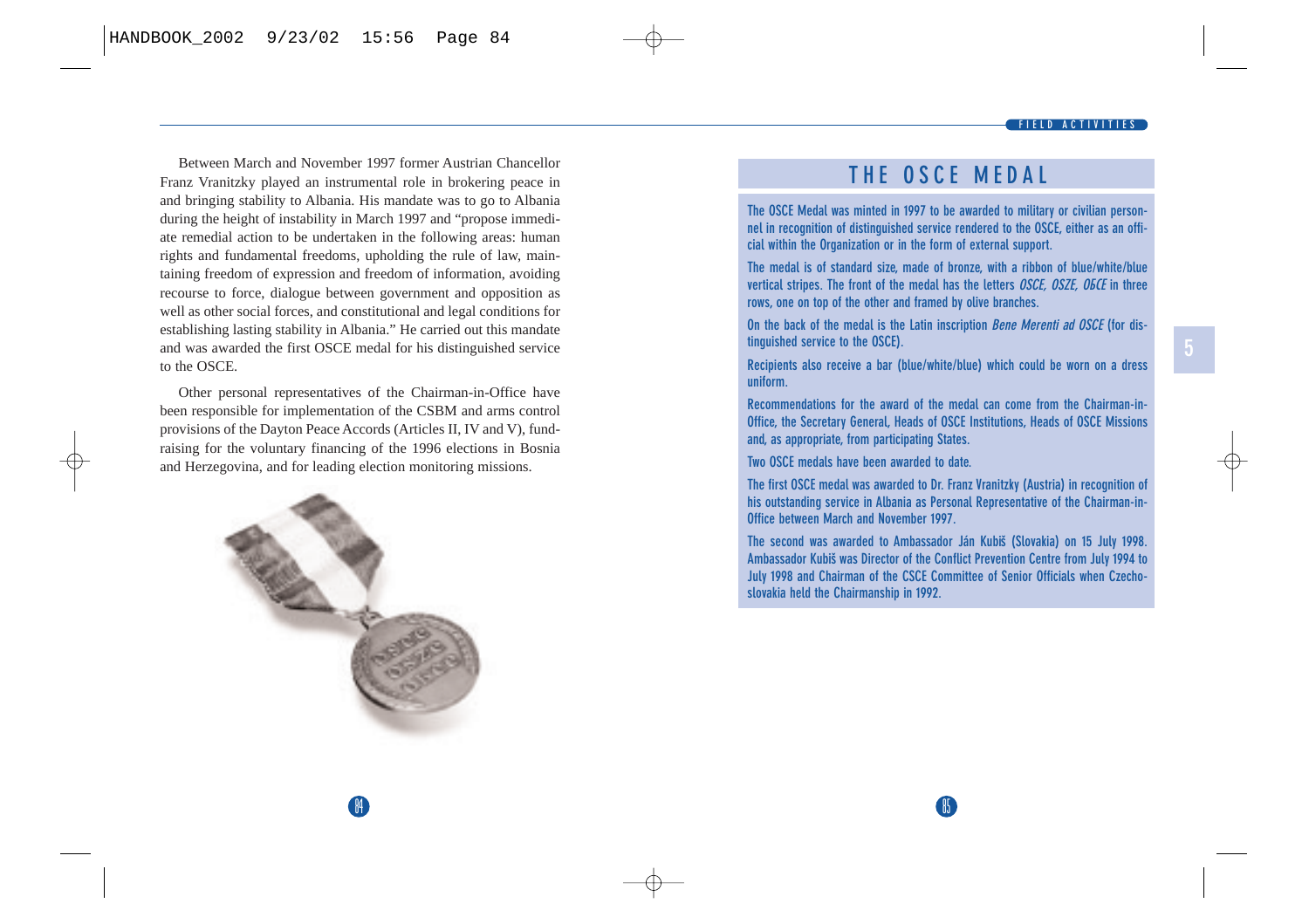## **The Human Dimension Mechanisms**

♦

**Mechanism for Consultation and Co-operation as regards Unusual Military Activities**

♦

**Co-operation as regards Hazardous Incidents of a Military Nature**

♦

**Provisions Relating to Early Warning and Preventive Action**

♦

**Mechanism for Consultation and Co-operation with Regard to Emergency Situations (Berlin Mechanism)**

♦

## **Peaceful Settlement of Disputes**

**The decisive point for the effectiveness of any conflict manage-<br>ment strategy is how to move smoothly and expeditiously from early warning to early action. Regular OSCE decision-making is** based on the principle of consensus. However, the OSCE has also developed certain mechanisms and procedures that, in cases requiring rapid reaction, facilitate prompt and direct contact between the parties involved in the conflict, and help to mobilize concerted action by the OSCE.

### **Human Dimension Mechanisms**

#### **Vienna Mechanism**

The Vienna Mechanism adopted by the Vienna Follow-Up Meeting 1989 provides for the exchange of information on questions relating to the human dimension. The mechanism obliges participating States to respond to requests for information made by other participating States, and to hold bilateral meetings (should these be requested by other participating States), and allows participating States to bring situations and cases in the human dimension to the attention of other participating States. *(For more information see: Concluding Document of the Vienna Follow-Up Meeting (1986- 1989), section on "Human Dimension of the CSCE")*.

#### **Moscow Mechanism**

The Moscow Mechanism provides the option of sending missions of experts to assist participating States in the resolution of a particular question or problem relating to the human dimension of the OSCE. The mission of experts can either be invited by the participating State concerned, or initiated by a group of six or more participating States. The mission may gather information that is necessary for carrying out its tasks and, if appropriate, use its good offices and mediation services to promote dialogue and co-operation among interested parties. *(For more information see: Document of the Moscow Meeting of the Conference on the Human Dimension of the CSCE (1991), Chapter I).*

87<br>Or

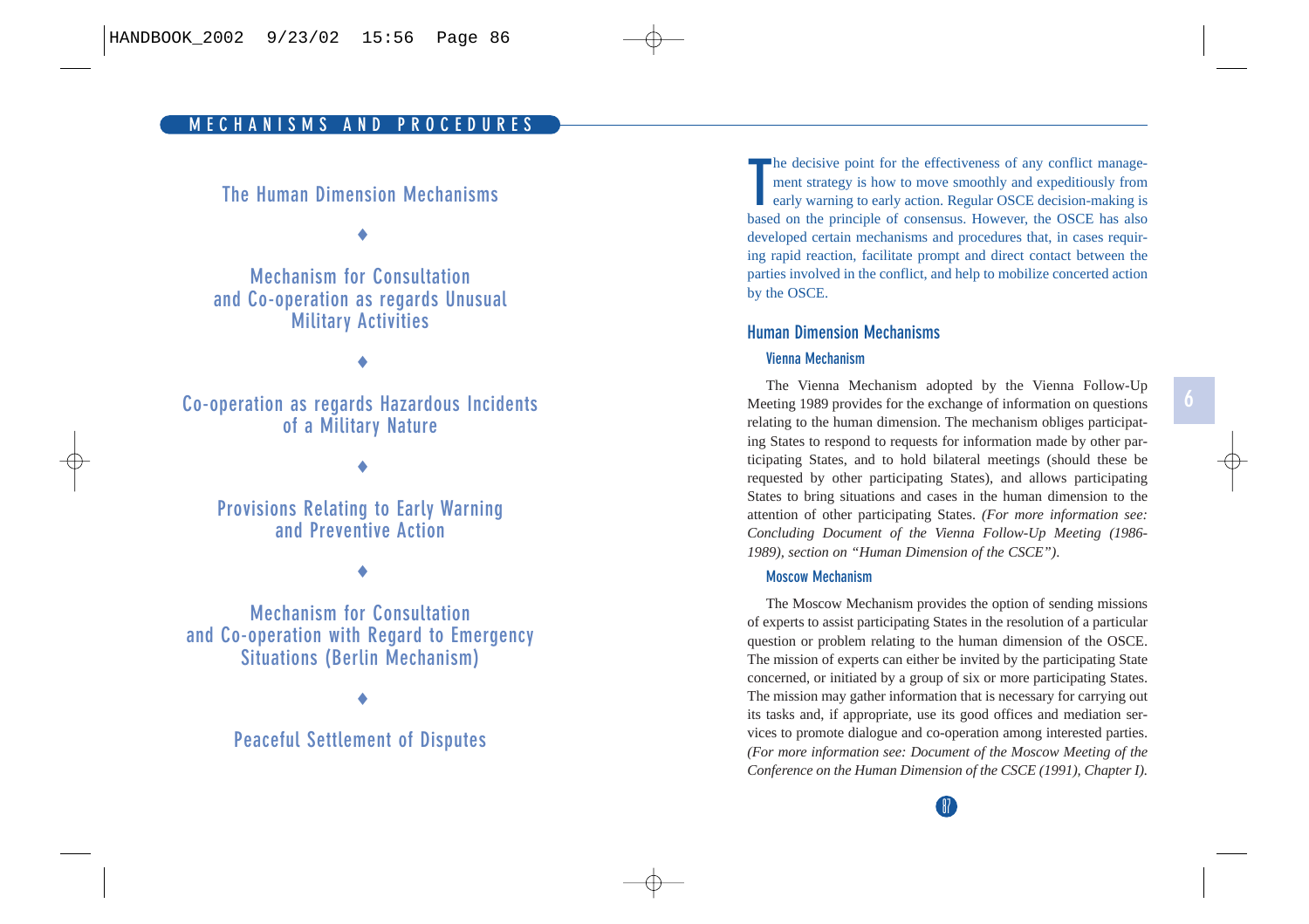### **Mechanism for Consultation and Co-operation as regards Unusual Military Activities**

This mechanism provides for the exchange of information regarding any unusual and unscheduled activities of military forces of participating States outside their normal peacetime locations which are militarily significant. As in the case of the Vienna Mechanism, the participating States are obliged to respond to requests for an explanation from other participating States, and – should the requesting participating State so desire – to hold a meeting to discuss the matter. *(For more information see: Vienna Document 1994, paragraph 16).*

### **Co-operation as regards Hazardous Incidents of a Military Nature**

This mechanism requires participating States, in the event of hazardous incidents of a military nature, to co-operate by reporting and clarifying on the incidents in order to prevent possible misunderstandings and to mitigate the effects on other participating States. It specifies that each participating State will designate a point to contact in case of such hazardous events and inform all other participating States of the incident in an expeditious manner. Any participating States affected by such an incident may request clarification, and such requests are to receive a prompt response. *(For more information see: Vienna Document 1994, paragraph 17).*

### **Provisions Relating to Early Warning and Preventive Action**

In order to ensure early warning of situations within the OSCE area which have the potential to develop into crises, including armed conflicts, participating States have the right to draw the attention of the Senior Council to a given situation. This can be done through the Chairman-in-Office by, *inter alia*: any State directly involved in a dispute; a group of 11 States not directly involved in the dispute; the High Commissioner on National Minorities in situations he deems escalating into a conflict or exceeding the scope of his action; and the Permanent Council. *(For more information see: Helsinki Document 1992, chapter III, paragraphs 3-5).*

The establishment of the Permanent Council has strengthened OSCE capabilities for early warning, as OSCE participating States can now use this forum to draw the attention of the OSCE to potential crisis situations at any given moment.

### **Mechanism for Consultation and Co-operation with regard to Emergency Situations (Berlin Mechanism)**

The Berlin Mechanism outlines measures that can be applied in the case of serious emergency situations which may arise from a violation of one of the Principles of the Helsinki Final Act or as the result of major disruptions endangering peace, security or stability. The mechanism provides that, if any participating State concludes that such an emergency situation is developing, it may seek clarification from the State or States involved. Should the situation remain unresolved, the participating State may request the Chairman-in-Office to call an emergency meeting of the Senior Council. *(For more information see: Annex 2 to the Summary of Conclusions from the Berlin Council Meeting (1991)).*

As in the case of the provisions relating to early warning and preventive action, the establishment of the Permanent Council was an important development, as the OSCE can now deal with emergency situations at much shorter notice, or practically at any moment.

### **Peaceful Settlement of Disputes**

#### **Valletta Mechanism**

The Valletta Mechanism outlines provisions for an OSCE Dispute Settlement Mechanism, aimed at facilitating the peaceful settlement of disputes between participating States. The Mechanism consists of one or more persons, selected from a register of qualified candidates,

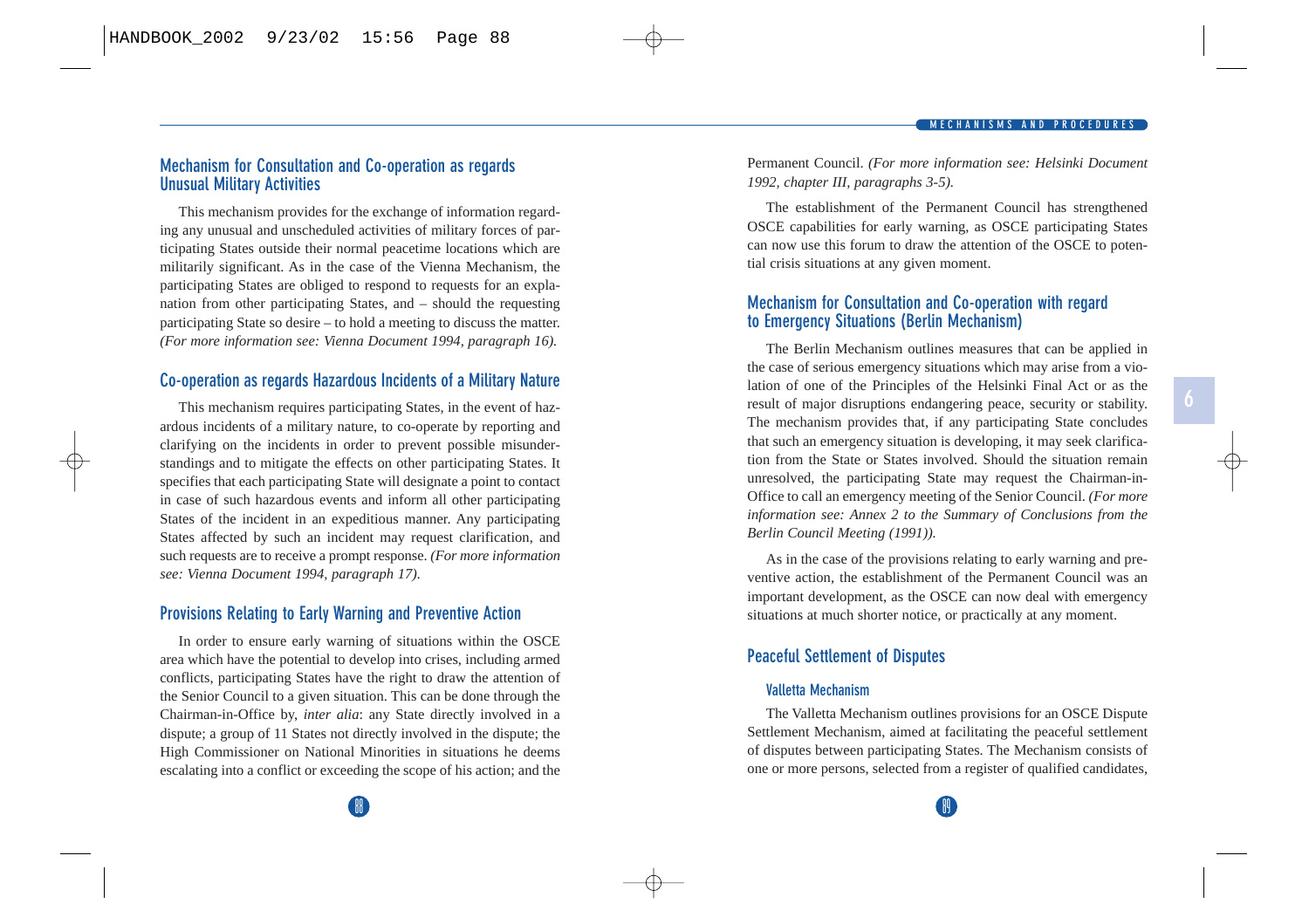who will seek contact with the parties to the dispute, separately or jointly. They may offer general or specific comment or advice, not binding on the parties. *(For more information see: Report of the CSCE Meeting of Experts on Peaceful Settlement of Disputes, Valletta 1991).*

#### **Convention on Conciliation and Arbitration within the OSCE**

The Convention binds only those participating States that have legally become parties to it, and who also cover the expenses of the Court on Conciliation and Arbitration *(see pg. 36)*, which the Convention has established with the aim of facilitating the settlement of disputes between State parties, by means of conciliation and, where appropriate, arbitration. The Court is not a permanent body but a roster of conciliators and arbitrators – only when a dispute is submitted to it is an *ad hoc* Conciliation Commission or an *ad hoc* Arbitral Tribunal established. The Conciliation Commission hears cases brought before it by the common consent of two or more States, and presents a report to the parties, proposing a solution to the dispute. If no agreement is reached within a period of thirty days, an Arbitral Tribunal can be constituted. The decisions of the Tribunal are binding on the parties. *(For more information see: Convention on Conciliation and Arbitration within the OSCE).*

#### **Provisions for an OSCE Conciliation Commission**

With the aim of complementing the Valletta mechanism, the OSCE participating States agreed on provisions regarding the establishment of a Conciliation Commission, which will hear disputes brought forward by two OSCE participating States, if they agree to do so. The Commission will seek to clarify the points in dispute between the parties and endeavour to bring about a resolution of the dispute on mutually agreeable terms. *(For more information see: Annex 3 to the Summary of Conclusion from the Stockholm Council Meeting, 14-15 December 1992).*

#### **Provisions for Directed Conciliation**

Under these provisions, the OSCE Ministerial Council or the Senior Council may direct any two participating States to seek conciliation to assist them in resolving a dispute that they have not been able to settle within a reasonable period of time. The Ministerial or Senior Council may direct the parties to use the OSCE Conciliation Commission, as if the parties had made a joint written request to bring the dispute before the Commission. This procedures is also referred to as "consensus minus two". *(For more information see: Annex 4 to the Summary of Conclusions from the Stockholm Council Meeting, 14-15 December 1992).*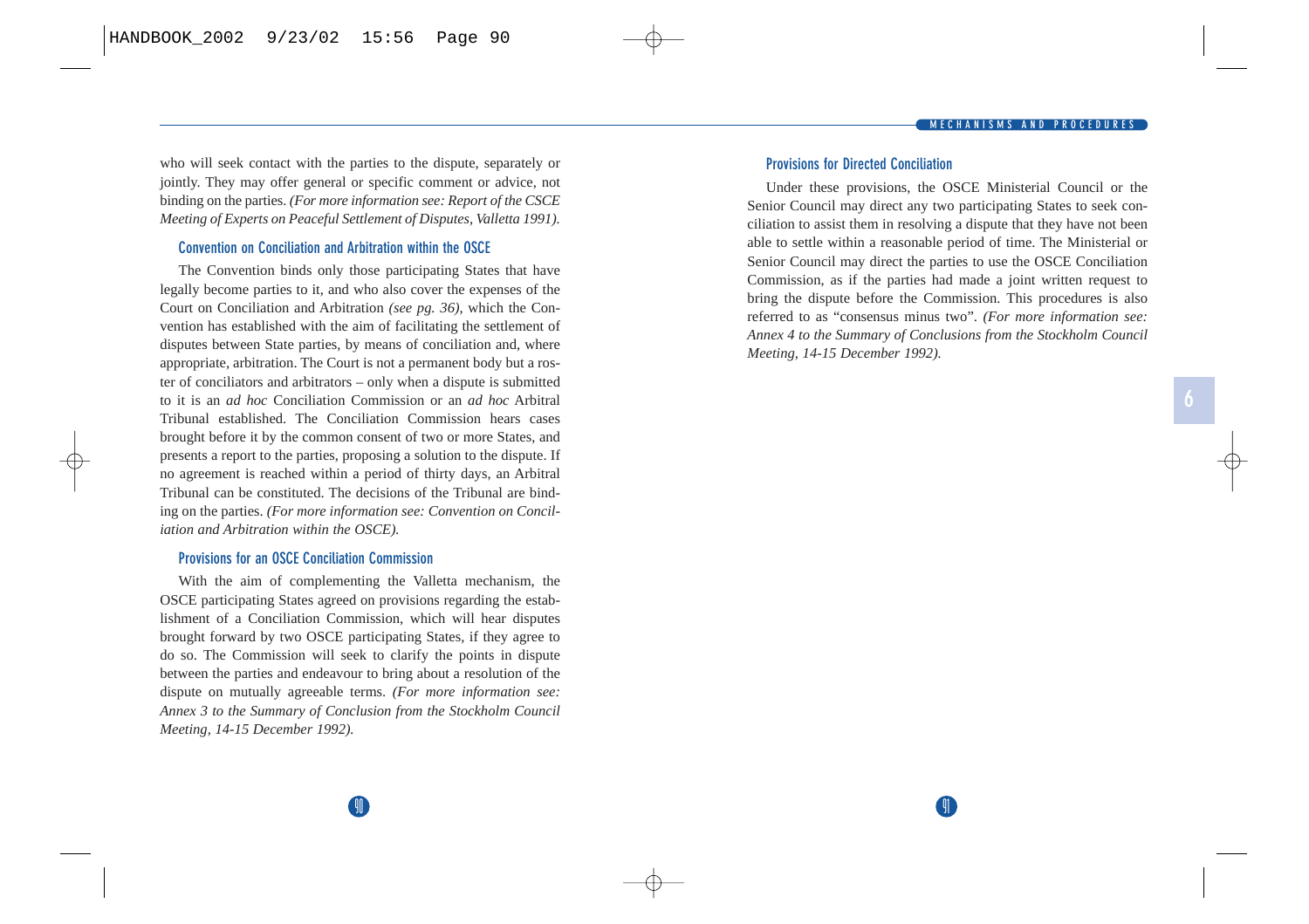# **Background**

♦

## **The High Commissioner's Involvement**

♦

## **The High Commissioner's Mandate**

♦

**The Work of the High Commissioner in Practice**

### **Background**

Ethnic conflict is one of the main sources of large-scale violence in Europe today. To respond to this challenge, the CSCE in 1992 decided to establish the post of High Commissioner on National Minorities. Netherlands Minister of State Max van der Stoel was appointed as the first High Commissioner in December 1992 and took up his functions in January 1993. The office of the High Commissioner is located in The Hague.

The High Commissioner is supported by an international staff of 11 persons, including seven advisers. In December 1995 the OSCE Ministerial Council Meeting in Budapest decided to extend Mr. van der Stoel's mandate until 31 December 1998. In July 1998 it was decided to again prolong his mandate, this time until 31 December 1999. It was once more extended for a period of 12 months at the Istanbul Summit in November 1999.

The High Commissioner's role is to identify – and seek early resolution of – ethnic tensions that might endanger peace, stability or friendly relations between the participating States of the OSCE. His mandate describes him as "an instrument of conflict prevention at the earliest possible stage".

Although the title of his post sometimes creates the impression that the High Commissioner is intended to function as a national minorities ombudsman or as an investigator of individual human rights violations, this is not the case. In other words, he is the OSCE's High Commissioner *on* National Minorities and not *for* National Minorities. Of course, adequate protection of the rights of persons belonging to national minorities contributes greatly towards a State's success in minimizing ethnic tensions that could create a context for wider conflict. Accordingly, the High Commissioner's recommendations to States often focus on such concerns, but they are by no means restricted to these concerns.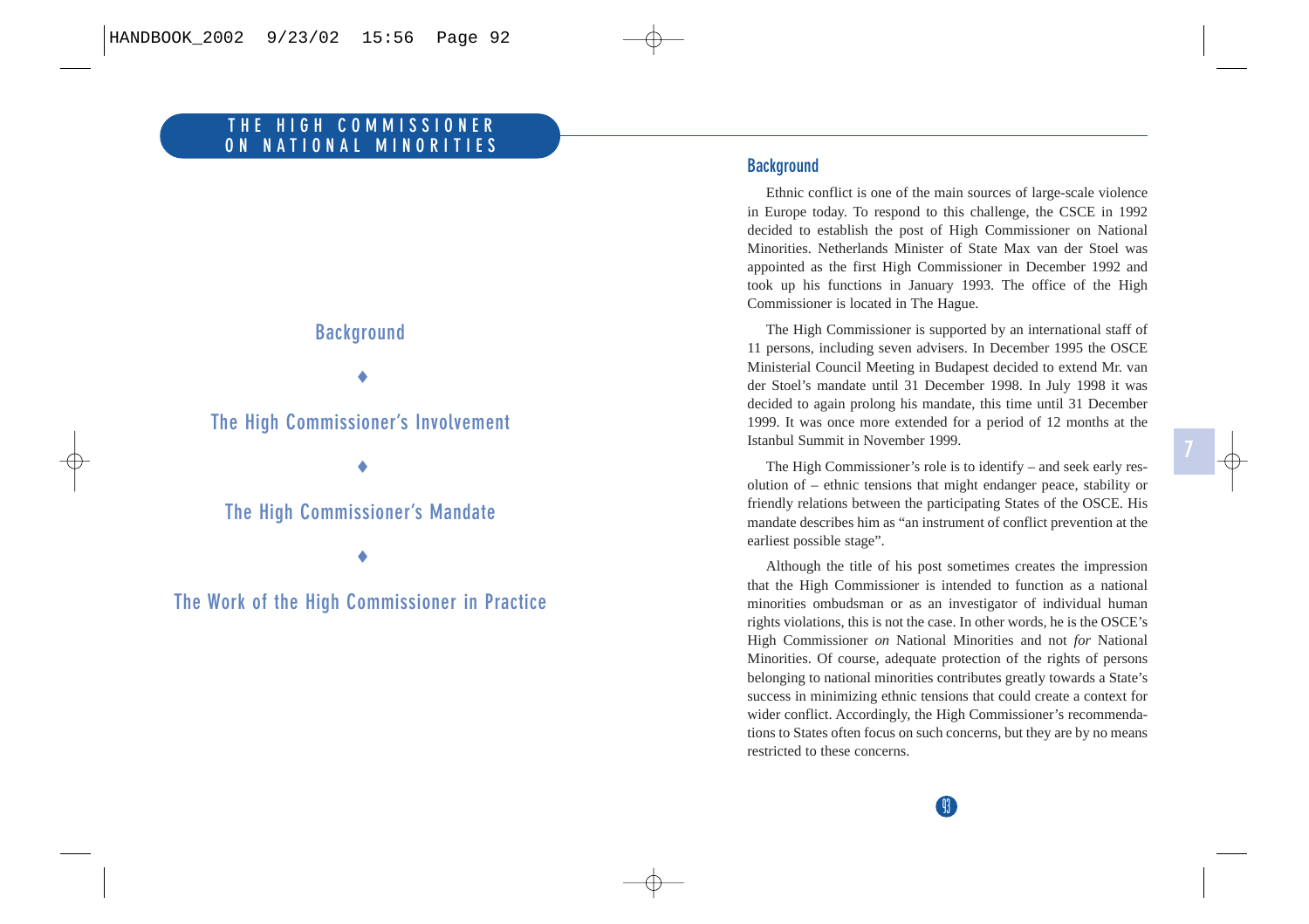#### **COMMISSIONER ON NATIONAL**

Operating independently of all parties involved, the High Commissioner is empowered to conduct on-site missions and to engage in preventive diplomacy at the earliest stages of tension. In addition to obtaining first-hand information from the parties concerned, the High Commissioner seeks to promote dialogue, confidence and cooperation between them. In the course of his work the HCNM may decide to bring before the government in question a report with reccomendations. Indeed, in most cases the HCNM has issued several reports, each successive one building on his past reccomendations.

### **The High Commissioner's Involvement**

The High Commissioner has been involved in minority issues in many OSCE participating States, including (in alphabetical order) Albania, Croatia, Estonia, Hungary, Kazakhstan, Kyrgyzstan, Latvia, Romania, Slovakia, the former Yugoslav Republic of Macedonia, and Ukraine.

At the request of the OSCE States, in 1993 the High Commissioner also conducted a special study of the situation of the Roma and Sinti throughout the OSCE area.

### **The High Commissioner's Mandate**

The High Commissioner's task is to provide "early warning" and, as appropriate, "early action" at the earliest possible stage "in regard to tensions involving national minority issues which have not yet developed beyond an early warning stage, but, in the judgement of the High Commissioner, have the potential to develop into a conflict within the OSCE area". He thus has a twofold mission: first, to try to contain and de-escalate tensions and, second, to act as a "tripwire," meaning that he is responsible for alerting the OSCE whenever such tensions threaten to rise to a level at which he cannot contain them with the means at his disposal.

Even though his mandate places the High Commissioner's work first and foremost in the category of short-term conflict prevention, he cannot, if he wishes to be effective, overlook the important longterm aspects of the situations confronting him.

A long-term perspective is essential if sustainable solutions are to be achieved. Immediate easing of a situation can be only a first step in the process of reconciling the interests of the parties concerned. The goal is to start, sustain and further a process involving an exchange of views and co-operation between the parties, leading to concrete steps designed to reduce tensions and, if possible, resolve underlying issues.

In a general way, the High

It is particularly important that

High Commissioner's involvement.



**The OSCE High Commissioner on National Minorities, Max van der Stoel**

Despite the latitude he enjoys in his independent activities, the High Commissioner cannot function properly without the political support of the participating States. Such support becomes particularly important when the High Commissioner presents his reports and

14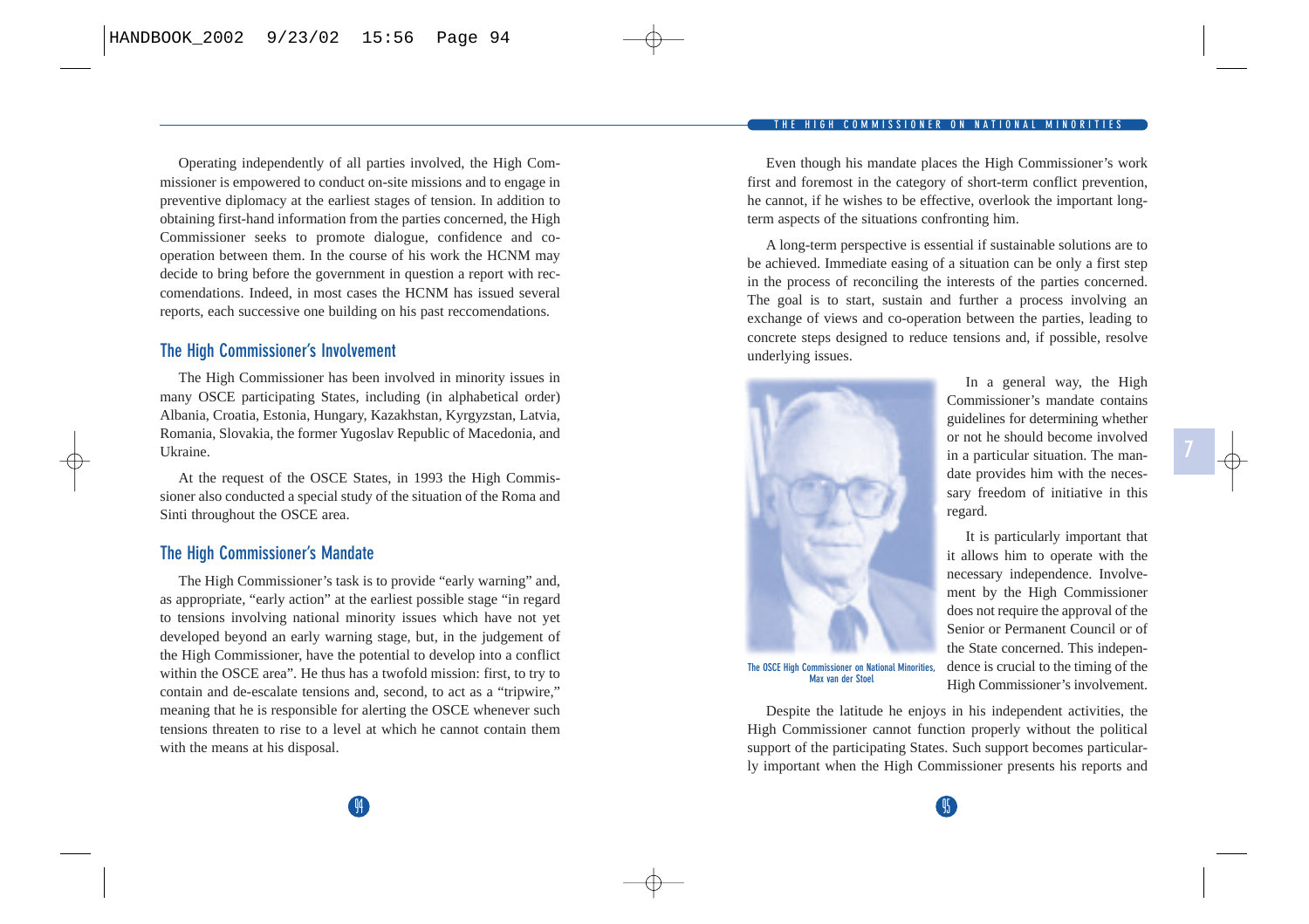**COMMISSIONER ON NATIONAL** 

recommendations to the State concerned and, afterwards, to the Permanent Council (in exceptional cases the Senior Council). At this stage it also becomes clear whether the States will provide the follow-up where needed.

For the High Commissioner, the Permanent Council is the primary OSCE body as far as political support is concerned.

If the High Commissioner is to be truly effective as a third party, it is equally essential that he preserve his impartiality at all times. In view of the sensitive issues with which he is called upon to deal, the High Commissioner cannot afford to be identified with one party or another. If international norms and standards to which OSCE participating States have committed themselves are not being met, the High Commissioner will ask the Government concerned to change its policy, reminding it that stability and conflict prevention are as a rule best served by ensuring full rights to the persons belonging to a minority. In doing so he will act with strict impartiality.

The condition of confidentiality – which means that the HCNM acts through silent diplomacy – serves more than one purpose. It is intended to reconcile the need to establish for such an office in the first place with the importance of avoiding any possible escalation that might be caused by the High Commissioner's involvement. The parties directly involved often believe that they can be more co-operative and forthcoming if they know that the discussions will not be revealed to the outside world. Conversely, parties may make much stronger statements in public than in confidential conversations, on the assumption that they should be seen to be maintaining a strong position or that they should try to exploit outside attention.

On the other hand, the High Commissioner recognizes the need for participating States to be informed about his activities. He regularly briefs the Permanent Council, both formally and informally, and if he submits recommendations to a government, he will subsequently discuss them with the Permanent Council.

The mandate does not contain a description or definition of what constitutes a national minority. Indeed, there is no general agreement on what constitutes a (national) minority, either in the OSCE or elsewhere. In his keynote address at the opening of the OSCE Minorities Seminar in Warsaw in 1994, High Commissioner van der Stoel said the following: "...I won't offer you (a definition) of my own. I would note, however, that the existence of a minority is a question of fact and not of definition. In this connection, I would like to quote the Copenhagen Document of 1990 which... states that 'To belong to a national minority is a matter of a person's individual choice.' ...I would dare to say that I know a minority when I see one. First of all, a minority is a group with linguistic, ethnic or cultural characteristics which distinguish it from the majority. Secondly, a minority is a group which usually not only seeks to maintain its identity but also tries to give stronger expression to that identity."

The mandate contains a number of provisions restricting the High Commissioner's activities.

**7**

Explicitly excluded from the High Commissioner's mandate are individual cases concerning persons belonging to national minorities. With regard to the High Commissioner's activities in general, and to his information-gathering and fact-finding activities in particular, his mandate does not permit him either to consider national minority issues in situations involving organized acts of terrorism or to communicate with or acknowledge communications from any person or organization that practises or publicly condones terrorism or violence.

### **The Work of the High Commissioner in Practice**

When dealing with situations falling within his mandate, the High Commissioner does not try to come up with generally applicable solutions. There are many different situations where minorities are concerned, and each case has to be assessed on its own particular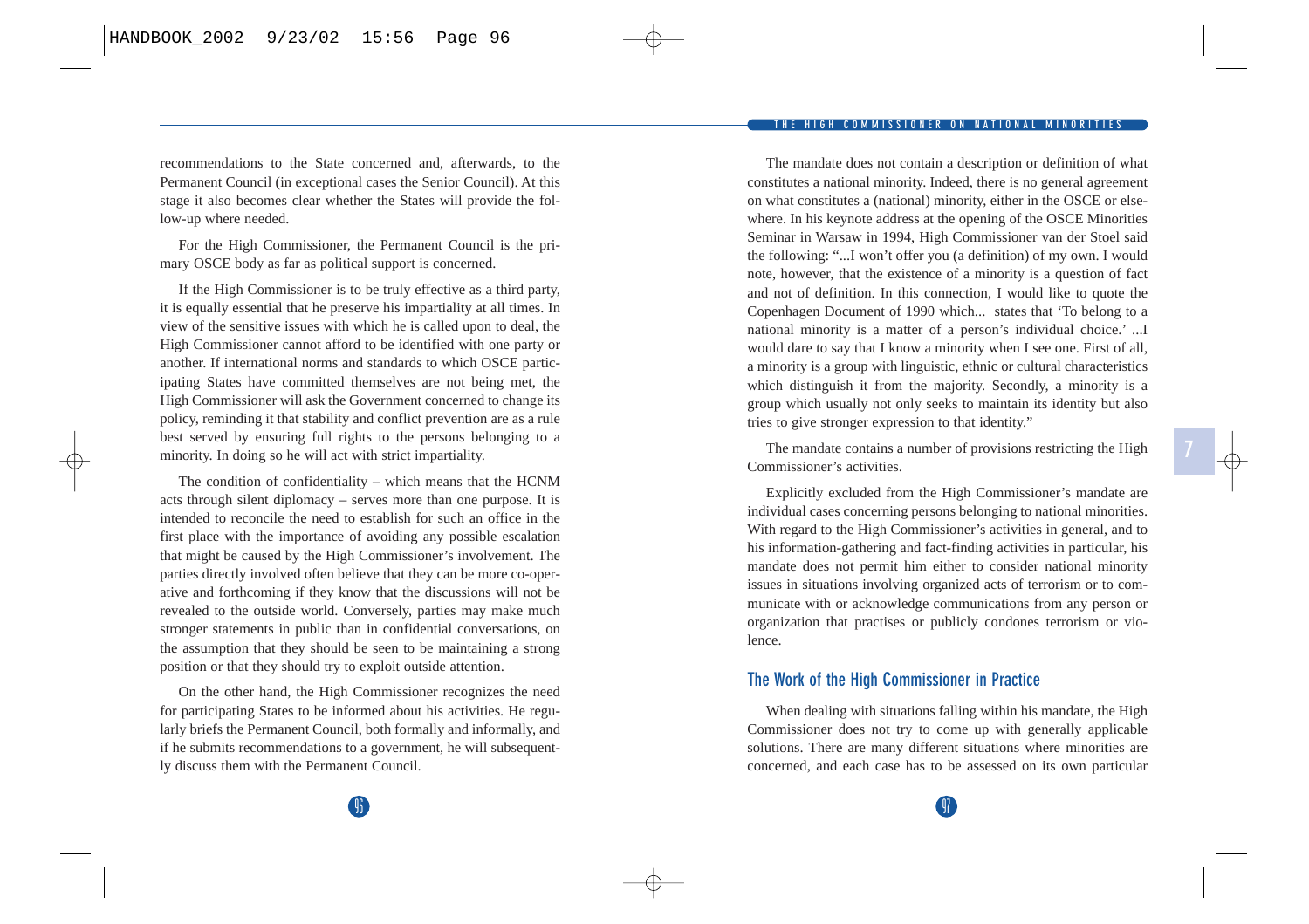#### **COMMISSIONER ON NATIONA**

merits. Nevertheless, the High Commissioner has been able to make some general observations in the course of his work. The first of these is that the protection of persons belonging to minorities has to be seen essentially in the context of the interests of the State and the majority. As a rule, stability and security are best served by ensuring that persons belonging to national minorities can effectively enjoy their rights. If a State shows loyalty to persons belonging to minorities, it can expect loyalty from them in return, since they will then have a stake in the stability and well-being of that State. The second observation is that solutions should be sought as far as possible within the framework of the State itself. The most essential contribution to the elimination of minority problems as destabilizing elements in Europe is the promotion of a better and more harmonious relationship between the majority and minorities in the State itself. Constructive and substantive dialogue between the majority and minorities, coupled with effective participation by minorities in public affairs, needs to be encouraged.

Furthermore, minority self-assertion can very well be achieved within the framework of the State. It does not necessarily require a territorial expression, but may well be achieved through legislation promoting the development of the identity of the minority in fields such as culture, education or public affairs. Long-term conflict prevention is always a protracted process, and support and encouragement by the international community are frequently needed.

Effectively addressing minority issues often requires investment in specific areas such as language education. Important conflict prevention results can be achieved with relatively modest amounts of money, whereas the cost of helping countries is much greater once a conflict has erupted. In several countries the HCNM has initiated specific projects to address locally relevant minority issues. These projects involve, for example, monitoring system mechanisms, pedagogical institutions, legal aid and institution-building.

The work of the OSCE High Commissioner provides an example of the essential contribution of OSCE preventive diplomacy to peace and stability in Europe. It also demonstrates the need for a comprehensive approach to these questions.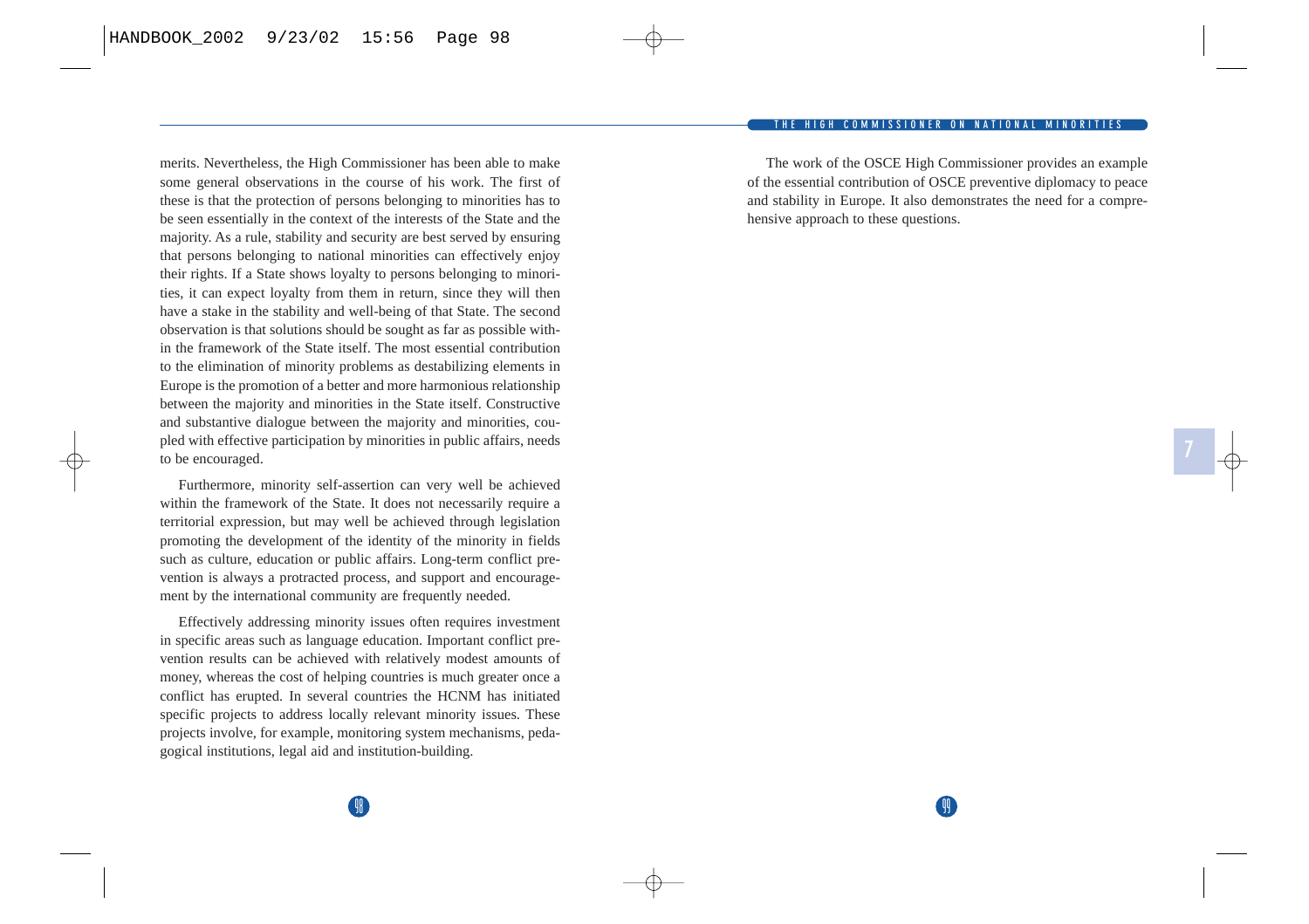## **OSCE Commitments in the Human Dimension**

♦

## **The Office for Democratic Institutions and Human Rights (ODIHR)**

♦

## **The Representative on Freedom of the Media**

**T**he term"human dimension" refers to the commitments made by OSCE participating States to ensure full respect for human rights and fundamental freedoms, to abide by the rule of law, to promote the principles of democracy and, in this regard, to build, strengthen and protect democratic institutions, as well as to promote tolerance throughout the OSCE area.

OSCE participating States have pledged to respect a number of commitments, which are politically binding. Since 1990 the OSCE has developed institutions and mechanisms to promote respect for these commitments, such as the Office for Democratic Institutions and Human Rights, the High Commissioner on National Minorities, the Representative on Freedom of the Media and the Missions and other field presences.

### **OSCE Commitments in the Human Dimension**

OSCE commitments in the human dimension are unique since they extend far beyond the standard protection of human rights and fundamental freedoms, to include the promotion of the rule of law and democratic institution building. OSCE standards apply to all participating States; the fact that all decisions are made on the basis of consensus means that no participating State can claim that certain commitments do not apply to it. The OSCE approach to human dimension issues is also unique in that the co-operative approach to security aims at assisting rather than isolating States that fail to live up to their commitments.

Like other OSCE commitments, those in the human dimension have their roots in the Helsinki Final Act. First conceived as a general political framework to guide the relations of States vis-à-vis their citizens, the human dimension evolved to include specific commitments and mechanisms designed to ensure their implementation.

Principle VII of the 'Decalogue' of the Helsinki Final Act *(see Section 2)* declares that the participating States will "respect human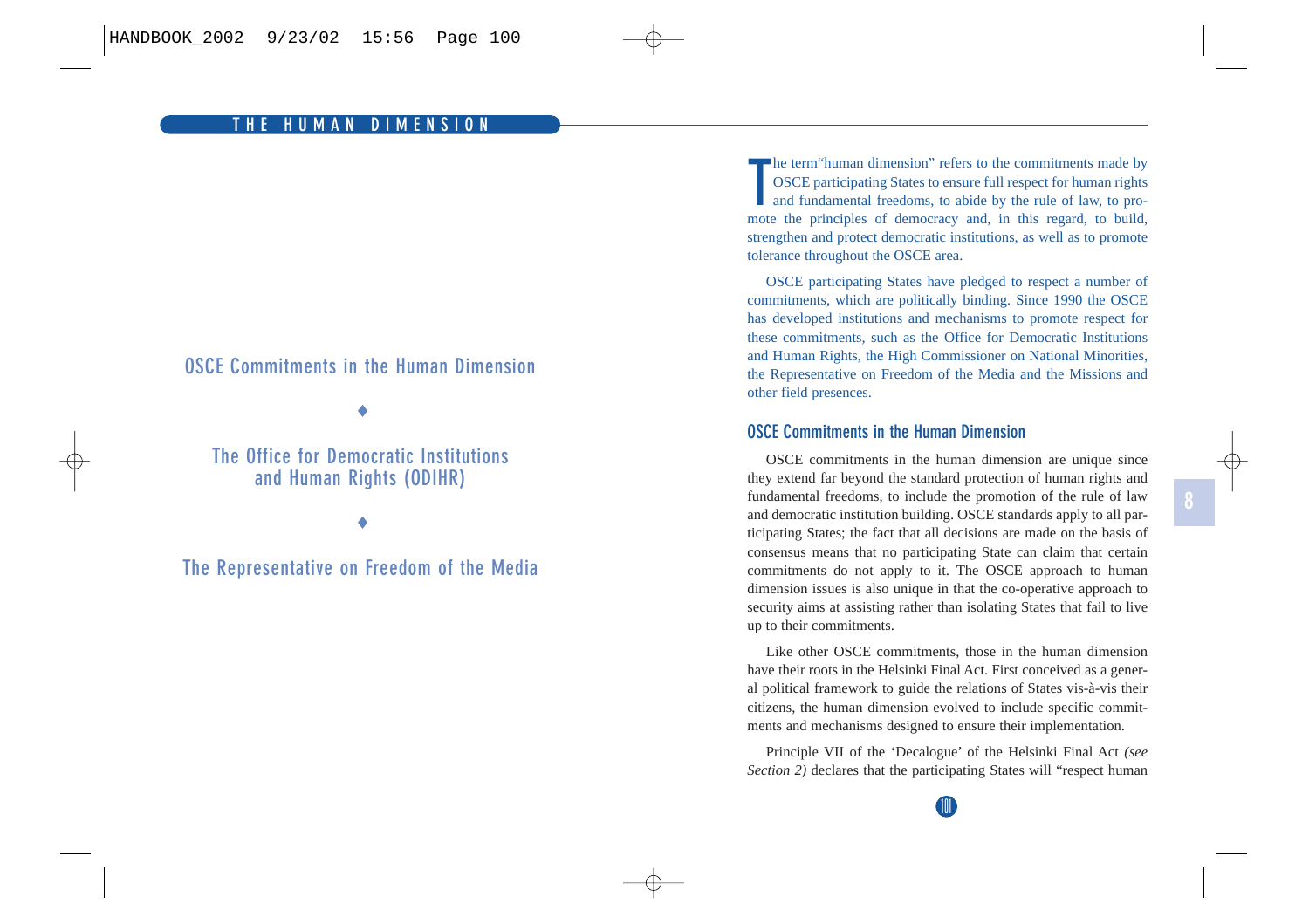rights and fundamental freedoms, including the freedom of thought, conscience, religion or belief, for all, without distinction as to race, sex, language or religion." Additional commitments were included in Basket III, "co-operation in humanitarian and other fields", where the participating States expressed their conviction that "increased cultural and educational exchanges, broader dissemination of information, contacts between people, and the solution of humanitarian problems will all contribute to the strengthening of peace and understanding among peoples." In order to achieve this goal, 25 specific standards were formulated, on a wide range of subjects including family reunification, freedom of travel, improvement of conditions for tourism, improvement of the circulation of, access to and exchange of information, and increased co-operation and exchanges in the fields of culture and education.



**Exercising the right to freedom of assembly**

The inclusion of these commitments was one of the major achievements of the Helsinki process. Human rights and fundamental freedoms had never before been the subject of direct East-West talks. As a result, the Helsinki process played an important role in ending the Cold War. The CSCE established a link between better relations among participating States and the respect for human rights within them, thus conferring on human rights the same importance as other fundamental tenets of international relations such as sovereign equality and territorial integrity of states.

The commitments and guidelines outlined in the Helsinki Final Act were reviewed and refined at follow-up meetings. The meetings in Madrid and Vienna were of particular relevance for the human dimension. The follow-up meetings have now been replaced by a two week Human Dimension Implementation Meeting, held in Warsaw every year in which the OSCE does not hold a Summit, and Review Conferences, which take place before Summits.

At the Vienna Follow-up Meeting (4 November 1986 – 19 January 1989) it was decided that a "Conference on the Human Dimension and the CSCE" should be convened, for the purpose of reviewing developments in the human dimension.

The conference was held in three stages – in Paris  $(30 \text{ May} - 23)$ June 1989), Copenhagen (5-29 June 1990) and Moscow (10 September – 4 October 1991). The Copenhagen and Moscow stages each ended with documents containing new commitments in regard to the human dimension.

The 1990 Copenhagen Document (Document of the Copenhagen Meeting of the Conference on the Human Dimension of the CSCE) was the first of its kind to deal so extensively with the human dimension. It remains the most important source of OSCE commitments in the human dimension. It established that the protection and promotion of human rights is one of the basic purposes of government and that their recognition constitutes the foundation of freedom, justice and peace. The document outlines a number of human rights and fundamental freedoms never before formally accepted in the CSCE con-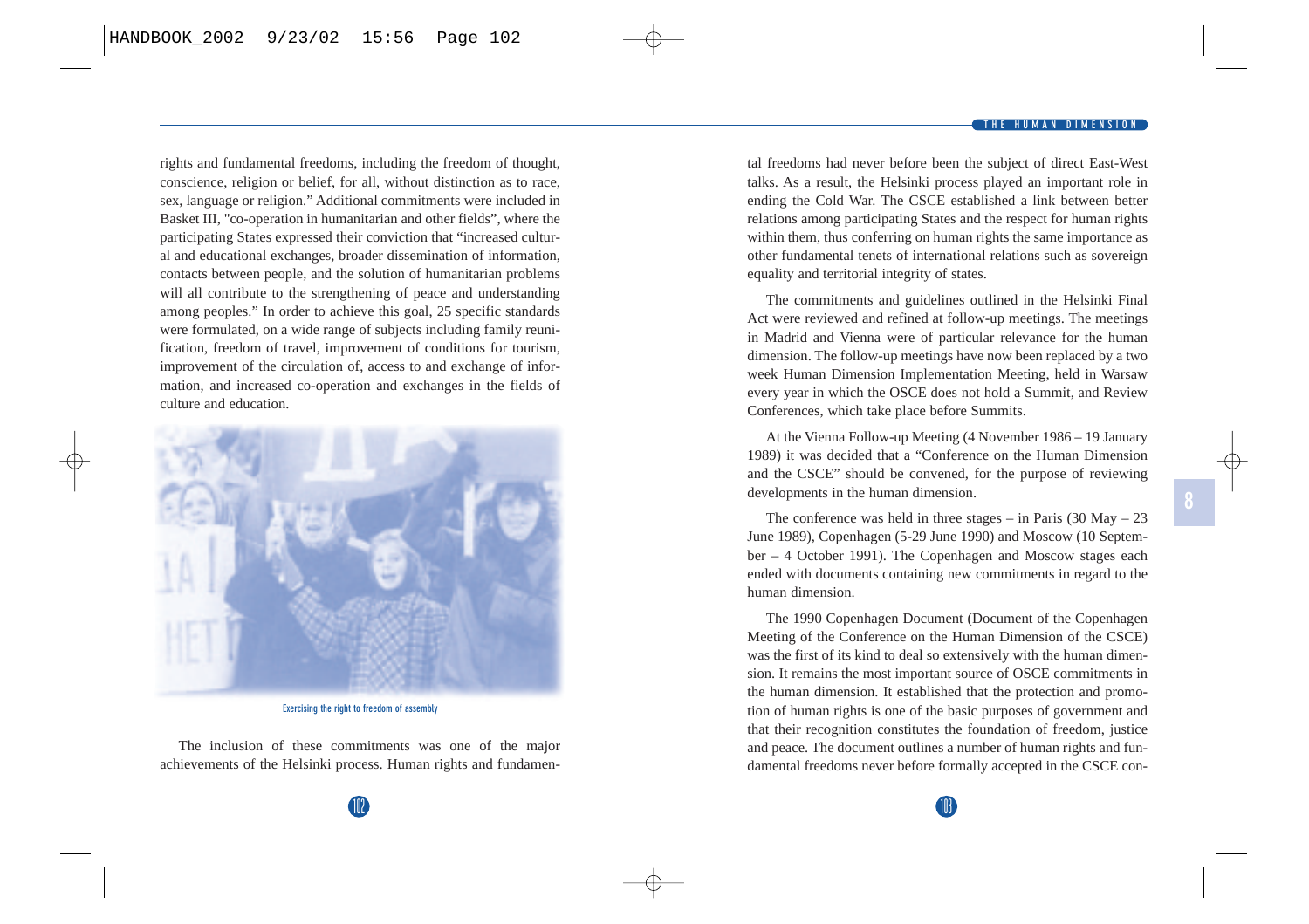text (i.e., the right of peaceful assembly and demonstration, the right to enjoy one's property peacefully, the rights of the child), introduced far-reaching provisions regarding national minorities, and broadened the scope of the human dimension to include election commitments.

The 1991 Moscow Document (Document of the Moscow Meeting of the Conference on the Human Dimension of the CSCE) was another landmark in the evolution of the OSCE's human dimension commitments. It stated categorically and irrevocably that commitments undertaken in the human dimension of the CSCE were matters of direct and legitimate concern to all participating States and do not belong exclusively to the internal affairs of the State concerned. This commitment was reiterated at the Helsinki Summit in 1992 and at the Ministerial level in Copenhagen in 1997. The Moscow Document also strengthened the human dimension by introducing several new commitments (i.e. support to an elected democratic government facing an attempted or actual overthrow, the protection of human rights during a state of public emergency).

Thus, by the early 1990s the CSCE had a very extensive catalogue of human dimension commitments and a well-developed set of mechanisms for encouraging and reviewing their implementation. Nevertheless, events such as the breakup of the former Yugoslavia and the disintegration of the Soviet Union forced the participating States to redefine the role of the CSCE in the field of the human dimension as well.

One aspect of this process was the establishment of several institutions designed to assist with and monitor implementation of human dimension commitments. The main institution here was the Office for Free Elections, established in 1990, which evolved into the Office for Democratic Institutions and Human Rights. A High Commissioner on National Minorities was also established, to cover those aspects of the human dimension linked to the protection of persons belonging to national minorities *(see Section 7)*. Finally, in 1998 the post of OSCE Representative on Freedom of the Media was established.

The participating States also decided to broaden previous commitments in the human dimension by addressing several new issues. These included aggressive nationalism, racism, chauvinism, xenophobia and anti-Semitism, the plight of Europe's Roma and Sinti population, migration (particularly in CIS countries), the role of the media in democratic society and gender issues.

The human dimension has also become integrated into the OSCE's field activities *(see Section 5)*, allowing the Organization to play a more active role in the promotion of human rights and fundamental freedoms throughout the OSCE area.

These developments have contributed to a significant strengthening of the OSCE's human dimension, by providing for measures that allow for an active promotion of OSCE commitments in this field from Vancouver to Vladivostok.

### **The Office for Democratic Institutions and Human Rights (ODIHR)**

The Office for Democratic Institutions and Human Rights works to:

- Promote democratic elections, particularly by monitoring election processes;
- Provide practical support in consolidating democratic institutions and human rights and strengthening civil society and the rule of law;
- Contribute to early warning and conflict prevention, in particular by monitoring the implementation of human dimension commitments.
- Serve as the OSCE Contact Point for Roma and Sinti issues.

### **Background**

The Office was established in Warsaw as the Office for Free Elections (OFE) under the Charter of Paris in 1990 *(see Section 3)* to facilitate contacts and exchange of information on elections taking place within the OSCE area. Two years later, at the Prague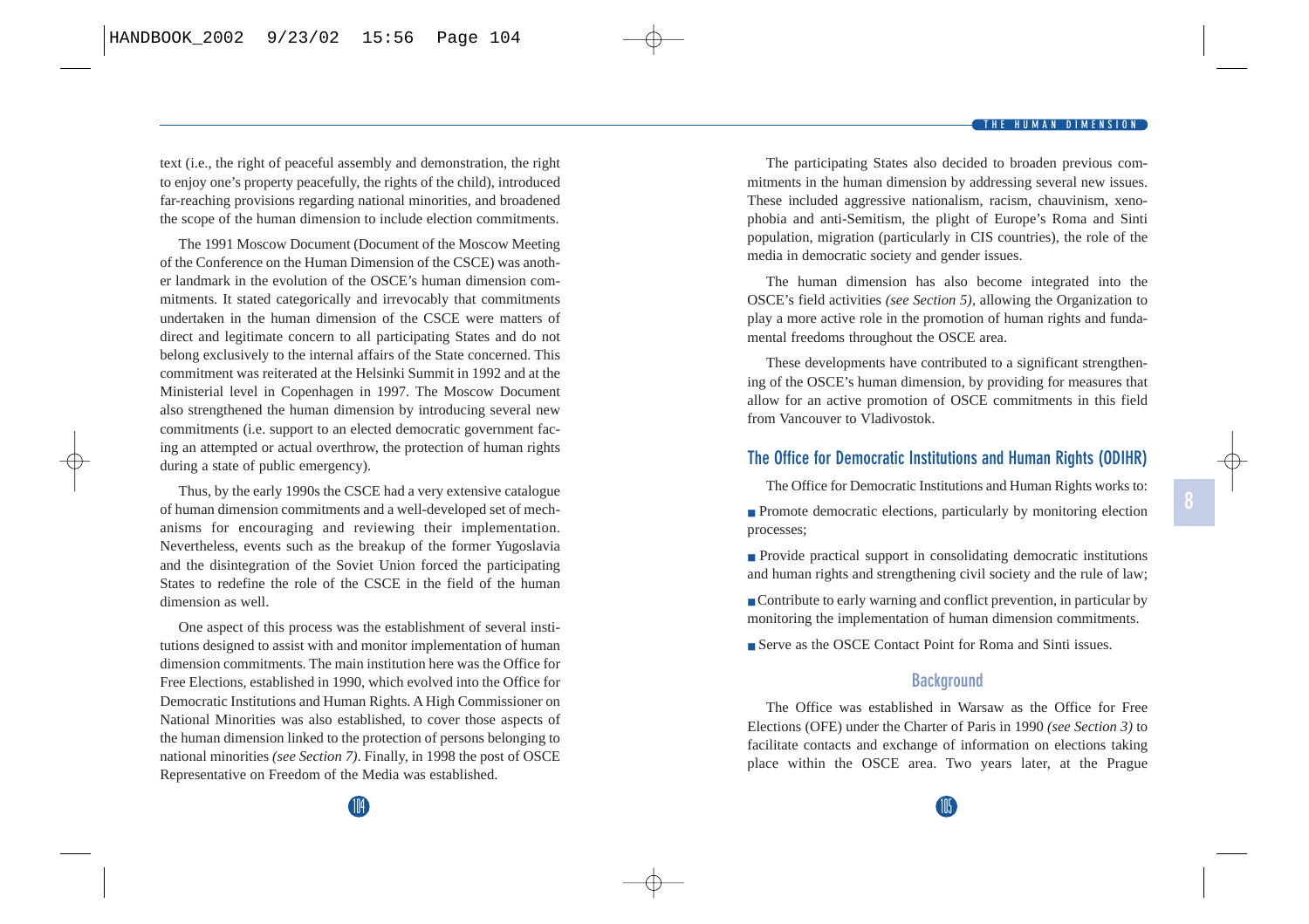#### **THE HUMAN DIMENSION**

Ministerial Council Meeting, the mandate of the Office was expanded and it became the Office for Democratic Institutions and Human Rights. The mandate of the Office was further enlarged at the Helsinki (1992) and Budapest (1994) Summits, to include assistance to OSCE participating States in the implementation of their human dimension commitments. Since 1997 the work of the Office has steadily increased, and it now employs a staff of more than 50 persons, engaged in election observation, technical assistance in connection with elections, help to governments in the building of democratic institutions and a civil society, and monitoring compliance by participating States with their human rights commitments.

#### **Activities**

The ODIHR's substantive work is carried out by four sections. The Election Section deals with long-term election observation, technical assistance and training in the organization of elections. The Democratization Section is mainly involved in practical projects designed to promote democracy, the rule of law and civil society in the OSCE area, while the monitoring of human dimension commitments is largely carried out by the Monitoring Section. The work of these sections is becoming increasingly integrated. The Contact Point for Roma and Sinti issues acts as a clearing-house for the exchange of information and provides advice on policy-making on Roma and Sinti.

### **Elections**

The ODIHR promotes democratic elections throughout the OSCE area by observing elections and providing election training and assistance.

#### **Election Observation**

A standard election observation follows this pattern:

**I** A participating State invites the ODIHR to observe an election;

### **OSCE ELECTION COMMITMENTS**

**OSCE election commitments were set out in the Document of the Copenhagen Meeting of the Conference on the Human Dimension of the CSCE (29 June 1990).**

**(7) to ensure that the will of the people serves as the basis of the authority of government, the participating States will**

**7.1 – hold free elections at reasonable intervals, as established by law;**

**7.2 – permit all seats in at least one chamber of the national legislature to be freely contested in a popular vote;**

**7.3 – guarantee universal and equal suffrage to adult citizens;**

**7.4 – ensure that votes are cast by secret ballot or in an equivalent free voting procedure, and that they are counted and reported honestly with the official results made public;**

**7.5 – respect the rights of citizens to seek political or public office, individually or as representatives of political parties or organizations, without discrimination;**

**7.6 – respect the right of individuals and groups to establish, in full freedom, their own political parties or other political organizations and provide such political parties and organizations with the necessary legal guarantees to enable them to compete with each other on a basis of equal treatment before the law and by the authorities;**

**7.7 – ensure that the law and public policy work to permit political campaigning to be conducted in a fair and free atmosphere in which neither administrative action, violence nor intimidation bars the parties and the candidates from freely presenting their views and qualifications, or prevents the voters from learning and discussing them or from casting their vote free of fear of retribution;**

**7.8 – provide that no legal or administrative obstacle stands in the way of unimpeded access to the media on a non-discriminatory basis for all political groupings and individuals wishing to participate in the electoral process;**

**7.9 – ensure that the candidates who obtain the necessary number of votes required by law are duly installed in office and are permitted to remain in office until their term expires or is otherwise brought to an end in a manner that is regulated by law in conformity with democratic parliamentary and constitutional procedures;**

**(8) The participating States consider that the presence of observers, both foreign and domestic, can enhance the electoral process in States in which elections are taking place. They therefore may invite observers from any other CSCE participating States and any appropriate private institutions and organizations that may wish to do so to observe the course of their national election proceedings, the extent permitted by law. They will also endeavour to facilitate similar access in the case of election proceedings held below the national level. Such observers will undertake not to interfere in the electoral proceedings.**

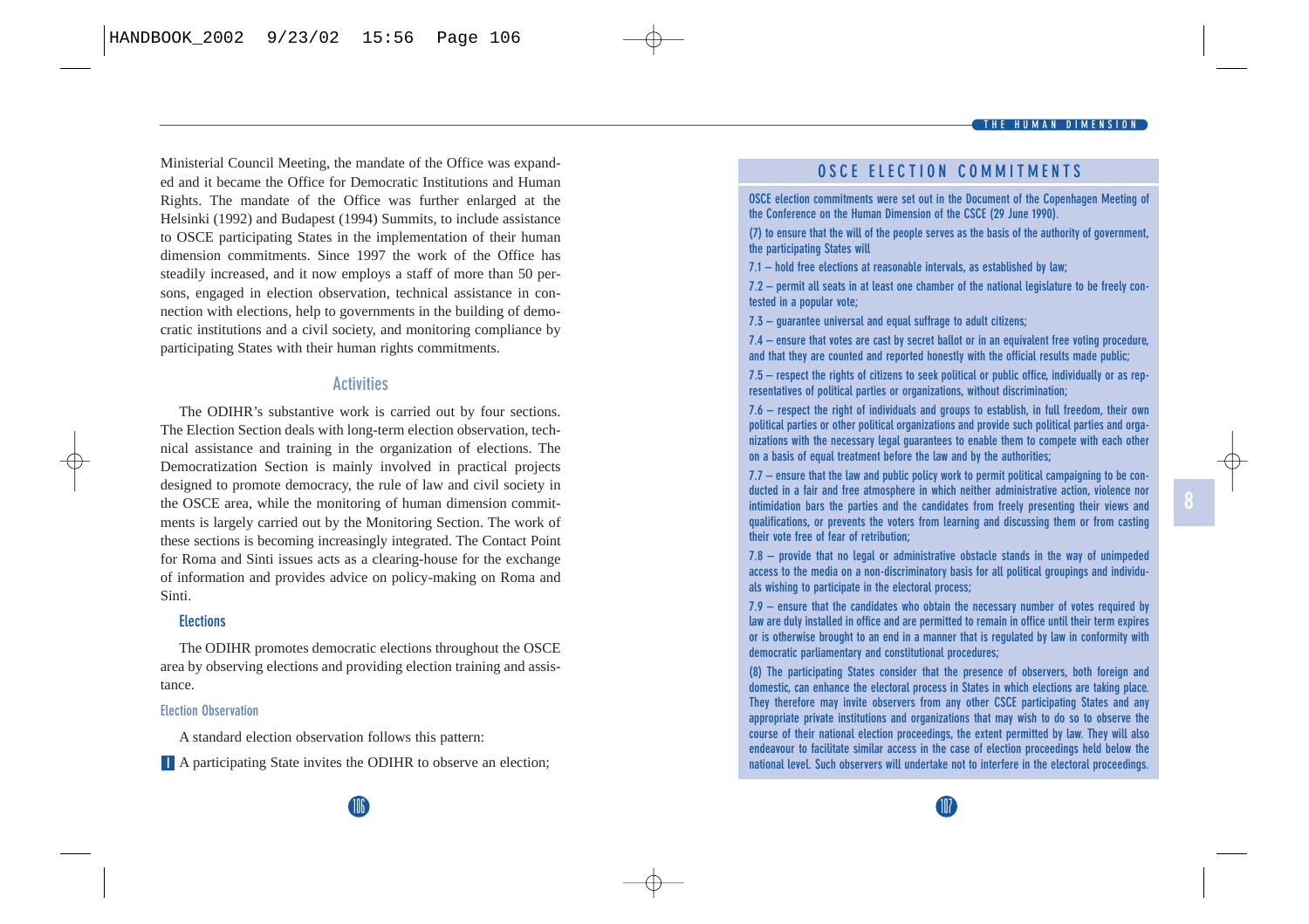- **I** The ODIHR sends a needs assessment mission to the country, often in co-operation with other international organizations, to assess pre-election conditions and requirements of an observation mission;
- The ODIHR requests long- and short-term observers from the **III** other OSCE States;
- A core team, including a head of election observation mission, is **IV** selected;
- An election observation mission is established in the country, con-**V** sisting of long- and short-term observers;
- A preliminary statement is issued immediately after the election; **VI**
- A final report on the election is published within a matter of **VII** weeks after the election.



**Spencer Oliver, Secretary General of the OSCE Parliamentary Assembly, Catherine Lalumière, OSCE Special Co-ordinator for the Albanian Parliamentary Elections and Gérard Stoudmann, Director of ODIHR, talk to a local election official in Albania on polling day, June 1997.**

This approach reflects the understanding that election observation is not a one-day event and that an informed assessment of an election cannot be made if observation is limited to election-day monitoring. The Office therefore deploys its observation missions up to two months prior to election day to observe the entire process from beginning to end.

The final task of the observation missions is to offer an assessment of whether the election was held in accordance with OSCE election commitments and with national legislation and to submit recommendations on how to make improvements before future elections. In order to provide a systematic basis for evaluation, the ODIHR has published the *OSCE/ODIHR Election Observation Handbook*, which sets out the OSCE standards for elections.

Other bodies, both governmental and non-governmental have the opportunity to participate in OSCE election observation missions. The OSCE Parliamentary Assembly and the Council of Europe (including its Parliamentary Assembly) are two bodies with which the ODIHR co-operates closely during election observation missions.

Since 1991 the ODIHR has assisted in the observation of about 100 elections and referendums in a large number of participating States.

#### **Election Training and Assistance**

The ODIHR also offers training and assistance to OSCE participating States with the aim of helping them to improve their election processes. This includes providing legal advice, training programmes, and particularly assistance in the implementation of any recommendations that may result from an ODIHR election observation.

The various projects along these lines include: drafting new election legislation, reviewing draft electoral codes, advising on the compilation of voter registers, training election officials, and organizing seminars and workshops on the electoral process.

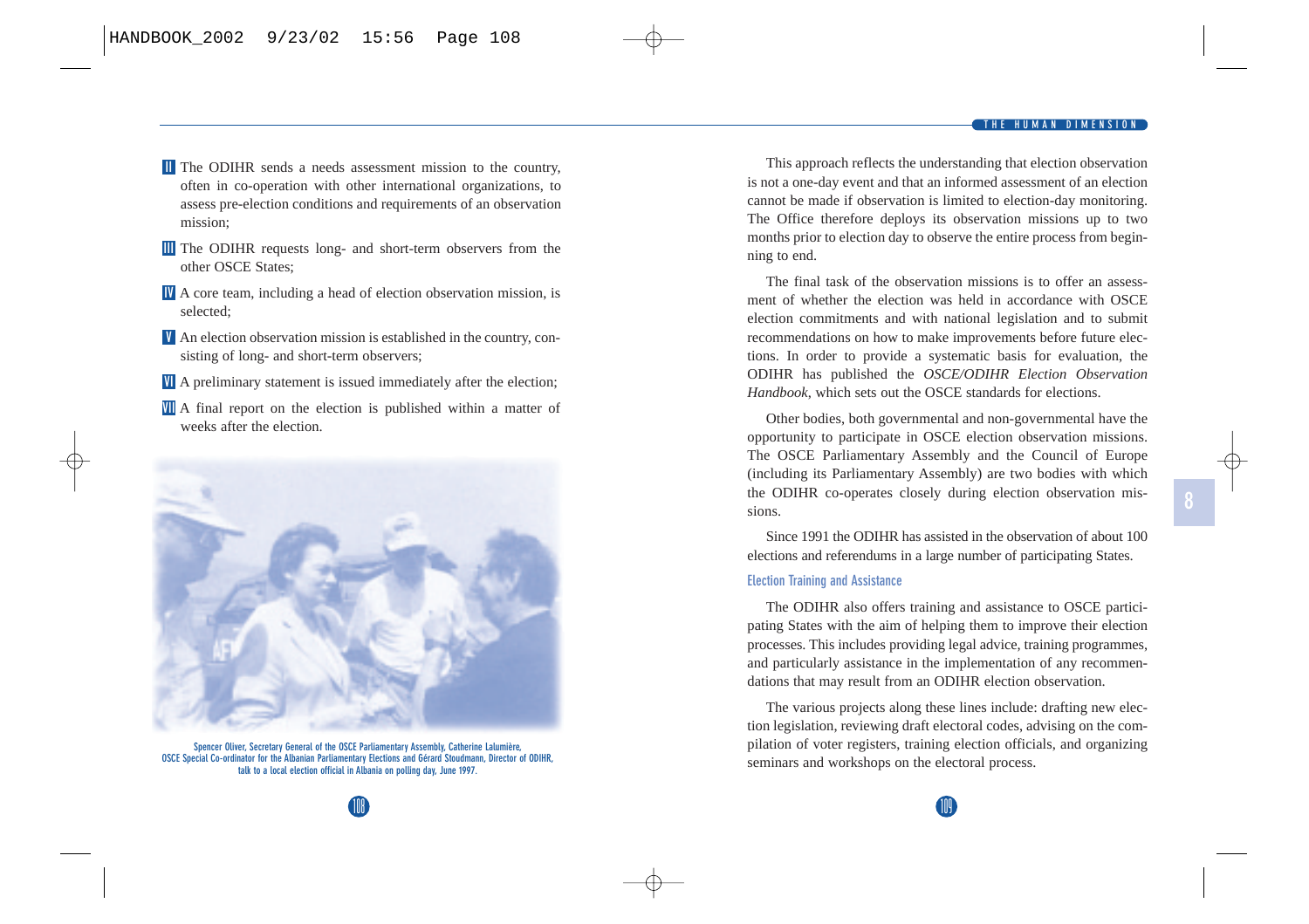#### **Democratization**

The ODIHR designs and carries out programmes to promote civil society and democratic institutions. The emphasis is on practical projects at the grass-roots level, carried out in co-operation with participating States and other international organizations.

Projects include:

- Special training programmes and technical assistance to strengthen the rule of law;
- Training and technical assistance to ombudsman/national human rights institutions;
- Education projects and dissemination of information on the human dimension;
- Combating trafficking in human beings;
- Strengthening of NGOs, including establishment of networks to develop and improve communication among NGOs and between governments and NGOs;
- Assistance to the participating States in the implementation of the Programme of Action adopted by the CIS Migration Conference;
- Gender equality projects;
- Activities to combat torture and to promote religious freedom.

In implementing these projects, the ODIHR works closely with other OSCE institutions and missions as well as with other international organizations.

Recent work has focused on the States of Central Asia and the Caucasus and also appropriate responses to emerging OSCE priority concerns, such as the crises in Albania in 1997 and Kosovo in 1998/99.

#### **Monitoring**

Since 1998, the ODIHR has increased its emphasis on monitoring. The ODIHR gathers information on implementation of human dimension commitments by the participating States to enable its director to advise the Chairman-in-Office and other OSCE institutions, and to provide a framework for decision-making on ODIHR policies and projects. Before implementation review meetings the ODIHR prepares thematic reports on important human dimension issues in the OSCE area.

The ODIHR also organizes the OSCE Human Dimension Implementation Meetings, held in Warsaw, and supplementary meetings on specific human dimensions topics, held in Vienna. In addition, the ODIHR organizes an annual Human Dimension Seminar, often in co-operation with other international organizations.

#### **Roma and Sinti Issues**

At the 1994 Budapest Summit, the OSCE Heads of State decided to establish a Contact Point within the ODIHR for Roma and Sinti issues. Following the decision of the OSCE Ministerial Council in December 1998 to strengthen the Contact Point, an Adviser was appointed to develop a work programme aimed at promoting the rights of Roma and Sinti in the OSCE area. The Contact Point provides advice to participating States on policy-making on Roma and Sinti, *inter alia* by promoting capacity-building and networking among Roma and Sinti communities as well as by encouraging the participation of Roma and Sinti representatives in policy-making bodies at all levels.

The Contact Point also documents and analyses the situation of Roma and Sinti in crises. In addition, it acts as a clearing-house for the exchange of information on Roma and Sinti and facilitates co-operation in this field among OSCE Institutions and field operations, participating States, other international organizations, and NGOs.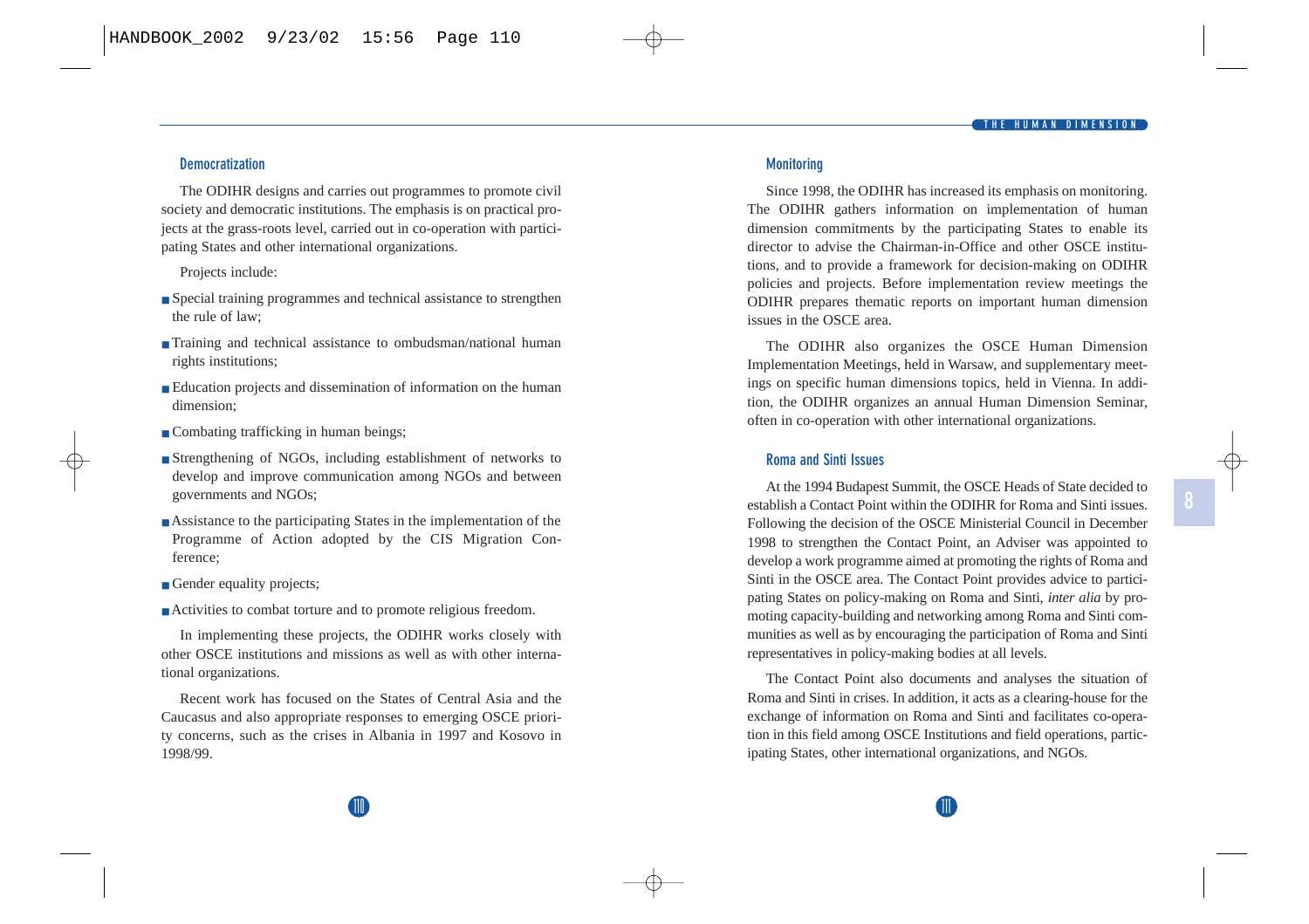#### **THE HUMAN DIMENSION**

### **The Representative on Freedom of the Media**

Called for by the 1996 Lisbon Summit, the post of a Representative on Freedom of the Media was formally established by a decision of the Permanent Council on 5 November 1997 and confirmed, in December 1997, at the Copenhagen Ministerial Council. Mr. Freimut Duve of Germany was appointed to the post in January 1998, for a period of three years. The Representative's basic task is to co-operate with and assist the participating States in furthering free, independent and pluralistic media, which are crucial to a free and open society and accountable systems of government. The Office of the Representative on Freedom of the Media is in Vienna.

Under the authority of the Permanent Council and in close consultation with the Chairman-in-Office, the Representative is called upon to perform both early warning and early action functions.

First, he has a mandate to observe relevant media developments in all participating States and to advocate and promote full compliance with OSCE principles and commitments in respect of freedom of expression and free media, paying particular attention to problems caused by such factors as obstruction of media activities and unfavourable working conditions for journalists.

Second, he is responsible for reacting quickly to instances of serious non-compliance by OSCE participating States with OSCE principles and commitments in respect of freedom of expression and free media.

In the event that allegations of serious non-compliance are made, the Representative will seek direct contacts with the participating State and with other parties concerned, assess the facts, assist the participating State, and contribute to the resolution of the issue.

The Representative may collect and receive information on the situation of the media from all bona fide sources. In particular, he is to draw on information and assessments provided by the ODIHR.

The Representative is allowed at all times to collect and receive from participating States and also from other interested parties (such as organizations and institutions, the media and their agents and relevant NGOs) requests, suggestions and comments whose purpose is to strengthen and further develop compliance with relevant OSCE principles and commitments, including alleged serious instances of intolerance, aggressive nationalism, racism, etc., by participating States. He is free to forward such requests, suggestions and comments to the Permanent Council and to recommend further action, where appropriate.

The functions of the Representative are a working example of the concept of co-operative security. The Representative does not exer-



cise a juridical function, nor can his involvement in any way prejudge national or international legal proceedings concerning alleged human rights violations (it being understood that such allegations and proceedings will not necessarily preclude the performance of his tasks). Like the OSCE High Commissioner on National Minorities, he is bound not to communicate with and not to acknowledge communications from any persons or organization which practices or publicly condones terrorism or violence.

The Representative co-operates closely

with OSCE political bodies (the Chairman-in-Office and the Permanent Council) as well as with the ODIHR and the High Commissioner on National Minorities. He routinely consults with the Chairman-in-Office and regularly reports to the Permanent Council, which may invite the Representative to present specific reports on matters relating to freedom of expression and free, independent and pluralistic media. The Representative must also report annually to the

112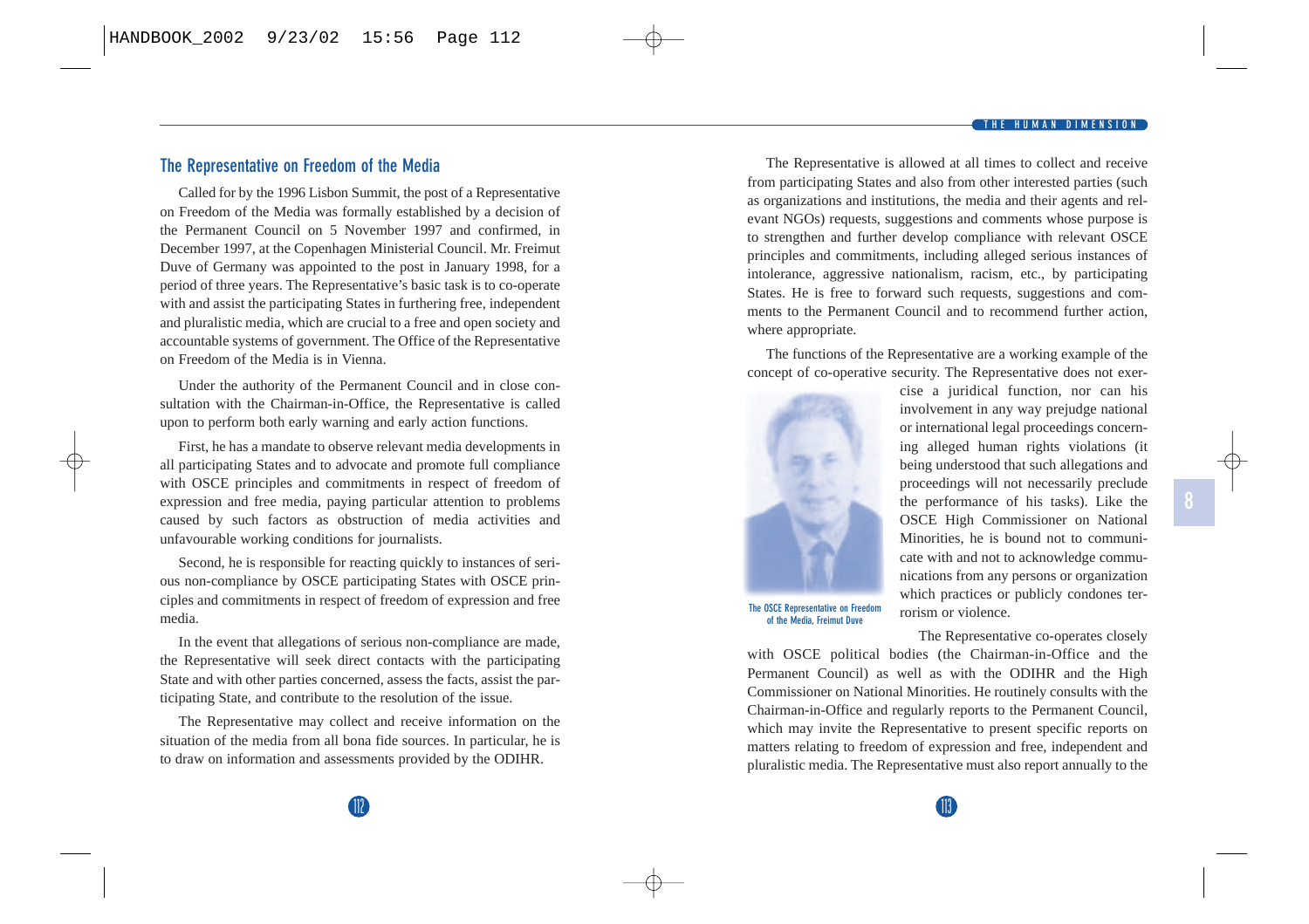Human Dimension Implementation Meeting or to the OSCE review meeting on the status of the implementation of OSCE principles and commitments in those fields. He also supports the ODIHR in assessing conditions for the functioning of free, independent and pluralistic media before, during and after elections monitored by the latter.

With a view to avoiding duplication of intergovernmental efforts in this field, the Representative is bound to co-operate and to co-ordinate his activities with relevant international organizations, in particular the Council of Europe and the United Nations and its specialized agencies.

### **GENDER ISSUES**

**In 1998, gender issues began to figure prominently on the agenda of the OSCE. Since then several initiatives related to gender issues were completed, the posts of gender advisers in the Secretariat and in the ODIHR were created, and an Action Plan for Gender Issues was developed. The decision to appoint a Gender Adviser to the Secretariat was made in order that the OSCE, at all levels of the Organization, fully realizes the potential of human resources by appreciating the importance of gender mainstreaming and gender awareness. The role of the ODIHR Gender Adviser focuses more on the development of a consistent approach to gender equality through projects in the field and on integrating gender issues into the various activities of the ODIHR.**

**In this field, the OSCE is attributing great importance to its co-operation with international organizations and NGOs. Their respective expertise, experience and training activities and methods can contribute substantially in the OSCE efforts for gender mainstreaming. Thus, ODIHR in co-operation with other international organizations undertakes, designs and carries out research, projects, and workshops to promote women's participation in politics and increase their participation in conflict resolution and post-conflict rehabilitation, as well as observance of their human rights.** 

**To ensure integration of a gender perspective in OSCE activities, gender issues are addressed in different ad hoc informal meetings in the Informal Group on Equal Opportunities for Women and Men, in the framework of the OSCE Parliamentary**

**Assembly, and in meetings with NGOs and Heads of Missions. The OSCE's training programme for new mission staff members includes gender issue awareness.**

**The human dimension commitments of the OSCE participating states include references to:**

- **respect of human rights and fundamental freedoms, including the freedom of thought, conscience, religion or belief, for all without distinction as to race, sex, language or religion. (Helsinki, 1975)**
- **determination to ensure equal rights of men and women on legislative, economic, political, social and cultural level. (Vienna, 1989)**
- **full and true equality between men and women is a fundamental aspect of a just and democratic society based on the rule of law (Moscow 1991).**
- **making equality between men and women an integral part of (OSCE) policies (Istanbul Summit Declaration 1999) [para. 23]**
- **the importance of gender balance when recruiting personnel (ibid) [para. 18]**

115<br>115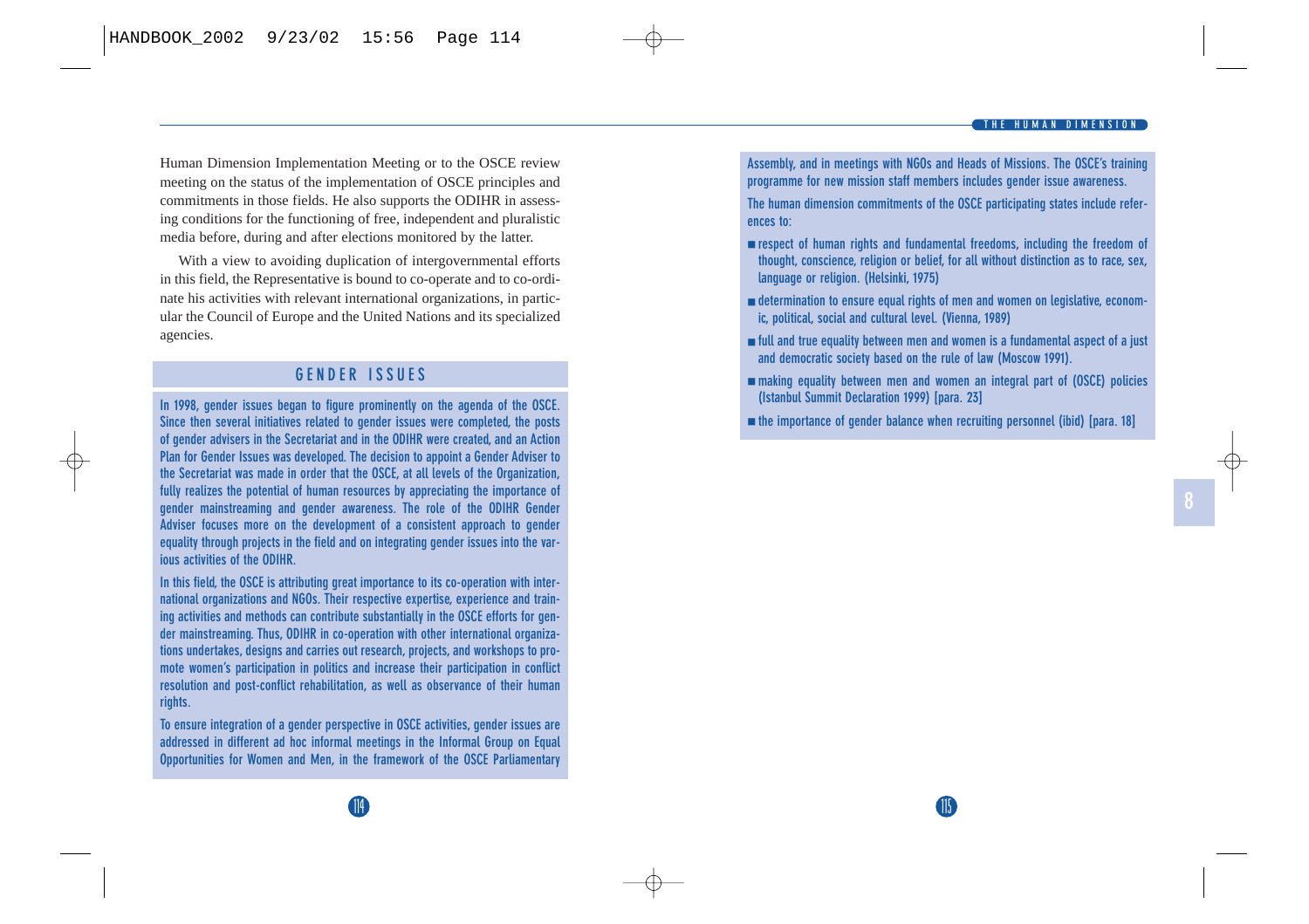## **The Forum for Security Co-operation**

♦

### **Confidence- and Security-Building Measures (CSBMs)**

♦

**The Code of Conduct on Politico-Military Aspects of Security** 

♦

**Regional Arms Control Agreements – Articles II, IV and V of the Dayton Peace Accords**

♦

**CFE and Open Skies Treaties**

**T**he OSCE's comprehensive approach to security includes com- mitments and mechanisms relating to politico-military matters. The OSCE seeks to enhance military security by promoting openness, transparency and co-operation among participating States.

### **The Forum for Security Co-operation**

The Forum for Security Co-operation (FSC) is responsible for negotiations and consultations on military security and stability. The Forum is made up of representatives of OSCE participating States, and meets weekly in the Conference Centre at the Vienna Hofburg. The main objectives of the Forum are: a) negotiations on arms control, disarmament, and confidence- and security-building; b) regular consultations and intensive co-operation on matters related to security; c) further reduction of the risks of conflicts; and d) implementation of agreed measures.

The Forum was established by Chapter V of the Helsinki Document 1992. It originally consisted of a Special Committee and the Consultative Committee of the Conflict Prevention Centre *(see Section 3)*. In 1993 the Consultative Committee was dissolved, and two years later the Special Committee was renamed the Forum for Security Cooperation.

The Helsinki Document 1992 also outlined a comprehensive agenda for the FSC – a "Programme for Immediate Action" (included as an annex to Chapter V). It mandated the Forum to conduct consultations and negotiations regarding: the harmonization of obligations concerning arms control, disarmament and confidence- and security-building; the development of the Vienna Document 1992; a regime for the global exchange of military information; co-operation in respect of non-proliferation; co-operation in defence conversion, military contacts; regional issues; and force planning.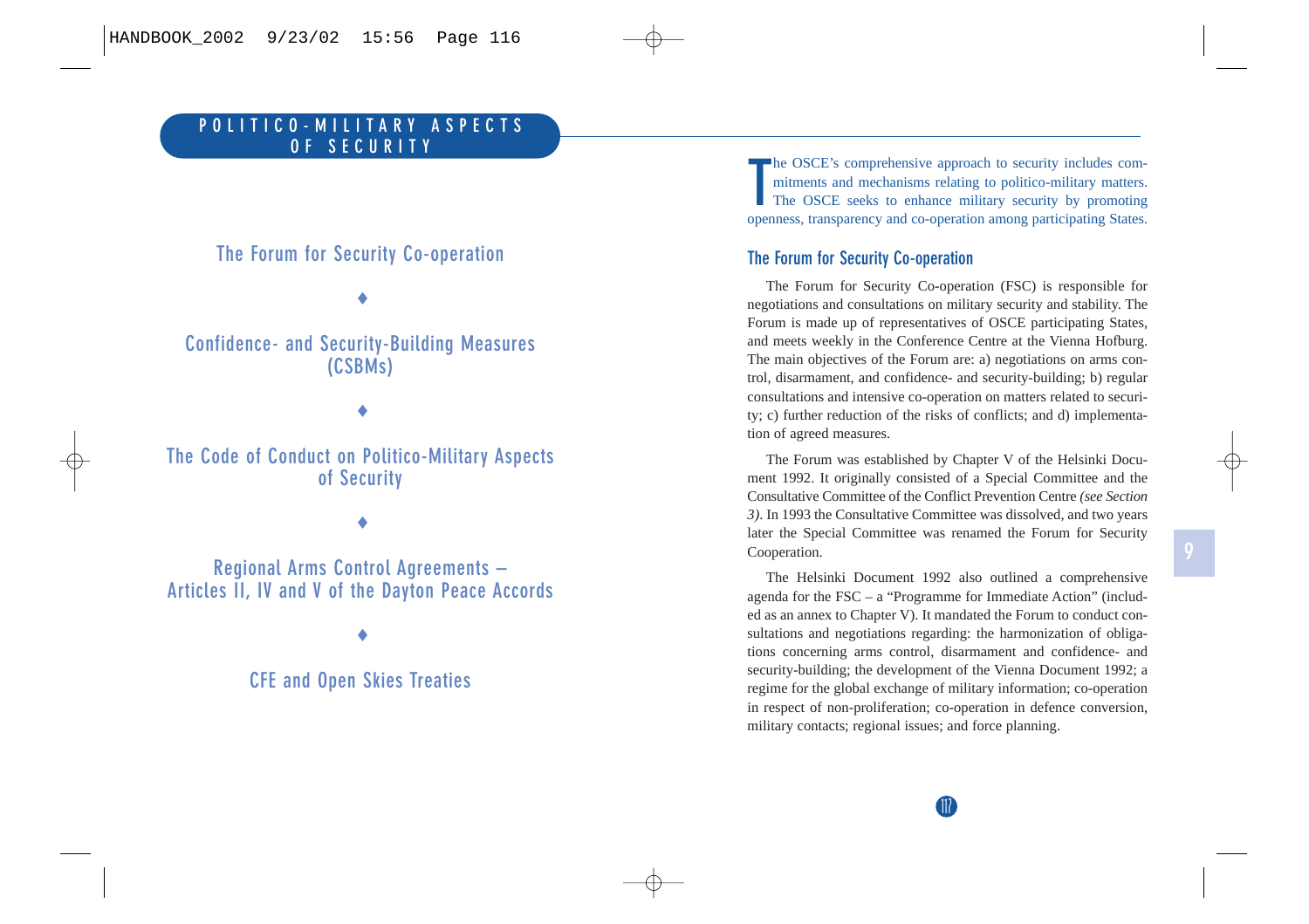### **Activities**

In November 1993 the Forum adopted four documents under the Programme for Immediate Action:

- Stabilizing Measures for Localized Crisis Situations outlining a catalogue of stabilizing measures intended to facilitate decisionmaking in appropriate CSCE bodies and the search for specific measures for temporary application in support of the political process during crisis situations;
- Principles Governing Conventional Arms Transfers introducing principles to guide participating States in conducting arms transfers, and in determining whether or not certain arms transfers should be avoided. The provisions of this document were reinforced by the introduction in 1997 of an annual exchange of information on transfers of weapon and equipment systems;
- Programme of Military Contacts and Co-operation including, *inter alia*, exchanges and visits between members of armed forces, joint military exercises and training, visits to military facilities, seminars on co-operation, etc.;
- Defence planning requiring participating States to provide information about their defence policies and doctrines, force planning, budgets, etc.

The Forum also conducted negotiations on the development of the CSBM regime, resulting in the adoption of the Vienna Document 1994, which expanded and strengthened previous provisions. The document mandated the FSC, *inter alia*, to serve as the forum for the Annual Implementation Meeting *(see pg. 122).*

In 1994 the FSC adopted two additional documents: *Global Exchange of Military Information*, obliging participating States to exchange information annually on major weapon and equipment systems and personnel in their conventional armed forces, as well as on the command structure of their forces, worldwide; and *Principles* *Governing Non-Proliferation*, providing support for existing international agreements regarding the non-proliferation of nuclear, chemical and biological weapons, and more specifically, providing for an obligation to reflect the existing commitments in national legislation, regulations and procedures. The latter provisions were included in the Budapest Document 1994 as Chapter VI.

#### **Development of the FSC's agenda**

The 1994 Budapest Summit reviewed and assessed the achievements of the FSC, and further expanded its agenda by tasking it with the further development of the existing CSBM regime, regional security issues, and the development of a framework for arms control, including goals and methods for building, maintaining and improving stability and security in the CSCE region. The FSC was to report on its work by the 1996 Lisbon Summit and to make recommendations.

In accordance with these provisions, the Forum adopted two decisions regarding new directions for its further work. The first was a *Framework for Arms Control*, which aimed, *inter alia*, at creating a web of interlocking and mutually reinforcing arms control obligations that would give expression to the principle of indivisible security. It also set guidelines for future arms control negotiations: sufficiency (maintenance of military capabilities commensurate with legitimate individual or collective security needs); transparency through information exchange, verification, and where necessary, limitation on forces.

In the second text, entitled *Development of the Agenda of the Forum for Security Co-operation*, the participating States decided that the Forum should, as a matter of priority, address four issues: implementation of agreed arms control measures, measures to cope with regional instability, development of a web of arms control agreements; and, finally, enhancing agreed measures and developing new ones.

These decisions were included in the Lisbon Document 1996 as separate chapters.

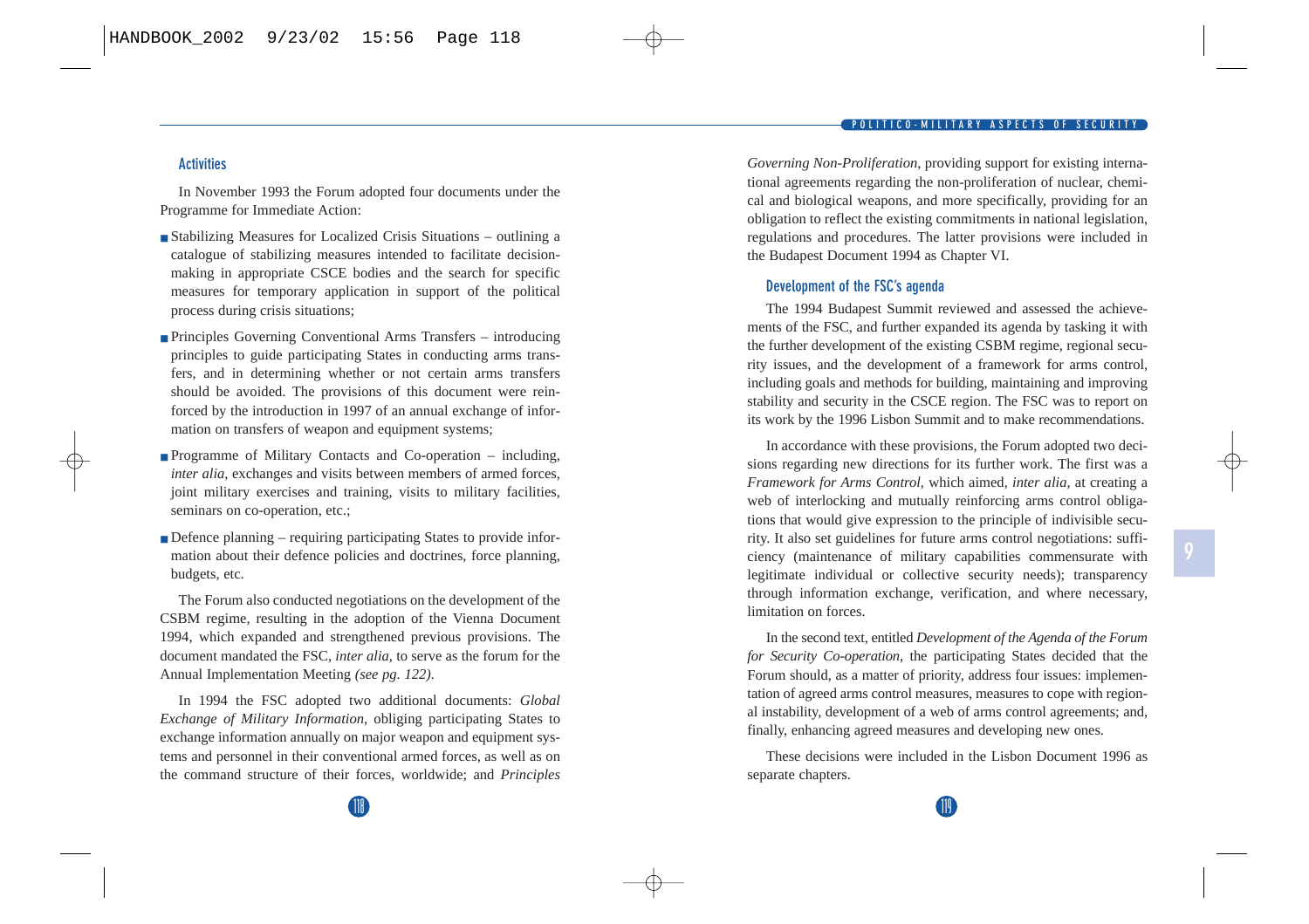### **Confidence- and Security-Building Measures (CSBMs)**

Confidence- and Security-Building Measures (CSBMs) are provisions for the exchange and verification of information regarding the participating States' armed forces and military activities, as well as certain mechanisms promoting co-operation among participating States in regard to military matters. CSBMs include, *inter alia*:

- an annual exchange of military information;
- risk reduction measures (i.e. mechanism for consultation and cooperation as regards unusual military activities);
- provisions regarding military contacts and co-operation;
- prior notification of certain military activities;
- observation of certain military activities;
- exchange of annual calendars of military activities;
- constraining provisions on military activities;
- compliance and verification measures;
- a network of direct communications between the various capitals;
- Annual Implementation Assessment Meetings;
- a global exchange of military information;
- stabilizing measures for localized crisis situations;
- principles governing arms transfers.

The aim of these measures is to promote mutual trust and dispel concern about military activities by encouraging openness and transparency. The current provisions evolved in three stages: the Helsinki Final Act regime (1975-1986), the Stockholm Document regime (1986-1990) and the Vienna Document regime (since 1990).

The cornerstone of the current CSBM regime was laid in basket I of the Helsinki Final Act *(see Section 2)*, where the participating States agreed to certain measures designed "to contribute to reducing the dangers of armed conflict and of misunderstanding or miscalculation of military activities which could give rise to apprehension, particularly in a situation where the participating States lack clear and timely information". These were:

- prior notification of major military manoeuvres and movements;
- exchange of observers;
- "other confidence-building measures", such as the exchange of military personnel.

This "first generation" of CSBMs – originally called confidencebuilding measures (CBMs) – was subsequently reviewed and improved. The first step in this direction was the second follow-up meeting in Madrid, which called for a Conference on Confidence- and Security-Building Measures and Disarmament in Europe.

The conference took place in Stockholm (1984-1986), and resulted in the Stockholm Document, adopted on 19 September 1986, which strengthened the provisions of the Helsinki Final Act. For example, it provided for lower thresholds and a longer time-frame for prior notification of certain military activities, invitation of observers, and an exchange of annual calendars of planned military activities. Most importantly, for the first time ever in the history of modern arms control, it provided for compulsory inspections as a means of verification. Due to the improvements and the widened scope, these measures were seen as the "second generation" of CSBMs.

The third follow-up meeting in Vienna (1986-1989) called for further negotiations on CSBMs, which were held in parallel with the negotiations on Conventional Armed Forces in Europe (CFE, *see pg. 127*), and yielded the Vienna Document 1990 of the Negotiations on Confidence- and Security-Building Measures. This document, updated in 1992, broadened the scope of information exchange and verification, and introduced new communication and consultation mea-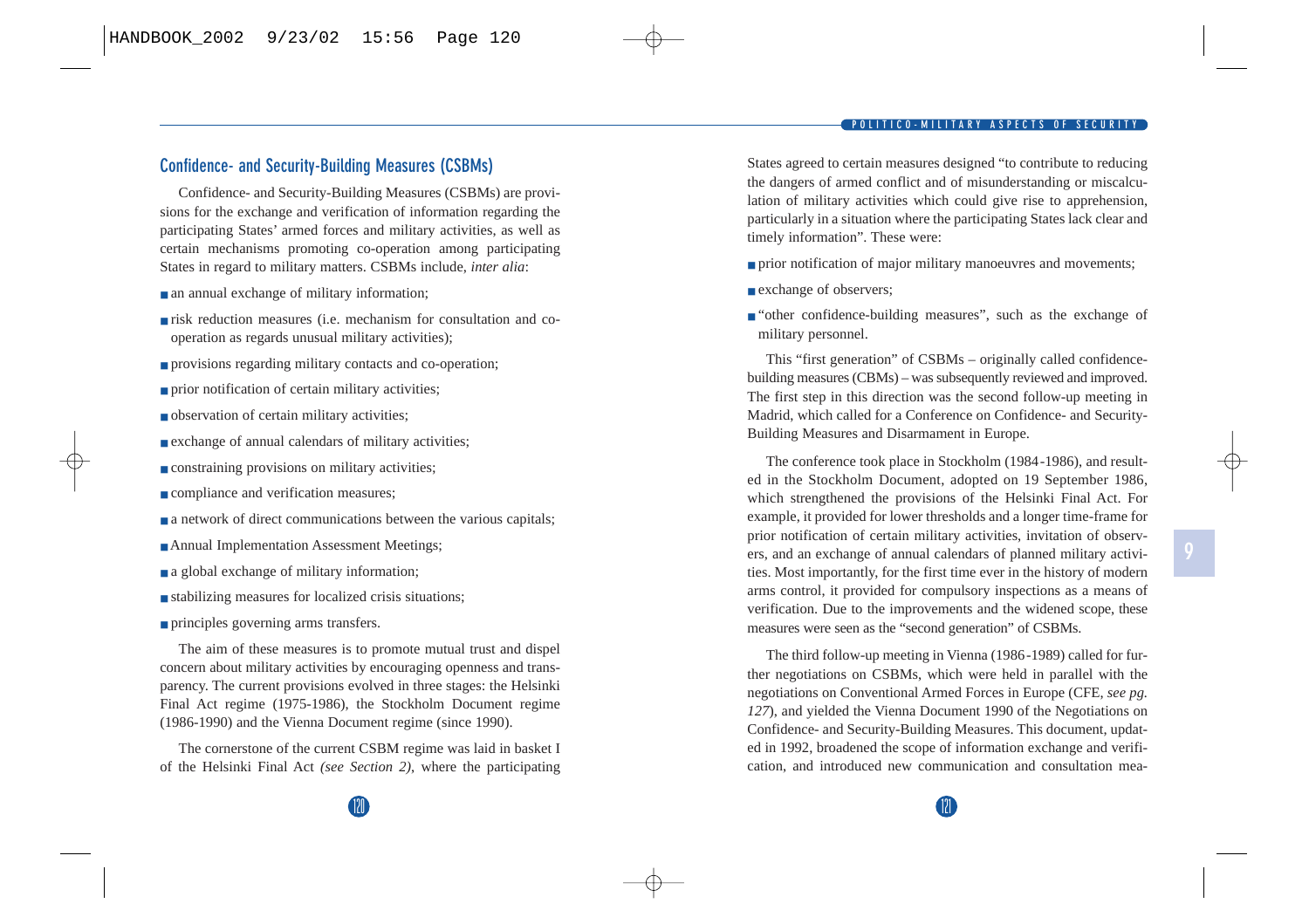**POLITICO-MILITARY ASPECTS OF SECURITY** 

sures including: points of contact for hazardous incidents of a military nature, a communications network able to transmit computerized information, and emergency meetings to clarify unusual military activities. Finally, the participating States agreed to hold Annual Implementation Assessment Meetings to discuss the implementation of CSBMs *(for a full list, see Annex VII).*

Negotiations on CSBMs were continued in the OSCE Forum for Security Co-operation (FSC), and resulted in the Vienna Document 1994, which expanded the previous CSBMs regime by introducing additional thresholds for notification and observation, and provisions regarding defence planning and military contacts.

On 16 November 1999, on the eve of the Istanbul Summit, the OSCE FSC, meeting in Istanbul, adopted the Vienna Document 1999. Specific provisions introduced in the new document include a chapter on regional security issues, addressing the importance of regional aspects of security within the OSCE and encouraging participating States to complement the CSBMs regime with measures tailored to specific regional needs.

In order to facilitate the implementation of the provisions of the Vienna Document, the participating States have established a network of direct communication between their capitals for the transmission of messages relating to CSBMs.

### **The Code of Conduct on Politico-Military Aspects of Security**

The Code of Conduct on politico-military aspects of security, adopted at the 1994 Budapest Summit, is a landmark in the evolution of the OSCE's co-operative concept of security. On the one hand, the Code reaffirms and reiterates the guiding principles of the Helsinki Final Act, as well as other CSCE commitments relating to political and military aspects of security. On the other, the Code breaks new ground by formulating new norms, particularly regarding the role of armed forces in democratic societies.

The idea of a code of conduct on politico-military issues was first put forward in the Helsinki Document 1992 as part of the "Programme for Immediate Action" for the Forum for Security Cooperation *(see pg. 117)*. The Heads of State and Government gave the FSC a mandate to "undertake consultations with a view to strengthening the role of the CSCE, by establishing a code of conduct governing their mutual relations in the field of security."

In regard to inter-State relations, the Code reaffirms and reiterates the determination of participating States to act in solidarity in cases of violation of OSCE norms and commitments and to facilitate concerted responses to security challenges that they may face as a result and in defence of their common values.

It also refers to the duty of non-assistance to States resorting to the threat or use of force against the territorial integrity or political independence of any other State. It commits participating States to maintain only such military capacities as are commensurate with individual or collective legitimate security needs, and it stresses the right of each participating State to freely determine its security interests and to choose its own security arrangements – including treaties and alliances. It also recalls that States may station armed forces on the territory of another participating State only in accordance with their freely negotiated agreement and international law.

In respect to intra-State relations, the Code breaks new ground by formulating norms regarding the role of armed forces in democratic societies.

On the one hand, it obliges participating States to provide for and maintain effective guidance to and control of its military, paramilitary and security force by constitutionally established authorities at all times, and to ensure their compliance with the provisions of international humanitarian law and their political neutrality. On the other hand, it commits any participating State assigning its armed forces with internal security missions to ensure that such missions are decid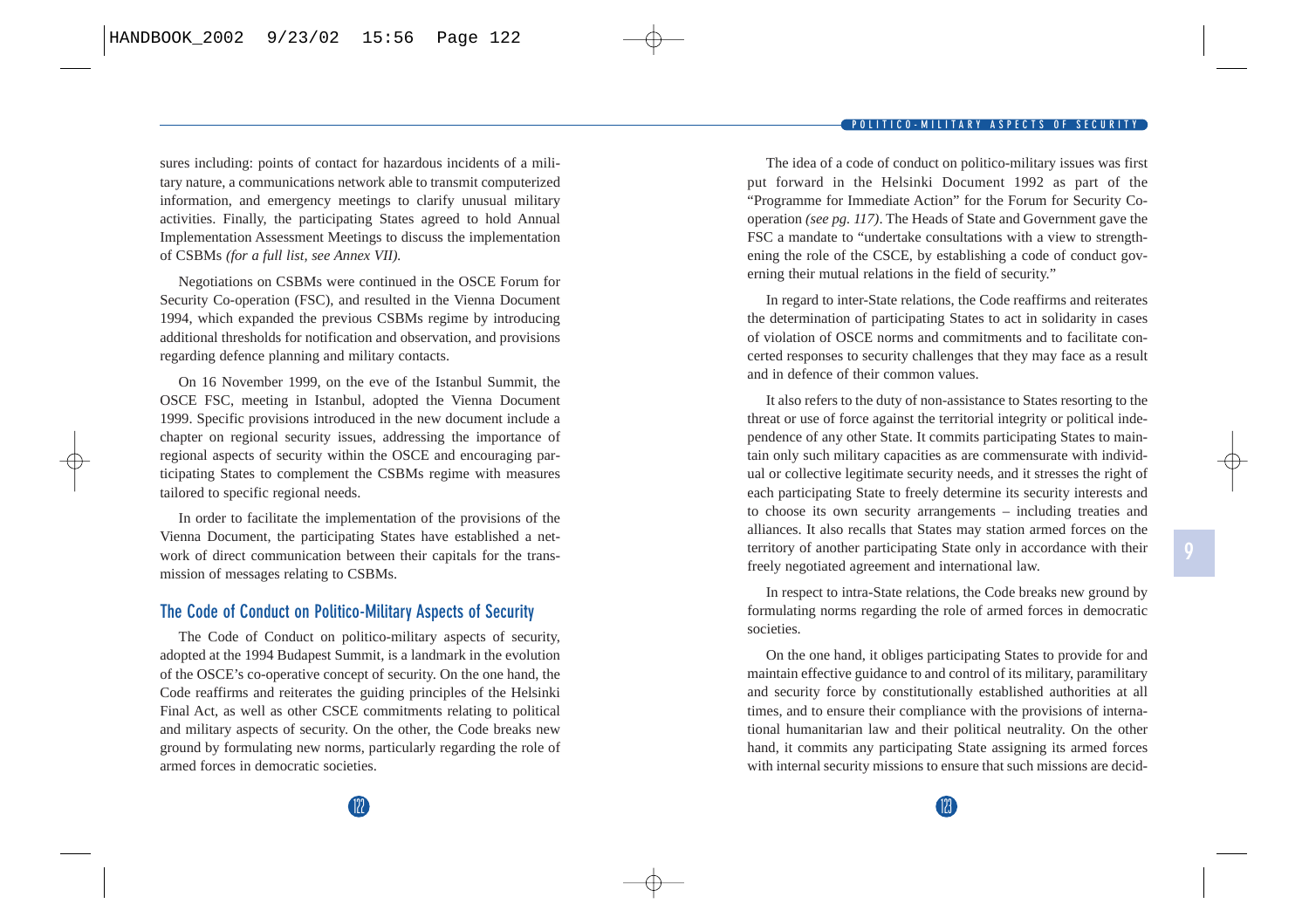ed on and executed under the effective control of constitutionally established authorities and subject to the rule of law; it stipulates that, if recourse to force cannot be avoided, the latter must be commensurate with the needs of enforcement; and it also prohibits the use of armed forces to limit the peaceful and lawful exercise of civil rights by persons (as individuals or as representatives of groups), or to deprive them of their national, religious, cultural, linguistic or ethnic identity.

The Code stipulates that OSCE bodies, mechanisms and procedures will be used to assess, review and if necessary improve its implementation. It also encourages participating States to ensure that their relevant internal documents and procedures or, where appropriate, legal instruments reflect its specific commitments.

In September 1997 the OSCE participating States held a followup conference to review possible ways and means of bringing about the improved implementation of the Code. During the debate the delegations reported on their implementation methods, and put forward proposals and suggestions aimed at strengthening the implementation of the Code, and enhancing its wider and more consistent application.

### **Regional Arms Control Agreements – Articles II, IV and V of the Dayton Peace Accords**

Annex 1-B of the 1995 General Framework Agreement for Peace in Bosnia and Herzegovina (Dayton Peace Accords) mandated the OSCE to help elaborate and implement three distinct instruments: an agreement on CSBMs in Bosnia and Herzegovina (Article II), a subregional arms control agreement (Article IV), and finally a regional arms control agreement applicable "in and around the former Yugoslavia" (Article V).

Initiated in Bonn on 18 December 1995, negotiations on CSBMs in Bosnia and Herzegovina and a sub-regional arms control agreement were accordingly launched in Vienna, on 4 January 1996, under the auspices of the OSCE. In both cases, the negotiations resulted (with the assistance of a Personal Representative of the Chairman-in-Office) in a basic formal agreement.

The *Agreement on CSBMs in Bosnia and Herzegovina* was concluded in Vienna on 26 January 1996 between the Republic of Bosnia and Herzegovina, the Federation of Bosnia and Herzegovina and the Republika Srpska. Entering into effect immediately, it provided for a comprehensive set of measures to enhance mutual confidence and reduce the risk of conflict – such as exchange of military information, notification as well as observation and constraints on certain military activities, restrictions on military deployments and exercises in certain geographic areas, withdrawal of forces and heavy weapons to cantonments or designated emplacements, etc.

All measures were to be subject to verification and inspection. Issues concerning compliance were to be dealt with by a Joint Consultative Commission. In the first three years of implementation, no significant problems were noted during the more than 130 inspections. A review meeting, held in Vienna from 16 to 20 February 1998, considered that the conduct of the Parties had generally been constructive. Several decisions to update existing articles and measures of the Agreement were taken. The Parties convened another similar meeting in February 1999.

An *Agreement on Sub-Regional Arms Control* was concluded in Florence on 14 June 1996. It engaged the same three parties within Bosnia and Herzegovina as well as Croatia and the FRY. In signing the instrument, the five Parties recognized "the importance of achieving balanced and stable defence force levels at the lowest numbers consistent with their respective security". The Agreement established ceilings in five categories of conventional armaments (battle tanks, artillery pieces, combat aircraft, attack helicopters and armoured combat vehicles) which came into effect on 1 November 1997 and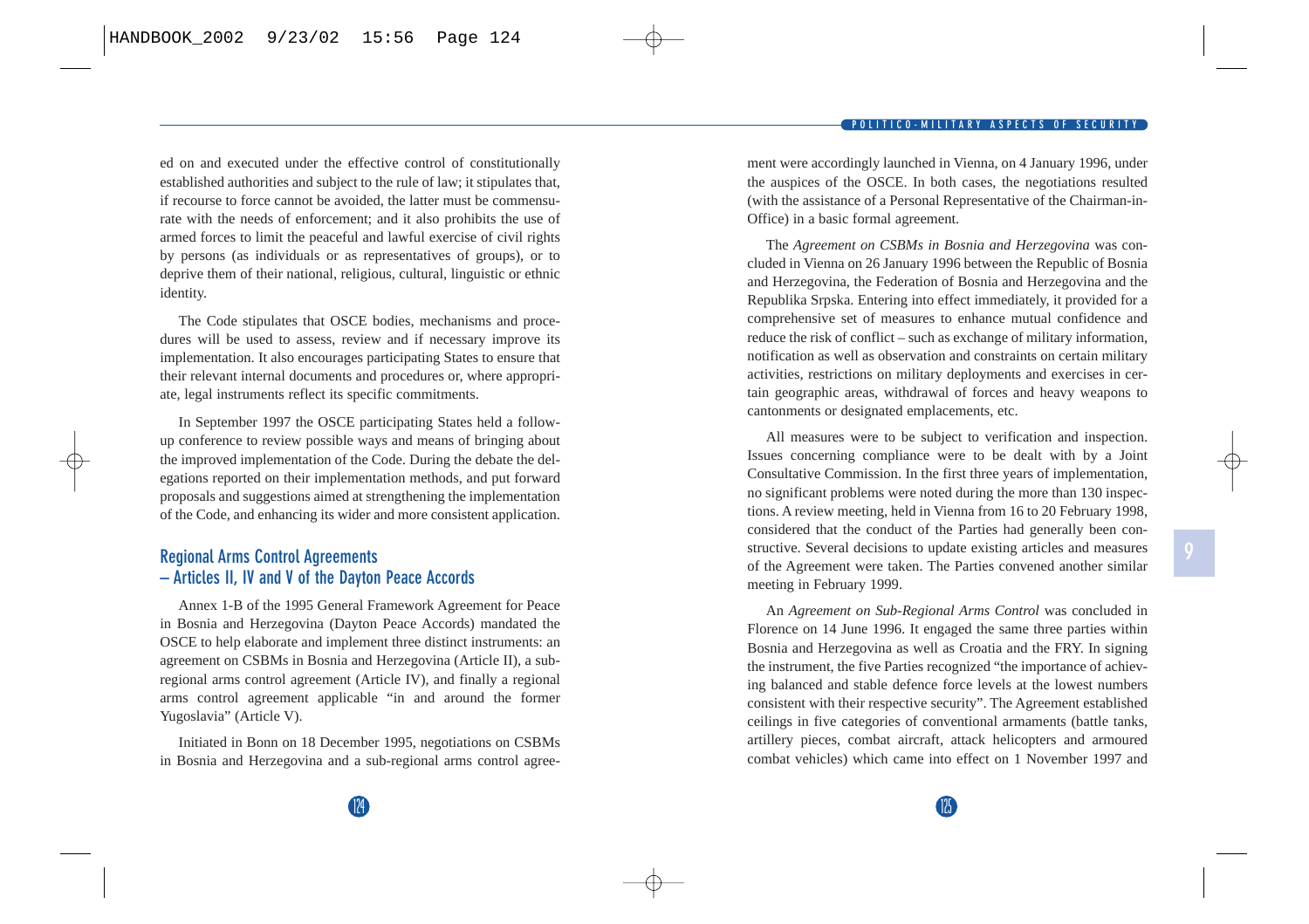which will remain in force for the unlimited duration of the Agreement itself. The ceilings limited the FRY to approximately 75 per cent of its 1996 holdings, while Croatia and Bosnia and Herzegovina were assigned about some 30 per cent of the FRY's 1996 holdings (two thirds for the Federation of Bosnia and Herzegovina and one third for the Republika Srpska). The Agreement also provided for specific reduction methods, extensive exchange of information, intrusive inspection and implementation review through a Sub-Regional Consul-tative Commission (SRCC). By the end of the statutory reduction period, on 31 October 1997, close to 6,600 armaments were reduced by the Parties, almost two thirds of the total within Bosnia and Herzegovina.



**Armaments for destruction under the Agreement on Sub-regional Arms Control are registered in advance by members of an inspection team in Bosnia and Herzegovina**

The successful implementation of the Vienna Agreement and the Florence Agreement represent a significant contribution by the OSCE to the overall efforts to promote peace and stability in the Balkans.

The next phase is the negotiation of an agreement on regional arms control as foreseen by Article V of the Dayton Peace Accords. Although preliminary discussions on Article V have been going on since the Copenhagen Ministerial Council Meeting of December 1997, the negotiations on Article V were contingent to a great extent on the satisfactory implementation of Articles II and IV.

The Copenhagen Ministerial Council Meeting appointed Ambassador Henry Jacolin as Special Representative of the Chairman-in-Office to conduct the negotiations on regional stabilization in South-Eastern Europe under Article V of the Dayton Peace Accords.

Consultations were held in the capitals of most of the States involved in this process in April and May 1998. A draft mandate for the Article V negotiations was prepared, circulated and discussed with the 20 States taking part: Albania, Germany, the United States of America, Austria, Bosnia and Herzegovina, Bulgaria, Croatia, Spain, France, the United Kingdom, Greece, Hungary, Italy, the former Yugoslav Republic of Macedonia, the Netherlands, Romania, the Russian Federation, Slovenia, Turkey, and the Federal Republic of Yugoslavia. There is clear consensus on the idea that all States will participate on an equal footing, around the same table, in these negotiations. As the process involves States from both within and outside the region, it has been agreed that the region concerned will remain undefined.

**9**

### **CFE and Open Skies Treaties**

Most documents and commitments dealing with military aspects of security concern the whole OSCE area and all OSCE participating States. However, some documents of key importance for military security in Europe were adopted – and are valid for – only some of the OSCE participating States. This is the case of the Treaty on Conventional Armed Forces in Europe (CFE), and the Open Skies Treaty.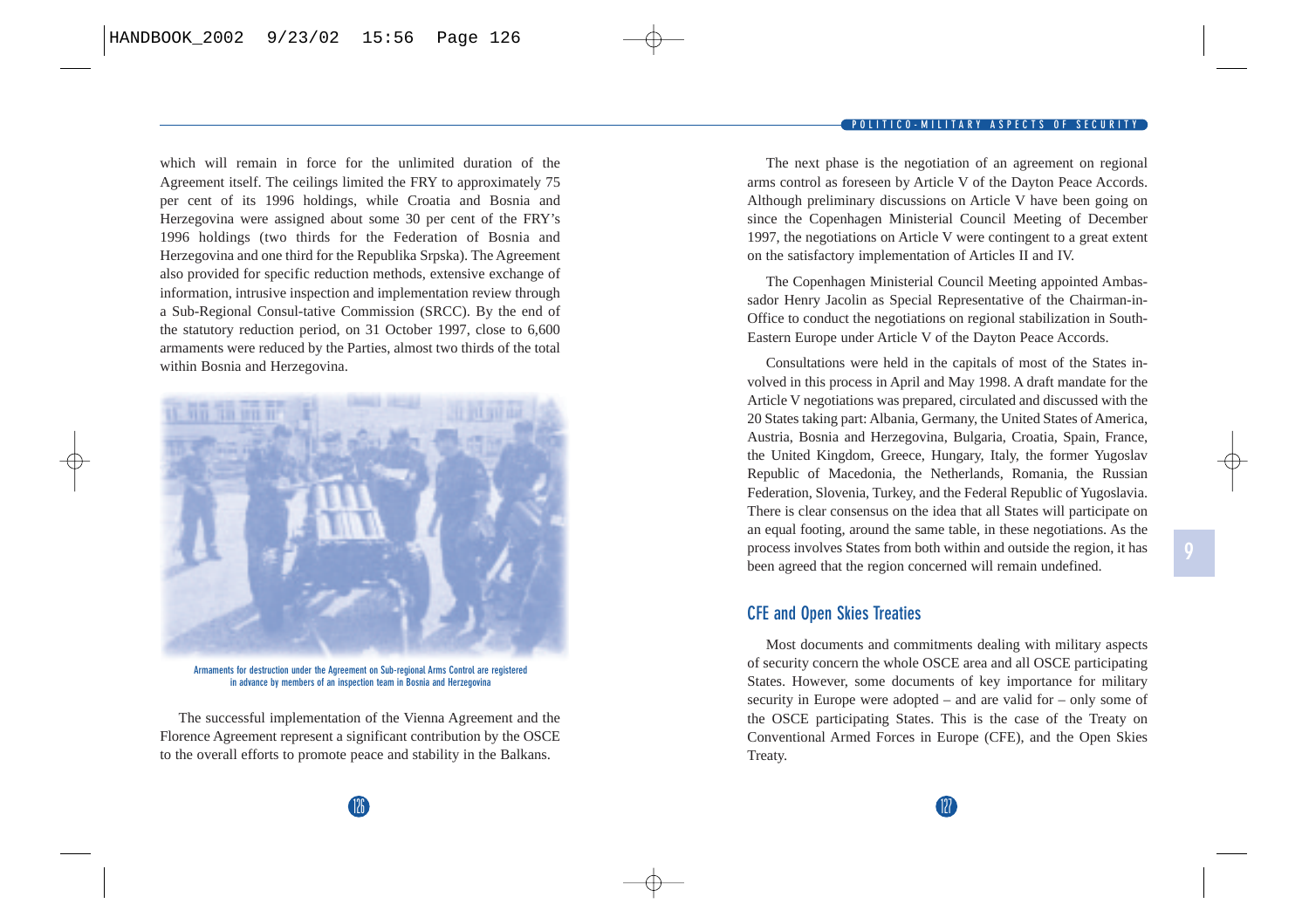### **Treaty on Conventional Armed Forces in Europe**

The Treaty on Conventional Armed Forces in Europe is a complex legal instrument that instituted a balance of conventional armed forces in Europe.

In an effort to enhance military stability and security in Europe the CSCE follow-up meeting in Vienna (1986-1989) endorsed a mandate for negotiations on the level of conventional armed forces in Europe. The negotiations were carried out within the framework of the CSCE among 23 participating States – those belonging to NATO and the Warsaw Treaty Organization (WTO). They resulted in the legally binding agreement known as the CFE Treaty, signed in Paris on 19 November 1990.

The treaty outlined provisions aimed at establishing a military balance between the two alliances, at a lower level of armaments.

First of all, it determined equal ceilings for major weapons and equipment systems for both blocs: 20,000 battle tanks; 20,000 artillery pieces; 30,000 armoured combat vehicles; 6,800 combat aircraft; 2,000 attack helicopters. These group ceilings were subsequently translated into national limits for each individual State Party.

Second, under an innovative "sufficiency rule", it limited the proportion of armaments to be held by any single country to no more than one third of the total limits set by the treaty.

Third, it stipulated that arms or equipment beyond the agreed limits must be destroyed within 40 months of the Treaty entering into force.

Fourth, it included a stringent information exchange regime, supplemented by a verification regime consisting of inspections and the monitoring of destruction of Treaty-limited items (in specific sites).

Finally, it provided a mandate for the establishment of a special body in Vienna, called the **Joint Consultative Group (JCG)**, composed of all Parties, to address questions relating to compliance with the provisions of the Treaty, to resolve ambiguities and differences in interpretation, to consider measures aimed at enhancing the viability and effectiveness of the Treaty, to resolve technical questions, and to look into any disputes arising out of implementation. The JCG was established in 1990.

The historical significance of the CFE Treaty is considerable. Europe, which during the Cold War had been an area of intense confrontation with a high concentration of weapons, embarked upon an unprecedented disarmament process, which resulted in the destruction of tens of thousands of pieces of equipment, and introduced a far-reaching exchange of information and regular verification.

#### **CFE-1A Agreement**

After the conclusion of the CFE Treaty, new negotiations were launched in regard to the personnel strength of armed forces. They led to the Concluding Act of the Negotiation on Personnel Strength of Conventional Armed Forces in Europe (CFE-1A agreement). Signed at the Helsinki Summit on 10 July 1992, the CFE-1A agreemen<sup>t</sup> established limits on the personnel level of military formations – with the exception of sea-based naval forces, internal security forces or forces serving under United Nations command. Unlike the CFE Treaty, the CFE-1A agreement is a politically binding, not a legally binding, instrument. It provided that ceilings declared by each State should take effect 40 months after entry into force. It also contained provisions for information exchange, notification and verification.

The CFE Treaty came into force and the CFE-1A agreement came into effect on 9 November 1992. The limits set in the agreements were to be reached by 16 November 1995. Owing to the reunification of Germany, as well as the breakup of the former Soviet Union and Czechoslovakia, there are currently 30 States parties to the CFE Treaty and the CFE-1A agreemen<sup>t</sup>*(for the list of signatories and State Parties to the CFE Treaty see Annex III).*

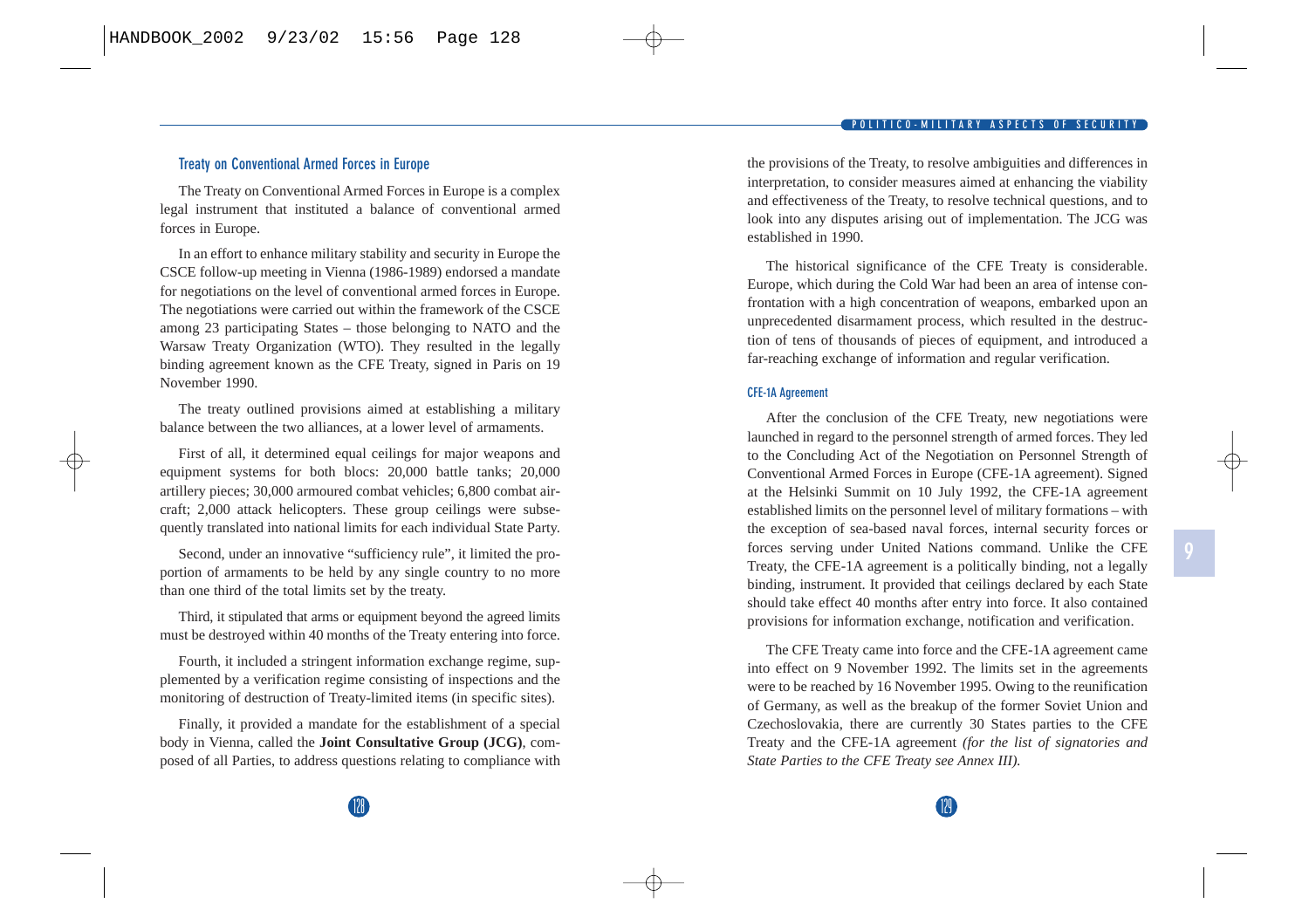#### **Renegotiating the CFE Treaty**

In an effort to adjust to the changes brought about by the end of the Cold War, particularly the disintegration of the Warsaw Treaty Organization (WTO), the States Parties to the Treaty instructed their delegations to the JCG, in May 1996 (during the First CFE Treaty Review Conference), to begin consultations aimed at "improving the operation of the Treaty in the changing security environment in Europe".

These consultations were concluded at the November 1999 Istanbul Summit of OSCE Heads of State and Government. Thirty Heads of State and Government signed the Agreement on Adaptation of the Treaty on Conventional Armed Forces in Europe (also known as the adapted CFE Treaty), which opened up the Treaty for accession by States that are not and have not been members of either NATO or the Warsaw Pact. The adapted Treaty also discarded the division of Europe into two blocs, by giving each State individual ceilings for armaments on a national and territorial basis, instead of allocating ceilings on the basis of group levels.

In the original CFE Treaty, the two groups of States – NATO and the Warsaw Pact – had collective ceilings within their own group. Now, the adapted Treaty allows a certain amount of armaments for a State Party at the national level, meaning a ceiling on how many forces that country is allowed to deploy in the whole area covered by the Treaty, and a ceiling on the territorial level, meaning how many forces will be allowed on the territory of that State (including any foreign forces).

The new ceilings also constitute a further step in disarmament in Europe. Altogether 11,000 weapons systems – battle tanks, artillery pieces and fighter planes – will be dismantled. This will cut the number of conventional weapons in Europe by about 10 per cent. Implementation of the adapted CFE Treaty will only begin after ratification by the parliaments of all the States concerned.

#### **Open Skies Treaty**

The Open Skies Treaty established a regime of unarmed observation flights over the territories of State Parties. Although not negotiated within the OSCE framework in its formal sense, the Treaty on Open Skies is closely linked to the OSCE for at least two main reasons. First, its basic philosophy of openness and transparency in military matters coincides with that of the CSBM regimes developed by the OSCE since its beginnings. Secondly, in a special Declaration adopted at the Helsinki Ministerial Council on 24 March 1992, the OSCE participating States welcomed the signing of the Treaty on Open Skies and acknowledged its importance for the enhancement of security and confidence in Europe.

The idea of a regime of unarmed aerial observation flights was initially suggested by President Dwight Eisenhower in 1955. It started to materialize, following a Canadian-Hungarian initiative, in a meeting held in Ottawa on 12 February 1990 between NATO and the Warsaw Treaty Organization. Further negotiations in Vienna ended with the signature, on 24 March 1992, of the Treaty on Open Skies.

The Treaty outlines provisions for the conduct of unarmed observation flights over the territories of State Parties. It specifies, *inter alia*, quotas for observation flights (based upon reciprocity between individual States or groups of States), the notification of points of entry for observation flights for each State, and the technical details for sensors to be used for observation flights as well as the inspection of those sensors. It also set up, in Vienna, an **Open Skies Consultative Commission (OSCC)** serviced by the OSCE Secretariat. The basic task of the OSCC is the discussion of all questions relating to compliance with the Treaty's provisions.

The Treaty has not yet entered into force. It will come into force 60 days after the deposit of 20 instruments of ratification, including those of the Depositories, and of those States Parties which are obliged to accept eight or more observation flights.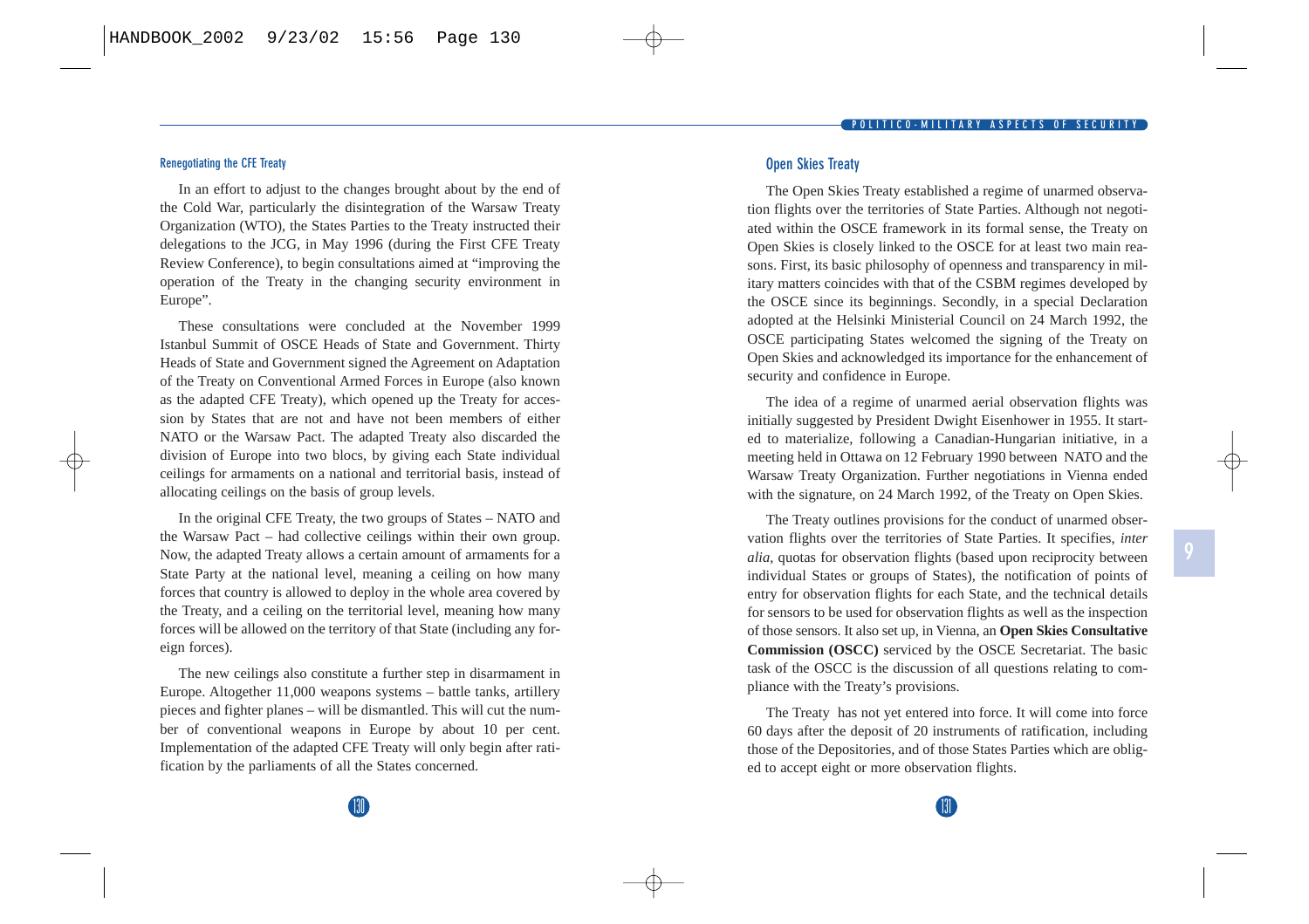# **Background**

♦

## **The Economic Forum**

♦

**The Co-ordinator of OSCE Economic and Environmental Activities**

**The OSCE** is not an economic organization; nonetheless, as part of its comprehensive approach to security, it is concerned with economic and environmental issues, operating on the premise that economic and environmental solidarity and co-operation can contribute to peace, prosperity and stability. Conversely, economic and environmental problems that are not effectively addressed can contribute to increasing tensions within or among States.

**The OSCE's economic and environmental dimension involves:**

- monitoring of economic and environmental developments among participating States, with the aim of alerting them to any threat of conflict; and
- facilitating the formulation of economic and environmental policies and initiatives to promote security in the OSCE area, particularly in participating States that are involved in a process of transition, by: a) organizing conferences and seminars on economic and environmental matters; b) promoting the articulation of and adherence to shared standards and norms for economic and environmental behavior; c) developing and intensifying contacts with relevant international organizations.

The main instruments used in the economic and environmental dimension are the Co-ordinator of OSCE Economic and Environmental Activities, and the Economic Forum.

### **Background**

Economic and environmental matters have always been a part of the OSCE agenda, reflecting the Organization's comprehensive approach to security.

In the Helsinki Final Act, the States participating in the CSCE expressed their conviction that "efforts to develop co-operation in the fields of trade, industry, science and technology, the environment and other areas of economic activity contribute to the reinforcement of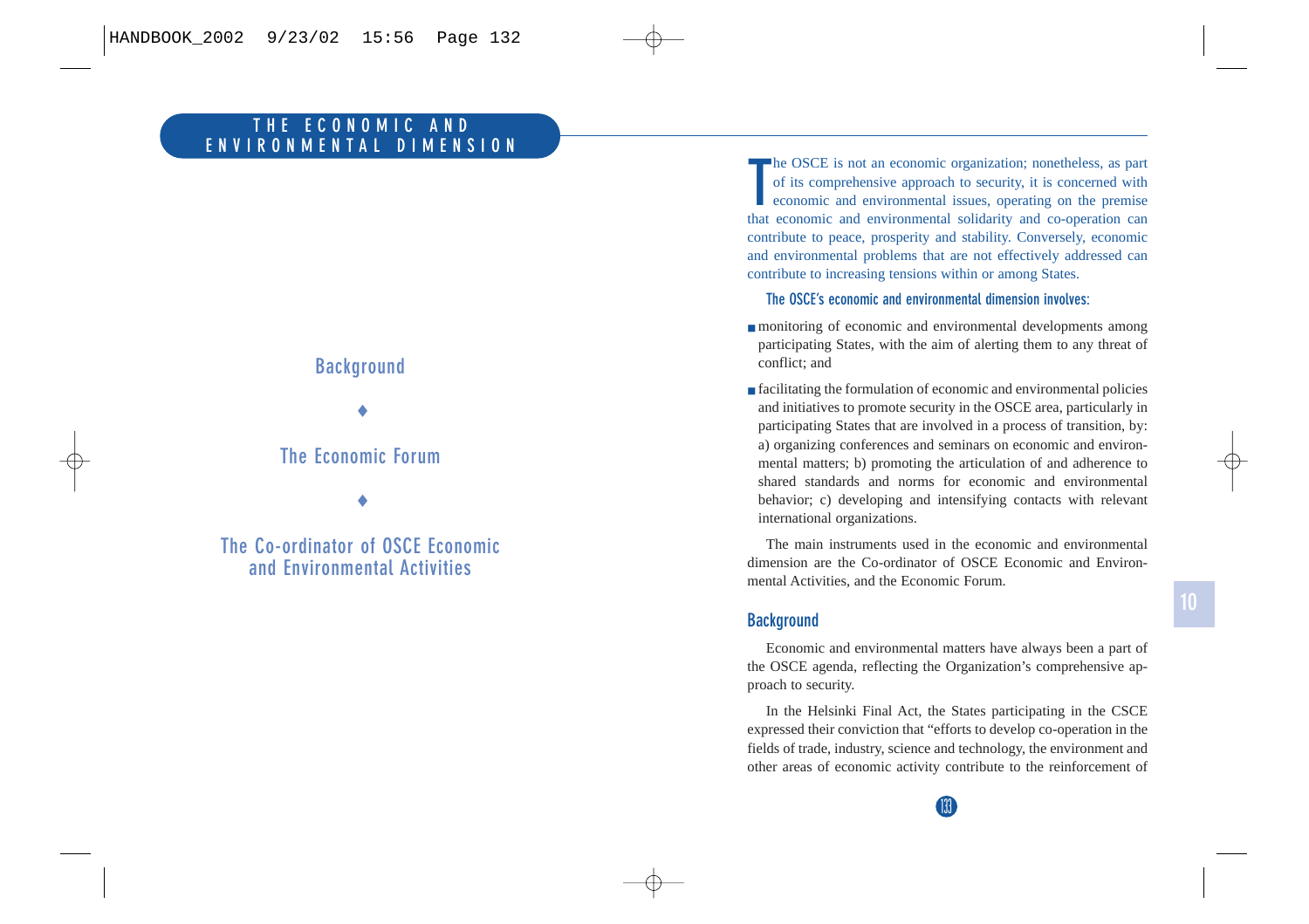peace and security in Europe, and in the world as a whole". These issues constituted basket II of the Helsinki Final Act, in which the participating States agreed to promote trade, the exchange of economic and commercial information, and industrial co-operation; to improve opportunities for the exchange and dissemination of scientific information; and to take the necessary measures to bring together environmental policies.

During the CSCE era, three meetings focused specifically on economic, scientific and environmental issues: a Scientific Forum in Hamburg in 1980; a Meeting on the Protection of the Environment in Sofia in 1989; and – most important – the Conference on Economic Co-operation in Europe in Bonn in 1990.

The 1990 Bonn Conference on Economic Co-operation in Europe was one of the landmark events in the evolution of the CSCE's and, later, the OSCE's economic dimension. The participating States expressed their commitment to the principles of a market economy, thus opening the way for improved economic co-operation. The deep divisions that had previously hampered economic and social cooperation were gone.

As more participating States began the process of transforming their economies from State centralism to market-based capitalism, a new interest in closer co-operation on economic questions in the OSCE began to develop. As a result, the participating States began to seek an increased role for the OSCE in economic and environmental matters. This resulted in two important developments: the establishment of the Economic Forum and the creation of the post of the Coordinator of OSCE Economic and Environmental Activities.

## **The Economic Forum**

At the 1992 Prague Council Meeting, the CSCE Ministers decided to establish an Economic Forum *(within the framework of the Senior Council, see Section 3)* to strengthen the focus of the CSCE on the transition to and development of free-market economies as an essential contribution to the building of democracy. Pursuant to that decision, the Senior Council now meets once a year as the "Economic Forum" to give political stimulus to the dialogue on the transition to free-market economies, to suggest practical means of developing free-market systems and economic co-operation, and to encourage activities with relevant international organizations.

The first meeting of the Economic Forum was held in Prague from 16 to 18 March 1993 *(for a list of Economic Forum meetings, please refer to Senior Council meetings, Annex VII).* 

In addition to the annual meetings of the Economic Forum, followup and preparatory seminars on a wide variety of economic and environmental topics are organized with the aim of promoting economic and environmental policies that are predictable, fairly applied and sustainable *(for a full list of economic dimension seminars, see Annex VII).*

## **The Co-ordinator of OSCE Economic and Environmental Activities**

The 1993 Rome Meeting of the Ministerial Council declared that the Permanent Council should "integrate more fully the economic dimension into its consideration of tasks facing the CSCE". The theme of strengthening the economic dimension was reiterated at the 1994 Budapest Summit, where the Heads of State or Government formally instructed the Chairman-in-Office "to explore ways to integrate economic dimension issues into the tasks faced by the OSCE."

At the Lisbon Summit in December 1996, the Heads of State called on the OSCE to "focus on ways of identifying the risks to security arising from economic, social and environmental problems, discussing their causes and potential consequences, and draw the attention of relevant international institutions to the need to take appropriate measures to alleviate the difficulties stemming from those risks". They also tasked the Permanent Council with elaborat-

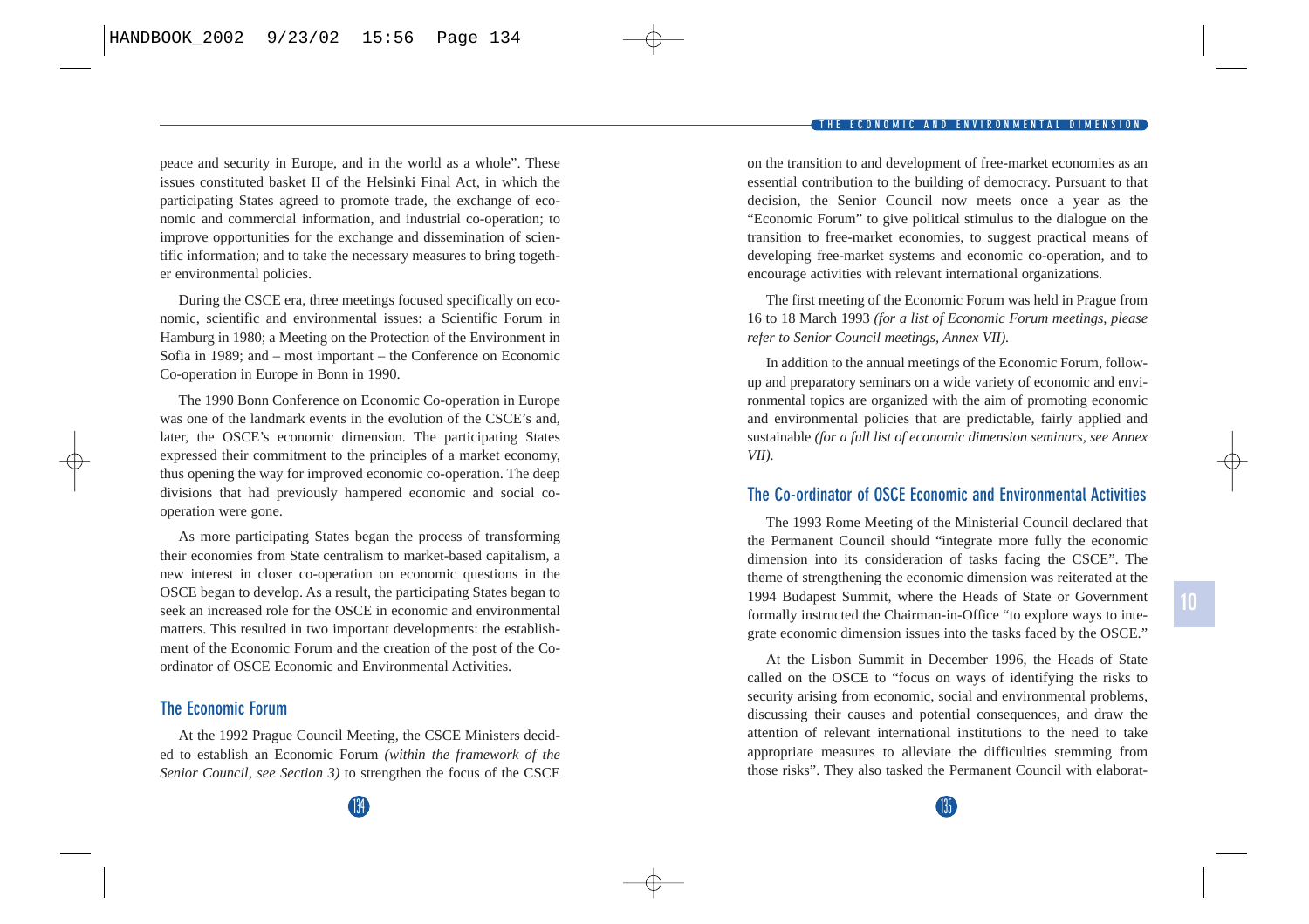ing the mandate for a Co-ordinator of OSCE Economic and Environmental Activities within the Secretariat.

The Permanent Council agreed to a mandate on 5 November 1997, establishing the position of Co-ordinator of OSCE Economic and Environmental Activities within the OSCE Secretariat. Tom Price, a former United States diplomat, was appointed to the position in January 1998.

The Co-ordinator, acting in support of the Chairman-in-Office, is charged with strengthening the ability of the Permanent Council and the OSCE institutions to address economic, social and environmental aspects of security. Furthermore, he is to act in accordance with the OSCE's flexible approach in responding to tensions and crisis situations as they emerge and evolve. His regular priorities are:

- to enhance the OSCE's interaction with relevant international **I** organizations;
- to strengthen the economic, environmental, and social compo-**II** nents in the work of OSCE missions and field activities;
- **II** to deepen interaction with the OSCE Parliamentary Assembly;
- to broaden OSCE contacts with non-governmental organizations **IV** and the private sector; and
- to formulate a programme of work for appropriate additional **V** activities in, and relating, to the OSCE's economic dimension.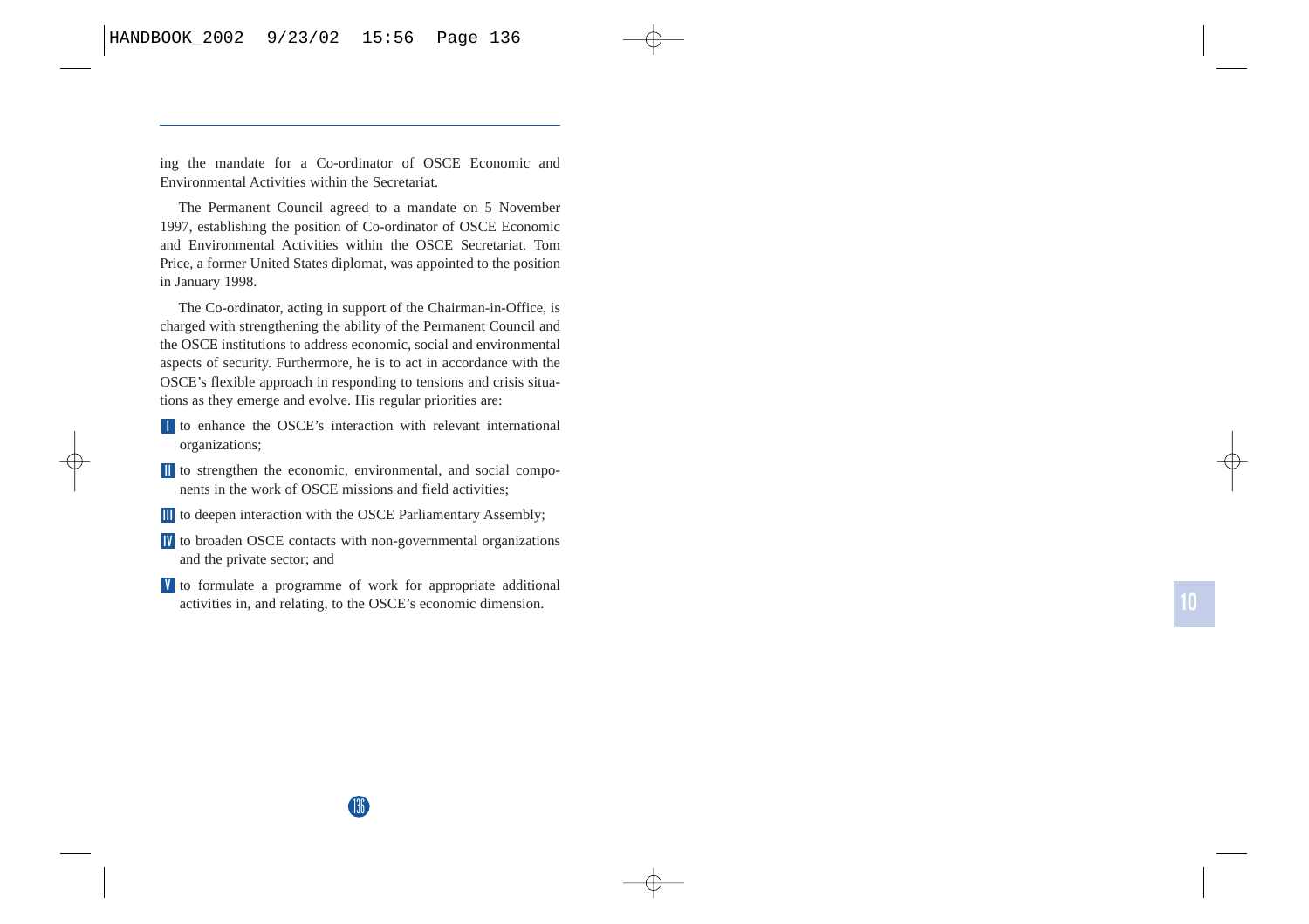## **Background**

♦

## **The Parliamentary Assembly's Objectives**

♦

## **Structure and Institutions**

♦

## **Principal Activities**

♦

## **Relations with other OSCE Institutions and International Organizations**

**The OSCE Parliamentary Assembly gathers over 300 parliamentarians from the participating States, with the aim of promoting parliamentary involvement in the activities of the OSCE, and** facilitating inter-parliamentary dialogue and co-operation.

## **Background**

The Charter of Paris for a New Europe (1990), recognizing the important role parliamentarians can play in the Helsinki process, called for the creation of an assembly involving members of parliaments from all participating States.

**"Recognizing the important role parliamentarians can play in the CSCE, we call for greater parliamentary involvement in the CSCE, in particular through the creation of a CSCE Parliamentary Assembly, involving members of parliament from all participating States. To this end, we urge that contact be pursued at parliamentary level to discuss the field of activities, working methods and rules of procedure of such a CSCE parliamentary structure, drawing on existing experience and work already undertaken in this field." Charter of Paris for a New Europe (November 1990).**

At the invitation of the Spanish Parliament, high-level parliamentary leaders from all OSCE participating States gathered in Madrid on 2 and 3 April 1991 for the particular purpose of creating a CSCE Parliamentary Assembly, as requested by their respective Heads of State or Government. The Madrid meeting discussed whether to maintain the consensus procedure used by the CSCE, the size and frequency of Assembly meetings, the role and number of committees, and the number of votes to be assigned to each parliament. The result of the meeting was the Madrid Declaration, which set forth the basic rules of procedure, working methods, size, mandate and distribution of votes of the Assembly.

In 1991, at its Berlin Meeting, the CSCE Ministerial Council welcomed the establishment of the Parliamentary Assembly and stated that the Ministers looked forward to the "collective expression" of the views of the Parliamentary Assembly on security and co-opera-

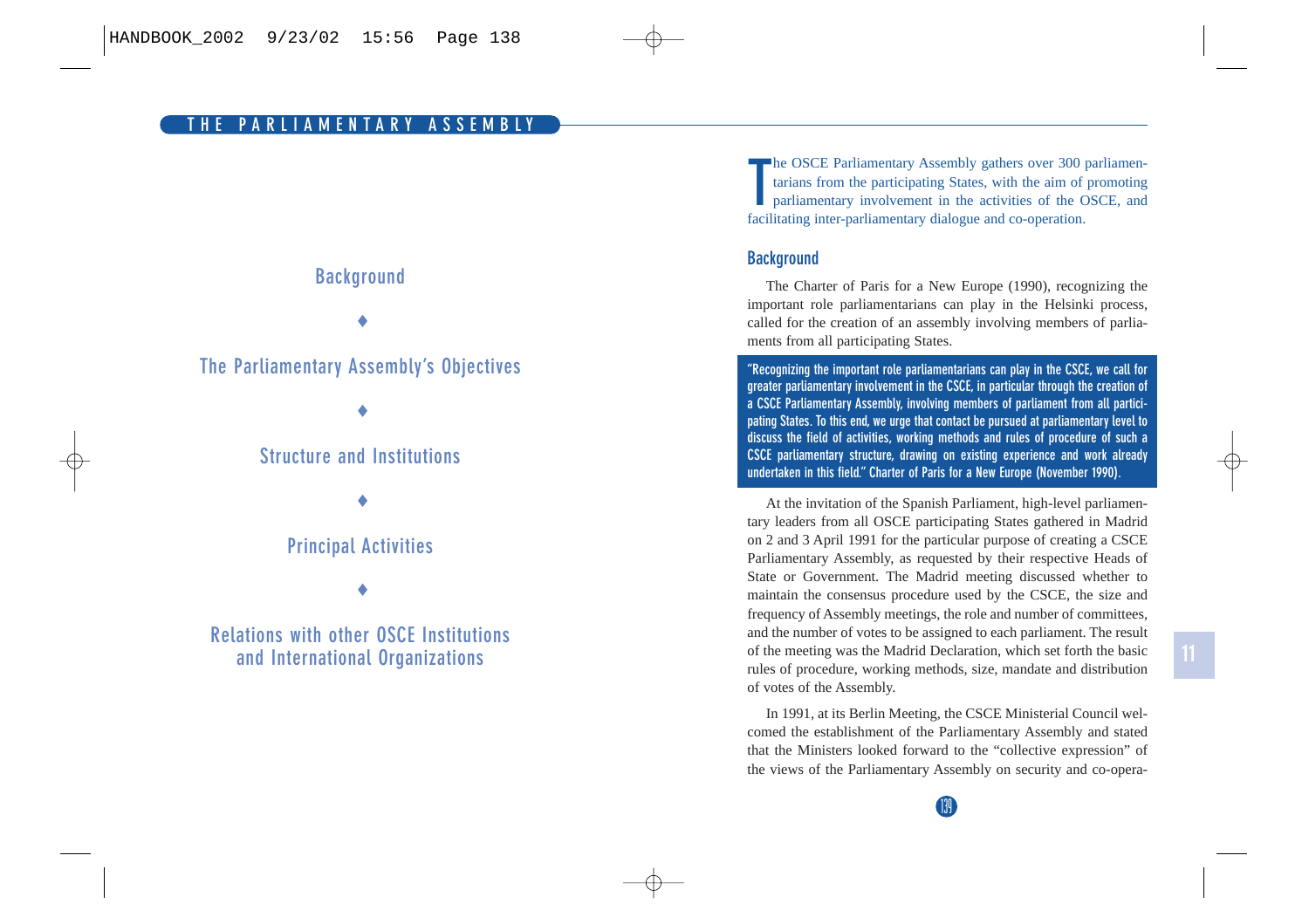tion in Europe as well as on the future development of the CSCE. The next year, at its Prague Meeting, the CSCE took a direct step towards active dialogue by announcing that the Chairman-in-Office would be prepared to make himself available to report to the Assembly on the work of the OSCE, to answer parliamentarians' questions in this regard and to take note of parliamentarians' views for subsequent transmission to the Ministerial Council. It has since become a tradition for the Chairman-in-Office to address the Parliamentary Assembly and answer direct questions from the floor. The Helsinki (1992) and Budapest (1994) Summits reaffirmed the participating States' interest in the active participation of parliamentarians in the OSCE process, and mandated the Chairman-in-Office to maintain close contacts with the Parliamentary Assembly, to draw its recommendations to the attention of the Permanent Council and to inform the parliamentarians of OSCE activities.

The first formal session of the Parliamentary Assembly was held in Budapest in early July 1992. The Assembly decided, *inter alia*, to accept an invitation of the Danish Parliament to establish an International Secretariat in Copenhagen. The Danish Government signed a headquarters agreement with the Assembly providing for full international diplomatic status, privileges and immunities, on the same level as the United Nations and other multilateral and bilateral missions in Denmark.

Parliaments of all OSCE States are entitled to be represented in the Parliamentary Assembly according to the size of the population of the country. Initially composed of 245 parliamentarians, the Assembly has now – given the growth of the OSCE from 34 to 55 participating States – expanded to 315 representatives.

## **The Parliamentary Assembly's Objectives**

The Assembly's primary task is to facilitate interparliamentary dialogue, an increasingly important aspect of the overall effort to meet the challenges of democracy throughout the OSCE area.

The OSCE Parliamentary Assembly may also pursue other important objectives which are stated in the preamble of the Assembly's rules of procedure:

- assess the implementation of OSCE objectives by participating States;
- discuss subjects addressed during meetings of the Ministerial Council and the summits of Heads of State or Government;
- develop and promote mechanisms for the prevention and resolution of conflicts;
- support the strengthening and consolidation of democratic institutions in OSCE participating States;
- contribute to the development of OSCE institutional structures and or relations and co-operation between existing OSCE institutions.

To pursue the objectives mentioned above, the OSCE PA employs a variety of means: a Final Declaration and a number or resolutions and recommendations are adopted each year at the Annual Session *(see below)*; committee work addresses important contemporary international issues; different programmes, including an extensive election monitoring programme, as well as various seminars, have been designed to develop and strengthen democracy; and delegations have been sent on special missions to areas of latent or active crisis.

## **Structure and Institutions**

The main bodies of the Assembly are the Annual Assembly, the Standing Committee of Heads of Delegation, the Bureau, the Expanded Bureau, the three General Committees, the President, the Secretary General and the International Secretariat.

The Standing Committee and the Bureau prepare the work of the Assembly between Sessions, and ensure the efficient operation of the Assembly. The three General Committees correspond to the three

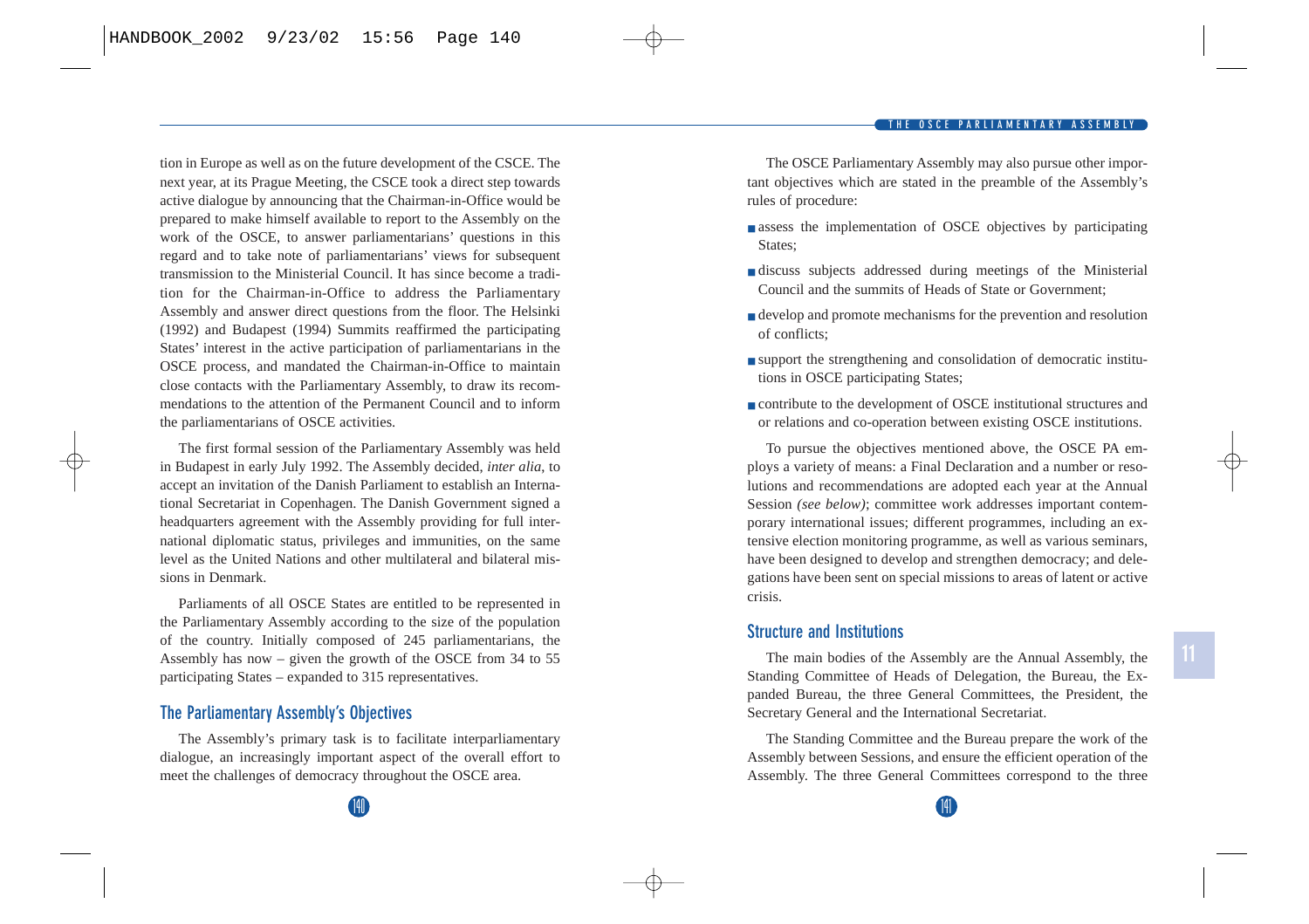main sections of the Helsinki Final Act: the General Committee on Political Affairs and Security; the General Committee on Economic Affairs, Science, Technology and Environment; and the General Committee on Democracy, Human Rights and Humanitarian Questions. The International Secretariat provides administrative support for the Assembly in its various activities. The Rapporteur of each Committee is responsible for preparing a paper for presentation to the respective Committee before each Annual Session. Other speakers may also be invited to address the Committees, and the general debate on the papers should result in a draft resolution to be presented to the Plenary at the final session.

At each annual session the Assembly elects the President of the Parliamentary Assembly, who acts as the highest representative of the Assembly and presides over the meetings of the Assembly. The President is assisted by the Secretary General, who is appointed by the Standing Committee on the proposal of the Bureau. The first and current Secretary General is R. Spencer Oliver of the United States.

## **Principal Activities**

### **Annual Sessions**

One of the most important events of the OSCE Parliamentary Assembly is the Annual Session. The Parliamentary Assembly holds one every year, in the beginning of July, at a time when most parliaments are not in session, so that leaders and key members of the various parliaments can attend. Providing a forum for a vigorous debate and an assessment of the OSCE activities, each Annual Session adopts a Final Declaration as well as resolutions and recommendations which are transmitted to the OSCE Ministerial Council, the OSCE Chairman-in-Office and the national parliaments of the OSCE participating States. Annual Sessions of the OSCE Parliamentary Assembly have taken place in Budapest (1992), Helsinki (1993), Vienna (1994), Ottawa (1995), Stockholm (1996), Warsaw (1997),

## **Organizational Chart of the OSCE Parliamentary Assembly**

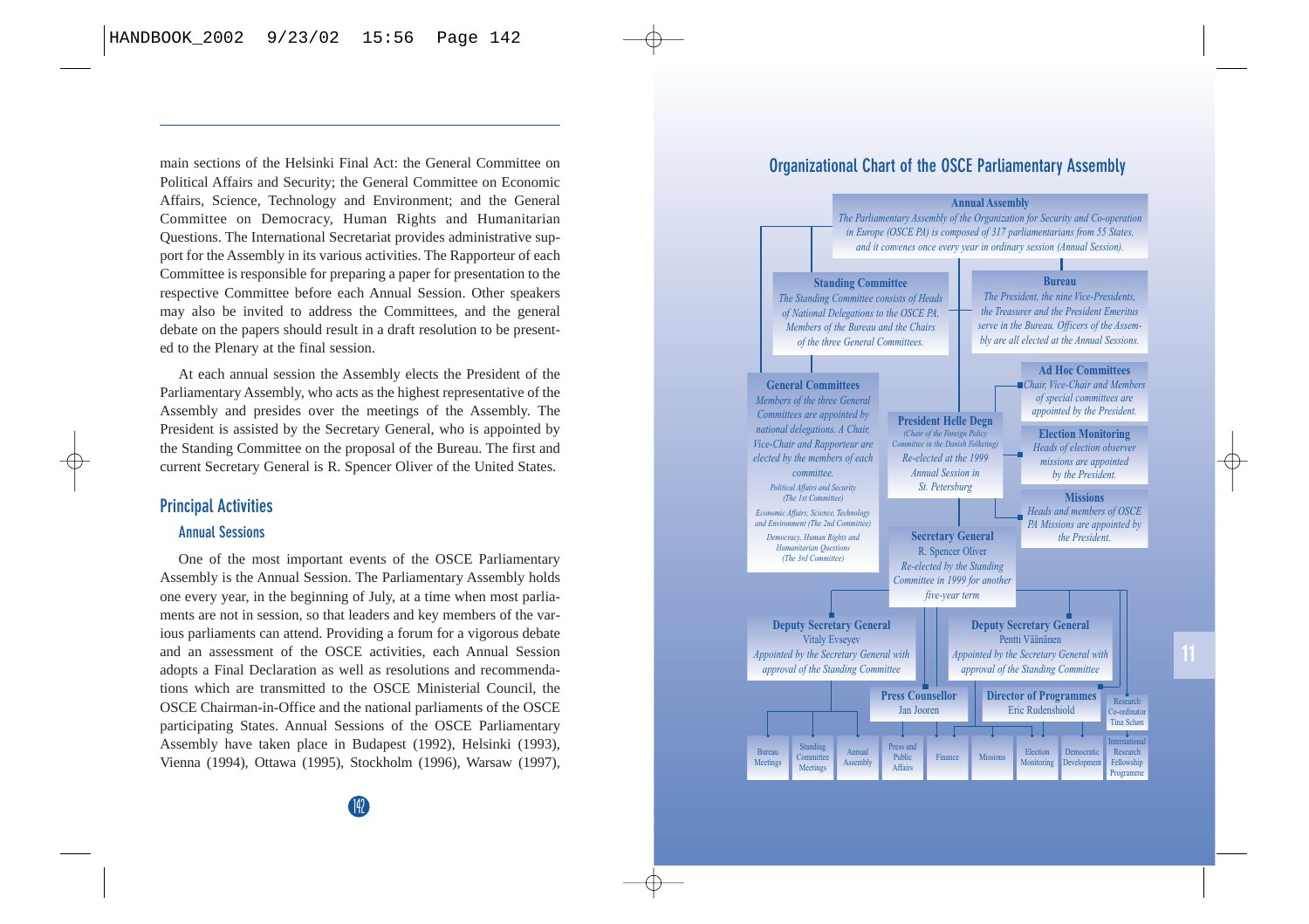Copenhagen (1998) and St. Petersburg (1999). Bucharest is hosting the 2000 session.

**PA decision-making: The Standing Committee makes decisions according to the principle of consensus minus one. The Bureau, the General Committees and the Assembly's Annual Sessions take decisions by majority vote. This allows the PA to make recommendations on issues that are controversial in nature, including farreaching proposals for a reform of OSCE institutions. The PA has consistently proposed an alteration of the consensus rule used by the OSCE, with the aim of speeding up the decision-making process. The PA has suggested introducing "approximate consensus" – requiring 90 per cent of both membership and financial contributions to agree in order for a decision to be approved.**

### **Election Monitoring**

The OSCE Parliamentary Assembly has developed an active programme for monitoring parliamentary elections. Since 1993 more than 800 parliamentarians, from over forty countries, have been sent to monitor elections. Prominent examples include elections in Bosnia and Herzegovina, Albania, Croatia, Slovakia and the Russian Federation.

In 1997, a co-operation agreement between the ODIHR and the OSCE Parliamentary Assembly was signed, defining the respective roles of the two institutions in election observation missions. The ODIHR is responsible for arranging "Needs Assessment Missions", for long-term observation and for setting up an OSCE co-ordination office well in advance of the actual elections *(see pg. 106)*. Longterm observers are sent into the field several weeks prior to the elections in order for the OSCE to evaluate the events leading up to the elections, including the campaign. The OSCE Parliamentary Assembly deploys parliamentarians as short-term observers.

Furthermore, the Co-operation Agreement states that the OSCE Chairman-in-Office may designate a political figure as a Special Coordinator to lead the OSCE Observation Mission. Normally, this political figure will be the President of the OSCE Parliamentary Assembly or an OSCE Parliamentary Assembly senior member. This Special Co-ordinator represents the OSCE Chairman-in-Office and works closely with the ODIHR On-Site Co-ordinator in the election monitoring project. The political figure/Special Co-ordinator delivers the post-election statement in conjunction with other appropriate officials.

### **Missions and Visits**

With a view to promoting dialogue and parliamentary democracy, the Assembly sends delegations (including high-level parliamentarians with political stature) on special missions and visits. One example is the Tri-Parliamentary Mission to Albania, which was organized in January 1998 at the request of the OSCE Presence in the country. Its main aim was to assist and advise with the drafting of the new Constitution and the development of democratic parliamentary practices in the new Albanian Parliament. The International Secretariat of the OSCE PA brought together representatives of the European Parliament and the Parliamentary Assembly of the Council of Europe to carry out this mission and to implement the programme.

Another example consists of visits that Presidents of the OSCE PA have made to different countries, such as Uzbekistan, Armenia, Bulgaria, Kyrgyzstan, Abkhazia (Georgia) and the Baltic countries. These visits serve to highlight the important contributions made by the OSCE, and to promote co-operation between the PA and other bodies within the OSCE structure. Sometimes, as in the case of the 1996 visit to Georgia and Armenia by President Emeritus Javier Rupérez, they serve to directly engage and deepen dialogue between parliamentarians in the particular region and the Parliamentary Assembly. The Danish Member of Parliament, Helle Degn, who became the President of the Parliamentary Assembly in July 1998, has also paid regular visits to OSCE participating States during her term of office.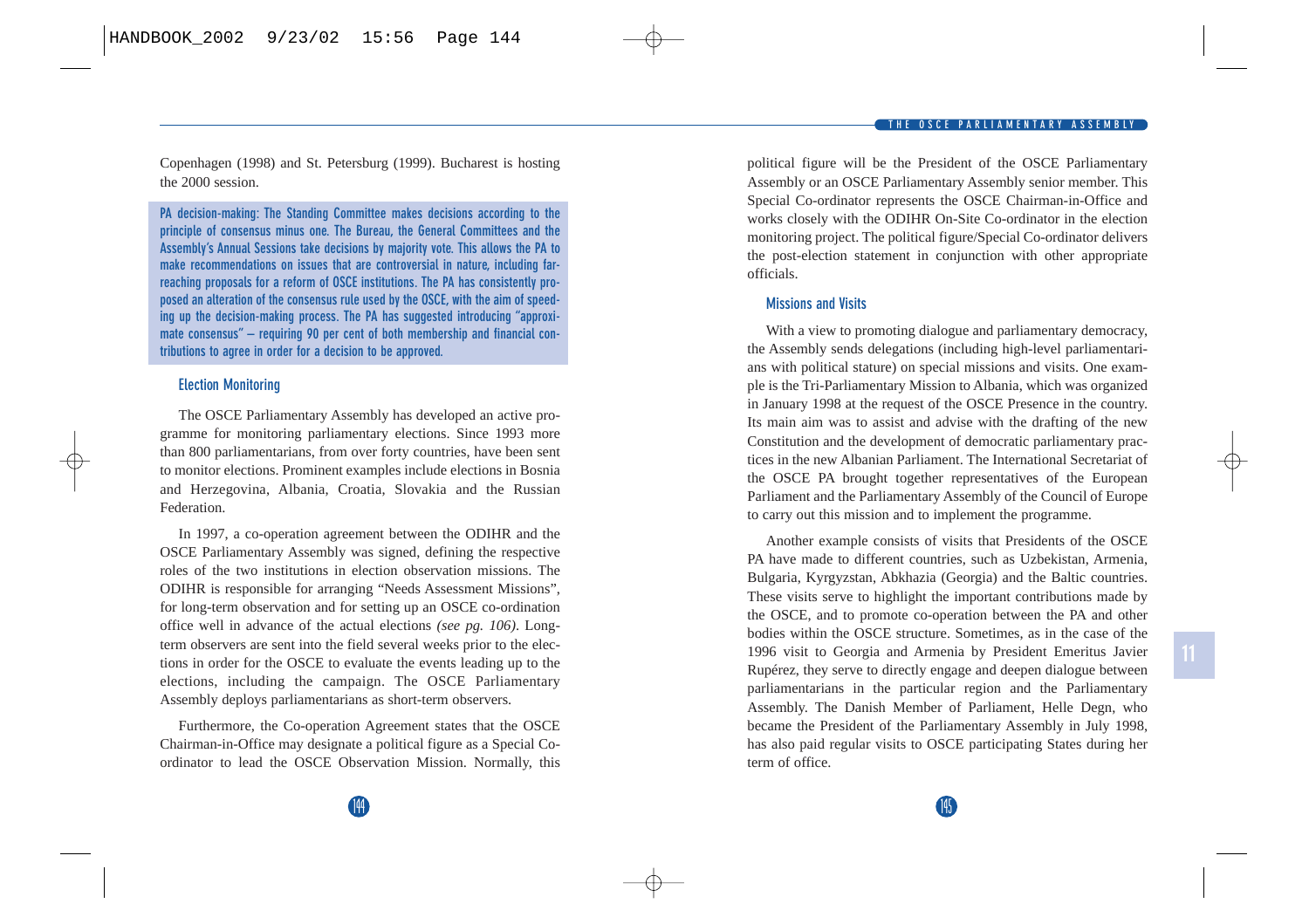### **The Prize for Journalism and Democracy**

In 1966, the OSCE Parliamentary Assembly established the Prize for Journalism and Democracy, awarded in conjunction with each Annual Assembly, at the initiative of Freimut Duve, a former member of the German Delegation to the Parliamentary Assembly (and now the OSCE Representative on Freedom of the Media). The purpose of the prize is to promote the principles of free journalism as laid down by the Budapest Document 1994. The prize was awarded the first time to the Polish journalist Adam Michnik. Subsequent recipients of the prize include the French group, *Reporters sans frontières,* and Timothy Garton Ash, a British journalist, writer and historian. In 1999, the prize went to Christiane Amanpour, a reporter for the television network, CNN. The prize for 2000 has been awarded to Andrei Babitsky, a reporter for Radio Free Europe/Radio Liberty, who covered the conflict in Chechnya (Russian Federation) "with complete disregard for his personal safety".

#### **Other Activities**

The Assembly has developed a Democratic Assistance Programme intended to broaden the Assembly's involvement in helping to strengthen democratic values and legislative institutions in the developing democracies of the former Soviet Union. The intention of the programme is to bring parliamentarians, as well as other political leaders and experts, to newly emerging democracies as experienced lecturers and discussion leaders.

The PA sometimes establishes *ad hoc* Committees to address specific issues, such as Albania and Belarus or the drafting of a "Code of Conduct on Politico-Democratic Aspects of Co-operation".

In 1997 the Parliamentary Assembly co-hosted an OSCE Parliamentary Conference on "Sub-Regional Economic Co-operation Processes: A Contribution to the New European Architecture" in Monaco, along with the Parliament of Monaco, and in partnership with the United Nations Economic Commission for Europe. A follow-up conference is to take place in Nantes, France, from 13 to 15 October 1999.

As of 1995 the Parliamentary Assembly has an international intern programme, which is open to graduate students of political science, law or international affairs from universities in OSCE countries. The Programme functions as an established and important part of the staff structure, providing the International Secretariat not only with extensive language ability, but also enabling it to carry out very high-quality research.

## **OSCE PA Relations with other OSCE Institutions and International Organizations**

The OSCE PA has regular and formalized high-level interaction with other OSCE institutions. All decisions and reports from the Assembly's Annual Sessions, missions, visits and election monitoring projects are transmitted to the Chairman-in-Office and to the Permanent Council. The Assembly is represented at every level of official OSCE meetings and maintains a close working relationship with the OSCE Chairman-in-Office, the Troika, and the OSCE Secretary General as well as with other OSCE institutions in Vienna, Warsaw, The Hague and Prague. Moreover, the Parliamentary Assembly participates in the OSCE's Senior and Permanent Councils, as well as OSCE summits and the meetings of the OSCE Ministerial Council. The Assembly has developed extensive co-operation with the Parliamentary Assembly of the Council of Europe, the Assembly of the Western European Union, the North Atlantic Assembly, the Inter-Parliamentary Union, the European Parliament and the Interparliamentary Assembly of the Commonwealth of Independent States; all have official observer status in the OSCE Parliamentary Assembly.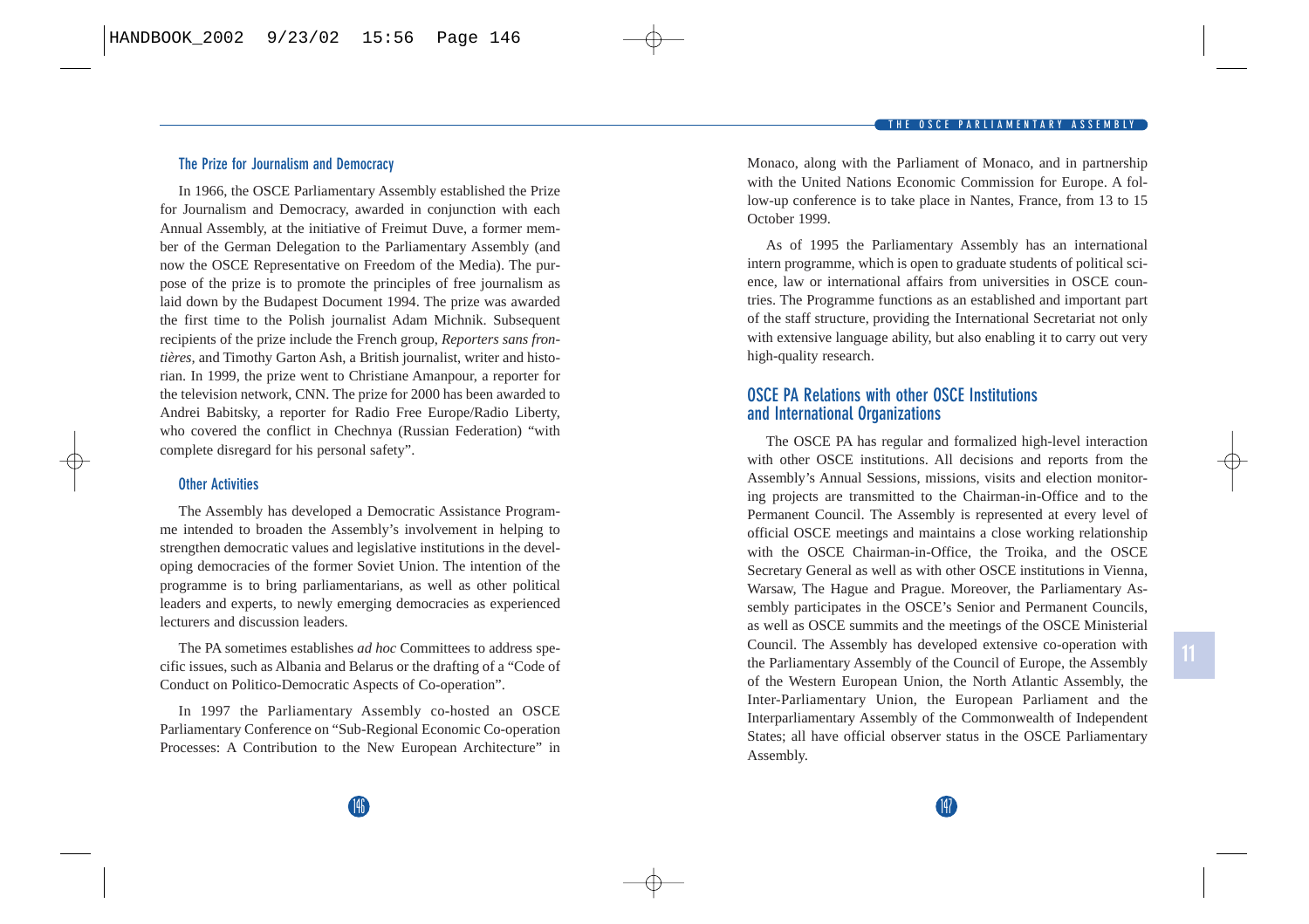

# **Introduction**

**D**uring the Helsinki process of the 1970s and 1980s, the CSCE maintained limited relations with international organizations. As it was a process rather than an organization, it provided a forum to which international, regional and non-governmental organizations could give input, but it seldom initiated contacts of its own.

With the end of the cold war, however, a conceptual consensus developed on the need for the OSCE to widen and deepen its external contacts and co-operation. This stemmed, in part, from the realization that the multifaceted character of security challenges necessitated a pluri-institutional response. It also related to the fact that by the early 1990s the CSCE process had become institutionalized to the point where the CSCE became an Organization recognized by its participating States as being "a primary instrument for early warning, conflict prevention, crisis management and post-conflict rehabilitation."

The OSCE is an integral part of the web of interlocking institutions that deal with European security, human rights, and economic issues. In view of the broad spectrum and complex nature of security issues and challenges now facing Europe, mutually reinforcing co-operation between the OSCE and other security organizations and institutions is crucial both at the level of political consultations and in the field.

**"We affirm that European security requires the widest co-operation and co-ordination among participating States and European and transatlantic organizations. The OSCE is the inclusive and comprehensive organization for consultation, decision-making and co-operation in its region and a regional arrangement under Chapter VIII of the United Nations Charter. As such it is particularly well suited as a forum to enhance co-operation and complementarity among such organizations and institutions. The OSCE will act in partnership with them, in order to respond effectively to threats and challenges in its area." Lisbon Declaration on a Common and Comprehensive Security Model for Europe for the twenty-first century (December 1996).**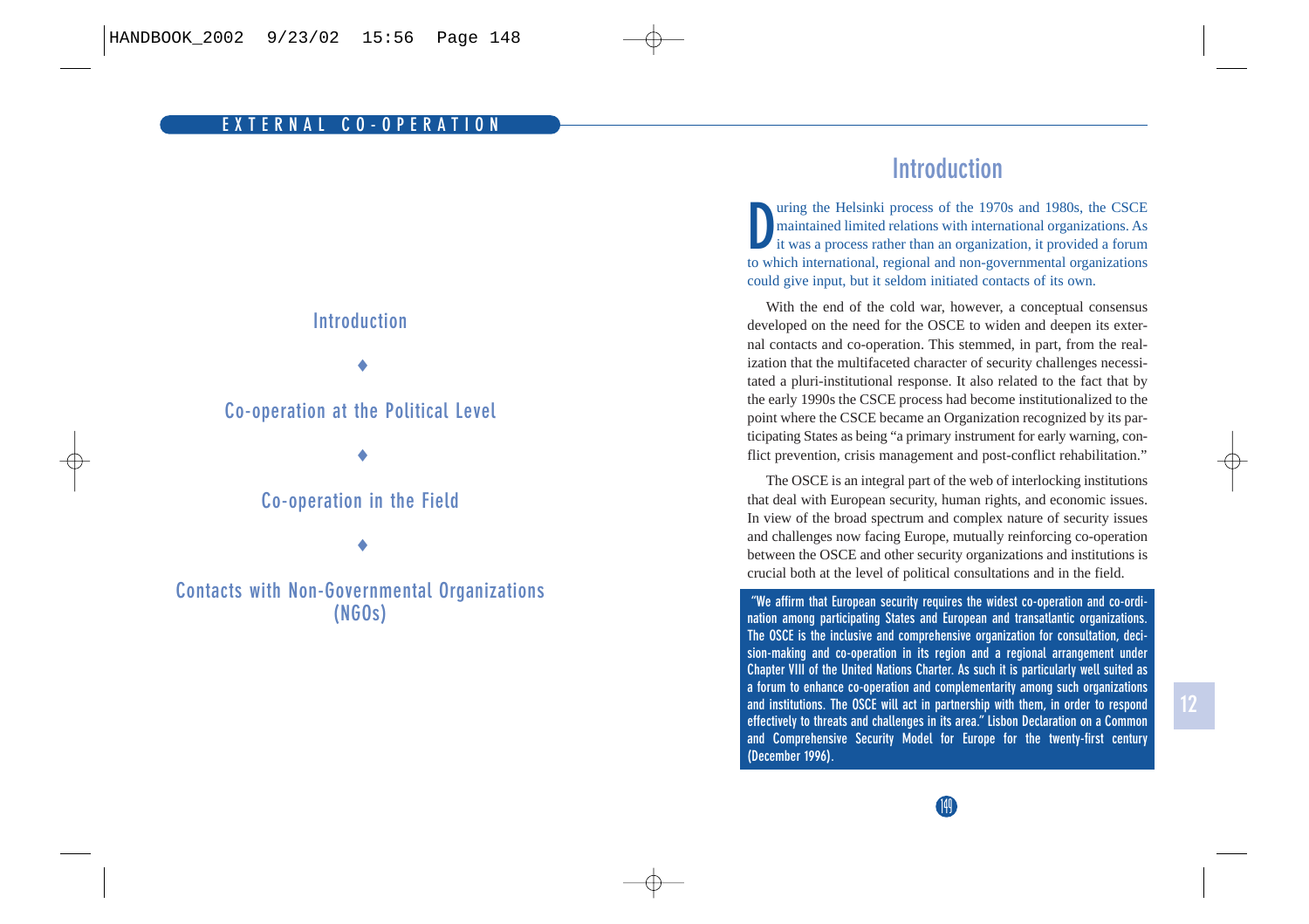## **Co-operation at the Political Level**

The OSCE has institutional partners at the international, regional, subregional and non-governmental levels. Since the Budapest Summit of 1994, the participating States have been seeking to more clearly define these relations through a Document-Charter on European Security. Relations also develop bilaterally, and through co-operation in the field.



**The Secretary General of the OSCE, Ambassador Ján Kubisˇ, meeting Kofi Annan, Secretary General of the United Nations, in June 1999** 

The 1994 Budapest Document entitled "Towards a Genuine Partnership in a New Era" marked the beginning of a discussion on a model of common and comprehensive security for Europe for the twenty-fist century, based on OSCE principles and commitments. This process was given impetus by the 1996 "Lisbon Declaration on a Common and Comprehensive Security Model for the twenty-first century" in which the participating States pledged to "strengthen cooperation with other security organizations which are transparent and predictable in their actions, whose members individually and collectively adhere to OSCE principles and commitments, and whose membership is based on open and voluntary commitments".

Development of a framework for pragmatic co-operation between the OSCE and its international partners moved further ahead at the 1997 Copenhagen Ministerial Council when guidelines on an OSCE Document-Charter on European Security were drawn up. These included a "Common Concept for the Development of Co-operation between Mutually-Reinforcing Institutions", which set out the parameters of a Platform for Co-operative Security designed to strengthen the mutually-reinforcing nature of the relationship between those organizations and institutions concerned with the promotion of comprehensive security within the OSCE area.

The goal of the Platform, adopted at the Istanbul Summit in November 1999, is to strengthen the mutually reinforcing nature of the relationship between those organizations and institutions concerned with the promotion of comprehensive security within the OSCE area.

Since the beginning of this process, the need has been stated for co-operation and co-ordination with other international organizations and institutions, and the strengthening of the non-hierarchical mutually-reinforcing nature of relations between concerned organizations and institutions, with a view to fostering a foundation for common, comprehensive and indivisible security in the OSCE region.

The Platform states that the OSCE will work co-operatively with those organizations and institutions whose members individually and collectively adhere to the principles of United Nations Charter and the OSCE principles and commitments, and whose membership is based on openness and free will. The Platform declares that development of co-operation can be further enhanced through extensive use of regular contacts, including meetings; a continuous framework for dialogue; increased transparency and practical co-operation, including the identification of liaison officers or points of contact, cross-

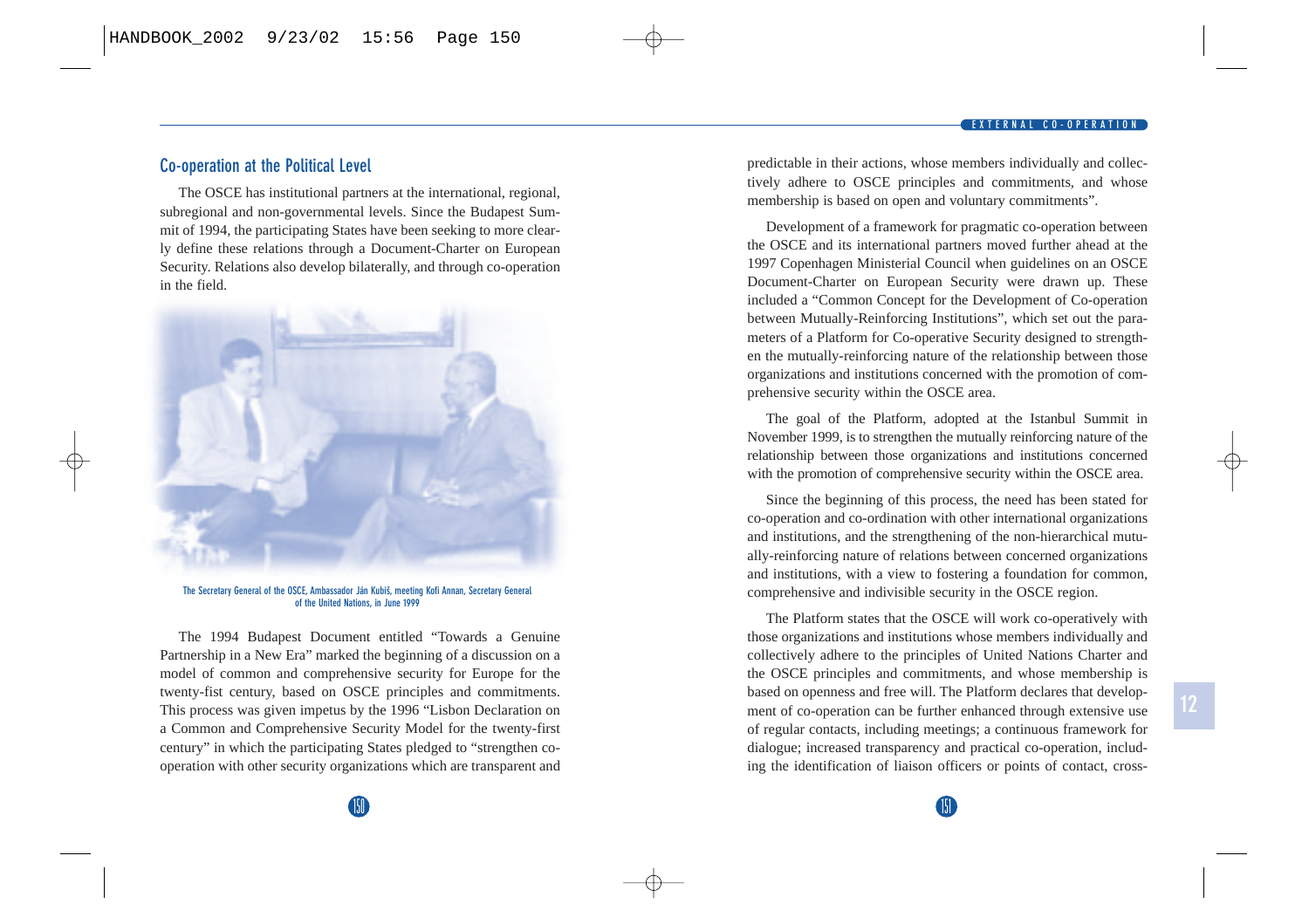representation at appropriate meetings and other arrangements intended to increase understanding of their respective conflict prevention tools.

In addition, the Platform refers to the development of OSCE field operations in recent years that has represented a major transformation of the organization. Organizations and institutions in field operations should be developed and built upon in accordance with their individual mandates. Modalities for this form of co-operation could include: regular information exchanges and meetings, joint needs assessment missions, secondment of experts by other organizations to the OSCE, appointment of liaison officers, development of common projects and field operations, and joint training efforts.

One of the OSCE's closest partners is the United Nations. At the 1992 Helsinki Summit, the participating States declared the OSCE (at that time the CSCE) to be "a regional arrangement in the sense of Chapter VIII of the Charter of the United Nations". On the basis of further guidelines established by the Stockholm Ministerial Council Meeting of December 1992, a Framework for Co-operation and Coordination between the United Nations Secretariat and the CSCE was agreed upon in May 1993. Since then, the question of OSCE/United Nations co-operation has been a standing item on the UN General Assembly's agenda and one on which the UN Secretary-General submits reports on an annual basis. The OSCE Secretary General reports at each annual session of the UN General Assembly, while the UN Secretary General regularly addresses OSCE summits.

Relations are also very close with the Council of Europe. Since 1993, bilateral (" $2 + 2$ ") high-level meetings have been held annually between the respective Chairmen and Secretaries General of the OSCE and the Council of Europe; they usually include the HCNM and the Director of the ODIHR. There is also close co-operation between the two organizations in election monitoring and human dimension work. The two organizations occasionally co-organize meetings, workshops and conferences, for instance on such issues as the role of the media in conflict situations, the role of education in strengthening civil society, or election monitoring.

The visits of respective Secretaries General to Permanent Council meetings in Vienna and Committee of Ministers at Deputy's level in Strasbourg has become a regular pattern.

ODIHR staff members maintain, on a regular basis, continuous contact with their Council of Europe counterparts. The common aim is to identify realistic ways of ensuring complementarity in methods and actions, to avoid overlapping while maximizing the use of resources, and to reduce the risk of contradictory assessments and a divergence of positions. The ODIHR and the Council of Europe Secretariat meet bi-annually for a programme review meeting, and the Council of Europe includes representatives of the ODIHR in various working groups and steering committee meetings. They work closely in election monitoring, joint human rights expert missions and legal training programmes.

From 1993 onwards, Tripartite high-level meetings have taken place between the OSCE and the Council of Europe, and the Genevabased United Nations institutions and agencies. Since 1996, their composition has been enlarged to include the OSCE High Commissioner on National Minorities, the Director of the ODIHR, the United Nations High Commissioner for Refugees (UNHCR), the United Nations High Commissioner for Human Rights (UNHCHR), the Executive Secretary of the United Nations Economic Commission for Europe (UN-ECE), the United Nations Assistant Secretary-General for Political Affairs as well as the International Committee of the Red Cross (ICRC) and the International Organization for Migration (IOM).

So-called "target oriented meetings" of the OSCE and the international organizations concerned, which take place at expert level in an expanded tripartite format, have proved to be another useful tool for co-ordinating their work on subjects and/or geographical areas of common concern.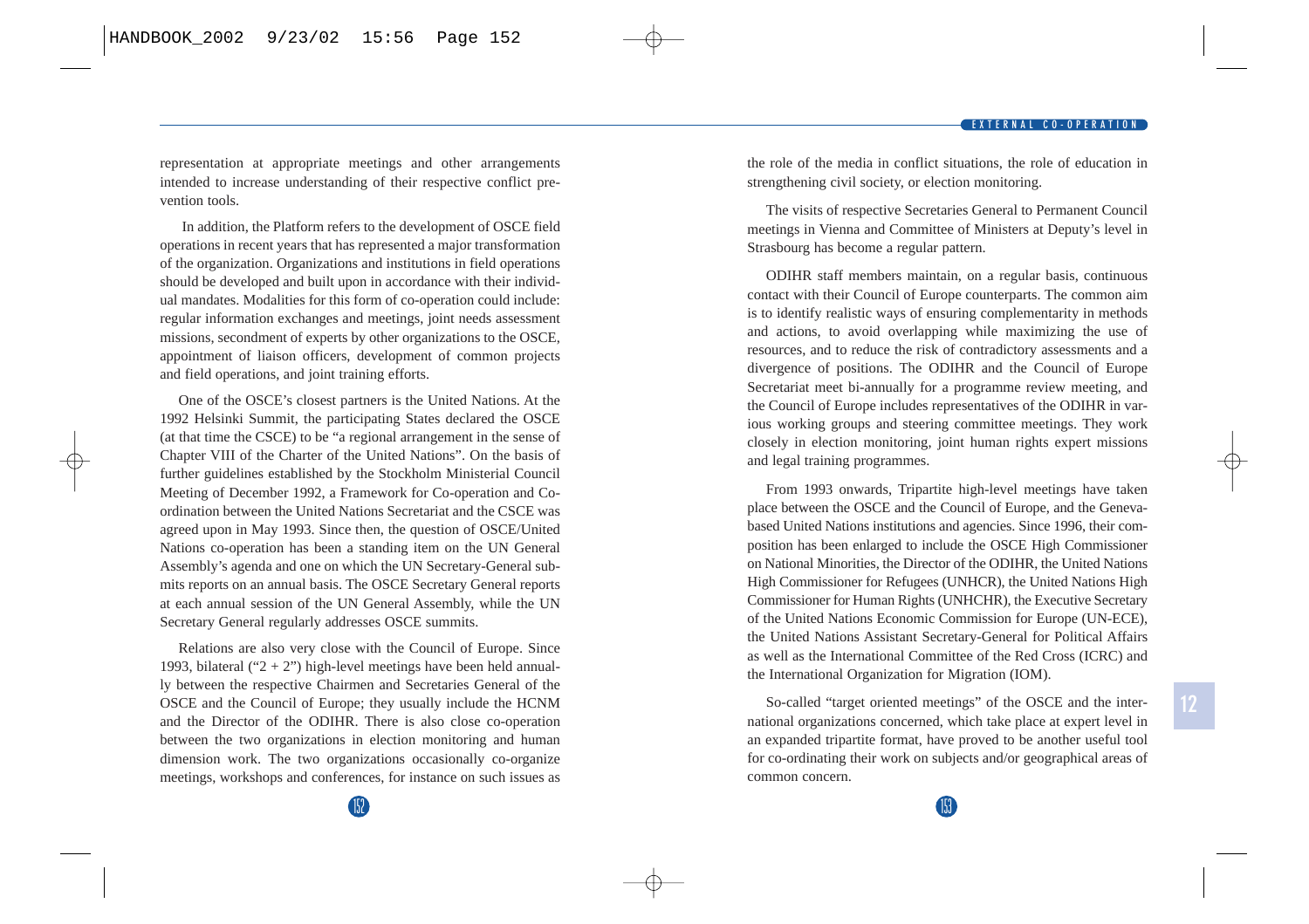The OSCE also co-operates closely with the European Union. The national delegation of the member State holding the Presidency of the EU (which also includes European Commission officials) speaks on behalf of all States that make up the European Union. The fact that the EU usually speaks with one voice in the OSCE is an illustration of the "common foreign and security policy" in action. Associated States are free to subscribe to EU statements.

The Stability Pact, which established regional round-tables and aimed at settling the relations among Central European and Baltic States (proposed by the European Union in 1994 and adopted in 1995), provided for a further development in interaction. The concluding Paris Conference of 20-21 March 1995 entrusted the OSCE with serving as the repository of the Stability Pact. Under this arrangement, agreements concluded under the Stability Pact are voluntarily deposited by signatory States.

The OSCE maintains contacts with a number of other organizations including United Nations agencies, NATO, the WEU, and the Commonwealth of Independent States (CIS).

Since 1996, the OSCE and NATO have been engaged in an expanding process of interaction and co-operation. Regular contacts take place between the OSCE Chairman-in-Office and the North Atlantic Council. OSCE officials regularly participate in NATO meetings such as those of the Political-Military Steering Committee/*Ad Hoc* Group on Co-operation in Peacekeeping, while the NATO Secretary General (or one of his representatives) attends appropriate OSCE meetings. There is also regular exchange of information on the implementation of CSBMs between the OSCE Secretariat and the Verification and Implementation Co-ordination Section of the NATO Secretariat.

Since 1995, annual Heads of OSCE Mission meetings have been held with the participation of representatives from interested partner organizations. Furthermore, since 1998, the OSCE has been co-operating with other international organizations and institutions in OSCE mission member training efforts, particularly in human dimension issues.

Links with economic and financial organizations and institutions, particularly with the UN-ECE, the EBRD, the OECD, and the European Commission, have increased significantly since the appointment in 1998 within the OSCE Secretariat of a Co-ordinator of Economic and Environmental Activities. The first and most vital element in the mandate of the Co-ordinator is to enhance OSCE interaction with relevant international organizations, and minimize the amount of overlap and duplication between the work of the OSCE in the economic dimension and that of other organizations.

The OSCE also maintains contacts with intergovernmental groupings formed on a subregional basis by participating States. These include the Central European Initiative (CEI), the Council of Baltic Sea States (CBSS), the Black Sea Economic Co-operation Council (BSEC), the Royaumont Process and the Southeast European Cooperative Initiative (SECI).

## **Co-operation in the Field**

These political frameworks and consultations are complemented by activities in the field. Most co-operation is pragmatic and develops on a case-by-case basis. Occasionally agreements (under the form of exchanges of letters or Memoranda of Understanding) are signed with institutional partners, such as the UNHCR, active in the same geographical and functional areas.

There has been considerable co-operation with the United Nations and its agencies, particularly in South-Eastern Europe and Central Asia. Beginning in September 1992, the CSCE established Sanction Assistance Missions (SAMs) to assist in the implementation of sanctions imposed by the United Nations Security Council against the Federal Republic of Yugoslavia. SAMs were established in Hungary,

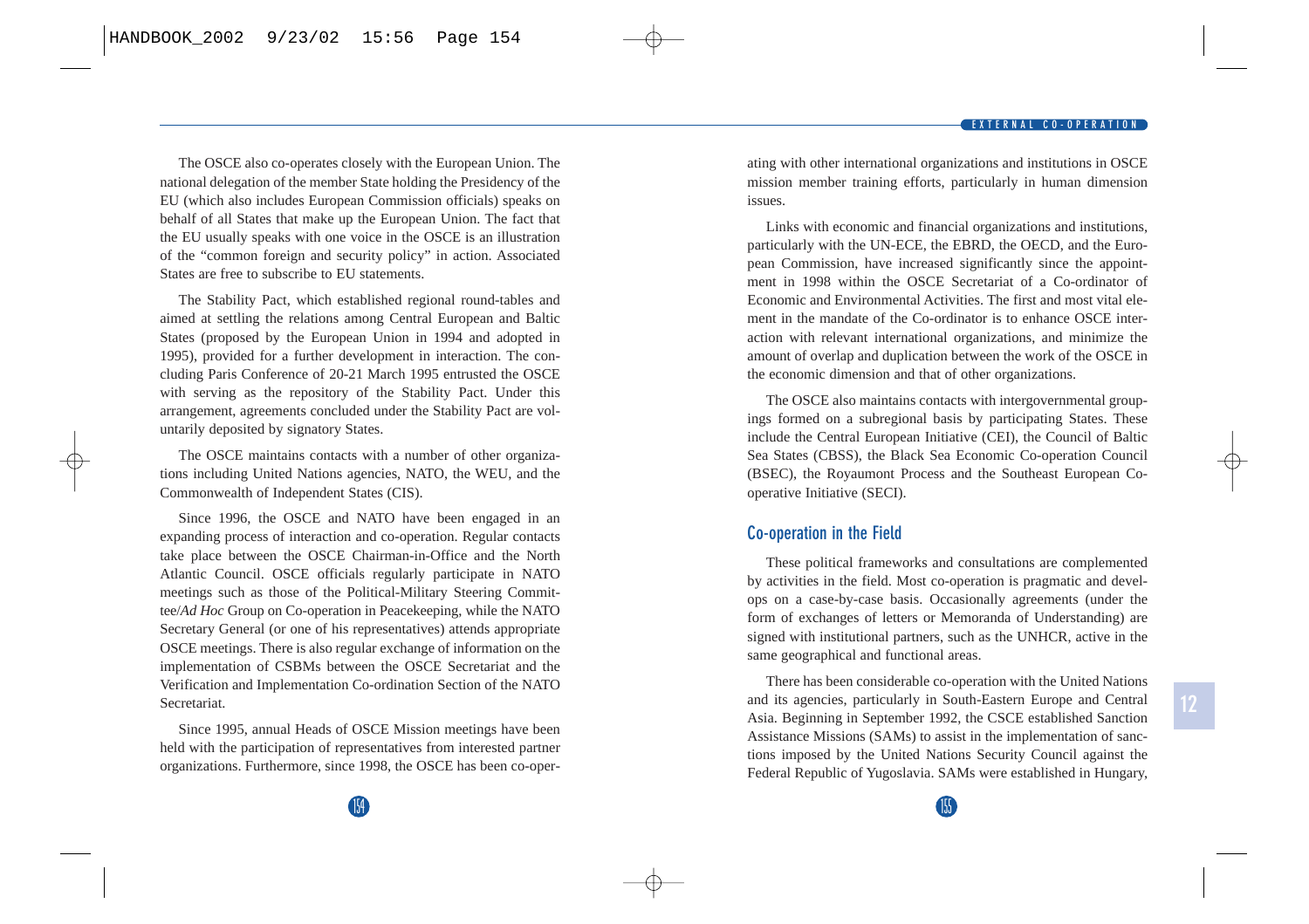#### **EXTERNAL CO-OPERATION**

Romania and the former Yugoslav Republic of Macedonia in 1992, and in Albania, Bulgaria, Croatia, and Ukraine in 1993. They were mandated to advise on the implementation of sanctions by the authorities of the host countries, and to provide practical advice to help these authorities with the enforcement of such sanctions. The lifting of sanctions by the United Nations Security Council in October 1996 resulted in the gradual termination of the missions.

The OSCE Mission in Kosovo, deployed in July 1999, represents for the OSCE a new step in fostering co-operation between international organizations, especially the United Nations. For the first time, the OSCE is an integral part of an operation led by the United Nations. The OSCE also closely interacts with its other major partners, the UNHCR, the UNHCHR, the Council of Europe and the European Union. This involves both co-operation on specific projects and mutual support in terms of logistics and access to office facilities.

An earlier example of co-operation on Kosovo was the targetoriented meeting, held in Warsaw on 5 November 1998, in order to bring together international and humanitarian organizations, NGOs and OSCE institutions. In the course of this meeting, the UNHCHR and the UNHCR offered their assistance in drafting training manuals and providing experts to brief Kosovo Verification Mission (KVM) members on human dimension issues. Their contribution to the training programme for the KVM was a new and promising method of cooperation.

The OSCE Presence in Albania continues to be an excellent example of the OSCE's ability to co-operate with other international organizations, including the United Nations, as it plays the role of a flexible co-ordination framework for international efforts.

Recently the OSCE has been able to go a step further: it initiated (and co-chaired) a "Friends of Albania" group, which held its inaugural meeting in Brussels in September 1998. The OSCE provides the overall framework for the Group, and chairs, together with the EU, the plenary sessions. The Group is open to countries and international institutions which wish to actively support Albania in its development efforts. The Group will, *inter alia*, provide a forum for mutual information, consultation, and co-ordination on political, financial, economic and security-related matters with respect to Albania.



**Members of the OSCE Mission to Bosnia and Herzegovina with SFOR personnel**

The United Nations Mission in Bosnia and Herzegovina has supported all OSCE election activities since 1996. It has been working closely with the OSCE Mission on media matters, and on monitoring and promoting human rights in the country. The two organizations have also been co-operating on establishing a Returnee Monitoring Framework.

In Croatia, the OSCE Mission took over vital tasks from the

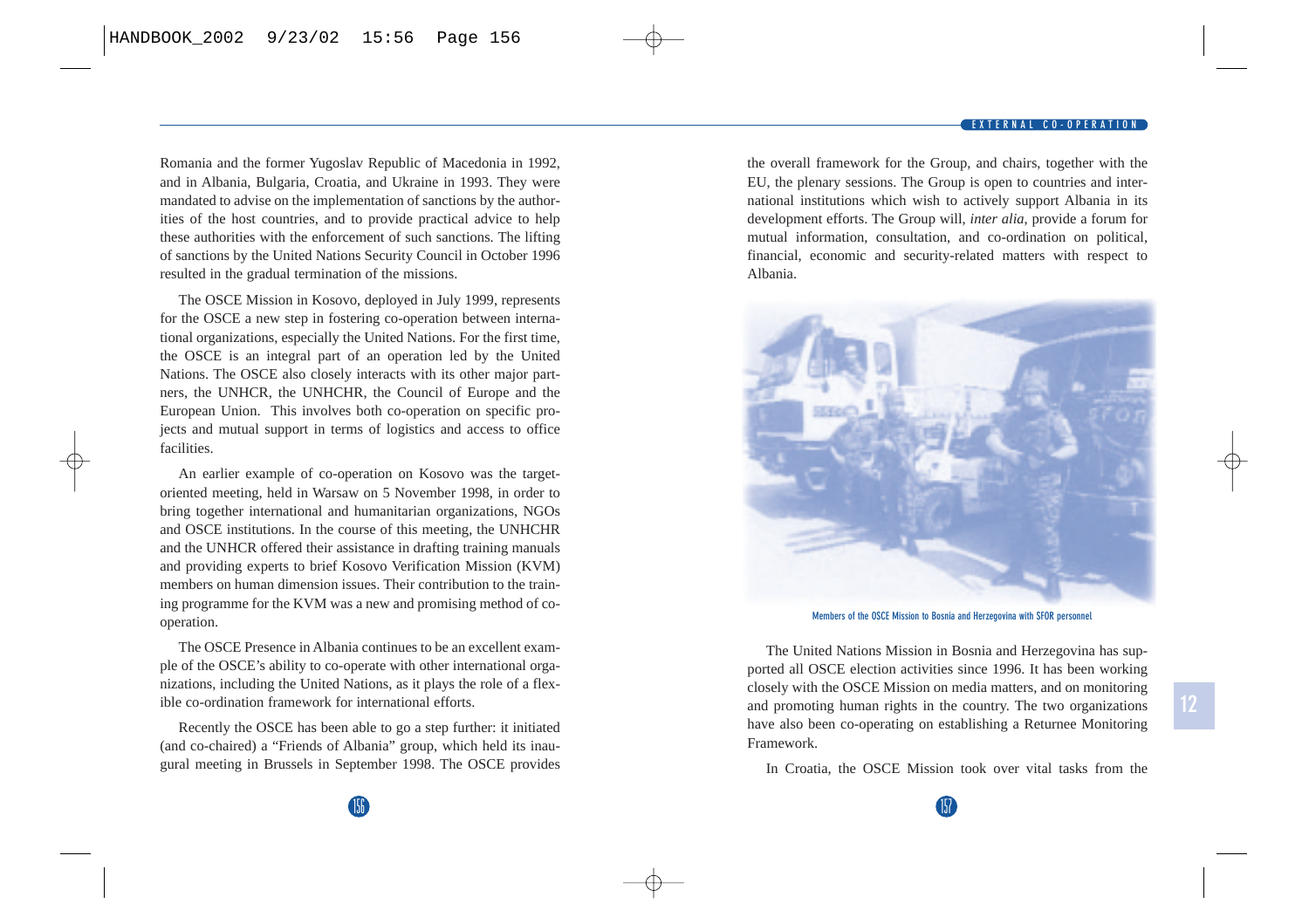United Nations following the expiration of the mandate of the United Nations Transitional Administration for Eastern Slavonia, Baranja and Western Sirmium in January 1998. The OSCE also took on the unprecedented role of deploying civilian police monitors in the Croatian Danube region following the expiration of the mandate of the United Nations Police Support Group (UNPSG). The smooth handover from the United Nations has been made possible by close co-operation.

The two organizations also co-operate closely in Tajikistan and Georgia. The OSCE and the United Nations provide assistance to the parties in the implementation of the General Agreement on the Establishment of Peace and National Accord in Tajikistan, as guarantor organizations. The United Nations Mission of Observers in Tajikistan and the OSCE Mission co-operate closely on a number of issues such as promotion of human rights and democratic institution-building, protection of refugees and internally displaced persons, assisting in drafting amendments to the Constitution, and electoral assistance.

In Georgia, the Abkhaz conflict is followed by the United Nations, while the OSCE is taking the lead on the conflict in South Ossetia. The OSCE has deployed a member of its mission to the United Nations Office for the Protection of Human Rights in Abkhazia. The OSCE also works closely with the UNDP and the UNHCR in Georgia.

The OSCE and the Council of Europe pursue, on an equal footing and according to their own working methods, a common goal: the promotion of stability on the basis of democracy, the rule of law and respect for human rights in Europe. The two organizations thus maintain close contacts on issues pertaining to the human dimension, including national minorities. The field presence that the OSCE maintains in a number of geographical areas provides the Council of Europe with information, and the Council of Europe's experts and specialists provide support to the Organization's activities.

Many OSCE Missions and other field activities,whose mandates

include human rights, citizenship and democracy-building issues have close contacts with the Council of Europe. This is particularly the case for those in Albania, Belarus, Bosnia and Herzegovina, Croatia, Estonia, Latvia, Skopje (the former Yugoslav Republic of Macedonia), Moldova, Ukraine, as well as the OSCE Mission in Kosovo.

OSCE interaction with the European Union in the field began very early, in connection with the Union's efforts during the Yugoslav conflict. The OSCE was involved in the implementation of the Brioni Accords of 7 July 1991 (which put an end to armed hostilities in Slovenia) and the subsequent activities of the European Community Monitoring Mission (ECMM). The OSCE and the European Union also worked closely in assisting the implementation of the sanctions imposed by the United Nations Security Council on the FRY and Republika Srpska. The OSCE established Sanctions Assistance Missions (SAMs), which were co-ordinated by a Brussels-based Sanctions Committee (SAMCOMM), financed and partly staffed by the EU.

Fact-finding missions initiated by either the OSCE (Gonzalez Mission to the FRY in December 1996) or the EU (for example in Belarus, January and April 1997) often include representatives from both organizations.

The steady development of OSCE/NATO relations is one of the most significant features of post-cold-war patterns in inter-organizational co-operation. The two organizations have worked in synergy in the monitoring of sanctions implementation and verification of arms control in the Balkans. NATO's Implementation Force (IFOR) and, subsequently, Stabilization Force (SFOR) have provided vital support for the OSCE in Bosnia and Herzegovina. This includes security for OSCE personnel and human and material assistance to the election efforts.

Co-operation has been very close in Kosovo, where the previous OSCE Kosovo Verification Mission (which was withdrawn in March

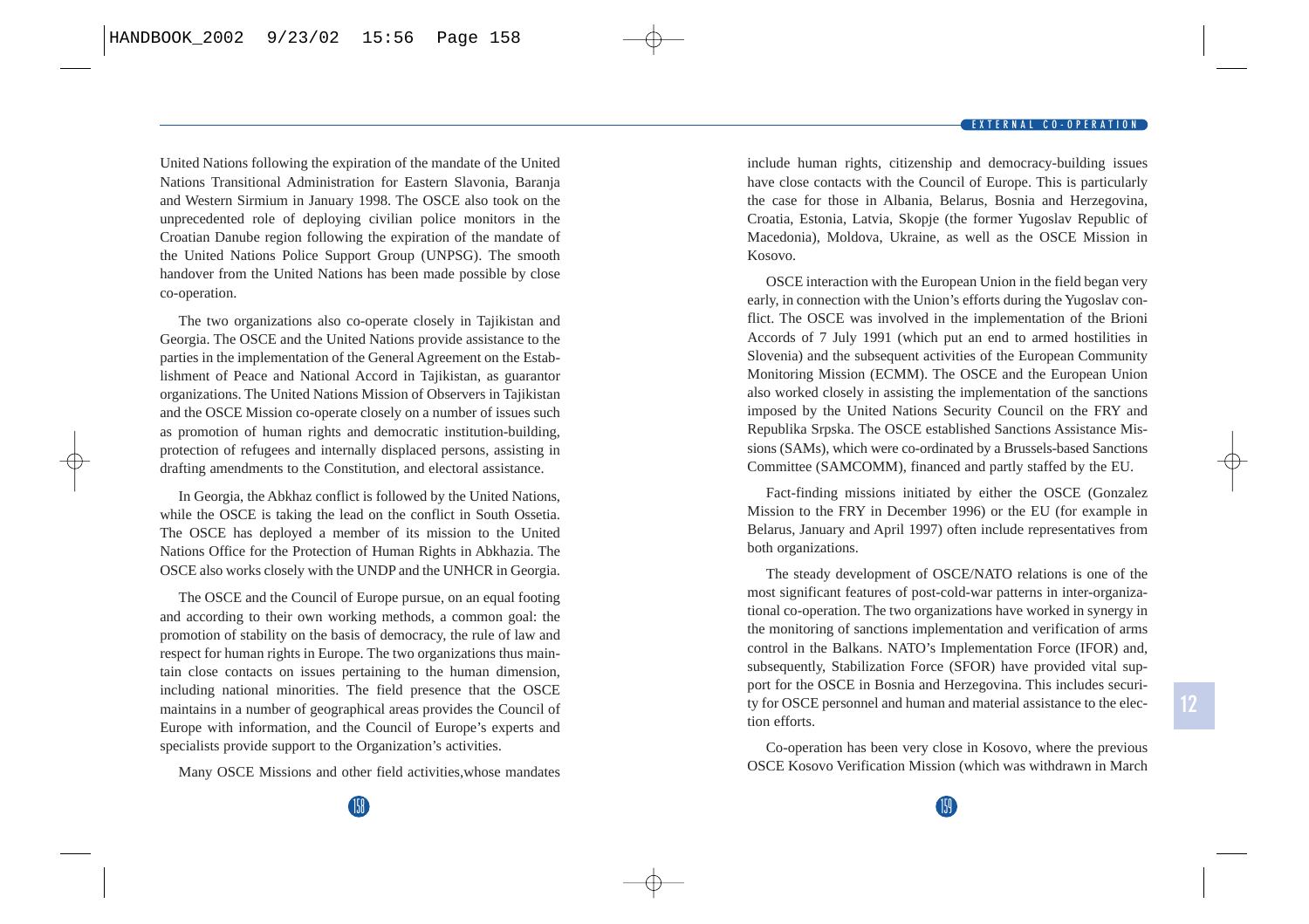1999) operated in synergy with NATO aerial verification. Since the deployment of the OSCE Mission in Kosovo, in July 1999, the Office in Pristina has developed links with the Kosovo Stabilization Force (KFOR) which provides a secure environment for OSCE activities in Kosovo.

Co-operation with the Western European Union has been established in Albania – a country where the WEU has, within the general co-ordination framework of the OSCE, deployed a Multinational Advisory Police Force, whose task is to give appropriate information, advice and training to the Albanian police authorities.

## **Contacts with Non-Governmental Organizations (NGOs)**

The OSCE attaches great importance to its contacts with non-governmental organizations. For the Organization NGOs are an important source of information on developments in its area, particularly the human rights situation, but also environment, economy, and security matters. Simultaneously, the OSCE, through its commitment to development of civil societies, provides support to grass-roots organizations working on a wide variety of issues.

The main focal point of OSCE contacts with NGOs is the Office for Democratic Institutions and Human Rights and especially its NGO Unit. Its activities include civil society assistance programmes in Georgia, Kyrgyzstan and Uzbekistan, carried out in co-operation with local and international NGOs. Furthermore, the ODIHR organizes Human Dimension Implementation Meetings which are characterized by increasing involvement of NGOs.

NGOs participate actively in OSCE Seminars, the Economic Forum and other OSCE meetings.

Apart from the ODIHR, several other OSCE institutions have developed close relationships with the NGO community. NGOs function as an important source of information for the High Commissioner on National Minorities. The Representative on Freedom of the Media, who took up his office in 1998, identified NGOs as one of his "four constituencies" (the others being governments, Parliaments, and the media practitioners themselves). The mandate of the Co-ordinator of Economic and Environmental Activities also includes contacts with NGOs. The focal point on gender issues appointed in 1998 has established links with international gender-related NGOs. The OSCE missions maintain close contacts and co-operation with NGOs in areas relevant to their mandate. This includes human rights and minority issues, the strengthening of civil society, gender issues, election observation, and humanitarian assistance.

The OSCE also co-operates with academic institutions, for example through its 'Researcher-in-Residence' Programme, which is been designed to offer researchers, engaged in working on OSCE or OSCErelated topics, the opportunity to carry out research in the OSCE archives at the Prague Office of the Secretariat.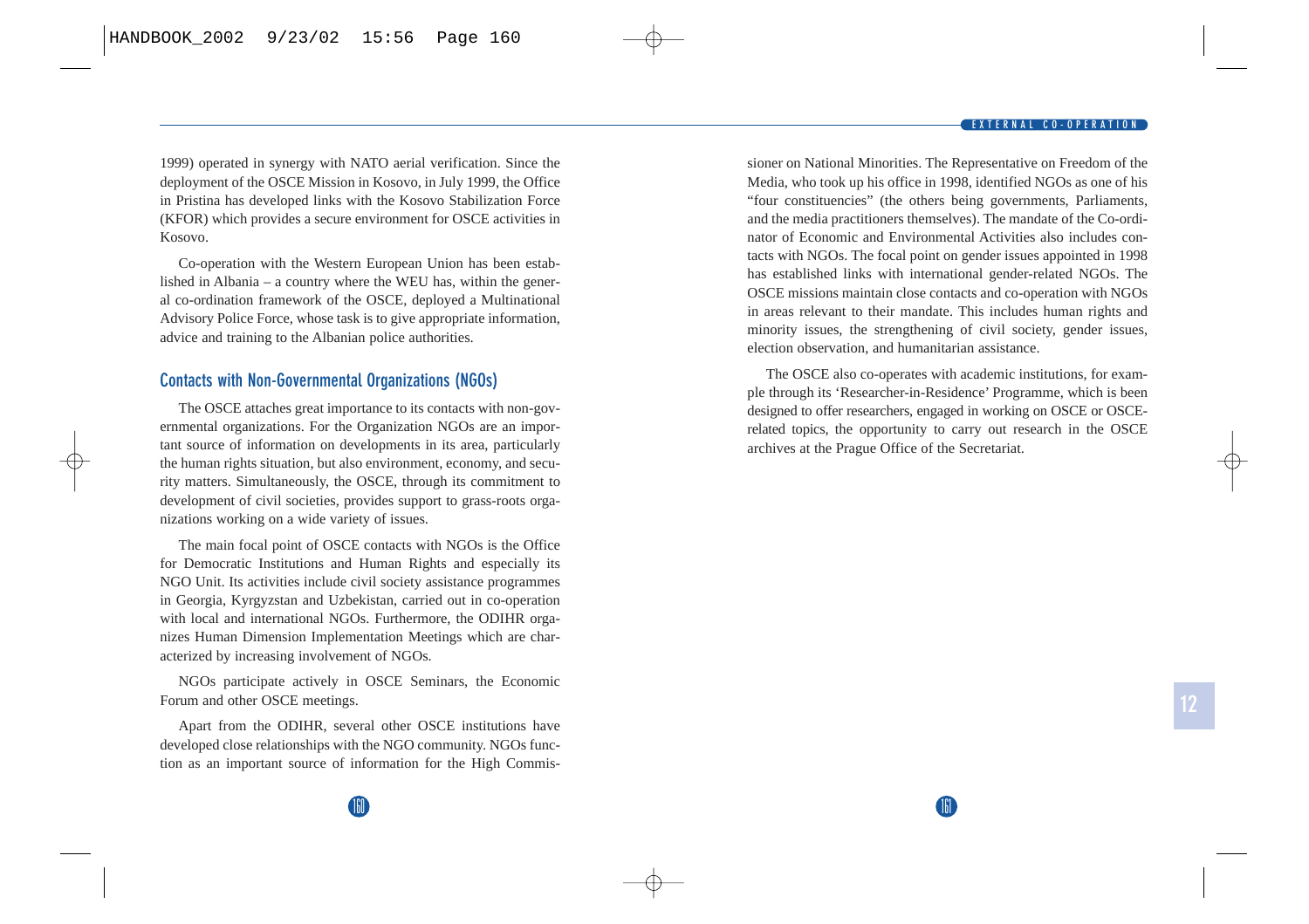## **Mediterranean Partners for Co-operation**

♦

**Japan and Korea: Partners for Co-operation**

**There are a number of countries which maintain relations of a specific nature with the OSCE; they are referred to as "partners for co-operation". From the beginning of the Helsinki process, a** number of Mediterranean States pioneered a special relationship with the OSCE based on the linkage between European security and that of the Mediterranean region. At a later stage, these States were joined by Japan and the Republic of Korea, which also maintain close relationships with the OSCE.

## **Mediterranean Partners for Co-operation**

The fact that some OSCE participating States border the Mediterranean, and that the countries of the Mediterranean region share historical, cultural, economic and political ties with the OSCE region, makes clear that there is a Mediterranean dimension to European security. A chapter on "Questions relating to security and co-operation in the Mediterranean" was included in the Helsinki Final Act (1975). In it, the participating States stated their conviction that "security in Europe is to be considered in the broader context of world security and is closely linked with security in the Mediterranean as a whole, and that accordingly the process of improving security should not be confined to Europe but should extend to other parts of the world, and in particular to the Mediterranean area".

The chapter on the Mediterranean was an expression of the political will of the participating States and the Non-Participating Mediterranean States (NPMS), as they were called, to co-operate in a number of fields. Since then, the linkage between security in Europe and in the Mediterranean region has been underscored time and again in CSCE/OSCE documents, in dialogue and in seminars and meetings which have addressed the Mediterranean dimension of security.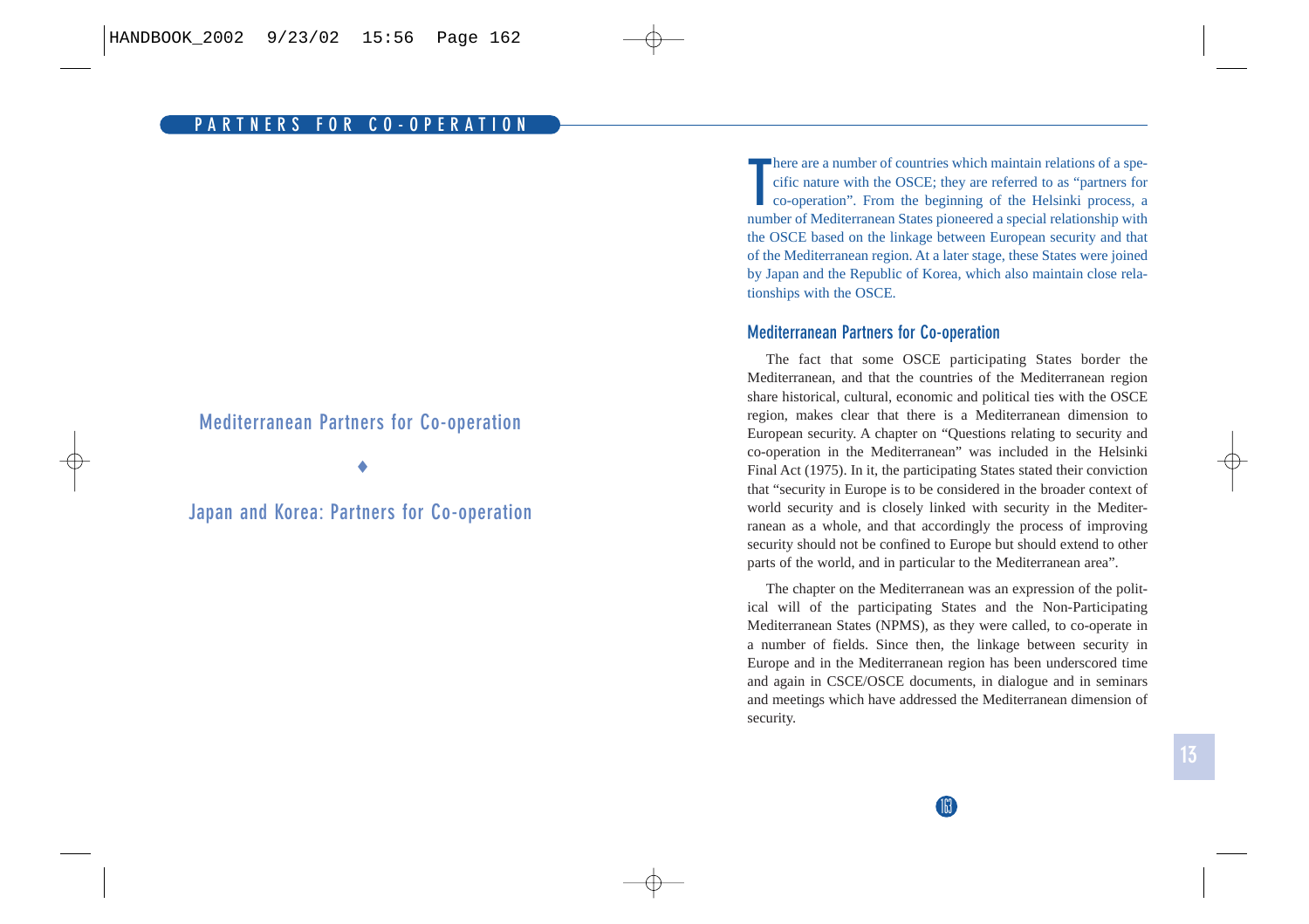In the follow-up meetings after Helsinki, the Mediterranean States were invited to make oral and written contributions. A number of specific meetings were held on Mediterranean issues mostly relating to the economic, environmental, scientific, and cultural fields, to which the Mediterranean States were invited to participate (Valletta, 1978; Venice, 1984; Palma de Mallorca, 1990; and Valletta, 1993).

In the 1990 Charter of Paris, the participating States maintained that they "will continue efforts to strengthen security and co-operation in the Mediterranean as an important factor for stability in Europe". This was reiterated in the 1992 Helsinki Summit Document, which stated that the Non-Participating Mediterranean States would continue to be invited to contribute to CSCE activities.

At the 25th CSO meeting in Prague in March 1994, after examining requests from five non-participating States (Algeria, Egypt, Israel, Morocco and Tunisia), the participating States decided to invite the Mediterranean countries to a series of CSCE activities in order to forge a closer relationship. Thus the NPMS were invited to Council of Ministers meetings, review conferences, regular meetings with the Troika and, on a case-by-case basis, to seminars and other *ad hoc* meetings in which they had a special interest. Mediterranean States were given access to all CSCE documents and the right to submit views to the Chairman-in-Office.

A significant development in the OSCE-NPMS relationship took place upon the adoption of a Budapest Summit decision on the Mediterranean in December 1994. This included the establishment of an open-ended contact group meeting at expert level within the framework of the Permanent Council "in order to facilitate the interchange of information of mutual interest and the generation of ideas".

This new framework for co-operation was established in order to intensify dialogue with the Mediterranean States, and also foresaw the organization of Mediterranean Seminars on topics of mutual interest, as well as high-level consultations between the OSCE, rep-

164

resented by the Troika and the Secretary General, and the Mediterranean partners.

To avoid the negative connotation of "Non-Participating Mediterranean States", the Permanent Council adopted a decision on 5 December 1995 which renamed them "Mediterranean partners for co-operation"(MPCs). This reflected more accurately the enhanced relationship between the OSCE participating States and the Mediterranean countries.

The Contact Group meetings with the MPCs and the annual Mediterranean Seminars provide for a major part of the ongoing dialogue between the OSCE and the Mediterranean partners. These and other activities offer the opportunity for the Mediterranean partners to take stock of the more than twenty years of OSCE experience in its various areas of competence and endeavour.

These meetings have included Seminars on "The OSCE Experience in the Field of Confidence-Building", on 26-28 September 1995 in Cairo, "The OSCE as a Platform for Dialogue and the Fostering of Norms of Behaviour", on 2-4 June 1996 in Tel Aviv, "The Security Model for the Twenty-first Century: Implications for the Mediterranean Basin", on 3-5 September 1997 in Cairo, and "The Human Dimension of Security, Promoting Democracy and the Rule of Law", on 19-20 October 1998 in Valletta, Malta.

On 11 June 1998, the Permanent Council adopted a decision providing for representatives of the MPCs to form part of an OSCE/ ODIHR election observation team, and to make short-term visits to the OSCE Missions in order to witness the comprehensive approach to security pursued in the field. The MPCs have been encouraged to take advantage of this decision by actively participating in, and thus benefiting from the experience of the OSCE in the field.

In the guidelines on an OSCE Document-Charter on European Security endorsed at the 1997 Copenhagen Ministerial Council, the participating States affirmed that "strengthened security and co-oper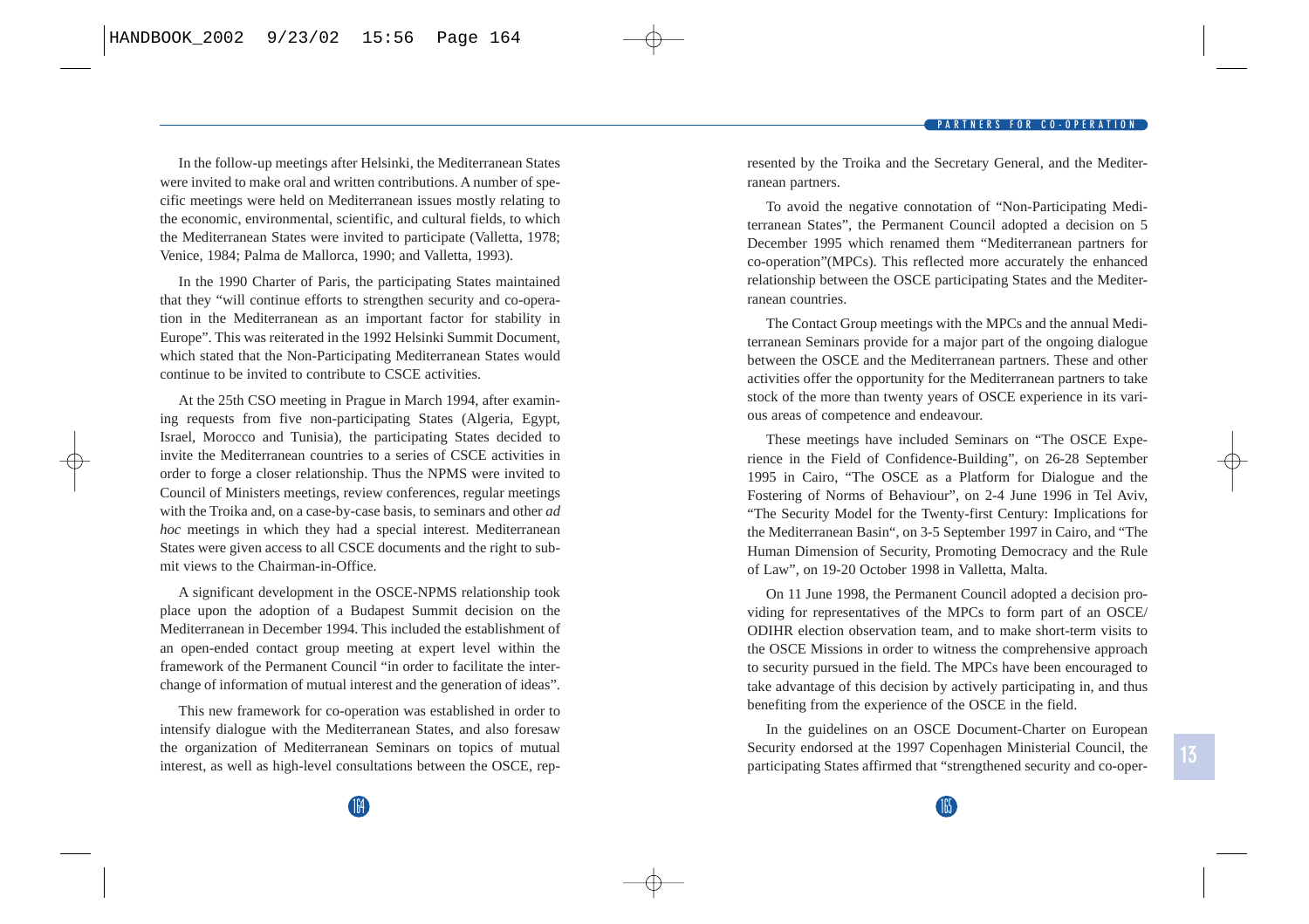ation in adjacent areas, in particular the Mediterranean, is an important factor for stability in the OSCE area." They said that they will consider closer co-operation with all partners for co-operation "in order to promote norms and values shared by the OSCE participating States." They will also encourage partners to draw on OSCE expertise.

In the Declaration of the Istanbul Summit, in November 1999, the interdependence between security in Europe and the Mediter-ranean was once more underscored. This document stated that:

'In the light of our relationship with our Mediterranean Partners, Algeria, Egypt, Israel, Jordan, Morocco and Tunisia, we re-affirm that strengthening security and co-operation in the Mediterranean area is of major importance to the stability in the OSCE area. We therefore intend to enhance our dialogue and joint activities with them.'

## **Japan and Korea: Partners for Co-operation**

During the Helsinki Summit in 1992, the OSCE participating States agreed on the development of specific substantial relations with Japan, as a non-participating State. The Helsinki Document stipulated that Japan would be invited to attend CSCE meetings, including those of Heads of State and Government, the CSCE Council, the Committee of Senior Officials and other appropriate CSCE bodies which considered specific topics of expanded consultation and cooperation.

Japan was singled out for its deep interest in OSCE matters and the fact that it shares the Organization's principles and objectives, and is actively engaged in European co-operation through relevant organizations. Since then, Japan's links with the OSCE have become stronger. Japan is invited to the plenary meetings of the Permanent Council and the Forum for Security Co-operation. It has seconded personnel to OSCE Missions (in Skopje, Croatia, and Bosnia and Herzegovina) and has sent supervisors and election monitors to serve in Bosnia and Herzegovina and Croatia. In addition, Japan has made several significant contributions in support of the elections in Bosnia and Herzegovina, OSCE activities in Albania, and the strengthening of the Secretariat.

The Republic of Korea was invited (following an official request from Seoul) as an observer to the 1994 Budapest Review Conference and to attend and make contributions to the Budapest Summit as an observer. The Republic of Korea is provided with access to OSCE official documentation, and may be invited on a case-by-case basis to OSCE meetings on subjects in which it has a special interest. The Republic of Korea participated in the monitoring of the 1996 elections in Bosnia and Herzegovina, and also made a contribution to the municipal elections in the country. It has repeatedly stated that its special relationship with the OSCE (as a "partner for co-operation") offers a model for the promotion of security and stability in the Korean peninsula.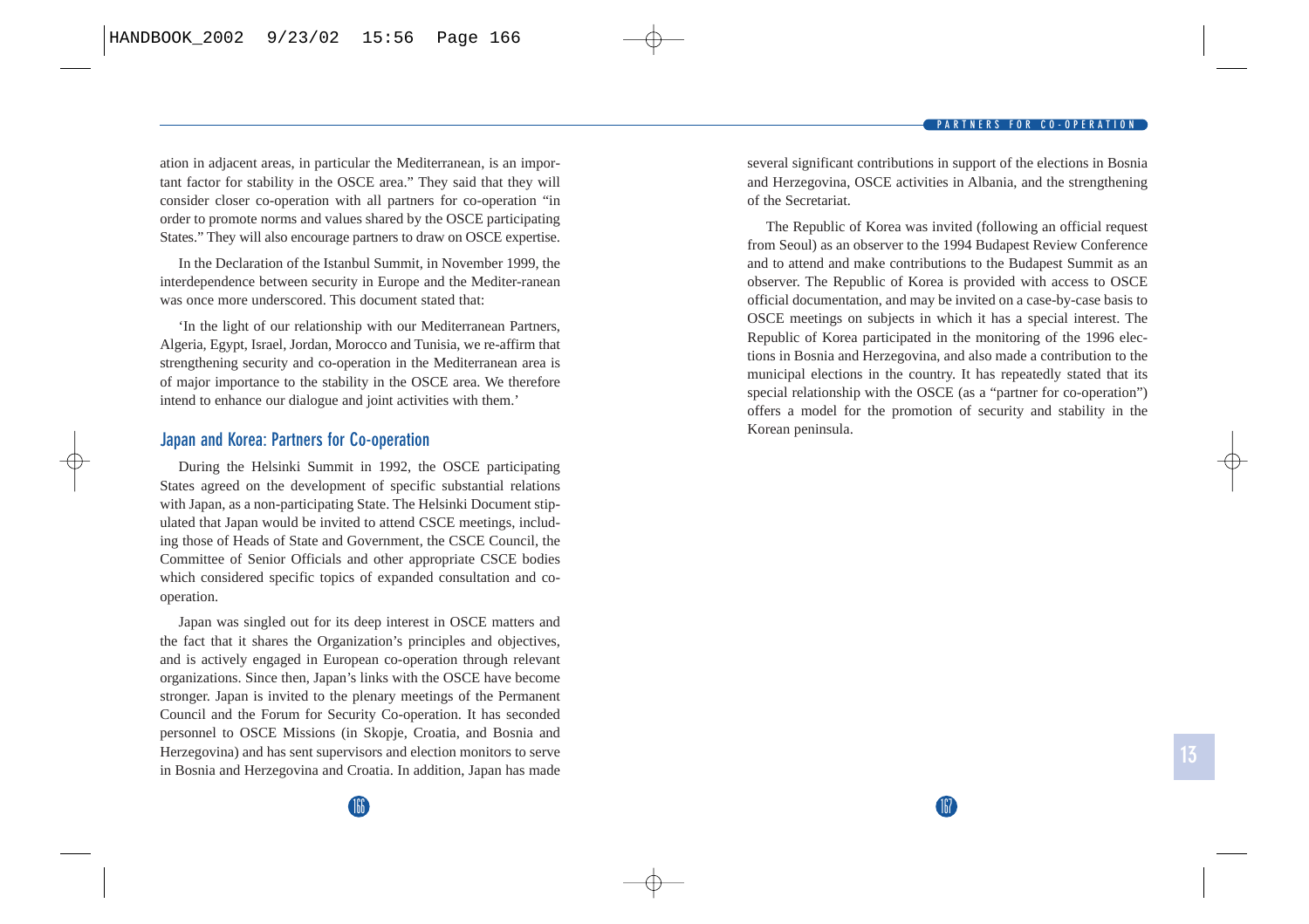### **Participation in the CSCE/OSCE, and dates of signature by participating States of the Helsinki Final Act (1 August 1975) and of the Charter of Paris for a New Europe (21 November 1990)**

| <b>State</b>               | <b>Participation</b><br>in the<br><b>CSCE/OSCE</b> | Date of signature<br>of the Helsinki<br><b>Final Act</b> | <b>Date of signature</b><br>of the Charter<br>of Paris |
|----------------------------|----------------------------------------------------|----------------------------------------------------------|--------------------------------------------------------|
| Albania                    | 19 June 1991                                       | 16 September 1991                                        | 17 September 1991                                      |
| Andorra                    | 25 April 1996                                      | 10 November 1999                                         | 17 February 1998                                       |
| Armenia                    | 30 January 1992                                    | 8 July 1992                                              | 17 April 1992                                          |
| Austria                    | 25 June 1973                                       | 1 August 1975                                            | 21 November 1990                                       |
| Azerbaijan                 | 30 January 1992                                    | 8 July 1992                                              | 20 December 1993                                       |
| <b>Belarus</b>             | 30 January 1992                                    | 26 February 1992                                         | 8 April 1992                                           |
| Belgium                    | 25 June 1973                                       | 1 August 1975                                            | 21 November 1990                                       |
| Bosnia and Herzegovina (a) | 30 April 1992                                      | 8 July 1992                                              |                                                        |
| Bulgaria                   | 25 June 1973                                       | 1 August 1975                                            | 21 November 1990                                       |
| Canada                     | 25 June 1973                                       | 1 August 1975                                            | 21 November 1990                                       |
| Croatia                    | 24 March 1992                                      | 8 July 1992                                              |                                                        |
| Cyprus                     | 25 June 1973                                       | 1 August 1975                                            | 21 November 1990                                       |
| Czech Republic (b)         | 1 January 1993                                     |                                                          |                                                        |
| <b>Denmark</b>             | 25 June 1973                                       | 1 August 1975                                            | 21 November 1990                                       |
| Estonia (c)                | 10 September 1991                                  | 14 October 1991                                          | 6 December 1991                                        |
| Finland                    | 25 June 1973                                       | 1 August 1975                                            | 21 November 1990                                       |
| <b>France</b>              | 25 June 1973                                       | 1 August 1975                                            | 21 November 1990                                       |
| Georgia                    | 24 March 1992                                      | 8 July 1992                                              | 21 January 1994                                        |
| Germany (d)                | 25 June 1973                                       | 1 August 1975                                            | 21 November 1990                                       |
| Greece                     | 25 June 1973                                       | 1 August 1975                                            | 21 November 1990                                       |
| <b>Holy See</b>            | 25 June 1973                                       | 1 August 1975                                            | 21 November 1990                                       |
| Hungary                    | 25 June 1973                                       | 1 August 1975                                            | 21 November 1990                                       |
| <b>Iceland</b>             | 25 June 1973                                       | 1 August 1975                                            | 21 November 1990                                       |
| <b>Ireland</b>             | 25 June 1973                                       | 1 August 1975                                            | 21 November 1990                                       |
| Italy                      | 25 June 1973                                       | 1 August 1975                                            | 21 November 1990                                       |
| Kazakhstan                 | 30 January 1992                                    | 8 July 1992                                              | 23 September 1992                                      |
| Kyrgyzstan                 | 30 January 1992                                    | 8 July 1992                                              | 3 June 1994                                            |
| Latvia (c)                 | 10 September 1991                                  | 14 October 1991                                          | 6 December 1991                                        |
| Liechtenstein              | 25 June 1973                                       | 1 August 1975                                            | 21 November 1990                                       |
| Lithuania (c)              | 10 September 1991                                  | 14 October 1991                                          | 6 December 1991                                        |
| Luxembourg                 | 25 June 1973                                       | 1 August 1975                                            | 21 November 1990                                       |
| Malta                      | 25 June 1973                                       | 1 August 1975                                            | 21 November 1990                                       |



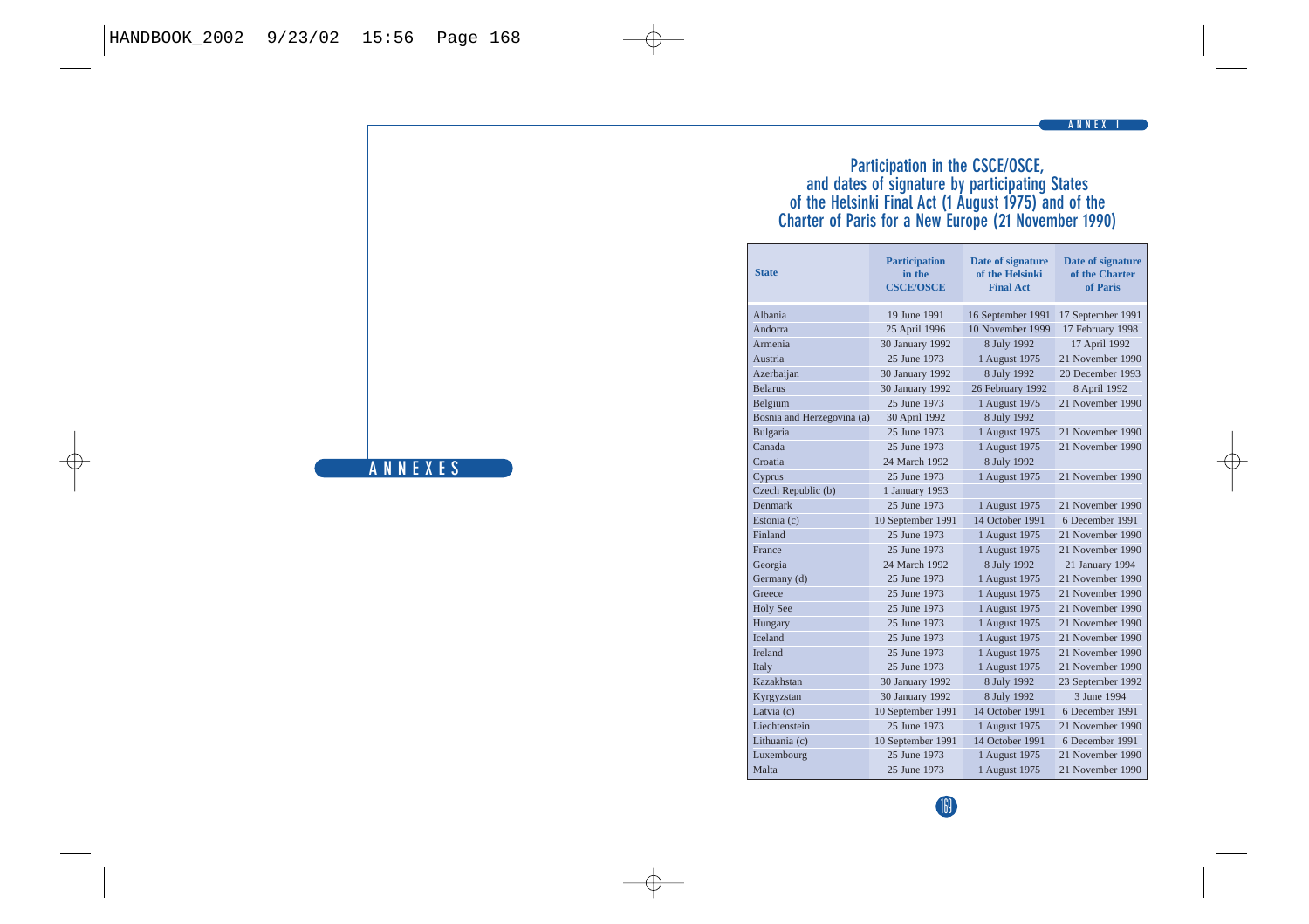| Moldova                                          | 30 January 1992 | 26 February 1992 | 29 January 1993  |
|--------------------------------------------------|-----------------|------------------|------------------|
| Monaco (e)                                       | 25 June 1973    | 1 August 1975    | 21 November 1990 |
| <b>Netherlands</b>                               | 25 June 1973    | 1 August 1975    | 21 November 1990 |
| Norway                                           | 25 June 1973    | 1 August 1975    | 21 November 1990 |
| Poland                                           | 25 June 1973    | 1 August 1975    | 21 November 1990 |
| Portugal                                         | 25 June 1973    | 1 August 1975    | 21 November 1990 |
| Romania                                          | 25 June 1973    | 1 August 1975    | 21 November 1990 |
| Russian Federation (f)                           | 25 June 1973    | 1 August 1975    | 21 November 1990 |
| San Marino                                       | 25 June 1973    | 1 August 1975    | 21 November 1990 |
| Slovak Republic (b)                              | 1 January 1993  |                  |                  |
| Slovenia                                         | 24 March 1992   | 8 July 1992      | 8 March 1993     |
| Spain                                            | 25 June 1973    | 1 August 1975    | 21 November 1990 |
| Sweden                                           | 25 June 1973    | 1 August 1975    | 21 November 1990 |
| Switzerland                                      | 25 June 1973    | 1 August 1975    | 21 November 1990 |
| Tajikistan                                       | 30 January 1992 | 26 February 1992 |                  |
| the former Yugoslav<br>Republic of Macedonia (g) | 12 October 1995 |                  |                  |
| Turkey                                           | 25 June 1973    | 1 August 1975    | 21 November 1990 |
| Turkmenistan                                     | 30 January 1992 | 8 July 1992      |                  |
| <b>Ukraine</b>                                   | 30 January 1992 | 26 February 1992 | 16 June 1992     |
| <b>United Kingdom</b>                            | 25 June 1973    | 1 August 1975    | 21 November 1990 |
| <b>United States of America</b>                  | 25 June 1973    | 1 August 1975    | 21 November 1990 |
| Uzhekistan                                       | 30 January 1992 | 26 February 1992 | 27 October 1993  |
| Yugoslavia (suspended in                         |                 |                  |                  |
| 1992)                                            | 25 June 1973    | 1 August 1975    | 21 November 1990 |

(a) Bosnia and Herzegovina was admitted as a participating State of the CSCE in accordance with a statement by the Chairman at the 10th CSO Meeting, on 30 April 1992. The 13th CSO Meeting, on 2 July 1992, agreed that the welcoming of Bosnia and Herzegovina at the Helsinki Summit by the President of the host country would be recognized as the formal confirmation, provided for in the said statement by the Chairman, of the admission of Bosnia and Herzegovina.

(b) Successor States of the former Czech and Slovak Federal Republic, which, under a different name, was an original participant in the CSCE. The Stockholm Council Meeting on 15 December 1992 agreed that the Czech Republic and the Slovak Republic would be welcomed as participating States from 1 January 1993, i.e. following their proclamation of independence.

(c) Estonia, Latvia and Lithuania were admitted as participating States at an additional meeting at ministerial level prior to the opening of the Moscow Meeting of the Conference on the Human Dimension of the CSCE.

(d) The Federal Republic of Germany and the German Democratic Republic, reunified on 3 October 1990, were both original participants in the CSCE and original signatories of the Helsinki Final Act.

(e) Monaco has participated in the CSCE since 3 July 1973, but did not participate in the prior Helsinki Consultations (Dipoli).

(f) Participation of the Union of Soviet Socialist Republics in the CSCE process was continued by the Russian Federation (cf. 5-CSO/Journal No. 1 and CSCE Communication No. 10 dated 7 January 1992).

(g) The former Yugoslav Republic of Macedonia (fYROM) did not formally sign the Helsinki Final Act or the Charter of Paris for a New Europe, but accepted these documents in letters from the President of the fYROM, Kiro Gligorov, dated 28 May 1996 and 9 May 1996 respectively.

#### **ANNEX II**

### **Convention on Conciliation and Arbitration within the OSCE (Status as of 30 June 2000)**

| <b>Name</b><br>of participating<br><b>State</b> | Date of<br>signature | <b>Date</b><br>of ratification/<br>accession | Date of entry<br>into force |
|-------------------------------------------------|----------------------|----------------------------------------------|-----------------------------|
| Albania                                         | 15 Dec. 1992         | 10 June 1996                                 | 10 Aug. 1996                |
| Armenia                                         | 15 Dec. 1992         |                                              |                             |
| Austria <sup>1</sup>                            | 15 Dec. 1992         | 14 Nov. 1995                                 | 14 Jan. 1996                |
| <b>Belarus</b>                                  |                      | 7 Feb. 2000                                  | 7 April 2000                |
| Belgium                                         | 15 Dec. 1992         |                                              |                             |
| Bosnia and Herzegovina                          | 15 Dec. 1992         |                                              |                             |
| Bulgaria <sup>2</sup>                           | 15 Dec. 1992         |                                              |                             |
| Canada                                          | 31 Mar. 1993         |                                              |                             |
| Croatia                                         | 15 Dec. 1992         | 4 Nov. 1993                                  | 5 Dec. 1994                 |
| Cyprus                                          | 15 Dec. 1992         | 16 Feb. 1994                                 | 5 Dec. 1994                 |
| Denmark <sup>3</sup>                            | 25 Mar. 1993         | 23 Aug. 1994                                 | 5 Dec. 1994                 |
| Find and 4                                      | 15 Dec. 1992         | 20 Feb. 1995                                 | 5 Dec. 1994                 |
| <b>France</b>                                   | 15 Dec. 1992         | 13 Aug. 1993                                 | 5 Dec. 1994                 |
| Germany <sup>5</sup>                            | 15 Dec. 1992         | 29 Sep. 1994                                 | 5 Dec. 1994                 |
| Greece <sup>6</sup>                             | 15 Dec. 1992         | 22 Aug. 1995                                 | 22 Oct. 1995                |
| Hungary                                         | 15 Dec. 1992         | 2 June 1995                                  | 2 Aug. 1995                 |
| Italy                                           | 15 Dec. 1992         | 5 Oct. 1994                                  | 5 Dec. 1994                 |
| Latvia                                          | 15 Dec. 1992         | 25 July 1997                                 | 25 Sep. 1997                |
| Liechtenstein $7$                               | 15 Dec. 1992         | 15 July 1994                                 | 5 Dec. 1994                 |
| Lithuania <sup>8</sup>                          |                      | 19 Dec. 1997                                 | 19 Feb. 1998                |

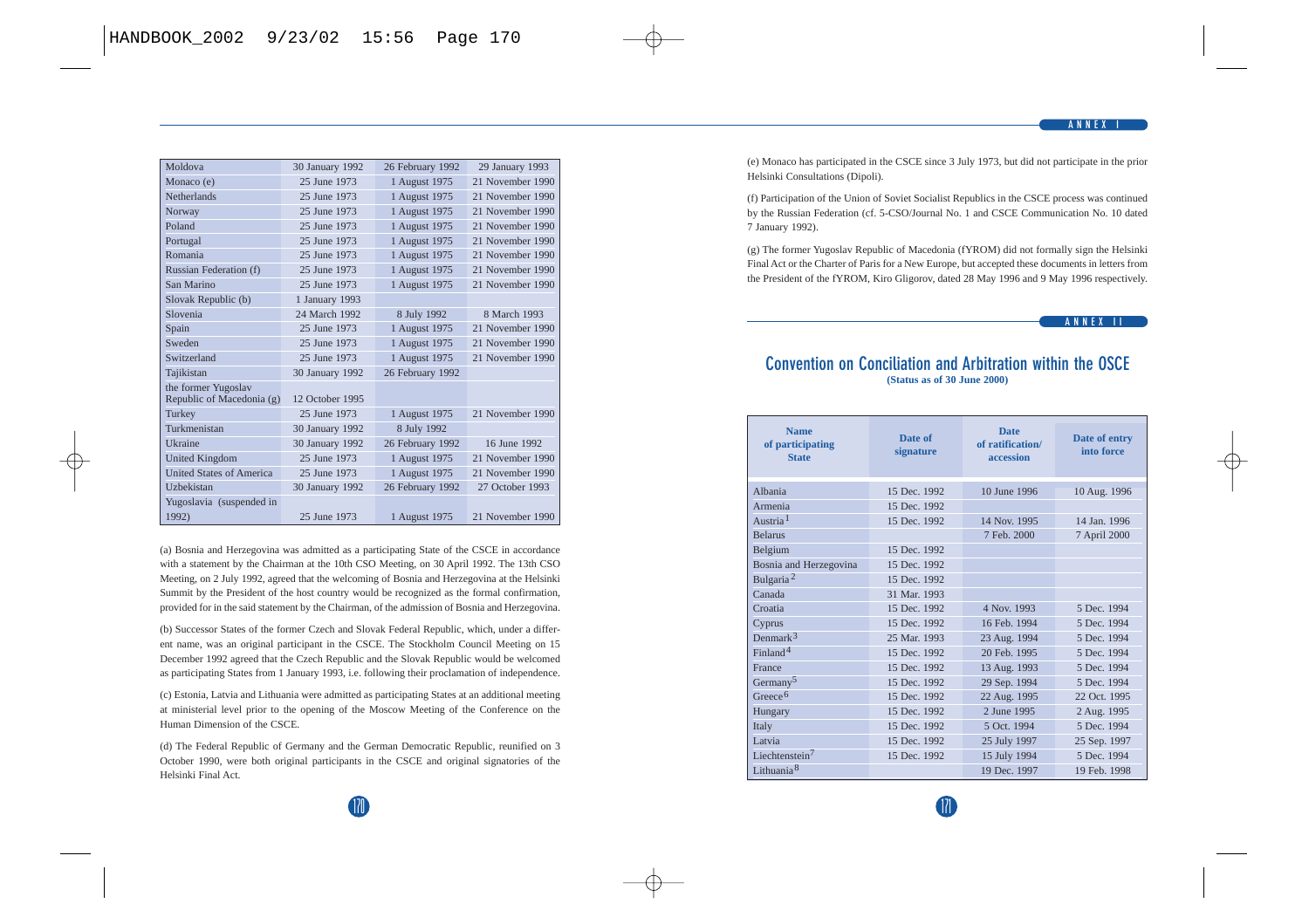# **Treaty on Conventional Armed Forces in Europe**

**Paris, 19 November 1990**\*

| <b>Name of State</b>                                       | <b>Date of Ratification</b> |
|------------------------------------------------------------|-----------------------------|
| Czechoslovakia                                             | 5 August 1991               |
| Hungary                                                    | 4 November 1991             |
| the Kingdom of the Netherlands                             |                             |
| (in respect of the Kingdom in Europe)                      | 8 November 1991             |
| Bulgaria                                                   | 12 November 1991            |
| the United Kingdom of Great Britain and Northern Ireland   | 19 November 1991            |
| (in respect of:                                            |                             |
| - the United Kingdom of Great Britain and Northern Ireland |                             |
| - the Bailiwick of Jersey                                  |                             |
| - the Bailiwick of Guernsey                                |                             |
| - the Isle of Man                                          |                             |
| - the Dependent Territory of Gibraltar                     |                             |
| - the United Kingdom Sovereign Base Areas                  |                             |
| of Akrotiri and Dhekelia in the Island of Cyprus)          |                             |
| Canada                                                     | 22 November 1991            |
| Poland                                                     | 26 November 1991            |
| Norway                                                     | 29 November 1991            |
| Belgium                                                    | 17 December 1991            |
| the Federal Republic of Germany (with Declarations)        | 23 December 1991            |
| <b>Iceland</b>                                             | 24 December 1991            |
| <b>Denmark</b>                                             | 30 December 1991            |
| Luxembourg                                                 | 22 January 1992             |
| the United States of America                               | 29 January 1992             |
| France                                                     | 24 March 1992.              |
| Romania                                                    | 21 April 1992               |
| Italy                                                      | 22 April 1992               |
| Spain (with Declaration)                                   | 1 June 1992                 |
| Georgia                                                    | 6 July 1992                 |
| Moldova                                                    | 6 July 1992                 |
| Greece (with Declarations)                                 | 8 July 1992                 |
| Turkey (under Reservation)                                 | 8 July 1992                 |
| Azerbaiian                                                 | 9 July 1992                 |
| <b>Ukraine</b>                                             | 9 July 1992                 |
| Portugal                                                   | 14 August 1992              |
| the Russian Federation                                     | 3 September 1992            |
| Armenia                                                    | 12. October 1992.           |
| <b>Relarns</b>                                             | 30 October 1992             |
| Kazakhstan                                                 | 30 October 1992             |

\***The Treaty entered into force on 9 November 1992**

| Luxembourg                          | 15 Dec. 1992 |              |              |
|-------------------------------------|--------------|--------------|--------------|
| Malta                               | 15 Dec. 1992 |              |              |
| Moldova                             | 15 Dec. 1992 | 1 Feb. 1999  | 1 April 1999 |
| Monaco                              | 15 Dec. 1992 | 14 Oct. 1993 | 5 Dec. 1994  |
| Norway                              | 15 Dec. 1992 | 8 Sep. 1998  | 8 Nov. 1998  |
| Poland <sup>9</sup>                 | 15 Dec. 1992 | 9 Dec. 1993  | 4 Dec. 1994  |
| Portugal                            | 15 Dec. 1992 |              |              |
| Romania <sup>10</sup>               | 15 Dec. 1992 | 22 May 1996  | 22 July 1996 |
| <b>Russian Federation</b>           | 15 Dec. 1992 |              |              |
| San Marino                          | 15 Dec. 1992 | 18 Nov. 1994 | 18 Jan. 1995 |
| <b>Slovak Republic</b>              | 31 Mar. 1993 |              |              |
| Slovenia                            | 29 Mar. 1993 | 11 May 1994  | 5 Dec. 1994  |
| Sweden <sup>11</sup>                | 15 Dec. 1992 | 25 Nov. 1993 | 5 Dec. 1994  |
| Switzerland <sup>12</sup>           | 15 Dec. 1992 | 23 Dec. 1993 | 5 Dec. 1994  |
| Tajikistan                          |              | 24 Mar. 1995 | 24 May 1995  |
| the former Yugoslav                 |              |              |              |
| Republic of Macedonia <sup>13</sup> |              | 21 Apr. 1998 | 21 June 1998 |
| <b>Ukraine</b>                      | 15 Dec. 1992 | 12 Dec. 1995 | 12 Feb. 1996 |
| Uzbekistan                          |              | 24 Jan. 1996 | 24 Mar. 1996 |

**1 Reservation: art. 19.4**

**2 Declaration made upon signature**

**3 Reservation: art. 19.4, declaration: art. 26.2**

- **4 Declaration: art. 26.2**
- **5 Reservation: art. 19.4**
- **6 Declaration: art. 26.2**
- **7 Reservation: art. 19.4**
- **8 Reservation: art. 19.4**
- **9 Reservation: art. 19.4**
- **10 Reservation: art. 19.4**
- **11 Declaration: art. 26.2**
- **12 Reservation: art. 19.4**
- **13 Declaration: art. 26.2**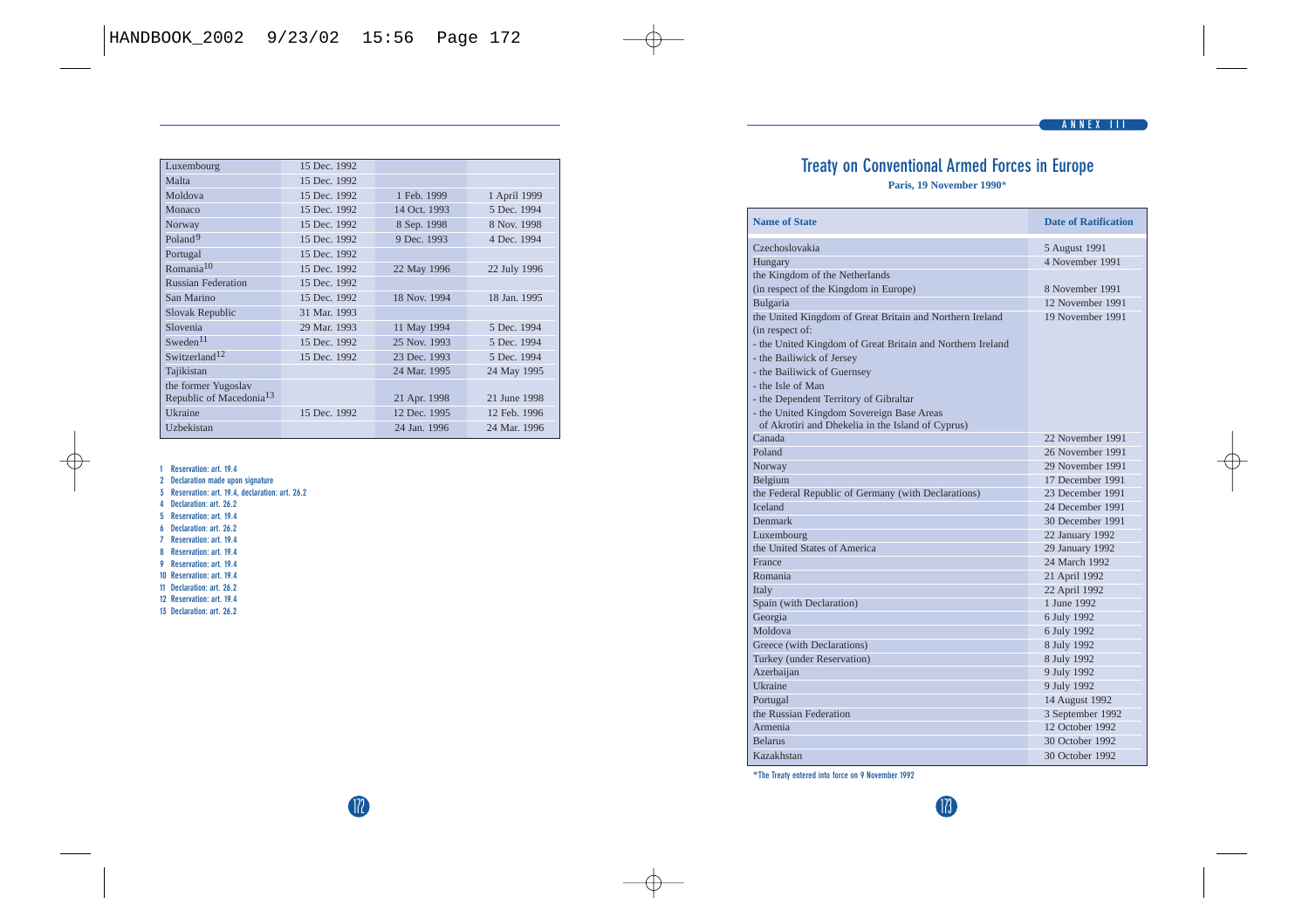#### **ANNEX IV ANNEX V**

174 175

## **Treaty on Open Skies**

**Status as of 30 June 2000** 

| <b>Name of State</b>                  | Date of signature              | <b>Date of deposition</b><br>of the instruments<br>of the ratification |
|---------------------------------------|--------------------------------|------------------------------------------------------------------------|
| <b>Belanis</b>                        | 24 March 1992                  |                                                                        |
| Belgium                               | 24 March 1992 (r)              | 28 June 1995                                                           |
| Bulgaria <sup>1</sup>                 | 24 March 1992 (r)              | 15 April 1994                                                          |
| Canada <sup>2</sup>                   | 24 March 1992 (r)              | 21 July 1992                                                           |
| <b>Czech Republic</b>                 | 24 March 1992 (r)              | 21 December 1992                                                       |
| Denmark <sup>1</sup>                  | 24 March 1992 (r)              | 21 January 1993                                                        |
| <b>France</b>                         | 24 March 1992 (r)              | 30 July 1993                                                           |
| Georgia <sup>1</sup>                  | 24 March 1992 (r)              | 2 September 1998                                                       |
| Germany                               | 24 March 1992 (r)              | 27 January 1994                                                        |
| Greece                                | 24 March 1992 (r)              | 09 September 1993                                                      |
| Hungary                               | 24 March 1992 (r)              | 11 August 1993                                                         |
| <b>Iceland</b>                        | 24 March 1992 (r)              | 25 August 1994                                                         |
| Ital $v^3$                            | 24 March 1992 (r)              | 28 October 1994                                                        |
| Kyrgyzstan                            | 15 December 1992               |                                                                        |
| Luxembourg                            | 24 March 1992 (r)              | 28 June 1995                                                           |
| <b>Netherlands</b>                    | 24 March 1992 (r)              | 28 June 1995                                                           |
| Norway <sup>1</sup>                   | 24 March 1992 (r)              | 14 July 1993                                                           |
| Poland <sup>4</sup>                   | 24 March 1992 (r)              | 29 May 1995                                                            |
| Portugal                              | 24 March 1992 (r)              | 22 November 1994                                                       |
| R <sub>omania</sub> 1                 | 24 March 1992 (r)              | 05 June 1994                                                           |
| <b>Russian Federation</b>             | 24 March 1992                  |                                                                        |
| <b>Slovak Republic</b>                | 24 March 1992 (r) <sup>5</sup> | 21 December 1992                                                       |
| Spain <sup>1</sup>                    | 24 March 1992 (r)              | 18 November 1993                                                       |
| Turkey <sup>6</sup>                   | 24 March 1992 (r)              | 30 November 1994                                                       |
| United Kingdom <sup>7</sup>           | 24 March 1992 (r)              | 08 December 1993                                                       |
| <b>Ukraine</b>                        | 24 March 1992 (r)              |                                                                        |
| United States of America <sup>2</sup> | 24 March 1992 (r)              | 03 December 1993                                                       |

**The Treaty has not yet entered into force. It will come into force 60 days after the deposit of 20 instruments of ratification, including those of the Depositories and of those States which are obliged to accept eight or more observations flights.**

#### **(r) Ratified**

- **<sup>1</sup> Instrument deposited with Hungary only**
- **<sup>2</sup> With declaration(s) and/or reservation(s)**
- **<sup>3</sup> Deposited with Canada 31 October 1994 and with Hungary 28 October 1994**

**<sup>4</sup> Deposited with Canada 29 May 1995 and with Hungary 29 May 1995**

**<sup>5</sup> As Successor State of the former Czech and Slovak Federal Republic**

**<sup>6</sup> Deposited with Canada 1 December 1994 and with Hungary 30 November 1994**

**<sup>7</sup> See Territorial Application**

|  | Scale of Distribution for the Regular OSCE Budget |  |                           |  |
|--|---------------------------------------------------|--|---------------------------|--|
|  |                                                   |  | Status as of 30 June 2000 |  |

| <b>Country</b>                  | Per cent | <b>Country</b>         | Per cent |
|---------------------------------|----------|------------------------|----------|
| France                          | 9.00     | <b>Hzbekistan</b>      | 0.55     |
| Germany                         | 9.00     | Yugoslavia             |          |
| Italy                           | 9.00     | (suspended             |          |
| <b>Russian Federation</b>       | 9.00     | in 1992)               | 0.55     |
| <b>United Kingdom</b>           | 9.00     | <b>Slovak Republic</b> | 0.33     |
| <b>United States of America</b> | 9.00     | Albania                | 0.19     |
| Canada                          | 5.45     | Bosnia and Herzegovina | 0.19     |
| Spain                           | 3.65     | Croatia                | 0.19     |
| Belgium                         | 3.55     | Cyprus                 | 0.19     |
| <b>Netherlands</b>              | 3.55     | Estonia                | 0.19     |
| Sweden                          | 3.55     | <b>Iceland</b>         | 0.19     |
| Switzerland                     | 2.30     | Latvia                 | 0.19     |
| Austria                         | 2.05     | the former Yugoslav    |          |
| <b>Denmark</b>                  | 2.05     | Republic of Macedonia  | 0.19     |
| Finland                         | 2.05     | Lithuania              | 0.19     |
| Norway                          | 2.05     | Moldova                | 0.19     |
| <b>Ukraine</b>                  | 1.75     | Slovenia               | 0.19     |
| Poland                          | 1.40     | Armenia                | 0.185    |
| Turkey                          | 1.00     | Azerbaijan             | 0.185    |
| <b>Belarus</b>                  | 0.70     | Georgia                | 0.185    |
| Greece                          | 0.70     | Kyrgyzstan             | 0.185    |
| Hungary                         | 0.70     | Taiikistan             | 0.185    |
| Romania                         | 0.70     | Turkmenistan           | 0.185    |
| <b>Czech Republic</b>           | 0.67     | Andorra                | 0.125    |
| Bulgaria                        | 0.55     | <b>Holy See</b>        | 0.125    |
| Ireland                         | 0.55     | Liechtenstein          | 0.125    |
| Kazakhstan                      | 0.55     | Malta                  | 0.125    |
| Luxembourg                      | 0.55     | Monaco                 | 0.125    |
| Portugal                        | 0.55     | San Marino             | 0.125    |
|                                 |          | <b>Total</b>           | 100.00   |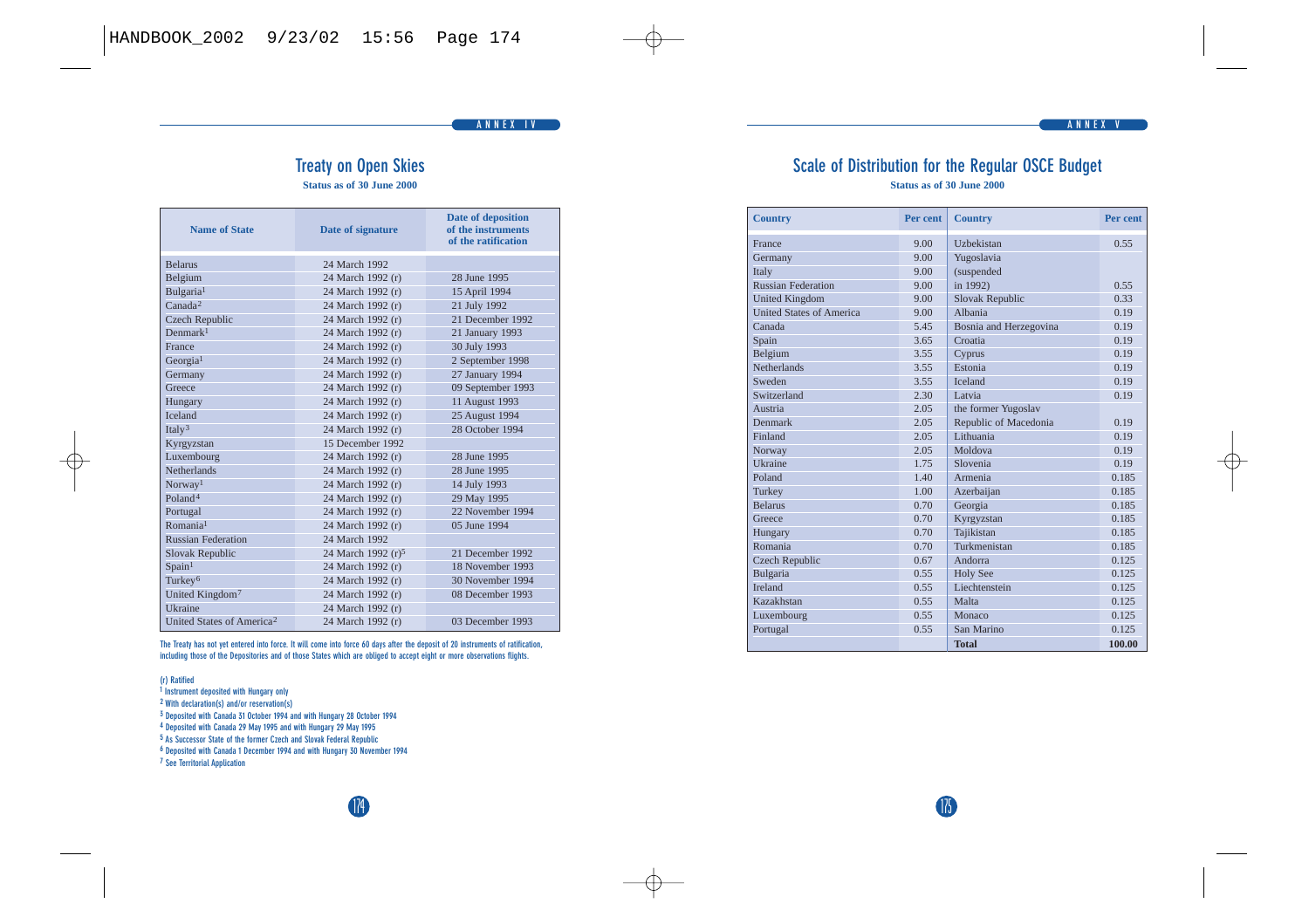## **Scale for Large OSCE Missions and Projects**

**Status as of 30 June 2000** 

| <b>Country</b>                  | Per cent | <b>Country</b>         | Per cent |
|---------------------------------|----------|------------------------|----------|
| <b>United States of America</b> | 12.40    | Cyprus                 | 0.14     |
| France                          | 10.34    | Slovenia               | 0.14     |
| Germany                         | 10.34    | <b>Belanis</b>         | 0.07     |
| Italy                           | 10.34    | Romania                | 0.07     |
| <b>United Kingdom</b>           | 10.34    | Bulgaria               | 0.06     |
| <b>Russian Federation</b>       | 5.50     | Kazakhstan             | 0.06     |
| Canada                          | 5.45     | Hzhekistan             | 0.06     |
| Spain                           | 4.20     | Albania                | 0.02     |
| Belgium                         | 4.07     | Andorra                | 0.02     |
| <b>Netherlands</b>              | 4.07     | Armenia                | 0.02     |
| Sweden                          | 4.07     | Azerbaiian             | 0.02     |
| Switzerland                     | 2.65     | Bosnia and Herzegovina | 0.02     |
| Austria                         | 2.36     | Estonia                | 0.02     |
| <b>Denmark</b>                  | 2.36     | Georgia                | 0.02     |
| Finland                         | 2.36     | <b>Holy See</b>        | 0.02     |
| Norway                          | 2.36     | Kyrgyzstan             | 0.02     |
| Poland                          | 1.05     | Latvia                 | 0.02     |
| Turkey                          | 0.75     | Liechtenstein          | 0.02     |
| <b>Ireland</b>                  | 0.63     | Lithuania              | 0.02     |
| Luxembourg                      | 0.63     | Malta                  | 0.02     |
| Greece                          | 0.53     | Moldova                | 0.02     |
| Hungary                         | 0.53     | Monaco                 | 0.02     |
| <b>Czech Republic</b>           | 0.50     | San Marino             | 0.02     |
| Portugal                        | 0.41     | Tajikistan             | 0.02     |
| <b>Slovak Republic</b>          | 0.25     | the former Yugoslav    |          |
| <b>Iceland</b>                  | 0.21     | Republic of Macedonia  | 0.02.    |
| <b>Ukraine</b>                  | 0.18     | Turkmenistan           | 0.02     |
| Croatia                         | 0.14     | <b>Total</b>           | 100.00   |

## **Main CSCE/OSCE Events 1972-2000** (as of June 30)

| <b>Meetings of Heads of State or Government</b><br>(Meetings of Heads of State or Government of OSCE participating States) |  |
|----------------------------------------------------------------------------------------------------------------------------|--|
| Helsinki, $30$ July $-1$ August 1975                                                                                       |  |
| Paris. 19-21 November 1990                                                                                                 |  |
| Helsinki, 9-10 July 1992                                                                                                   |  |
| Budapest, 5-6 December 1994                                                                                                |  |
| Lisbon, 2-3 December 1996                                                                                                  |  |
| Istanbul. 18-19 November 1999                                                                                              |  |

#### **Review Conferences**

#### (formerly Follow-up Meetings of the CSCE and Review Meetings)

|                          | 1st Follow-Up Meeting to the CSCE | Belgrade, 4 October 1977 - 9 March 1978     |
|--------------------------|-----------------------------------|---------------------------------------------|
|                          | 2nd Follow-Up Meeting to the CSCE | Madrid, 11 November 1980 - 9 September 1983 |
|                          | 3rd Follow-Up Meeting to the CSCE | Vienna, 4 November 1986 - 19 January 1989   |
|                          | 4th Follow-Up Meeting to the CSCE | Helsinki, 24 March - 8 July 1992            |
| <b>Review Conference</b> |                                   | Budapest, 10 October - 2 December 1994      |
| <b>Review Meeting</b>    |                                   | Vienna, 4-22 November 1996                  |
|                          | Review Conference (first part)    | Vienna, 20 September - 10 October 1999      |
|                          | Review Conference (second part)   | Istanbul, 8-10 November 1999                |

#### **Ministerial Council Meetings** (formerly CSCE Council)

| Meeting of Ministers for Foreign Affairs                                    | New York, 1-2 October 1990          |
|-----------------------------------------------------------------------------|-------------------------------------|
| 1st Meeting                                                                 | <b>Berlin.</b> 19-20 June 1991      |
| Additional Meeting of the Representatives of the                            |                                     |
| participating States on the Question of the Admission                       |                                     |
| of the Republics of Estonia, Latvia and Lithuania Moscow, 10 September 1991 |                                     |
| 2nd Meeting                                                                 | Prague, 30-31 January 1992          |
| 1st Additional Meeting                                                      | Helsinki. 24 March 1992             |
| 3rd Meeting                                                                 | Stockholm, 14-15 December 1992      |
| 4th Meeting                                                                 | Rome, 30 November - 1 December 1993 |
| 5th Meeting of the Ministerial Council                                      | Budapest, 7-8 December 1995         |
| 6th Meeting of the Ministerial Council                                      | Copenhagen, 18-19 December 1997     |
| 7th Meeting of the Ministerial Council                                      | Oslo. 2-3 December 1998             |

| <b>Senior Council</b><br>(formerly Committee of Senior Officials [CSO] prior to 1995) |                                         |  |
|---------------------------------------------------------------------------------------|-----------------------------------------|--|
| 1st Meeting                                                                           | Vienna, 28-29 January 1991              |  |
| 2nd Meeting                                                                           | Prague, 22-24 May 1991                  |  |
| 3rd Meeting                                                                           | <b>Berlin.</b> 17-20 June 1991          |  |
| 1st Emergency Meeting                                                                 | Prague, 3-5 July 1991                   |  |
| 1st Additional Meeting                                                                | Prague, 8-9 August 1991 <sup>1</sup>    |  |
| 2nd Additional Meeting                                                                | Prague, 3-4 September 1991 <sup>1</sup> |  |

## 176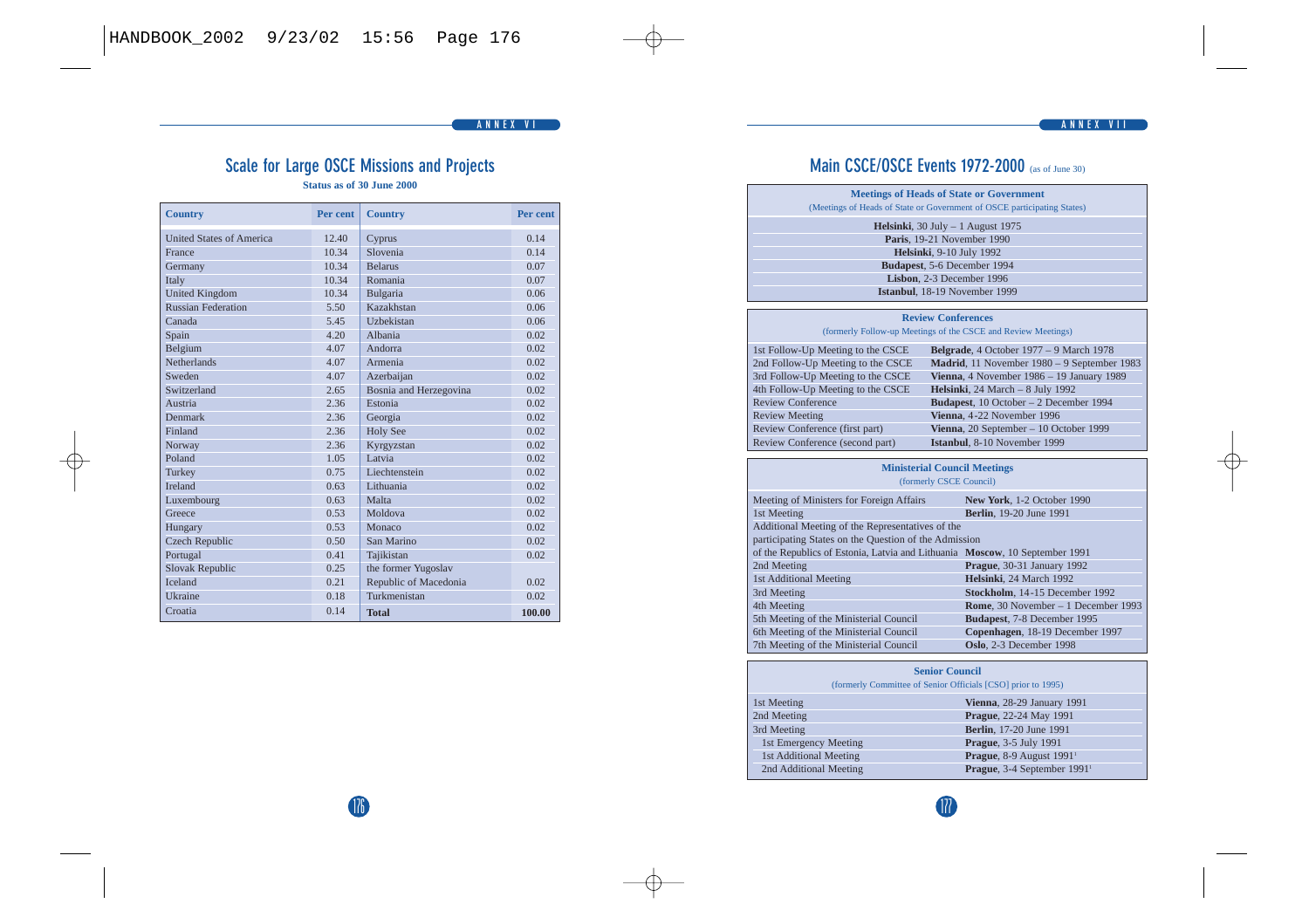| 3rd Additional Meeting            | Prague, 10 October 1991 <sup>1</sup>       |
|-----------------------------------|--------------------------------------------|
| 4th Additional Meeting            | Prague. 29 November 1991 <sup>1</sup>      |
| 4th Meeting                       | Prague, 22-24 October 1991                 |
| 5th Meeting                       | Prague, 8-11 January 1992                  |
| 6th Meeting                       | Prague, 27-30 January 1992                 |
| 7th Meeting                       | Prague, 27-28 February 1992                |
| 8th Meeting                       | <b>Helsinki</b> , 13-14 March 1992         |
| 9th Meeting                       | Helsinki, 19, 23-24 March 1992             |
| 10th Meeting                      | Helsinki, 29 April - 1 May 1992            |
| 2nd Emergency Meeting             | Helsinki, 6-9, 11-12 May 1992 <sup>1</sup> |
| 11th Meeting                      | Helsinki, 18-21 May 1992                   |
| 12th Meeting                      | Helsinki, 8-11 June 1992                   |
| 13th Meeting                      | Helsinki, 29 June - 3, 6-7 July 1992       |
| 14th Meeting                      | Helsinki, 9 July 1992                      |
| 15th Meeting                      | Prague, 13-14 August 1992                  |
| 16th Meeting                      | Prague, 16-18 September 1992               |
| 17th Meeting                      | Prague, 5-7 November 1992                  |
| 18th Meeting                      | Stockholm, 11-15 December 1992             |
| 19th Meeting                      | Prague, 2-4 February 1993                  |
| 20th Meeting (1st Economic Forum) | Prague, 16-18 March 1993                   |
| 3rd Emergency Meeting             | Prague, 26, 28, 29 April 1993 <sup>2</sup> |
| 21st Meeting                      | Prague, 26-28 April 1993                   |
| 22nd Meeting                      | Prague, $29$ June $-1$ July 1993           |
| 23rd Meeting                      | Prague, 21-23 September 1993               |
| 24th Meeting                      | Rome, 27 November - 1 December 1993        |
| 25th Meeting                      | Prague, 2-4 March 1994                     |
| 26th Meeting (2nd Economic Forum) | Prague, 15-17 March 1994                   |
| 27th Meeting                      | Prague, 13-15 June 1994                    |
| 28th Meeting                      | Prague, 14-16 September 1994               |
| 29th Meeting                      | Budapest, 18-19 November 1994              |
| 4th Emergency Meeting             | Budapest, 28, 30 November, 1 December 1994 |
| 1st Meeting of the Senior Council | Prague, 30-31 March 1995                   |
| 3rd Meeting of the Economic Forum | Prague, 7-9 June 1995                      |
| 2nd Meeting of the Senior Council | Prague. 26-27 October 1995                 |
| 3rd Meeting of the Senior Council | Prague, 21-22 March 1996                   |
| 4th Meeting of the Economic Forum | Prague, 27-29 March 1996                   |
| 5th Meeting of the Economic Forum | Prague, 11-13 June 1997                    |
| 6th Meeting of the Economic Forum | Prague, 1-5 June 1998                      |
| 7th Meeting of the Economic Forum | Prague, 25-28 May 1999                     |
| 8th Meeting of the Economic Forum | Prague, 11-14 April 2000                   |
|                                   |                                            |

**<sup>1</sup> Meeting specificially devoted to the crisis in the former Yugoslavia <sup>2</sup> Meeting specificially devoted to the situation in and around Nagorno-Karabakh**

|                             | (formerly CSO Vienna Group, Permanent Committee)                                                                                                           |
|-----------------------------|------------------------------------------------------------------------------------------------------------------------------------------------------------|
| CSO Vienna Group            | (18 January 1993 – 25 November 1993)<br>38 meetings                                                                                                        |
| Permanent Committee         | (9 December 1993 - 28 November 1994)<br>43 meetings                                                                                                        |
| <b>Permanent Council</b>    | (1st meeting 15 Dec. 1994) meets weekly                                                                                                                    |
|                             | <b>Conference on Confidence- and Security-Building Measures</b><br>and Disarmament in Europe                                                               |
|                             | Stockholm, 17 January 1984 - 19 September 1986                                                                                                             |
|                             | <b>Forum for Security Co-operation (FSC)</b>                                                                                                               |
|                             | First meeting 22 September 1992 in Vienna. Meets weekly.                                                                                                   |
|                             | <b>Negotiations on CSBMs</b>                                                                                                                               |
|                             |                                                                                                                                                            |
|                             |                                                                                                                                                            |
|                             | Vienna, 9 March 1989 - 4 March 1992                                                                                                                        |
|                             | by the FSC, and resulted in the Vienna Documents of 1994 and 1999.                                                                                         |
|                             | Vienna Document 1990 and Vienna Document 1992. Further negotiations were conducted<br><b>OSCE Code of Conduct on Politico-Military Aspects of Security</b> |
| 1st Follow-Up Conference    | Vienna, 22-24 September 1997                                                                                                                               |
| 2nd Follow-Up Conference    | Vienna. 29-30 June 1999                                                                                                                                    |
|                             | <b>Annual Implementation Assessment Meetings (on CSBMs)</b>                                                                                                |
| 1st Meeting                 | Vienna. 11-13 November 1991                                                                                                                                |
| 2nd Meeting                 | Vienna. 9-11 November 1992                                                                                                                                 |
| 3rd Meeting                 | Vienna, 4-5 May 1993                                                                                                                                       |
| 4th Meeting                 | Vienna, 12-14 April 1994                                                                                                                                   |
| 5th Meeting                 | Vienna, 13-15 March 1995                                                                                                                                   |
| 6th Meeting                 | Vienna. 4-6 March 1996                                                                                                                                     |
| 7th Meeting                 | Vienna, 3-5 March 1997                                                                                                                                     |
| 8th Meeting                 | Vienna, 2-4 March 1998                                                                                                                                     |
| 9th Meeting<br>10th Meeting | Vienna, 1-3 March 1999<br>Vienna. $28$ Feb. $-1$ March $2000$                                                                                              |

Dissolved by Rome Council Decision (December 1993)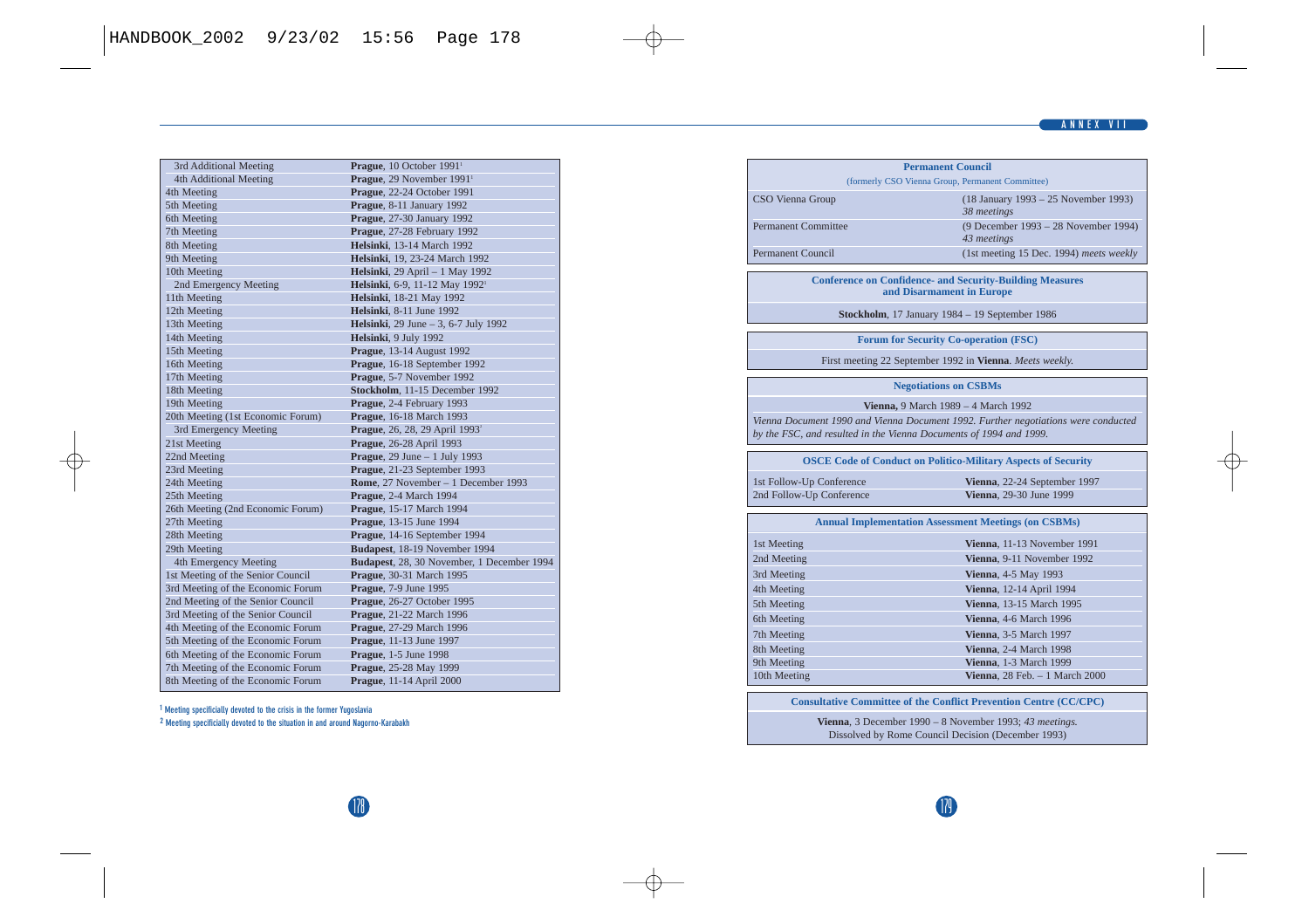| <b>Seminars of the FSC/CPC</b>                   |                                       |  |
|--------------------------------------------------|---------------------------------------|--|
| First Seminar on Military Doctrine               | Vienna, 16 January $-5$ February 1990 |  |
| Second Seminar on Military Doctrine              | Vienna, 8-18 October 1991             |  |
| Seminar on Conversion of Military Industry       |                                       |  |
| to Civilian Production                           | Bratislava, 19-21 February 1992       |  |
| Seminar on Armed Forces in Democratic Societies  | Vienna, 4-6 March 1992                |  |
| Seminar on Defence Planning                      | Vienna, 31 March $-2$ April 1993      |  |
| Seminar on a Code of Conduct Governing           |                                       |  |
| Mutual Relations in the Field of Security        | Vienna, 6-7 May 1993                  |  |
| Seminar on CSCE Peacekeeping                     | <b>Vienna.</b> 7-9 June 1993          |  |
| Seminar on Regional Security Issues <sup>3</sup> | Ashgabad, 24-26 May 1994              |  |
| Seminar on CSBMs and Arms Control:               |                                       |  |
| Application and Compliance                       | Almaty, 16-23 May 1995                |  |
| Seminar on Principles Governing                  |                                       |  |
| <b>Conventional Arms Transfers</b>               | Vienna, 20-21 June 1995               |  |
| Seminar on Regional Arms Control                 | Vienna, 10-12 July 1995               |  |
| Seminar on Defence Policies                      |                                       |  |
| and Military Doctrines                           | Vienna, 26-28 January 1998            |  |
| Seminar on Regional Security, Stability          |                                       |  |
| and Co-operation in Central Asia                 | Ashgabad, 17-18 February 1998         |  |
| Seminar on Small Arms                            | Vienna, 3-5 April 2000                |  |

#### **<sup>3</sup> Conducted also as a regional seminar for Central Asia pursuant to the decisions taken at the 22nd meeting of the CSO**

| Seminars within the the framework of the Common and<br><b>Comprehensive Security Model for Europe for the 21st century</b> |                              |  |
|----------------------------------------------------------------------------------------------------------------------------|------------------------------|--|
| Seminar on the Security Model                                                                                              | Moscow, 17-18 July 1995      |  |
| Seminar on the Security Model                                                                                              | Vienna, 18-19 September 1995 |  |
| Seminar on Specific Risks and Challenges                                                                                   | Vienna, 5-7 May 1997         |  |
| Seminar on Regional Security and Co-operation                                                                              | <b>Vienna.</b> 2-4 June 1997 |  |

#### **Human Dimension Implementation Meetings**

| 1st Meeting | Warsaw, 27 September - 15 October 1993 |
|-------------|----------------------------------------|
| 2nd Meeting | Warsaw, 2-19 October 1995              |
| 3rd Meeting | Warsaw, 12-28 November 1997            |
| 4th Meeting | Warsaw, 26 October - 6 November 1998   |

| <b>Human Dimension Seminars</b>          |  |                             |  |
|------------------------------------------|--|-----------------------------|--|
| Seminar on Tolerance                     |  | Warsaw, 16-20 November 1992 |  |
| Seminar on Migration, Including Refugees |  |                             |  |
| and Displaced Persons                    |  | Warsaw, 20-23 April 1993    |  |
| Seminar on Case Studies on National      |  |                             |  |
| Minorities Issues: Positive Results      |  | Warsaw, 24-28 May 1993      |  |

| Seminar on Free Media                     | Warsaw, 2-5 November 1993             |
|-------------------------------------------|---------------------------------------|
| Seminar on Early Warning                  |                                       |
| and Preventive Diplomacy                  | Warsaw, 19-21 January 1994            |
| Seminar on Migrant Workers                | Warsaw, 21-25 March 1994              |
| Seminar on Human Dimension Issues         |                                       |
| in Central Asia                           | Almaty, 20-22 April 19944             |
| Seminar on Local Democracy                | Warsaw, 16-20 May 1994                |
| Seminar on Roma in the CSCE Region        | Warsaw, 20-23 September 1994          |
| Seminar on Building Blocks for Civic      |                                       |
| Society: Freedom of Associations and NGOs | Warsaw, 4-7 April 1995                |
| Seminar on the Rule of Law                | Warsaw, 28 November - 1 December 1995 |
| Seminar on Constitutional, Legal          |                                       |
| and Administrative Aspects                |                                       |
| of the Freedom of Religion                | Warsaw, 16-19 April 1996              |
| Seminar on Administration                 |                                       |
| and Observation of Elections              | Warsaw, 8-11 April 1997               |
| Seminar on the Promotion                  |                                       |
| of Women's Participation in Society       | Warsaw, 14-17 October 1997            |
| Seminar on Ombudsman and National         |                                       |
| Human Rights Protection Institutions      | Warsaw, 25-28 May 1998                |
| Seminar on Human Rights: The Role         |                                       |
| of Field Missions                         | Warsaw, 27-30 April 1999              |
| Seminar on Children and Armed Conflict    | Warsaw, 23-26 May 2000                |

#### **<sup>4</sup> Conducted also as a regional seminar for Central Asia pursuant to the decisions taken at the 22nd meeting of the CSO**

| <b>Human Dimension Conference</b> |                                       |
|-----------------------------------|---------------------------------------|
| 1st Meeting                       | Paris, 30 May - 23 June 1989          |
| 2nd Meeting                       | Copenhagen, 5-29 June 1990            |
| 3rd Meeting                       | Moscow, 10 September - 4 October 1991 |

| <b>Economic Dimension Implementation Review Meetings</b> |                               |  |
|----------------------------------------------------------|-------------------------------|--|
| 1st Meeting                                              | Geneva, 22-23 January 1996    |  |
| 2nd Meeting                                              | <b>Prague</b> , 4-5 June 1998 |  |

#### **Economic Dimension Seminars**

| Seminar on Promoting the Creation                      |                               |
|--------------------------------------------------------|-------------------------------|
| of Small and Medium-Sized Businesses                   | Bishkek, 24-25 February 19945 |
| Seminar on Business and Environment                    | Tallinn, 7-9 September 1994   |
| Seminar on the Role of Tourism in Promoting            |                               |
| Better Understanding between Different Cultures        | Bucharest, 6-8 November 1995  |
| Seminar on the Role of Trans-European Infrastructure   |                               |
| for Stability and Co-operation in the Black Sea Region | Sofia. 15-17 November 1995    |
|                                                        |                               |

**<sup>5</sup> Conducted also as a regional seminar for Central Asia pursuant to the decisions taken at the 22nd meeting of the CSO**

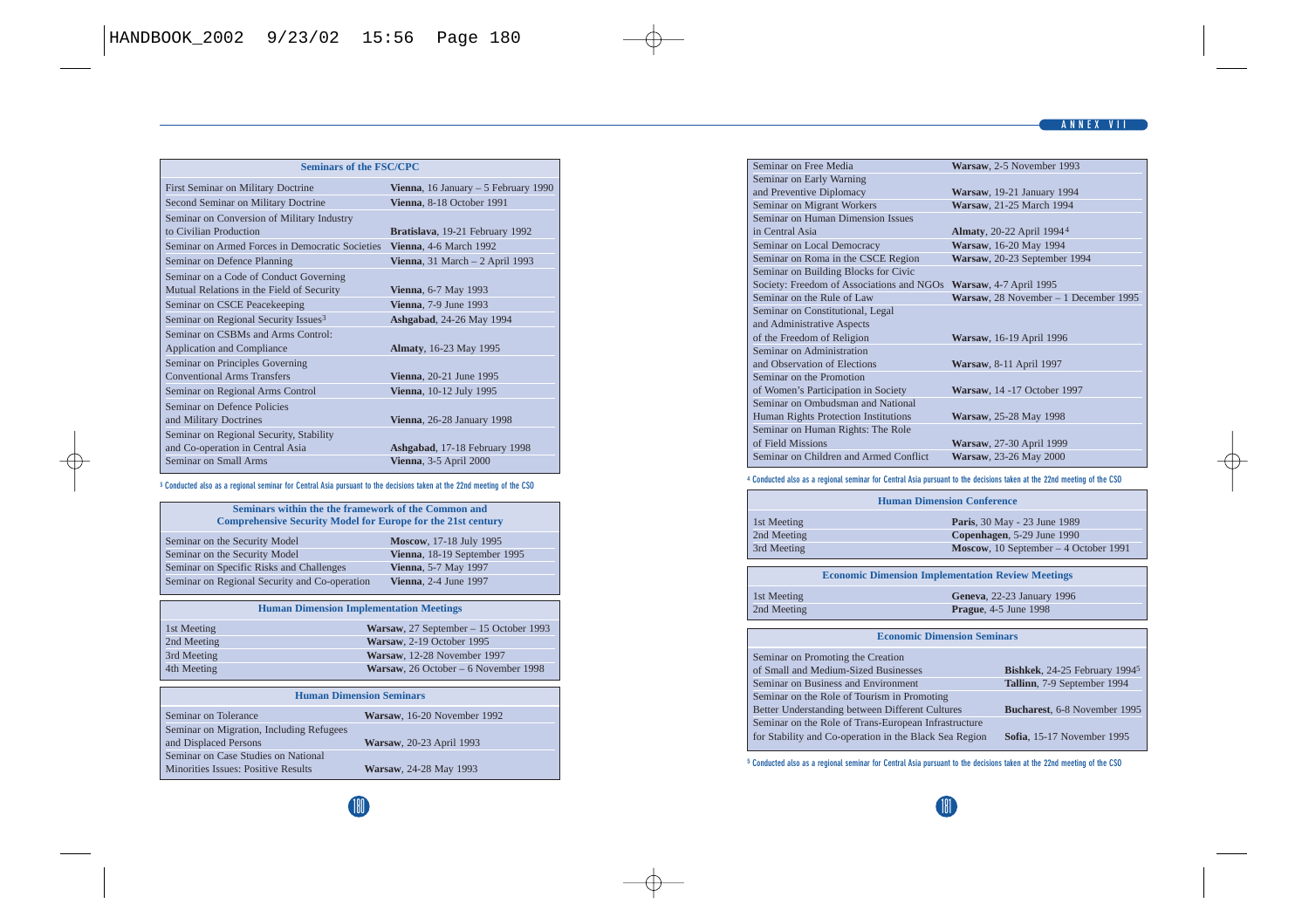#### **ANNEX VII**

| Seminar on a Framework for Private Sector Development, |                                |
|--------------------------------------------------------|--------------------------------|
| Industrial Co-operation and Direct Investment in       |                                |
| the CIS Countries                                      | Minsk, 25-26 September 1996    |
| Seminar on Promoting Sustainable Environmental         |                                |
| Development in the Aral Sea Region                     | Tashkent, 30-31 October 1996   |
| Seminar on Role of Stable and Transparent Economic     |                                |
| Legislation for Economic and Social Transition         | Almaty, 22-24 October 1997     |
| Joint OSCE/OECD Conference on National                 |                                |
| and International Approaches to Improving              |                                |
| Integrity and Transparency in Government               | Paris, 15-16 July 1998         |
| Seminar on Regional Environmental Problems             |                                |
| and Co-operative Approaches to Solving Them            | Tashkent, 22-24 September 1998 |
| Seminar on Regional Environmental Problems             |                                |
| and Co-operative Approaches to Solving Them:           |                                |
| The Case of the Black Sea Region                       | Istanbul, 5-6 November 1998    |
| Seminar on Regional Environmental Problems and         |                                |
| Co-operative Approaches to Solving Them -              |                                |
| The Case of the Mediterranean                          | Malta, 22-23 February 1999     |
| Seminar on Regional Energy Co-operation in the         |                                |
| Baltic Sea Area and the Role of Trans-European         |                                |
| <b>Energy Networks</b>                                 | Riga, 9 April 1999             |
| Seminar on Regional Environmental Problems and         |                                |
| Co-operative Approaches to Solving Them -              |                                |
| The Case of the Baltic Region                          | Warnemuende, 26-27 April 1999  |
| Seminar on Access to Information, Public Participation |                                |
| in Decision-Making and Access to Justice in            |                                |
| <b>Environmental Matters</b>                           | Almaty, 11-12 June 1999        |
| Seminar on Economic Rehabilitation and Next Steps      |                                |
| in the Transition: Institution-Building, Rule of Law   |                                |
| and the Role of Civil Society                          | Tashkent, 19-20 October 1999   |
| Seminar on Environmental Impact of Conflicts and       |                                |
| <b>Rehabilitation Measures</b>                         | Sarajevo, 13-14 December 1999  |
| Seminar on Experiences with Post-Conflict              |                                |
| <b>Rehabilitation Efforts</b>                          | Tbilisi, 26-27 January 2000    |
| <b>Regional Seminars for Central Asia</b>              |                                |
| Seminar on Promoting the Creation                      |                                |
|                                                        |                                |

| Seminar on Promoting the Creation            |                                |
|----------------------------------------------|--------------------------------|
| of Small and Medium-Sized Businesses         | Bishkek, 24-25 February 1994   |
| Seminar on Human Dimension                   |                                |
| <b>Issues in Central Asia</b>                | Almaty, 20-22 April 1994       |
| Seminar on Regional Security Issues          | Ashgabad, 24-26 May 1994       |
| Seminar on General CSCE Issues               | Tashkent. 28-29 September 1994 |
| Seminar on CSBMs and Arms Control:           |                                |
| <b>Application and Compliance</b>            | Almaty, 16-23 May 1995         |
| Seminar on Drafting Human Rights Legislation | Ashgabad, 19-21 September 1995 |
|                                              |                                |

| Seminar on Rehabilitating the Environment                             | Tashkent/Urgench, 10-14 October 1995 |
|-----------------------------------------------------------------------|--------------------------------------|
| Symposium on Central Asia: OSCE                                       |                                      |
| Comprehensive Security and Regional Challenge Tashkent, 23 April 1996 |                                      |
| Seminar on Confidence Building                                        | Dushanbe, 24-26 April 1996           |
| Seminar on Drugs and Crime: New Challenges                            | <b>Bishkek.</b> 10-12 June 1996      |
| Seminar on National Human Rights Institutions                         | Tashkent, 11-13 September 1996       |
| Seminar on Promoting Sustainable Environmental                        |                                      |
| Development in the Aral Sea Region                                    | Tashkent. 30-31 October 1996         |
| Seminar on Role of Stable and Transparent Economic                    |                                      |
| Legislation for Economic and Social Transition                        | Almaty, 22-24 October 1997           |
| Seminar on Regional Security, Stability                               |                                      |
| and Co-operation in Central Asia                                      | Ashgabad, 17-18 February 1998        |
| <b>Regional Consultation</b>                                          |                                      |
| on "Women in Public Life"                                             | Tashkent, 16-18 June 1998            |
| Seminar on Regional Environmental Problems                            |                                      |
| and Co-operative Approaches to Solving Them                           | Tashkent, 22-24 September 1998       |

#### **Economic, Environmental and Scientific Issues**

| Scientific Forum                              | Hamburg, 18 February - 3 March 1980     |
|-----------------------------------------------|-----------------------------------------|
| Meeting on the Protection of the Environment  | Sofia, 16 October - 3 November 1989     |
| Conference on Economic                        |                                         |
| Co-operation in Europe                        | <b>Bonn</b> , 19 March - 11 April 1990  |
| Seminar on Sustainable Development            |                                         |
| of Boreal and Temperate Forests               | Montreal, 27 September - 1 October 1993 |
| Special ad hoc Meeting of Senior Officials    |                                         |
| to identify international projects to assist  |                                         |
| affected States in the region of the FRY to   |                                         |
| better cope with the effects of the sanctions | Vienna, 31 January - 1 February 1994    |

| Human Dimension                                                        |                                         |
|------------------------------------------------------------------------|-----------------------------------------|
| Meeting of Experts on the progress                                     |                                         |
| of Human Rights                                                        | Ottawa, 7 May - 17 June 1985            |
| <b>Cultural Forum</b>                                                  | Budapest, 15 October - 25 November 1985 |
| Meeting of Experts on Human Contacts                                   | <b>Bern</b> , 15 April - 26 May 1986    |
| <b>Information Forum</b>                                               | London, 18 April - 12 May 1989          |
| Symposium on the Cultural Heritage                                     | Cracow, 28 May - 7 June 1991            |
| Meeting of Experts on National Minorities                              | Geneva, 1-19 July 1991                  |
| Seminar of Experts on Democratic Institutions Oslo, 4-15 November 1991 |                                         |
|                                                                        |                                         |

#### **Mediterranean**

| Meeting of Experts on Economic, Scientific and |                                       |
|------------------------------------------------|---------------------------------------|
| Cultural Co-operation in the Mediterranean     | Valletta, 13 February - 26 March 1979 |
| Seminar on Economic, Scientific and            |                                       |
| Cultural Co-operation in the Mediterranean     | Venice, 16-26 October 1984            |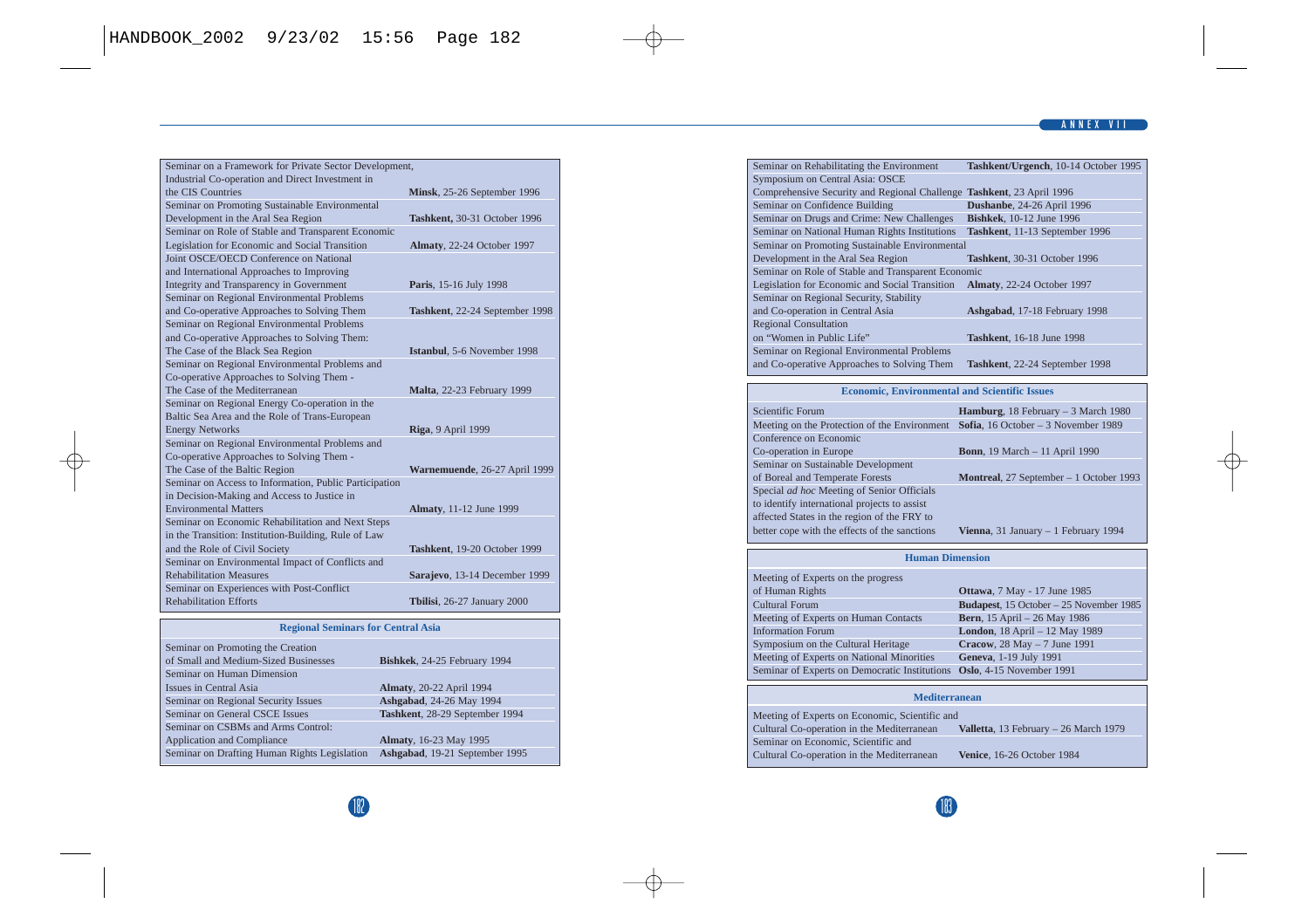| Palma de Mallorca.             |
|--------------------------------|
| 24 September - 19 October 1990 |
| Valletta, 17-21 May 1993       |
|                                |
| Cairo, 26-28 September 1995    |
|                                |
|                                |
| <b>Tel Aviv.</b> 2-4 June 1996 |
|                                |
|                                |
| Cairo, 3-5 September 1997      |
|                                |
|                                |
| Valletta. 19-20 October 1998   |
|                                |
| Amman, 6-7 December 1999       |
|                                |

#### **Peaceful Settlement of Disputes**

| Meeting of Experts | Montreux, 31 October - 11 December 1978 |
|--------------------|-----------------------------------------|
| Meeting of Experts | Athens. 21 March - 30 April 1984        |
| Meeting of Experts | Valletta, 15 January - 8 February 1991  |
| Meeting of Experts | Geneva, 12-23 October 1992              |

### **Co-operation with International Organizations**

| Seminar on: Experience in Bosnia        |  |  |
|-----------------------------------------|--|--|
| and Herzegovina                         |  |  |
| Seminar on: Experience and prospects in |  |  |
| South-Eastern Europe                    |  |  |

Portoroz, 29-30 September 1997 Sofia, 17-19 May 1999

#### **Other OSCE Seminars**

Seminar on the Relationship between Central and Regional Governments **Chisinau**, 1-2 July 1998

### **OSCE Parliamentary Assembly**

| <b>First Annual Session</b>  | <b>Budapest</b> , 3-5 July 1992 |
|------------------------------|---------------------------------|
| <b>Second Annual Session</b> | Helsinki, 6-9 July 1993         |
| <b>Third Annual Session</b>  | Vienna, 4-8 July 1994           |
| <b>Fourth Annual Session</b> | Ottawa, 4-8 July 1995           |
| <b>Fifth Annual Session</b>  | Stockholm, 5-9 July 1996        |
| <b>Sixth Annual Session</b>  | Warsaw, 5-8 July 1997           |
| Seventh Annual Session       | Copenhagen, 7-10 July 1998      |
| <b>Eighth Annual Session</b> | St. Petersburg, 6-10 July 1999  |
|                              |                                 |

## **Chronological Review of Major CSCE/OSCE Events from 1972 to 2000**

| 1972 | $22$ November - 8 June 1973 | Beginning of the consultations on a Conference<br>on Security and Co-operation in Europe<br>(Helsinki/Dipoli).                                                                  |
|------|-----------------------------|---------------------------------------------------------------------------------------------------------------------------------------------------------------------------------|
| 1973 | $3-7$ July                  | Stage I of the CSCE in Helsinki.                                                                                                                                                |
|      | 18 September                | Stage II of the CSCE.<br>The second working phase begins in Geneva.                                                                                                             |
| 1975 | 21 July                     | End of Stage II.                                                                                                                                                                |
|      | $30$ July $-1$ August       | Stage III of the CSCE. Summit of Heads of State<br>or Government, Helsinki. The Helsinki Final Act<br>is signed by Heads of State or Government of all<br>participating States. |
| 1977 | 15 June - 5 August          | Preparatory Meeting to organize the Belgrade<br>Meeting.                                                                                                                        |
|      | 4 October                   | Beginning of the first Follow-Up Meeting,<br>Belgrade.                                                                                                                          |
| 1978 | 9 March                     | End of the first Follow-Up Meeting, Belgrade.                                                                                                                                   |
|      | $20$ June $- 28$ July       | Meeting of Experts to prepare the Scientific<br>Forum (1980), Bonn.                                                                                                             |
|      | 31 October - 11 December    | Meeting of Experts on Peaceful Settlement of<br>Disputes, Montreux.                                                                                                             |
| 1979 | 13 February - 26 March      | Meeting of Experts on Economic, Scientific and<br>Cultural Co-operation in the Mediterranean,<br>Valletta.                                                                      |
| 1980 | 18 February - 3 March       | Scientific Forum, Hamburg.                                                                                                                                                      |
|      | 9 September - 10 November   | Preparatory Meeting to organize the Madrid<br>Meeting.                                                                                                                          |
|      | 11 November                 | Beginning of the second Follow-Up Meeting,<br>Madrid.                                                                                                                           |
| 1983 | 9 September                 | End of the second Follow-Up Meeting, Madrid.                                                                                                                                    |
|      | 25 October - 11 November    | Preparatory Meeting for the First Stage of the<br>Conference on Confidence- and Security-<br>Building Measures (CSBMs) and Disarmament in<br>Europe, Helsinki.                  |
| 1984 | 17 January                  | Beginning of the Conference on CSBMs and<br>Disarmament in Europe, Stockholm.                                                                                                   |
|      | 21 March - 30 April         | Meeting of Experts on Peaceful Settlement<br>of Disputes, Athens.                                                                                                               |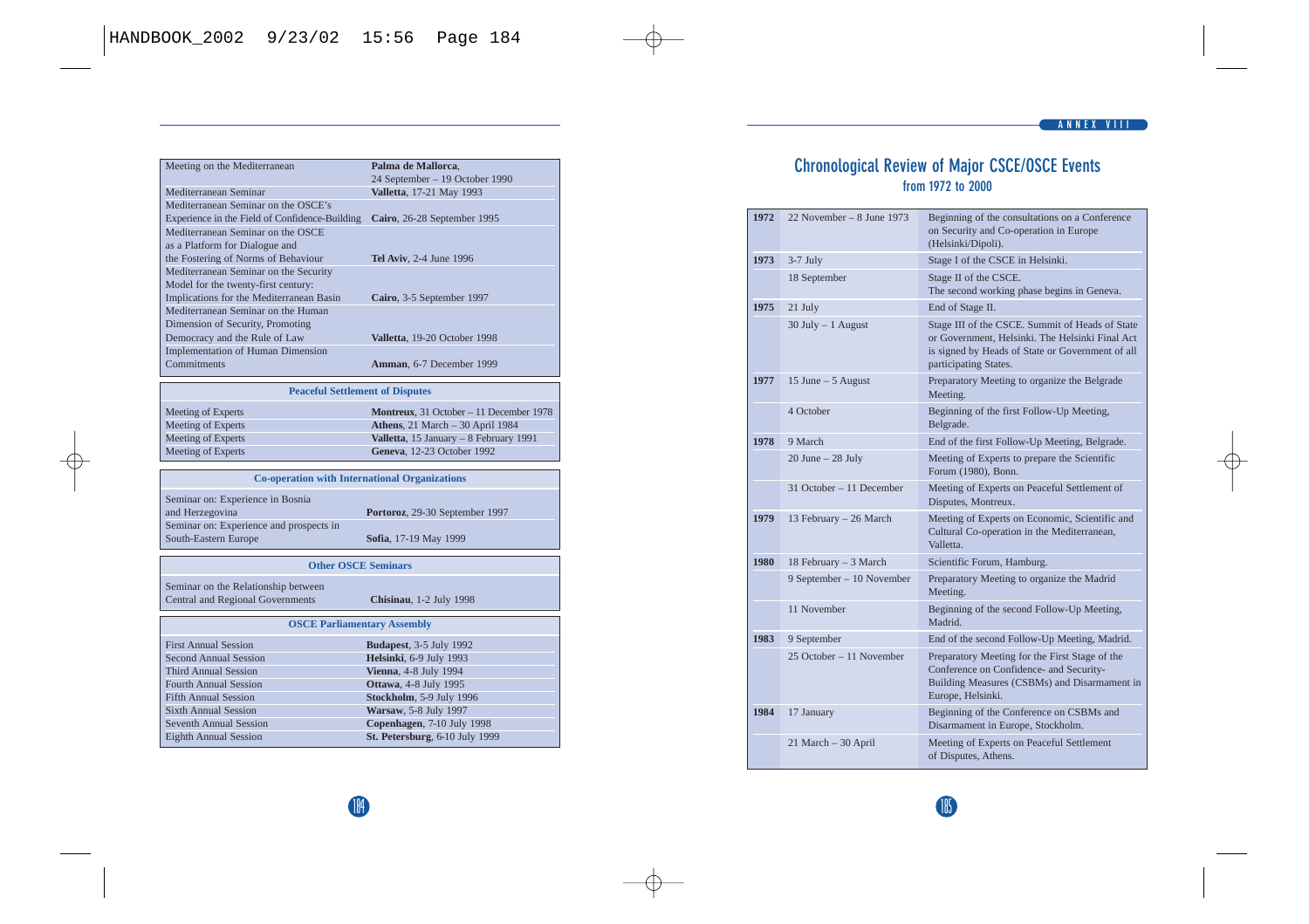### **ANNEX VIII**

|      | 16-26 October             | Seminar on Economic, Scientific and Cultural<br>Co-operation in the Mediterranean, Venice.                                                                            |
|------|---------------------------|-----------------------------------------------------------------------------------------------------------------------------------------------------------------------|
|      | 21 November - 4 December  | Meeting of Experts to prepare the Cultural Forum,<br>Budapest.                                                                                                        |
| 1985 | $7$ May $-17$ June        | Meeting of Experts on the progress of Human<br>Rights, Ottawa.                                                                                                        |
|      | $30$ July $-1$ August     | 10th Anniversary Ceremony of the signing<br>of the Final Act, Helsinki.                                                                                               |
|      | 15 October - 25 November  | Cultural Forum, Budapest.                                                                                                                                             |
| 1986 | 15 April - 26 May         | Meeting of Experts on Human Contacts, Bern.                                                                                                                           |
|      | 19 September              | End of the Stockholm Conference on CSBMs.                                                                                                                             |
|      | 23 September - 6 October  | Preparatory Meeting to organize the Vienna<br>Meeting                                                                                                                 |
|      | 4 November                | Beginning of the third Follow-Up Meeting, Vienna.                                                                                                                     |
| 1989 | 19 January                | End of the third Follow-Up Meeting, Vienna.                                                                                                                           |
|      | 9 March                   | Beginning of the negotiations on Conventional<br>Forces in Europe (CFE) among the 23 CSCE<br>participating States which were NATO and Warsaw<br>Pact members, Vienna. |
|      | 9 March                   | Beginning of the second stage of the negotiations on<br>CSBMs. Vienna.                                                                                                |
|      | 18 April - 12 May         | Information Forum, London.                                                                                                                                            |
|      | $30$ May $- 23$ June      | First Meeting of the Conference on the Human<br>Dimension of the CSCE, Paris.                                                                                         |
|      | 16 October - 3 November   | Meeting on the Protection of the Environment,<br>Sofia.                                                                                                               |
| 1990 | 19 March - 11 April       | Conference on Economic Co-operation in Europe,<br>Bonn.                                                                                                               |
|      | 5-29 June                 | Second Meeting of the Conference on the Human<br>Dimension of the CSCE, Copenhagen.                                                                                   |
|      | 10 July - 17 November     | Preparatory Committee of the Summit Meeting,<br>Vienna.                                                                                                               |
|      | 24 September - 19 October | Meeting on the Mediterranean,<br>Palma de Mallorca.                                                                                                                   |
|      | 1-2 October               | Meeting of Ministers for Foreign Affairs,<br>New York.                                                                                                                |
|      | 17 November               | Vienna Document 1990 of the Negotiations on<br>CSBMs, Vienna.                                                                                                         |
|      | 19 November               | The CFE Treaty signed in Paris.                                                                                                                                       |
|      | 19-21 November            | Summit of Heads of State or Government, Paris:<br>The Charter of Paris For a New Europe                                                                               |

| 1991 | 15 January - 8 February  | Meeting of Experts on Peaceful Settlement of<br>Disputes, Valletta.                                                                                                                               |
|------|--------------------------|---------------------------------------------------------------------------------------------------------------------------------------------------------------------------------------------------|
|      | 3 April                  | Final Resolution concerning the establishment of<br>the CSCE Parliamentary Assembly, Madrid.                                                                                                      |
|      | $28$ May $-7$ June       | Symposium on the Cultural Heritage, Cracow.                                                                                                                                                       |
|      | $19-20$ June             | First Meeting of the Council (of Ministers), Berlin.                                                                                                                                              |
|      | $1-19$ July              | Meeting of Experts on National Minorities, Geneva.                                                                                                                                                |
|      | 10 September             | Additional Meeting, at Ministerial Level, of the<br>Representatives of the Participating States on the<br>Question of the Admission of the Republics of<br>Estonia, Latvia and Lithuania, Moscow. |
|      | 10 September - 4 October | Third Meeting of the Conference on the Human<br>Dimension of the CSCE, Moscow.                                                                                                                    |
|      | 4-15 November            | Seminar of Experts on Democratic Institutions,<br>Oslo.                                                                                                                                           |
| 1992 | 30-31 January            | Second Meeting of the Council (of Ministers),<br>Prague.                                                                                                                                          |
|      | 4 March                  | Vienna Document 1992 of the Negotiations on<br>CSBMs. Vienna.                                                                                                                                     |
|      | $10-20$ March            | Preparatory Meeting of the Helsinki Follow-Up<br>Meeting, Helsinki.                                                                                                                               |
|      | 24 March                 | First Additional Council of Ministers Meeting,<br>Helsinki.                                                                                                                                       |
|      | 24 March                 | Treaty on Open Skies, signed in Helsinki.                                                                                                                                                         |
|      | 24 March                 | The CSCE Declaration on the Treaty on Open<br>Skies, Helsinki.                                                                                                                                    |
|      | 24 March - 8 July        | Fourth Follow-Up Meeting, Helsinki.                                                                                                                                                               |
|      | $3-5$ July               | First Annual Session of the CSCE Parliamentary<br>Assembly, Budapest.                                                                                                                             |
|      | $9-10$ July              | Summit of Heads of State or Government, Helsinki;<br>Helsinki Document 1992, "The Challenges of<br>Change".                                                                                       |
|      | 10 July                  | Concluding Act of the Negotiation on Personnel<br>Strength of Conventional Armed Forces in Europe<br>(CFE 1A), signed in Helsinki.                                                                |
|      | 14-15 December           | Third Meeting of the Council (of Ministers),<br>Stockholm.                                                                                                                                        |
| 1993 | $6-9$ July               | Second Annual Session of the CSCE Parliamentary<br>Assembly, Helsinki.                                                                                                                            |
|      | 25 November              | 49th Meeting of the Special Committee<br>of the CSCE Forum for Security Co-operation,                                                                                                             |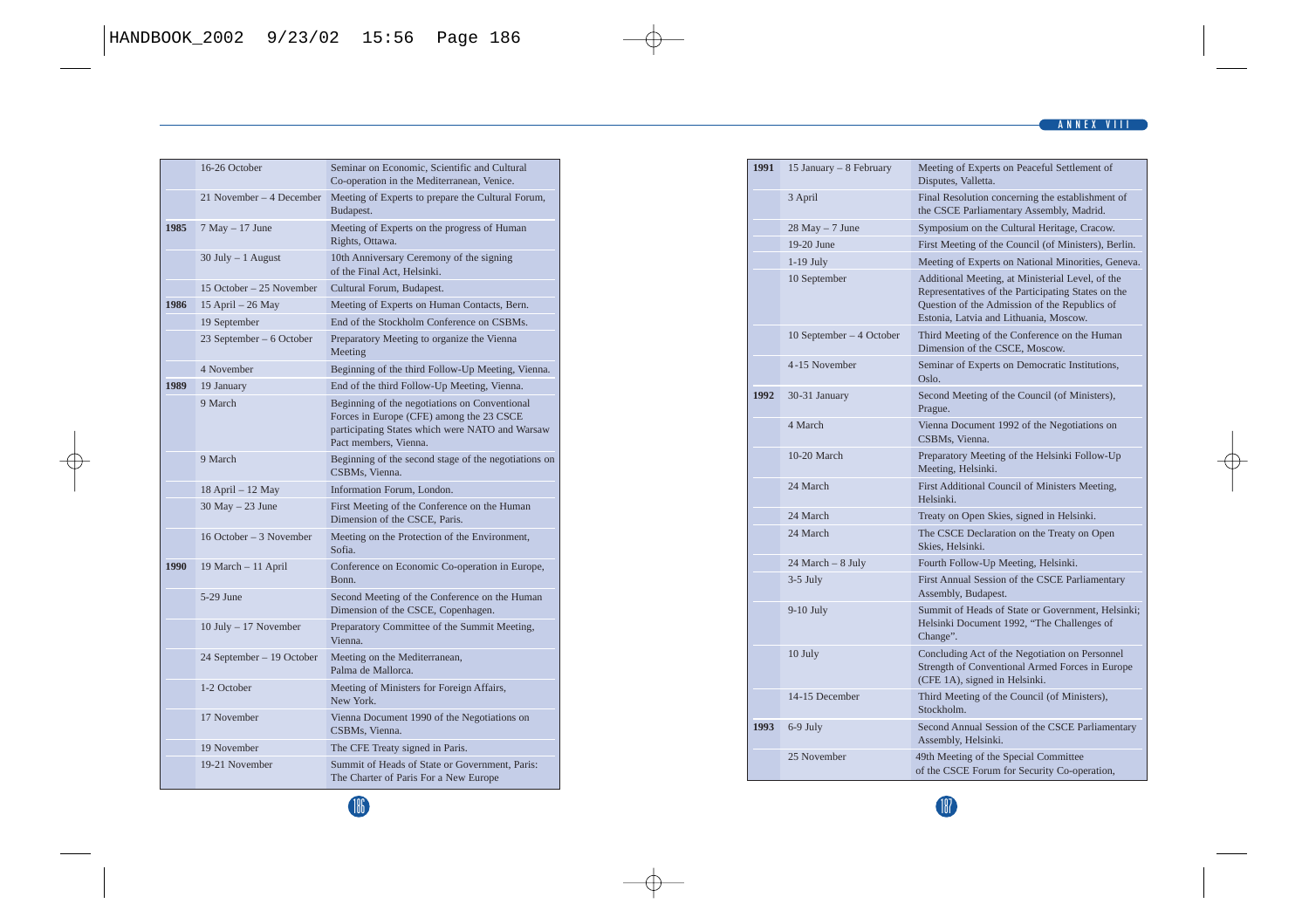|      |                          | Vienna/Rome, which resulted in the adoption<br>of documents regarding stabilizing measures for<br>localized crisis situations, principles governing<br>conventional arms transfers, military contacts and<br>defence planning.                                                                                                        |
|------|--------------------------|---------------------------------------------------------------------------------------------------------------------------------------------------------------------------------------------------------------------------------------------------------------------------------------------------------------------------------------|
|      | 30 November - 1 December | Fourth Meeting of the Council (of Ministers), Rome.                                                                                                                                                                                                                                                                                   |
| 1994 | $4-8$ July               | Third Annual Session of the CSCE Parliamentary<br>Assembly, Vienna.                                                                                                                                                                                                                                                                   |
|      | 10 October - 2 December  | Review Conference, Budapest.                                                                                                                                                                                                                                                                                                          |
|      | 28 November              | 91st Plenary Meeting of the Special Committee of<br>the CSCE Forum for Security Co operation,<br>Budapest, which resulted in the adoption of docu-<br>ments regarding the global exchange of military<br>information, principles governing non-prolifera-<br>tion, and a Code of Conduct on politico-military<br>aspects of security. |
|      | 5-6 December             | Summit of Heads of State or Government.<br>Budapest.                                                                                                                                                                                                                                                                                  |
| 1995 | 5-9 July                 | Fourth Annual Session of the OSCE Parliamentary<br>Assembly, Ottawa.                                                                                                                                                                                                                                                                  |
|      | 7-8 December             | Fifth Meeting of the Ministerial Council (formerly<br>CSCE Council), Budapest.                                                                                                                                                                                                                                                        |
| 1996 | 15-31 May                | First Conference to Review the Operation of the<br>CFE Treaty and the Concluding Act of the<br>Negotiation on Personnel Strength, Vienna.                                                                                                                                                                                             |
|      | 5-9 July                 | Fifth Annual Session of the OSCE Parliamentary<br>Assembly, Stockholm.                                                                                                                                                                                                                                                                |
|      | 4-22 November            | Review Meeting, Vienna.                                                                                                                                                                                                                                                                                                               |
|      | 2-3 December             | Summit of Heads of State or Government. Lisbon.                                                                                                                                                                                                                                                                                       |
| 1997 | 5-8 July                 | Sixth Annual Session of the OSCE Parliamentary<br>Assembly, Warsaw.                                                                                                                                                                                                                                                                   |
|      | 18-19 December           | Sixth Meeting of the Ministerial Council,<br>Copenhagen                                                                                                                                                                                                                                                                               |
| 1998 | 7-10 July                | Seventh Annual Session of the OSCE<br>Parliamentary Assembly, Copenhagen                                                                                                                                                                                                                                                              |
|      | 2-3 December             | Seventh Meeting of the Ministerial Council, Oslo                                                                                                                                                                                                                                                                                      |
| 1999 | $7-10$ July              | Eighth Annual Session of the OSCE Parliamentary<br>Assembly, St. Petersburg                                                                                                                                                                                                                                                           |
|      | 18-19 November           | Summit of Heads of State or Government, Istanbul                                                                                                                                                                                                                                                                                      |

## **Addresses and Points of Contact**

#### **OSCE Secretariat** Kärntner Ring 5-7 A-1010 Vienna, Austria tel.: (+43-1) 514 36-0 fax: (+43-1) 514 36-96 e-mail: pm@osce.org ■ **Office of the Secretary General** tel.: (+43-1) 514 36-0 fax: (+43-1) 514 36-99 e-mail: pm-sg@osce.org ■ **Conflict Prevention Centre** tel.: (+43-1) 514 36-122 e-mail: pm-cpc@osce.org ■ **Department for Administration and Operations** tel.: (+43-1) 514 36-113 e-mail: pm-dao@osce.org ■ **Office of the Co-ordinator of OSCE Economic and Environmental Activities** tel.: (+43-1) 514 36-151 e-mail: pm-ceea@osce.org ■ **Prague Office of the OSCE Secretariat** Rytířská 31, CZ-110 00 Prague 1, Czech Republic tel.: (+420-2) 216 10 217 fax: (+420-2) 216 10 227 e-mail: quest@osceprag.cz **Office for Democratic Institutions and Human Rights (ODIHR)** Aleje Ujazdowskie 19 PL-00 557 Warsaw, Poland tel.: (+48-22) 520 06 00 fax: (+48-22) 520 06 05 e-mail: office@odihr.osce.waw.pl **OSCE High Commissioner on National Minorities (HCNM)** PO Box 20062, 2500 EB, The Hague, The Netherlands tel.:  $(+31-70)$  312 55 00 fax: (+31-70) 363 59 10 e-mail: hcnm@hcnm.org

**OSCE Representative on Freedom of the Media** Kärntner Ring 5-7 Top 14, 2.DG A-1010 Vienna, Austria tel.: (+43-1) 512 21 45-0 fax: (+43-1) 512 21 45-9 e-mail: pm-fom@osce.org

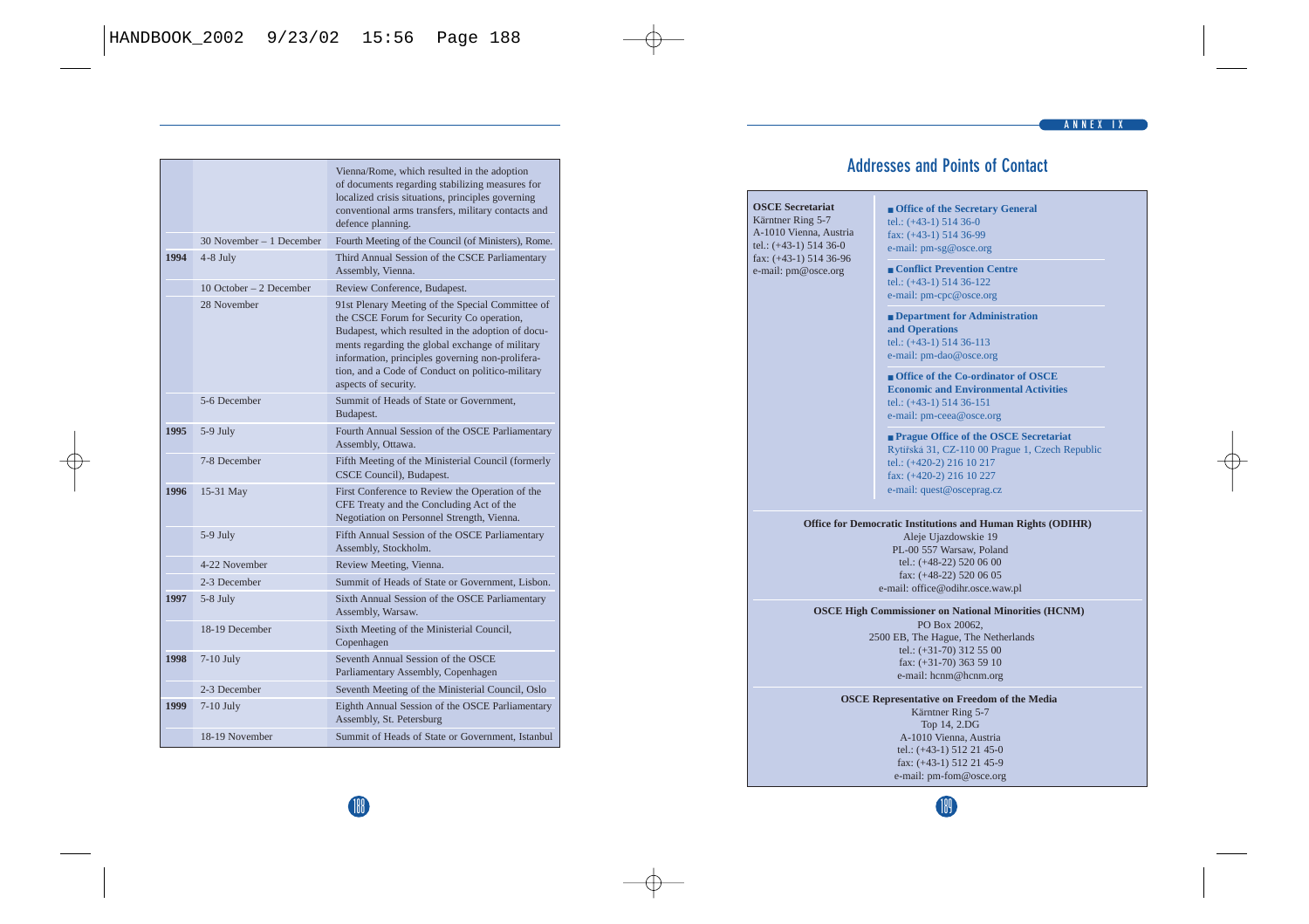#### **ANNEX IX**

#### **OSCE Court of Conciliation and Arbitration**

*Secretariat* Villa Rive-Belle 266 Route de Lausanne/Case Postale 20 1292 Chambésy, Geneva Switzerland tel.: (+41-22) 758 00 25 fax: (+41-22) 758 25 10

#### **OSCE Parliamentary Assembly (PA)**

*International Secretariat of the OSCE Parliamentary Assembly* Rådhusstræde 1 DK-1466 Copenhagen, Denmark tel.: (+45-33) 37 80 40 fax: (+45-33) 37 80 30 e-mail: osce@oscepa.dk

#### **OSCE Missions and other OSCE Field Activities**

**OSCE Presence in Albania**

Rruga, Donika Kastrioti Villa 6, Tirana tel.:  $+ 355 - 42$  35 993 fax: + 355-42 35 994 e- mail: osce-ad@icc.al.eu.org

#### **OSCE Centre in Almaty**

67 Tole Bi Street 2nd floor, Almaty, Kazakhstan 480091 tel.: (+7) 3272 62 17 62 fax: (+7) 3272 62 43 85 e-mail: osce@nursat.kz

#### **OSCE Centre in Ashgabad** 47 Karl Liebknecht Str. 744000 Ashgabad, Turkmenistan tel.: (+993) 12 35 30 92 fax: (+993) 12 35 30 41 e-mail: oscetu@cat.glasnet.ru

**OSCE Advisory and Monitoring Group in Belarus** Prospekt Gasety Pravda 11, Minsk, 220116, RB tel.: +375-17272 34 97 fax: +375-17272 34 98

e-mail: osceamg@osce.org.by

#### **OSCE Centre in Bishkek**

139 St. Toktogula 720001 Bishkek, Kyrgyzstan tel.: (+996) 312 66 41 80 fax: (+996) 312 66 31 69 e-mail: osce@osce.it.kg

#### **OSCE Mission to Bosnia and Herzegovina**

Obala Kulina Bana 19 Sarajevo tel.: +387-33 444 444 fax: +387-33 442 479 e-mail: postmaster@oscebih.org

#### **OSCE Assistance Group to Chechnya**

Moscow Office (Temporary) tel.: + 7 095 797 68 28 fax: + 7 095 797 68 27

**OSCE Mission to Croatia** Florijana Andraseca 14 10 000 Zagreb tel.: +385-1-3096 620

fax: +385-1-3096 621 e-mail: osce-croatia@oscecro.org

**OSCE Mission to Estonia** Raekoja Plats 17, EE-10146 Tallinn tel.: (+372) 610 18 20 fax: (+372) 610 18 22 e-mail: oscemission@osce.ee

#### **OSCE Representative to the Estonian Commission on Military Pensioners** (same address as OSCE Mission to Estonia) tel.: +372-610 18 30

fax: +372-610 18 31

**OSCE Mission to Georgia** Krtsanisi Datcha No. 5 Tbilisi  $tol: +99532988205$  or 93.89.15 fax: +995 32 94 23 30 e-mail: osce@access.sanet.ge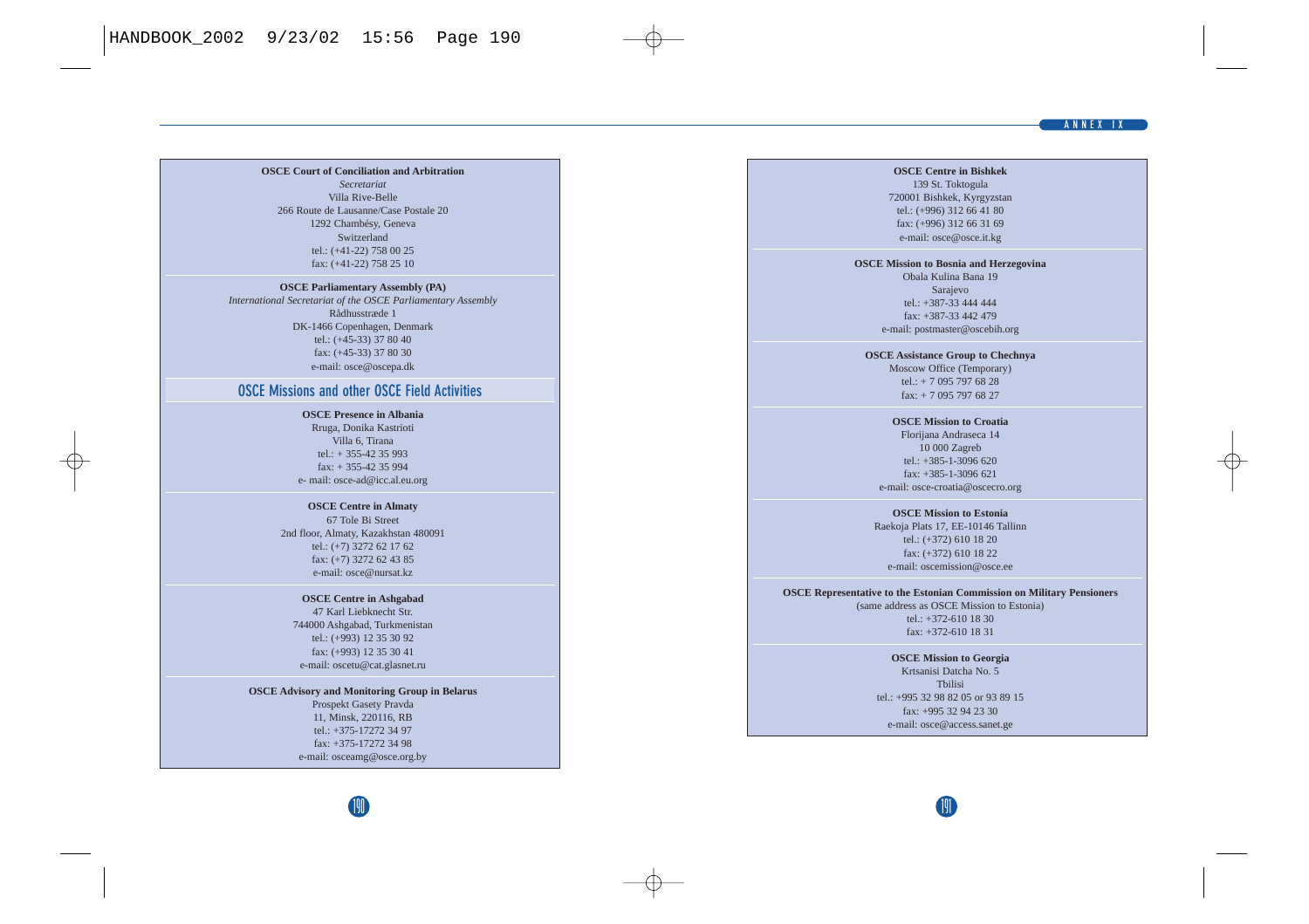#### **ANNEX IX**

#### **OSCE Mission in Kosovo** Beogradska 32, 38000 Pristina tel.:  $+ 381 38 500 162$ fax: + 381 38 500 188 e-mail: press@omik.org

#### **OSCE Mission to Latvia**

Jekaba iela 20/22 Riga, Latvija LV 1050 tel.: +371 732 31 50 or 44 67 fax: +371 934 39 81 e-mail: riga@osce.lv

#### **OSCE Mission to Moldova**

Sfatul Tsarii 16 2012 Chisinau tel.: +373-224 14 00 or 223 37 71 fax: +373-254 76 20 e-mail: sec\_osce@osce.un.md

**OSCE Spillover Monitor Mission to Skopje** Makosped Building Marshal Tito 9-2 91000 Skopje, former Yugoslav Republic of Macedonia tel.: +389 91 222 950, 112 413 or 111 143 fax: +389 91 111 267 e-mail: oscemsk@unet.com.mk

#### **OSCE Mission to Tajikistan**

Mendeleyeva Str. 12 734003 Dushanbe tel.: (+992-372) 21 40 63 fax: (+992-372) 24 91 59 e-mail: sand@osce.td.silk.glas.apc.org

**OSCE Project Co-ordinator in Ukraine** 18/24 Dimitrivska St. 01054 Kyiv tel.: (+380-44) 244 70 75 fax: (+380-44) 246 88 26 e-mail:osce@osce.kiev.ua

#### **OSCE Office in Yerevan** 60 Plekhanov St. Yerevan 37501, Armenia tel.: (+374-2) 54 10 65 fax: (+374-2) 54 11 38 e-mail: osceam@arminco.com

#### **OSCE Liaison Office in Central Asia** Western Side, 2nd Floor Khamid Alimdjain Sq. 700 000 Tashkent, Uzbekistan tel.: + 998 71 132 01 52 or 132 01 56 fax: + 998 71 120 61 25 e-mail: oscecao@online.ru

### **Personal Representative of the Chairman-in-Office**

**on the conflict dealt with by the OSCE Minsk Conference**

15 Zovreti str. Tbilisi, Georgia tel.: +995 32 37 61 61 fax: + 995 32 98 85 66 e-mail: persrep@access.sanet.ge

193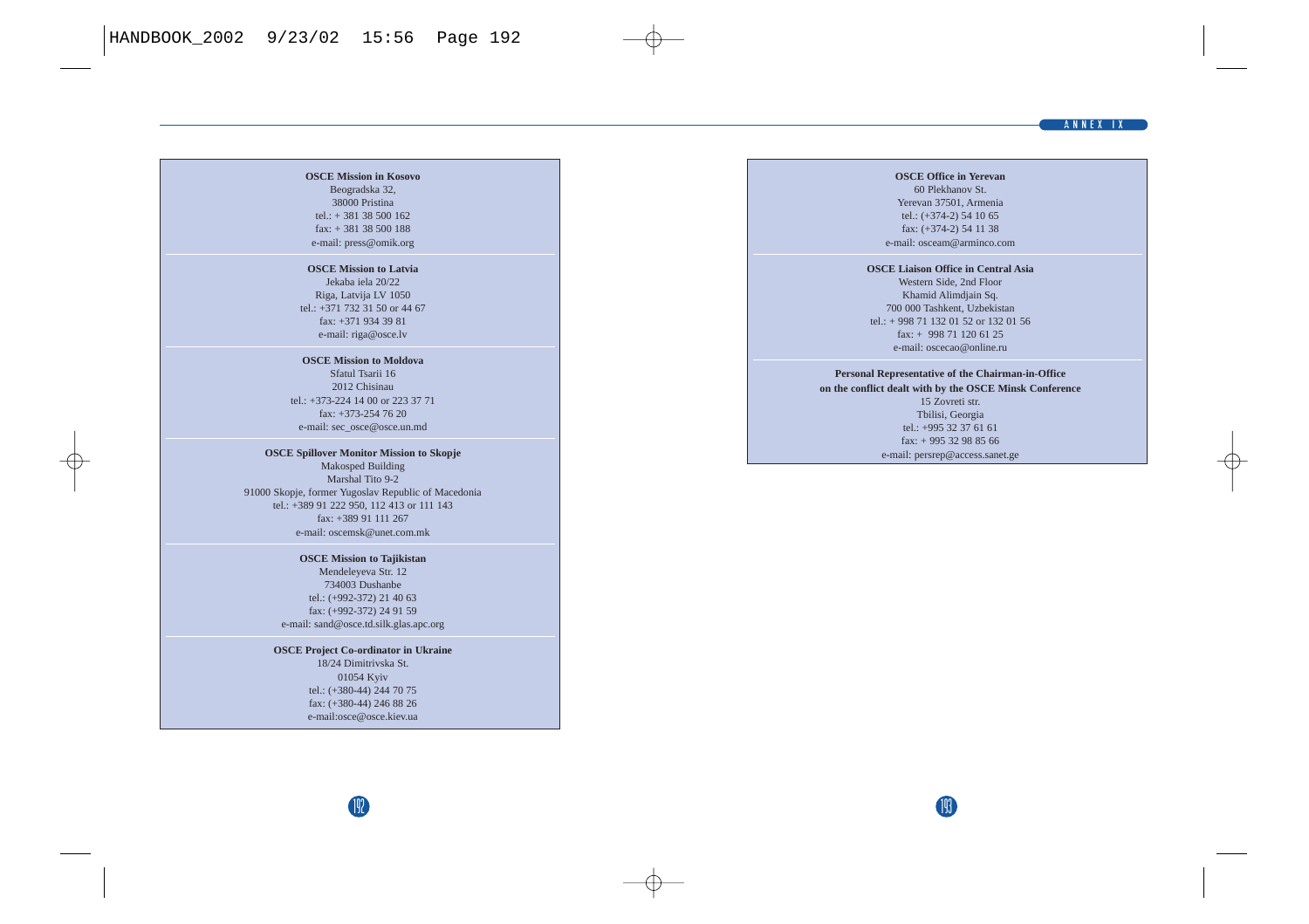## **List of Abbreviations used in the OSCE Handbook**

| AG               | <b>OSCE</b> Assistance Group to Chechnya            |
|------------------|-----------------------------------------------------|
| AMG              | OSCE Advisory and Monitoring Group in Belarus       |
| <b>CALO</b>      | OSCE Liaison Office in Central Asia                 |
| CBM(s)           | Confidence-Building Measure(s)*                     |
| <b>CFE</b>       | Conventional Armed Forces in Europe (Treaty)        |
| CiO              | Chairman-in-Office                                  |
| <b>CIS</b>       | Commonwealth of Independent States                  |
| CoE              | Council of Europe                                   |
| <b>CPC</b>       | <b>Conflict Prevention Centre</b>                   |
| <b>CSCE</b>      | Conference on Security                              |
|                  | and Co-operation in Europe*                         |
| $\text{CSBM}(s)$ | Confidence- and Security-Building Measure(s)        |
| <b>CSO</b>       | Committee of Senior Officials*                      |
|                  | Dayton Peace Accords General Framework Agreement    |
|                  | for Peace in Bosnia and Herzegovina                 |
| <b>EBRD</b>      | European Bank for Reconstruction                    |
|                  | and Development                                     |
| EC               | <b>European Community</b>                           |
| <b>ECMM</b>      | European Community Monitoring Mission               |
| EU               | European Union                                      |
| <b>FRY</b>       | Federal Republic of Yugoslavia                      |
| <b>FSC</b>       | Forum for Security Co-operation                     |
| fYROM-           | former Yugoslav Republic of Macedonia               |
| <b>HCNM</b>      | High Commissioner on National Minorities            |
| <b>HLPG</b>      | High-Level Planning Group                           |
| <b>ICRC</b>      | International Committee of the Red Cross            |
| JCG              | Joint Consultative Group                            |
| <b>JCC</b>       | Joint Control Commission                            |
| <b>KVM</b>       | Kosovo Verification Mission                         |
| <b>MPCs</b>      | Mediterranean Partners for Co-operation             |
| <b>NATO</b>      | North Atlantic Treaty Organization                  |
| NGO(s)           | Non-governmental organization(s)                    |
| NPMS(s)          | Non-Participating Mediterranean State(s)*           |
| <b>ODIHR</b>     | Office for Democratic Institutions and Human Rights |

| OECD          | Organisation for Economic Co-operation         |
|---------------|------------------------------------------------|
|               | and Development                                |
| OFE           | Office for Free Elections*                     |
| OMIK          | <b>OSCE Mission in Kosovo</b>                  |
| OSCE          | Organization for Security                      |
|               | and Co-operation in Europe                     |
| OSCC          | Open Skies Consultative Commission             |
| PА            | Parliamentary Assembly                         |
| PС            | Permanent Council                              |
| SAM(s)        | Sanctions Assistance Mission(s)                |
| SC            | Senior Council                                 |
| SFOR          | <b>Stabilization Force</b>                     |
| UNDP          | United Nations Development Programme           |
| UN-ECE        | United Nations Economic Commission for Europe  |
| <b>UNHCR</b>  | United Nations High Commissioner for Refugees  |
| <b>UNHCHR</b> | United Nations High Commissioner for           |
|               | Human Rights                                   |
| <b>UNTAES</b> | United Nations Transitional Administration for |
|               | Eastern Slavonia, Baranja and Western Sirmium  |
|               | (Croatia)*                                     |
| WEU           | Western European Union                         |
| WTO           | Warsaw Treaty Organization*                    |
|               |                                                |

**\* Abbreviations of no longer existing concepts or of names that have been subsequently changed.**

## **Photo Credits**

Page 9: Archiv für Kunst und Geschichte, Berlin Page 13: Archiv für Kunst und Geschichte, Berlin Page 19: AP/Santiago Lyon Page 47: Bela Szandeleszky Page 50: Melissa Fleming Page 53: Björn E. Brustad Page 79: Melissa Fleming Page 150: UN/DPI Evan Schneider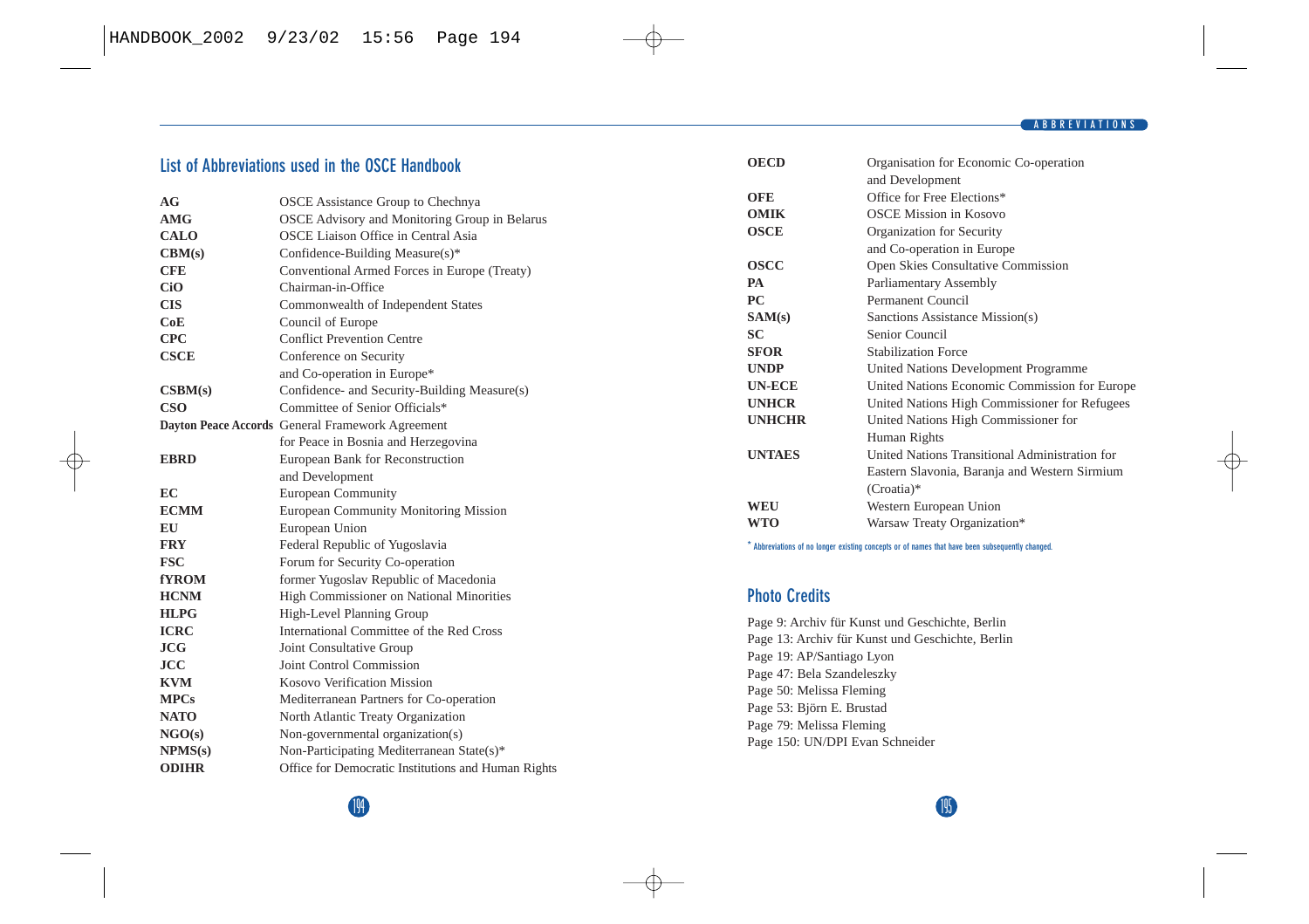196

## **Where to look for additional information Regularly updated sources of information available from the OSCE Secretariat**

#### **1. OSCE website**

updated daily to provide accurate information on the OSCE's current activities and an expanding on-line archive of documentation relating to the decisions of the OSCE. Please consult the site for a full list of OSCE publications (http://www.osce.org.)

#### **2. OSCE Newsletter**

current information and background articles on the work of the OSCE, including its field activities and Institutions, issued monthly in all six OSCE official languages\*.

#### **3. OSCE Decisions – Reference Manual**

an annual compilation of all the decisions taken by the OSCE Negotiating and Decisionmaking Bodies. Available for: 1993-94, 1995, 1996, 1997, 1998 and 1999

#### **4. OSCE Factsheets**

a series presenting basic information on the OSCE, its field activities and Institutions (regularly updated, in several official and local languages)

#### **5. The Secretary General's Annual Report on OSCE Activities**

annual report on the OSCE's activities prepared by the Secretary General (for 1993, 1994, 1995, 1996, 1997, 1998 and 1999), available in all six OSCE official languages\*

#### **6. Survey of OSCE Long-term Missions**

a descriptive overview of the OSCE's field activities, including mandates and technical data, prepared and updated by the Conflict Prevention Centre

#### **7. ODIHR Semi-annual Report**

a description of the activities of the Office for Democratic Institutions and Human Rights

#### **8. OSCE Representative on Freedom of the Media Yearbook**

a forum for journalists and writers on media freedom in the OSCE region, as well as a report on the work of the Representative's office

Editions available for 1999 and 2000

#### **To obtain these materials please contact:**

*Documentation Section Prague Office of the OSCE Secretariat* Rytíªská 31 ■ CZ-110 00 Prague 1, Czech Republic tel.: (+420-2) 216 10 217 ■ fax: (+420-2) 216 10 227 e-mail: quest@osceprag.cz *the OSCE Secretariat in Vienna (see inside front cover)*

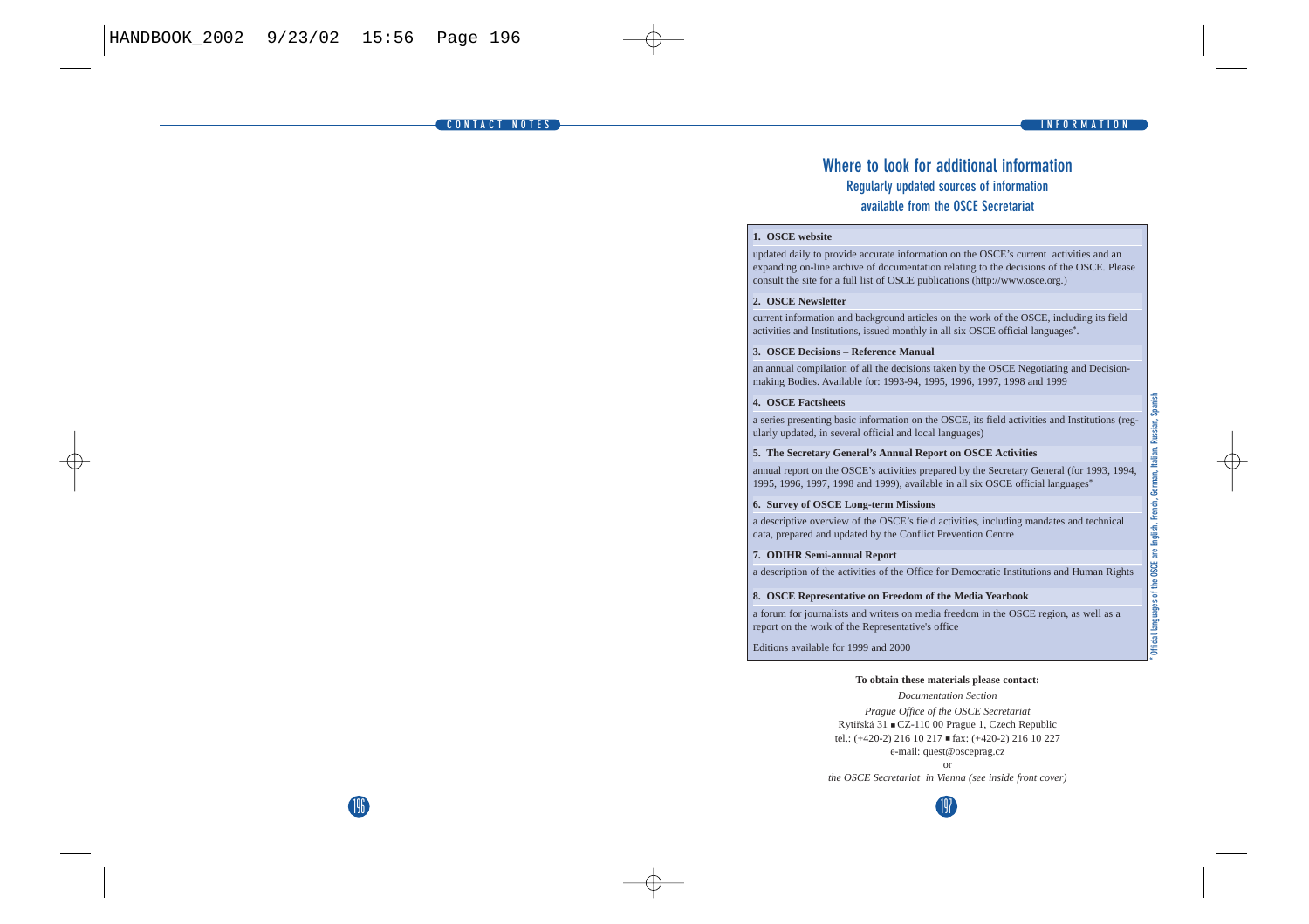## **OSCE Handbook**

Published by the Secretariat of the Organization for Security and Co-operation in Europe

## **Editorial team**

Walter Kemp

Michal Olejarnik

Victor-Yves Ghebali

Andrei Androsov

Keith Jinks

## **Graphic design by**

Nathalie Mayer

## **OSCE Handbook**

Third Edition First issued: March 1999 Second impression: June 2000 (updated text, maps and statistics) Second impression reprinted July 2002

> Organization for Security and Co-operation in Europe Kärntner Ring 5-7 A-1010 Vienna, Austria Tel.: (+43-1) 514 36 0 Fax: (+43-1) 514 36 96 E-mail: pm@osce.org Website: www.osce.org

> > **ISBN 3-902107-00-6**